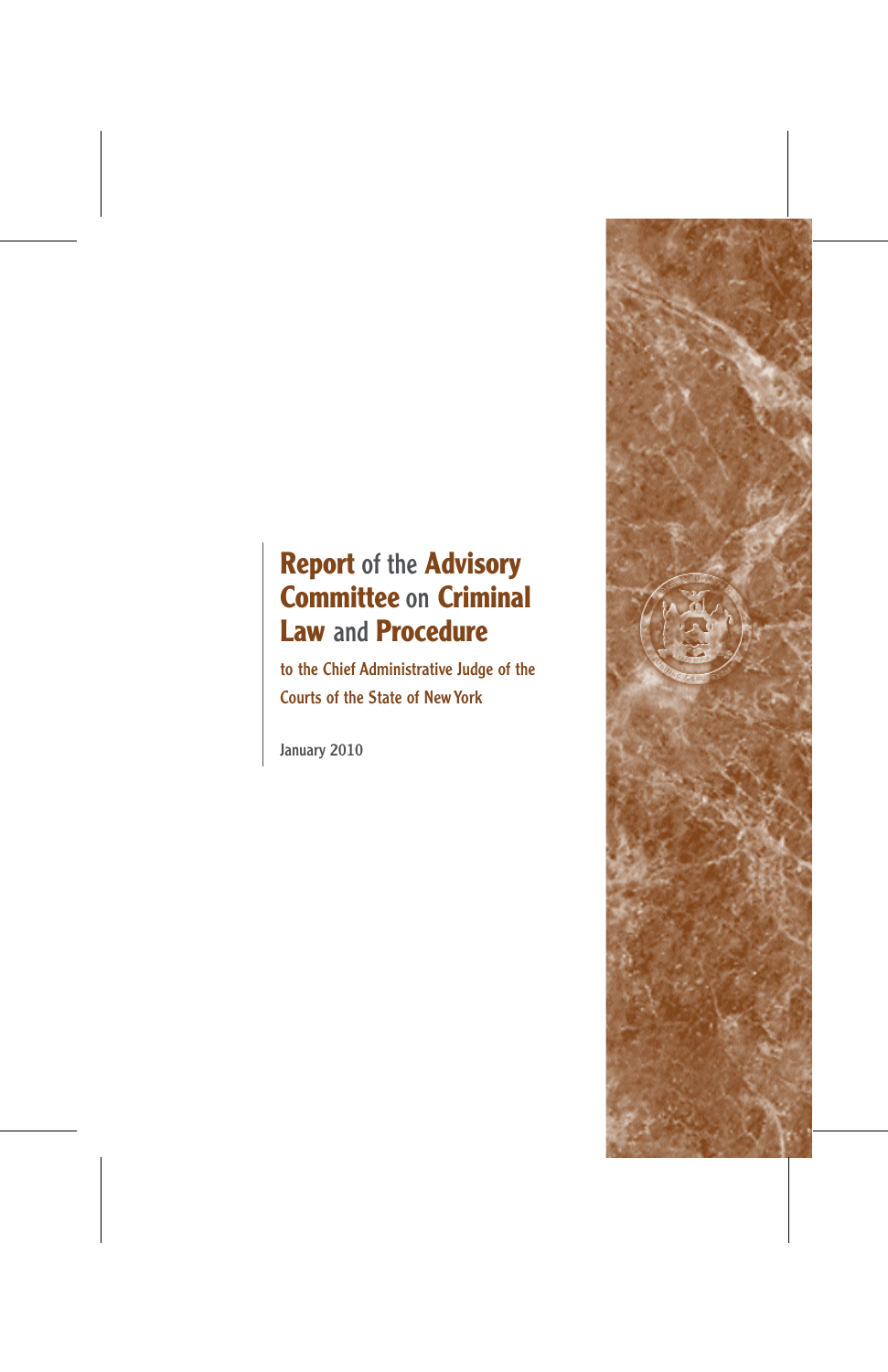# **TABLE OF CONTENTS**

| I.   |                  |                                                                       |
|------|------------------|-----------------------------------------------------------------------|
| II.  |                  |                                                                       |
|      | 1.               | Codifying the Writ of Coram Nobis                                     |
|      | 2.               | Amending the E-Stop Law                                               |
|      | 3.               | <b>Examination Orders for Misdemeanor Cases</b>                       |
|      | $\overline{4}$ . | Jury Trial on Cases Consolidated for Trial                            |
|      | 5.               | Revising the Powers of Judicial Hearing Officers                      |
|      | 6.               | Amending the Sex Offender Registration Act for Out-of-State Offenders |
| III. |                  |                                                                       |
|      | 1.               | Discovery                                                             |
|      | 2.               | <b>Oral Pre-Trial Motions</b>                                         |
|      | 3.               | Identification by Means of                                            |
|      | 4.               | Amendment of Indictment on Retrial                                    |
|      | 5.               | Admissibility of Evidence of<br>Person's Prior Violent Conduct        |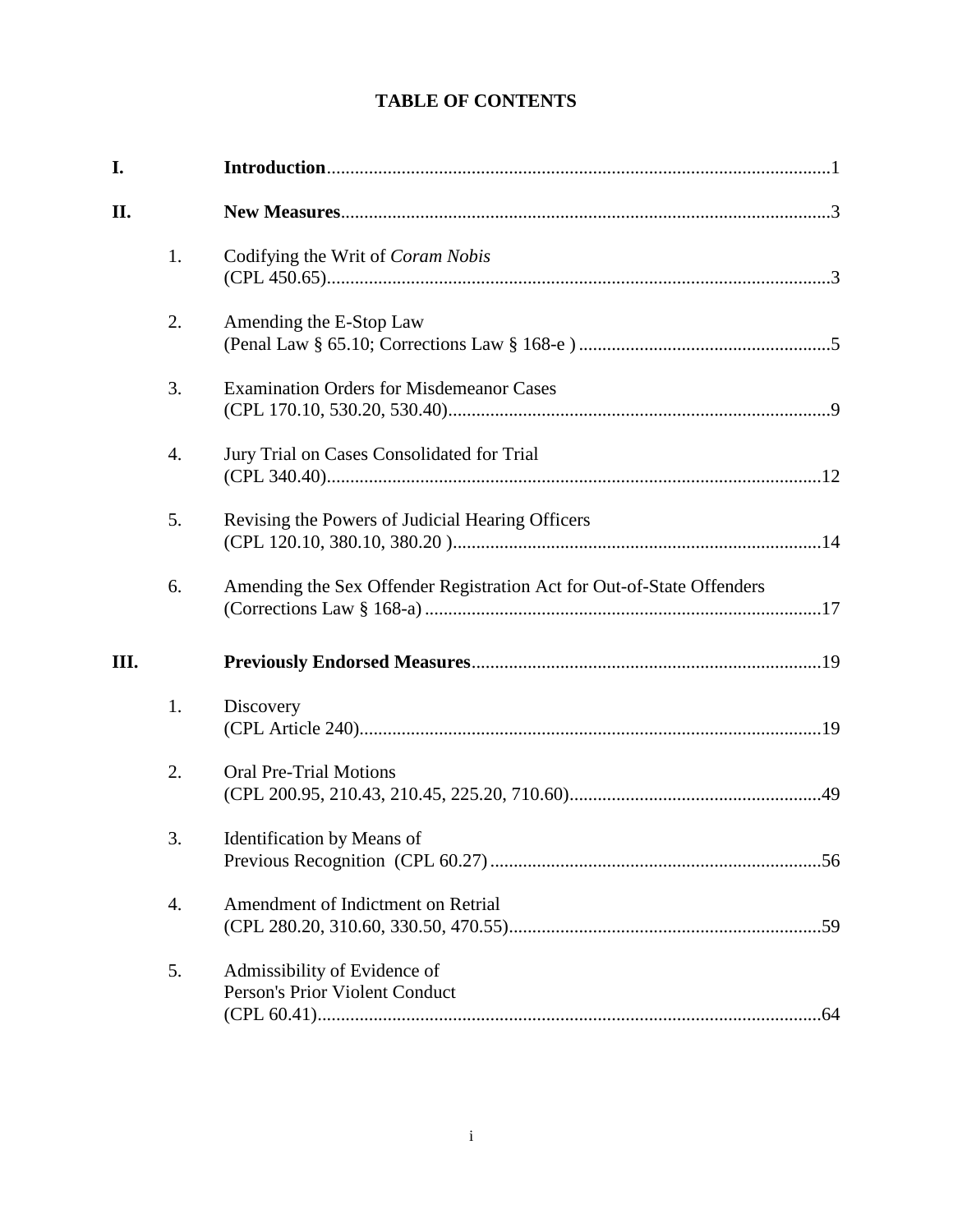| 6.  | <b>Reduction of Peremptory Challenges</b>                                                                                                  |
|-----|--------------------------------------------------------------------------------------------------------------------------------------------|
| 7.  | <b>Speedy Trial Reform</b>                                                                                                                 |
| 8.  | Prosecutor's Motion to Vacate Judgment                                                                                                     |
| 9.  | <b>Further Speedy Trial Reform</b>                                                                                                         |
| 10. | <b>Selection of Trial Jurors</b>                                                                                                           |
| 11. | Motion to Dismiss Indictment for Failure<br>to Afford Defendant the Right to Testify                                                       |
| 12. | Discovery of Search Warrant Documents                                                                                                      |
| 13. |                                                                                                                                            |
| 14. |                                                                                                                                            |
| 15. |                                                                                                                                            |
| 16. | Providing Written Instructions Regarding<br>the Offense Charged to Jurors Upon Request                                                     |
| 17. | Issuance and Duration of Final Orders of Protection                                                                                        |
| 18. | Permitting All Ineffective Assistance of Counsel<br>Claims to be Raised on Collateral Review                                               |
| 19. | Raising the Monetary Threshold for Felony-Level Criminal Mischief and<br>Securities Fraud (Penal Law §§ 145.05(2), 145.10; GBL 352-c(6)128 |
| 20. | Written Grand Jury Instructions                                                                                                            |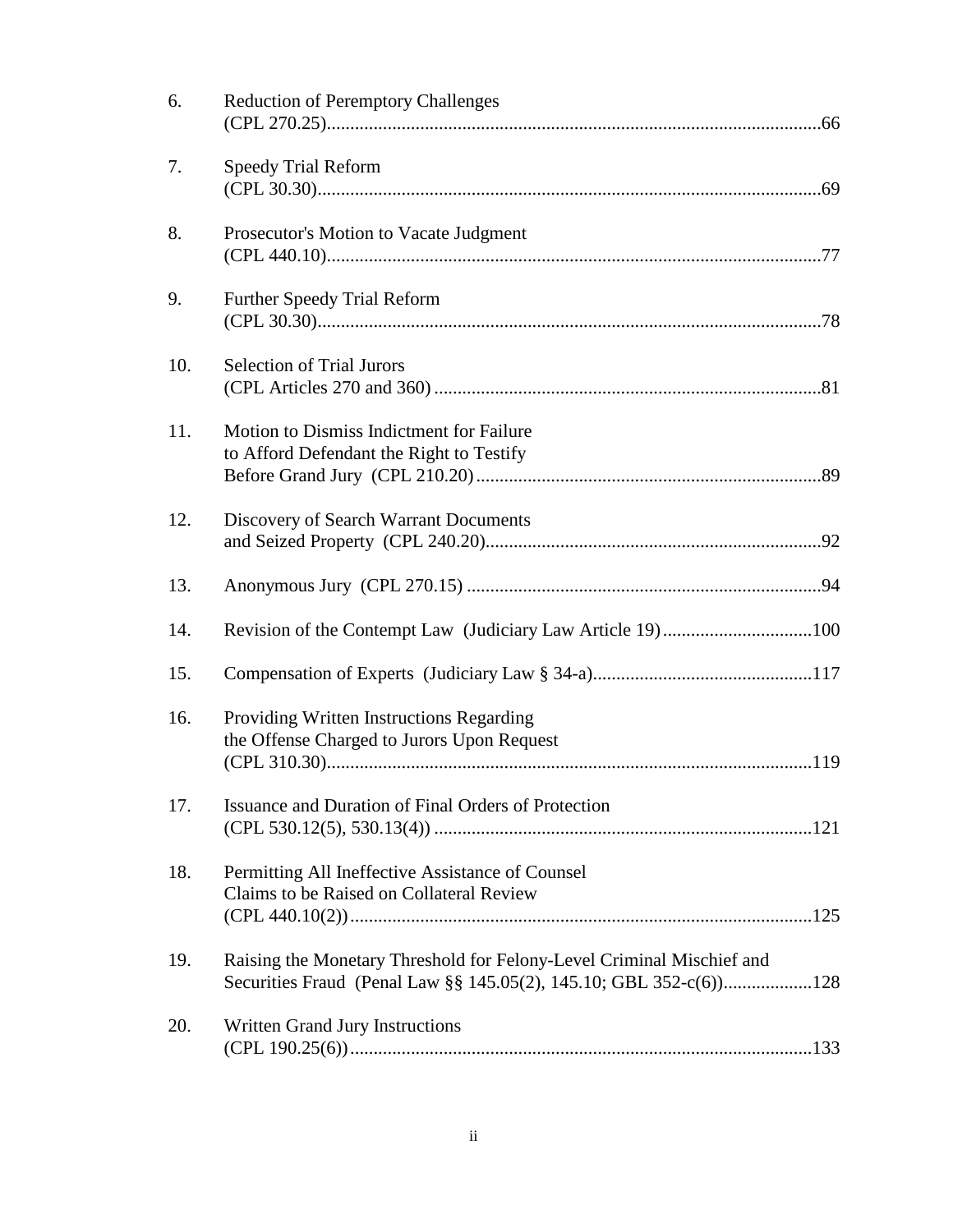| V.  |     |                                                                                    |
|-----|-----|------------------------------------------------------------------------------------|
| IV. |     |                                                                                    |
|     | 31. | Amending the Drug Law Reform Act [DLRA]                                            |
|     | 30. | Authority to Unseal Records in the Interest of Justice                             |
|     | 29. | Clarifying the Dissemination Rules under the Sex Offender Registration Act         |
|     | 28. | Authorizing a 30-Day "Hardship Privilege" to Qualified Defendants                  |
|     | 27. | Waiving a Probation Report in Certain Misdemeanor Cases                            |
|     | 26. | Dismissal of Outstanding Traffic Infractions                                       |
|     | 25. | Allegations of Previous Convictions Involving Certain Traffic Infractions          |
|     | 24. | Geographical Jurisdiction of Counties                                              |
|     | 23. | Disclosure by the People of Police-Arranged<br><b>Identifications of Defendant</b> |
|     | 22. | Prosecution by Superior Court Information<br>After Dismissal of Indictment         |
|     | 21. | Criminal Contempt and Double Jeopardy: Repealer                                    |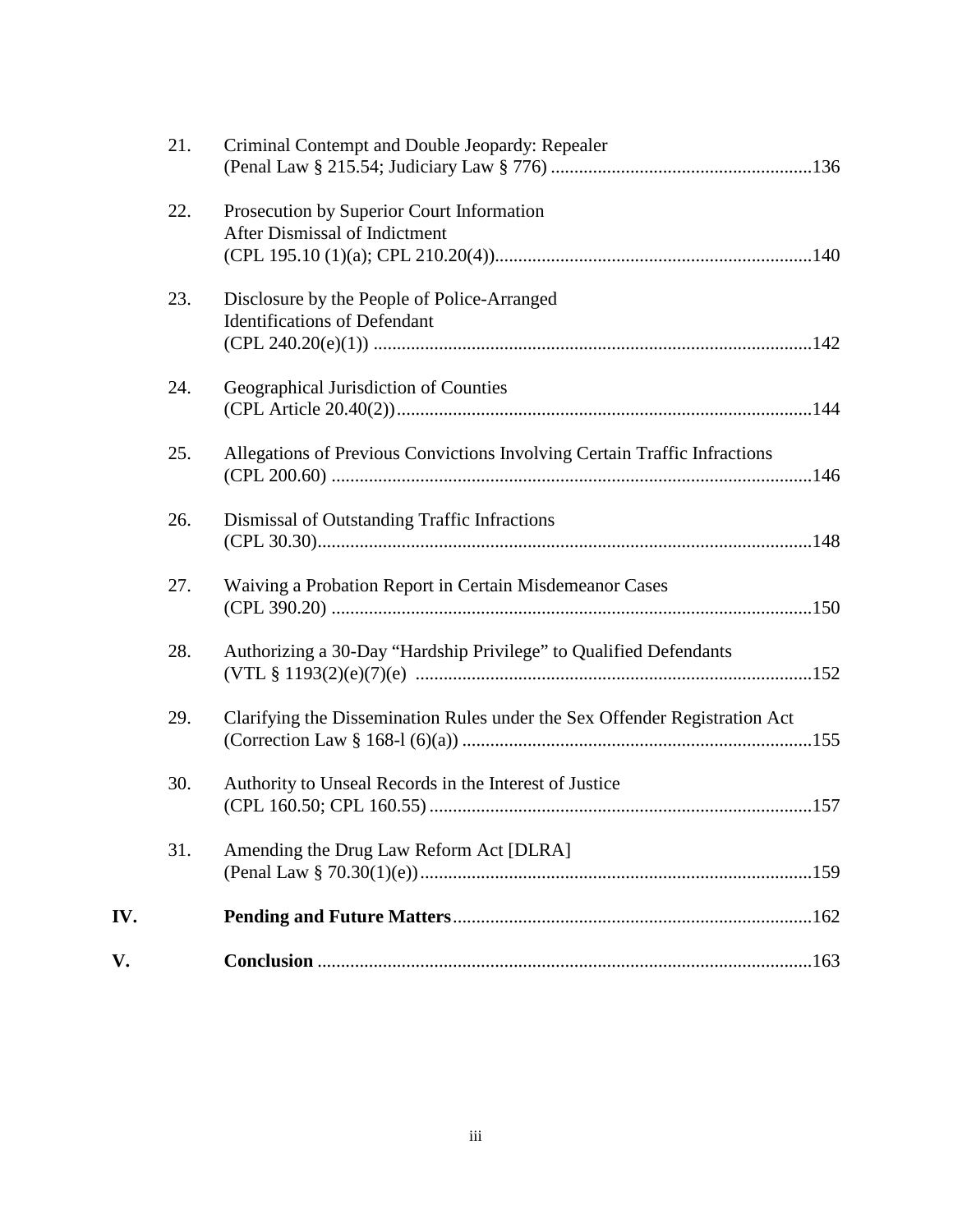# **I. Introduction**

The Advisory Committee on Criminal Law and Procedure, one of the standing advisory committees established by the Chief Administrator of the Courts pursuant to section 212(1)(q) of the Judiciary Law, annually recommends to the Chief Administrative Judge legislative proposals in the area of criminal law and procedure that may be incorporated in the Chief Administrative Judge's legislative program. The Committee makes its recommendations on the basis of its own studies, examination of decisional law and proposals received from bench and bar. The Committee maintains a liaison with the New York State Judicial Conference, bar associations and legislative committees, and other state agencies. In addition to recommending its own annual legislative program, the Committee reviews and comments on other pending legislative measures concerning criminal law and procedure.

In this 2010 Report, the Committee recommends 6 new measures for enactment by the Legislature. Also included are 31 measures previously proposed, and which continue to be of interest to the Committee. The new measures would:

- codify the writ of *coram nobis* for claims of ineffectiveness of appellate counsel in a new section 450.65 of the Criminal Procedure Law
- amend section 65.10 of the Penal Law and section 259-c of the Executive Law to allow the court or parole board to modify the conditions of probation or parole for certain sex offenders under the electronic security and targeting of online predators act [E-Stop]
- amend section 170.10 of the Criminal Procedure Law to authorize a court to remand a defendant for a psychiatric examination to determine defendant's fitness to proceed on a misdemeanor
- amend section 340.40 of the Criminal Procedure Law to provide for a jury trial of all charges whenever a defendant is tried on consolidated charges at least one of which entitles the defendant to a jury trial
- amend sections 120.10, 380.10 and 380.20 of the Criminal Procedure Law to authorize judicial hearing officers to sentence defendants on negotiated pleas, preside over violations of a conditional discharge and issue and vacate bench warrants in the summons part of the Criminal Court of the City of New York
- amend section 168-a of the Correction Law to correct an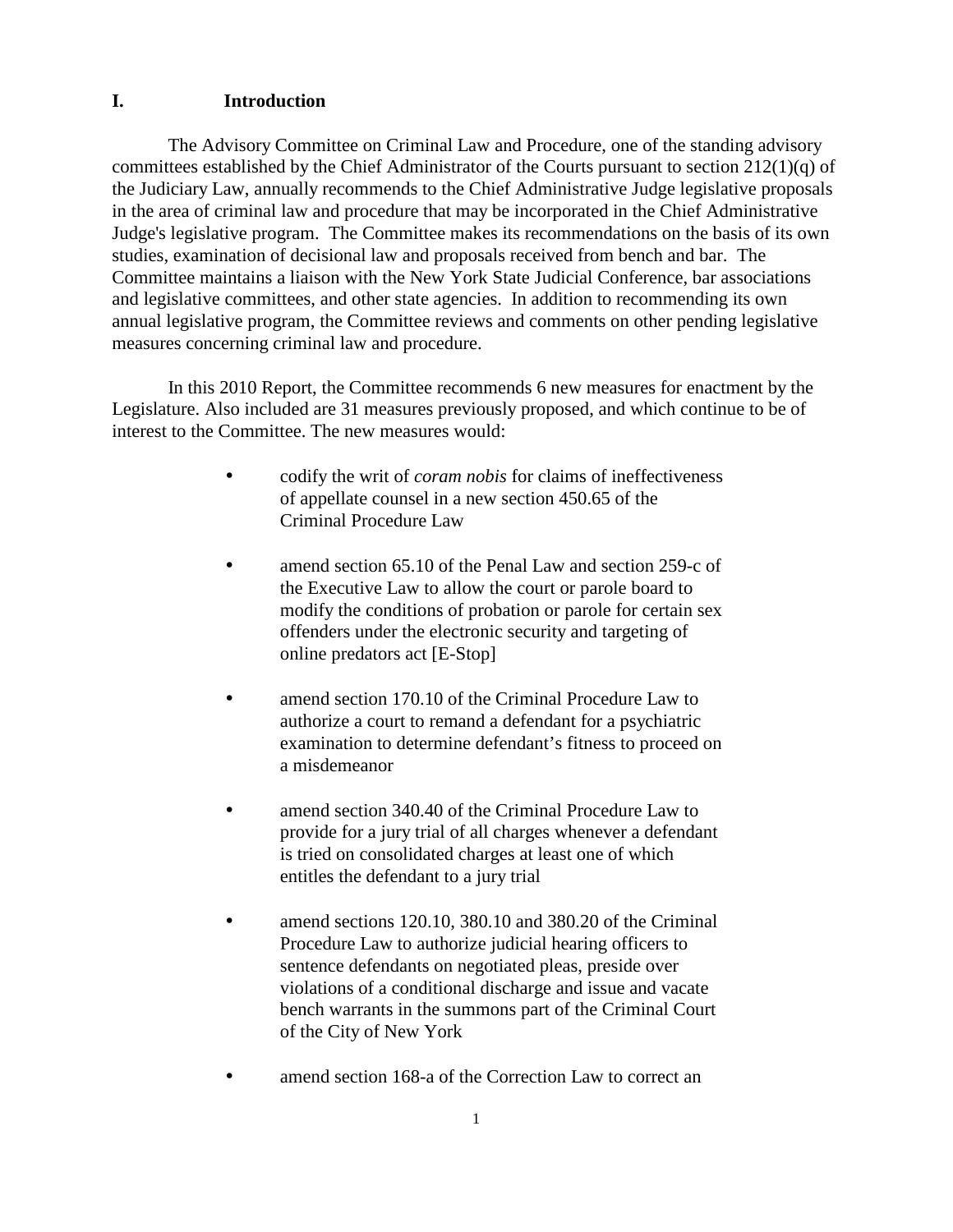apparent error in the definition of "sexually violent offender" as it applies to out-of-state offenders

Part II of this Report provides the details of each of the new measures submitted and explains its purpose. Part III summarizes the previously endorsed measures that are still of significant interest to the courts. In Parts II and III, individual summaries are followed by drafts of appropriate legislation. Part IV briefly discusses some pending and future matters under Committee consideration.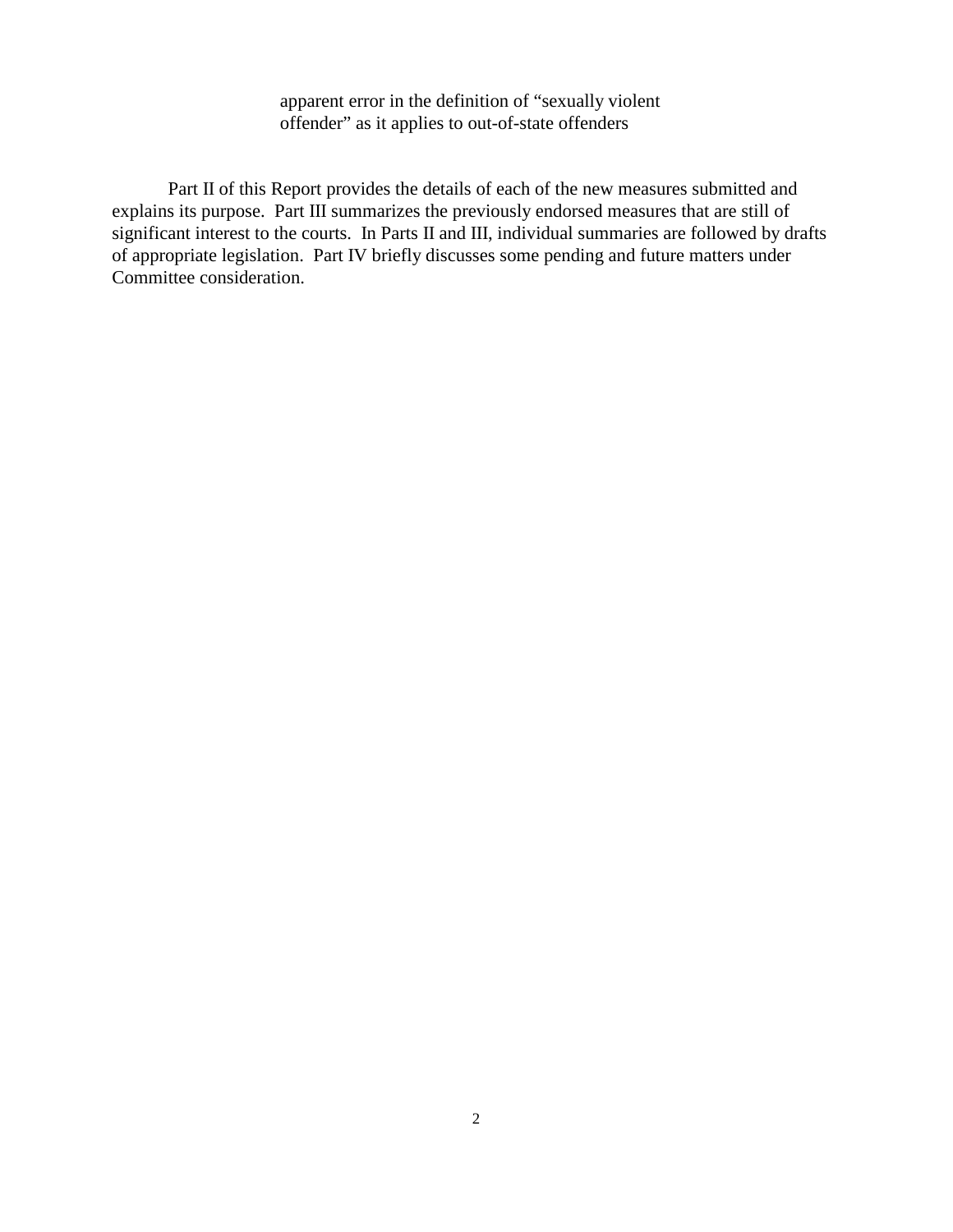### **II. New Measures**

1. Codifying the Writ of *Coram Nobis* (CPL 450.65)

The Committee recommends that the writ of *coram nobis* be codified in a new section 450.65 of the Criminal Procedure Law.

New York did not recognize a procedure to collaterally attack a judgment of conviction until 1943, when the Court of Appeals permitted such an attack by resurrecting the "ancient writ of *coram nobis*" (*see Lyons v Goldstein*, 290 NY 19 [1943]). The writ, however, was of limited availability and applied only to judgments secured by fraud, duress or mistake, and where the court itself would have prevented entry of the judgment had it known the truth underlying the conviction.

In 1970, the Legislature provided defendants with a statutory basis to vacate a judgment of conviction when it enacted CPL Article 440 and, and by so doing, replaced "all aspects of the common law writs" covered by the statute (Peter Preiser Practice Commentaries, p 246). Thus, as of 1970, all writs to vacate a judgment of conviction, including the writ of *coram nobis*, disappeared from New York State's jurisprudence.

In *People v Bachert*, (69 NY2d 593 [1987]), however, the Court of Appeals revived the writ, this time providing for its use when a defendant claimed ineffectiveness of appellate counsel. The *Bachert* Court held that the Legislature had never expressly abolished the writ of *coram nobis* when it enacted Article 440. Instead, it merely preempted the writ in those areas specifically covered by Article 440. The Court found that because ineffective assistance of appellate counsel is not among the eight grounds for vacating a judgment listed in CPL 440.10, a writ of *coram nobis* is an appropriate procedural mechanism for courts to use to allow for review of such a claim.

By once again resurrecting the writ, however, motions attacking the effectiveness of appellate counsel fall outside the modern procedural rules contained in Article 440. For instance, under CPL 440.10(1)(c), "the court may deny a motion to vacate a judgment when  $\dots$  [u]pon a previous motion made pursuant to this section, the defendant was in a position adequately to raise the ground or issue underlying the present motion but did not do so." Without a similar limitation on writs of *coram nobis*, defendants routinely file successive writs attacking the effectiveness of their appellate counsel. Such successive writs rarely have merit, yet without a statute expressly limiting a defendant's successive use of the writ, a defendant may bring endless successive writs. For each of these successive writs, prosecutors are required to file reply briefs and courts are required to review the often frivolous substantive claims. The Committee believes this is a needless waste of valuable resources.

This measure would promote the appropriate use of ineffective assistance of counsel claims by limiting the motion to a single claim as a matter of right. Second or subsequent motions would still be permitted where the defendant first obtained leave of a judge of the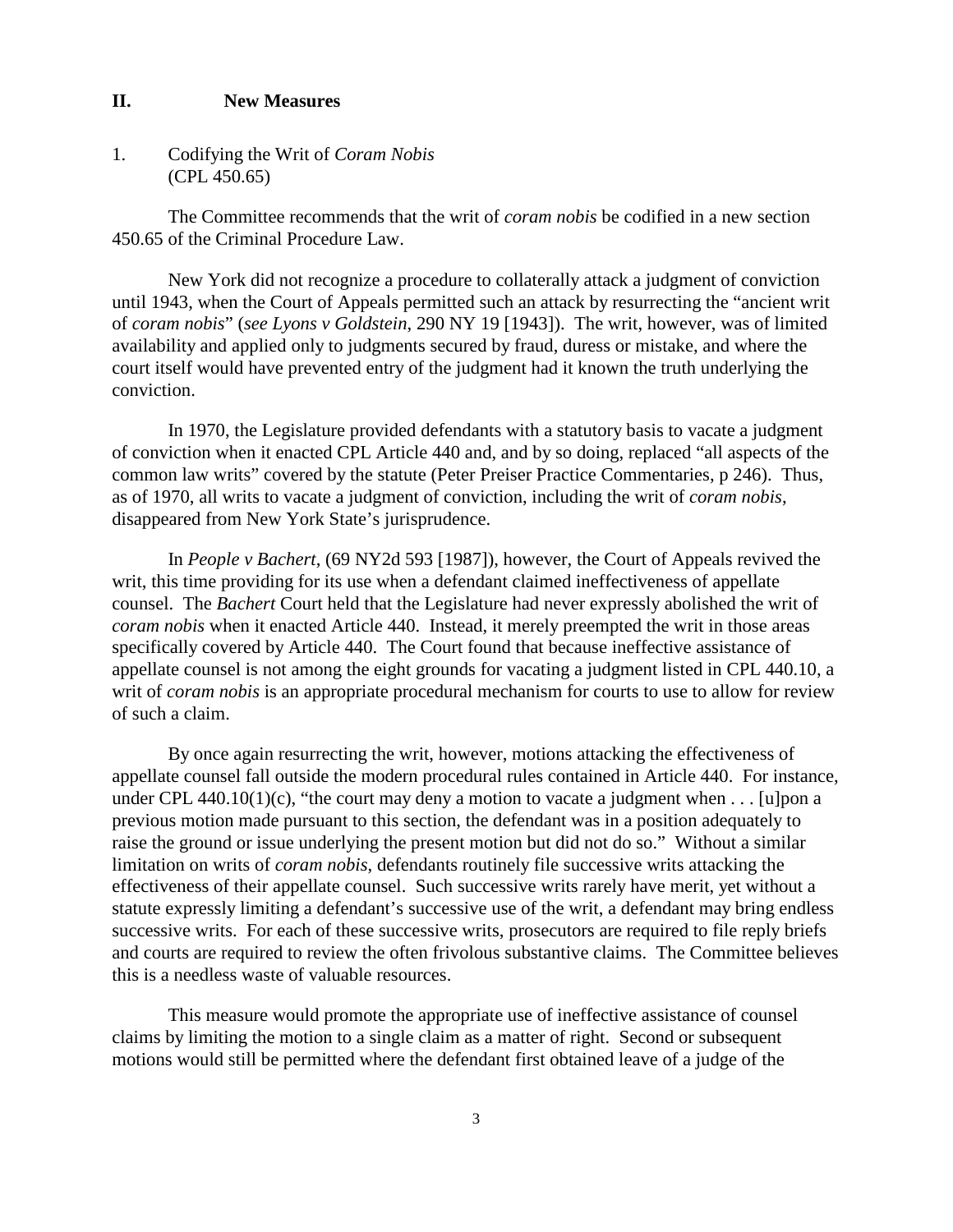intermediate appellate court on a showing of "good cause." The measure recognizes, however, the potential for injustice that could result if a defendant's initial pro se claim were denied and if the denial were used to foreclose an attorney from subsequently raising the issue. This measure therefore allows an attorney to file an initial motion attacking the effectiveness of appellate counsel regardless of the prior pro se motions made by a defendant.

### Proposal

AN ACT to amend the criminal procedure law, in relation to providing a statutory basis to vacate a judgment of conviction on the ground of ineffective assistance of appellate counsel

# The People of the State of New York, represented in Senate and Assembly, do enact as

# follows:

Section 1. The criminal procedure law is amended by adding a new section 450.65 to read as follows:

§ 450.65 Motion to intermediate appellate court; effective assistance of appellate counsel. 1. At any time after the entry of an adverse or partially adverse order of an intermediate appellate court entered upon an appeal taken to such intermediate appellate court pursuant to section 450.10, 450.15, or 450.20, the defendant may move to set aside the order on the ground of ineffective assistance or wrongful deprivation of appellate counsel.

2. A motion made pursuant to subdivision one shall be made in the same intermediate appellate court that heard the appeal in which counsel was allegedly deficient.

3. A motion made pursuant to subdivision one is not authorized as of right where the ground or issue raised upon the motion was previously determined by the intermediate appellate court, provided, however, that the defendant may apply for a certificate granting permission to file a second or subsequent motion pursuant to subdivision one upon a showing of good cause, which shall include, but is not limited to, establishing that any previous motion made pursuant to subdivision one was made by a defendant acting pro se, and where the current application is made by counsel. A certificate granting permission to file a second or subsequent motion is an order of one judge or justice of the intermediate appellate court in which the previous motion was determined granting such permission and certifying that the case involves questions of law or fact which ought to be reviewed by the intermediate appellate court.

§2. This act shall take effect 90 days after it shall have become law.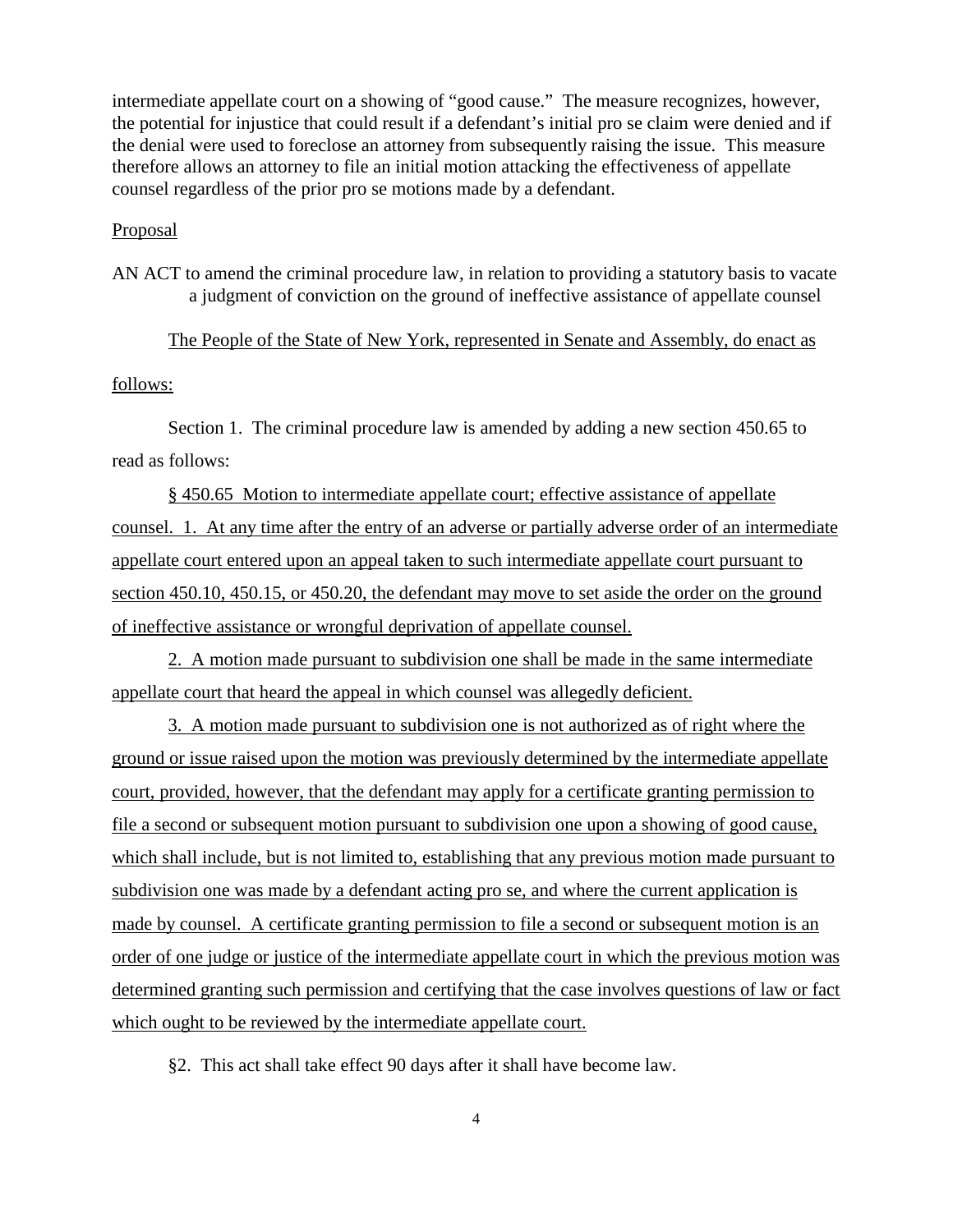2. Amending the E-Stop Law (Penal Law § 65.10, Corrections Law § 168-e )

The Committee recommends that the Penal Law and Executive Law be amended to provide discretion for the court and parole board to modify certain conditions of probation or parole for sex offenders.

In 2008, the Legislature enacted the "electronic security and targeting of online predators act," commonly referred to as the E-Stop law (L.2008, c. 67). It requires all sex offenders to provide the Division of Criminal Justice Services with internet service account information and internet "identifiers," such as e-mail addresses and instant messaging names. The laudable purpose of the law is to empower social networking sites such as Facebook and MySpace to purge sex offenders from registered user lists, and effectively ban sex offenders from accessing these websites.

The E-Stop law also bars defendants over the age of 18 who have been convicted of an offense against a minor, as well as all Level 3 sex offenders regardless of the victim's age, from "using the internet" to communicate with a person under the age of 18. The restriction must be imposed as a mandatory condition of probation, parole or post-release supervision. The only exception allowed is for parents of minor children who are not otherwise prohibited from communicating with their children.

The Committee believes that the single exception provided under the current law does not provide sufficient flexibility to courts and parole boards in appropriate cases. At least as applied to minors who were not victimized by the defendant, and who are not thought to be at risk, the total ban on internet communication appears to be overbroad. For instance, in the case of an 18 year-old convicted of misdemeanor sexual misconduct involving a 16 year-old classmate, the defendant could share a bedroom with his 17 year-old brother in the family home, but would be prohibited from e-mailing him under the E-Stop Law.

Banning sex offenders from using the internet to communicate with minors for the purpose of victimizing them is a praiseworthy goal. But by not providing any method for an individual to show that the statute is being used in a manner inconsistent with its intended purpose, it creates unreasonable barriers to otherwise appropriate conduct. This measure restores limited discretion to judges and parole boards to allow internet conduct with specified individual minors.

# Proposal

AN ACT to amend the penal law and the executive law, in relation to conditions of probation and parole for certain sex offenders

The People of the State of New York, represented in Senate and Assembly, do enact as

# follows: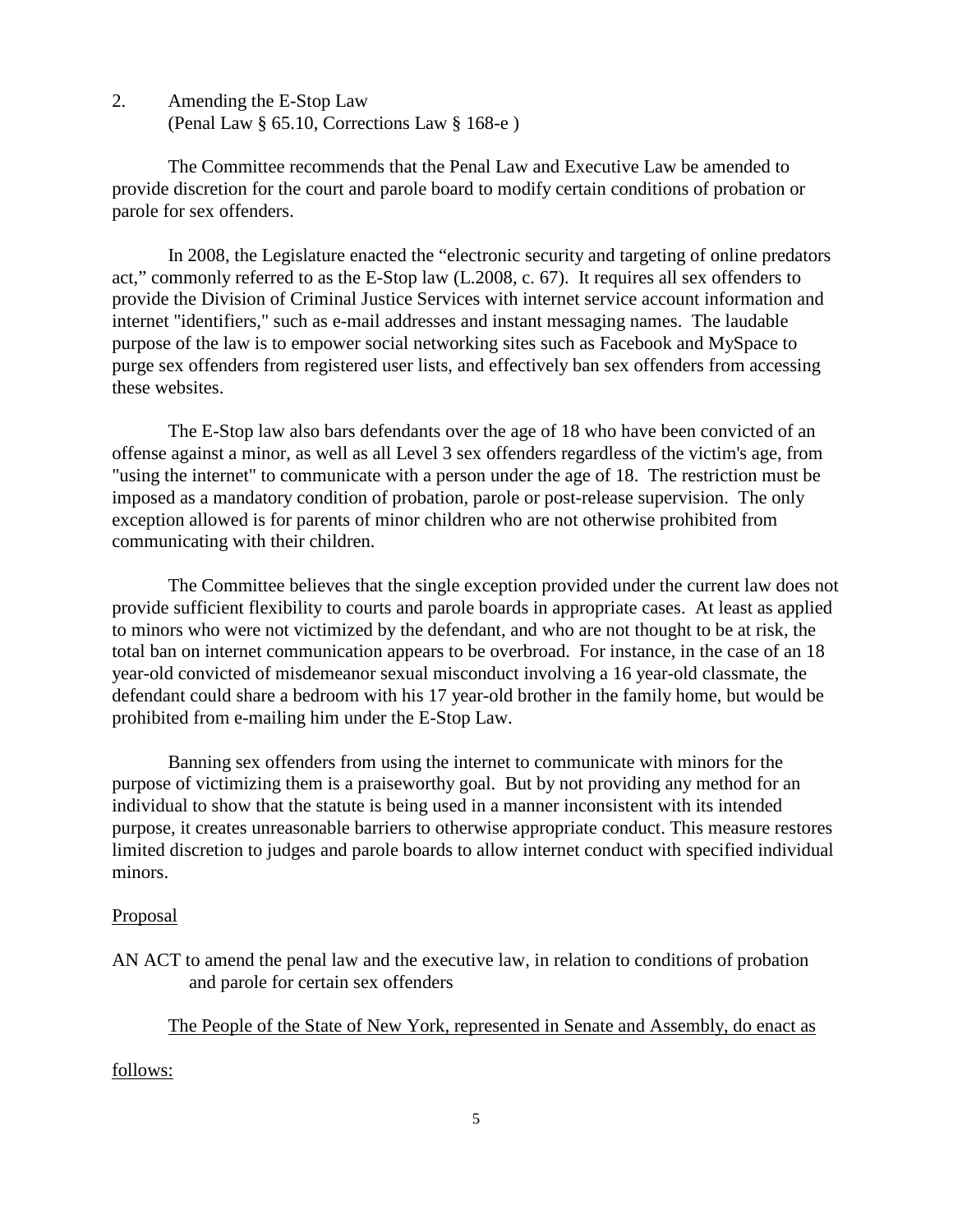Section 1. Paragraph (b) of subdivision 4-a of section 65.10 of the penal law, as amended by chapter 67 of the laws of 2008, is amended to read as follows:

(b) When imposing a sentence of probation or conditional discharge upon a person convicted of an offense for which registration as a sex offender is required pursuant to subdivision two or three of section one hundred sixty-eight-a of the correction law, and the victim of such offense was under the age of eighteen at the time of such offense or such person has been designated a level three sex offender pursuant to subdivision six of section one hundred sixty-eight-l of the correction law or the internet was used to facilitate the commission of the crime, the court shall require, as mandatory conditions of such sentence, that such sentenced offender be prohibited from using the internet to access pornographic material, access a commercial social networking website, communicate with other individuals or groups for the purpose of promoting sexual relations with persons under the age of eighteen, and communicate with a person under the age of eighteen when such offender is over the age of eighteen, provided that the court may permit an offender to use the internet to communicate with a person under the age of eighteen when such offender is the parent of a minor child and is not otherwise prohibited from communicating with such child or when the court, in its discretion, expressly permits communication with a person under the age of 18 after considering the stated position, if any, of the parents or guardians of such minor. Nothing in this subdivision shall be construed as restricting any other lawful condition of supervision that may be imposed on such sentenced offender. As used in this subdivision, a "commercial social networking website" shall mean any business, organization or other entity operating a website that permits persons under eighteen years of age to be registered users for the purpose of establishing personal relationships with other users, where such persons under eighteen years of age may: (i) create web pages or profiles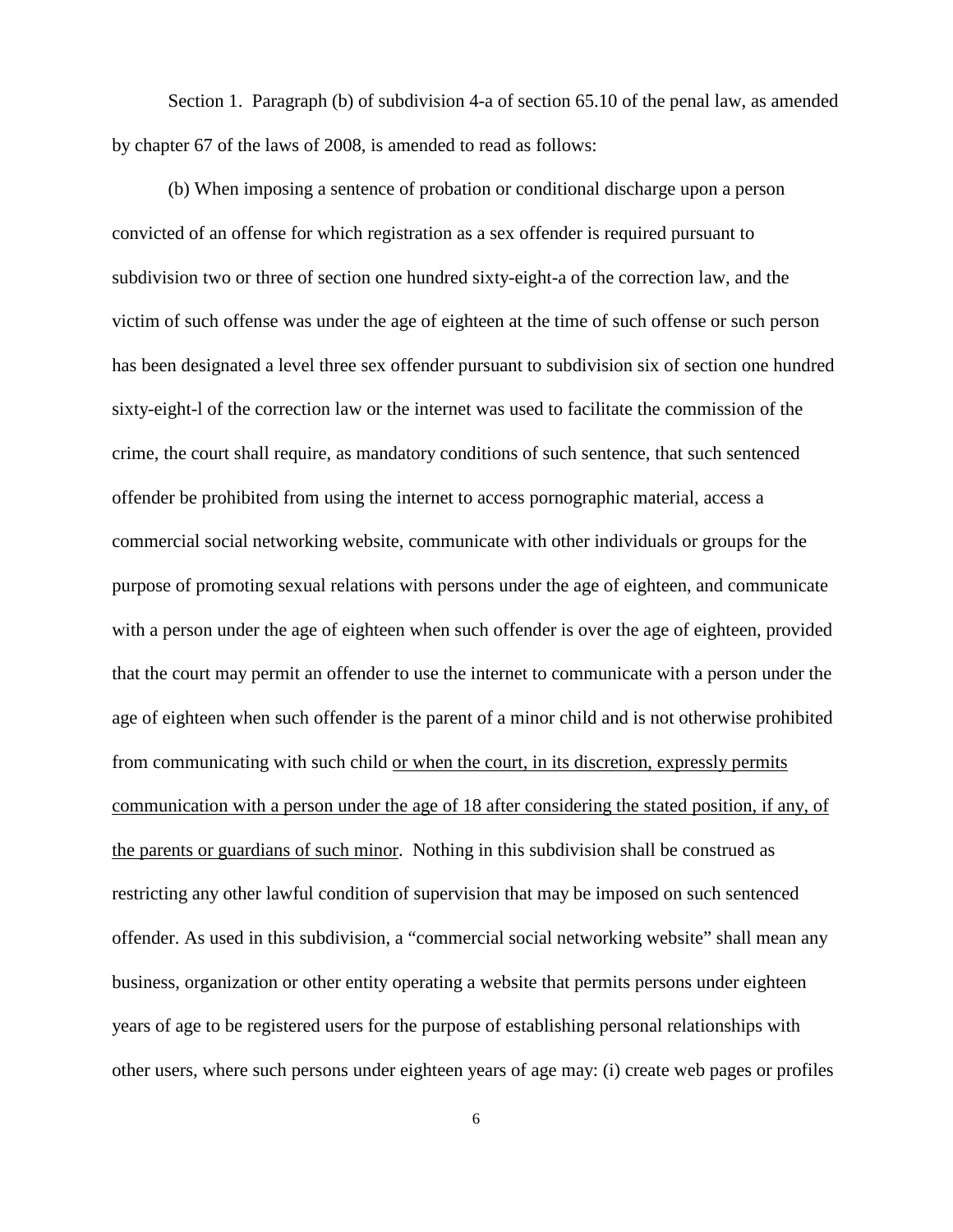that provide information about themselves where such web pages or profiles are available to the public or to other users; (ii) engage in direct or real time communication with other users, such as a chat room or instant messenger; and (iii) communicate with persons over eighteen years of age; provided, however, that, for purposes of this subdivision, a commercial social networking website shall not include a website that permits users to engage in such other activities as are not enumerated herein.

§ 2. Subdivision 15 of section 259-c of the executive law, as amended by chapter 67 of the laws of 2008, is amended to read as follows:

15. Notwithstanding any other provision of law to the contrary, where a person is serving a sentence for an offense for which registration as a sex offender is required pursuant to subdivision two or three of section one hundred sixty-eight-a of the correction law, and the victim of such offense was under the age of eighteen at the time of such offense or such person has been designated a level three sex offender pursuant to subdivision six of section one hundred sixty-eight-l of the correction law or the internet was used to facilitate the commission of the crime, is released on parole or conditionally released pursuant to subdivision one or two of this section, the board shall require, as mandatory conditions of such release, that such sentenced offender shall be prohibited from using the internet to access pornographic material, access a commercial social networking website, communicate with other individuals or groups for the purpose of promoting sexual relations with persons under the age of eighteen, and communicate with a person under the age of eighteen when such offender is over the age of eighteen, provided that the board may permit an offender to use the internet to communicate with a person under the age of eighteen when such offender is the parent of a minor child and is not otherwise prohibited from communicating with such child or when the board, in its discretion, expressly permits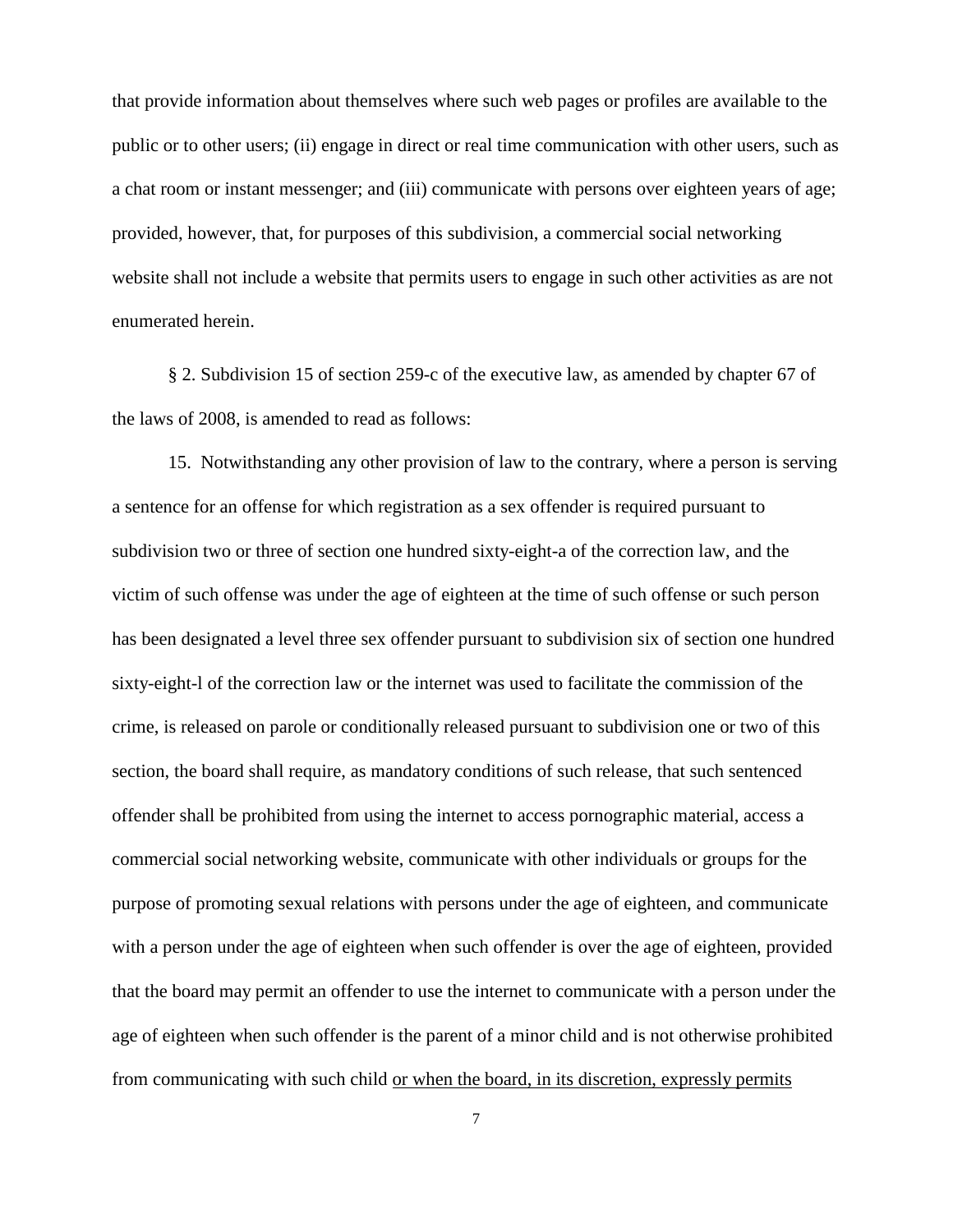communication with a person under the age of 18 after considering the stated position, if any, of the parents or guardians of such minor. Nothing in this subdivision shall be construed as restricting any other lawful condition of supervision that may be imposed on such sentenced offender. As used in this subdivision, a "commercial social networking website" shall mean any business, organization or other entity operating a website that permits persons under eighteen years of age to be registered users for the purpose of establishing personal relationships with other users, where such persons under eighteen years of age may: (i) create web pages or profiles that provide information about themselves where such web pages or profiles are available to the public or to other users; (ii) engage in direct or real time communication with other users, such as a chat room or instant messenger; and (iii) communicate with persons over eighteen years of age; provided, however, that, for purposes of this subdivision, a commercial social networking website shall not include a website that permits users to engage in such other activities as are not enumerated herein.

§3. This act shall take effect 30 days after it shall have become law.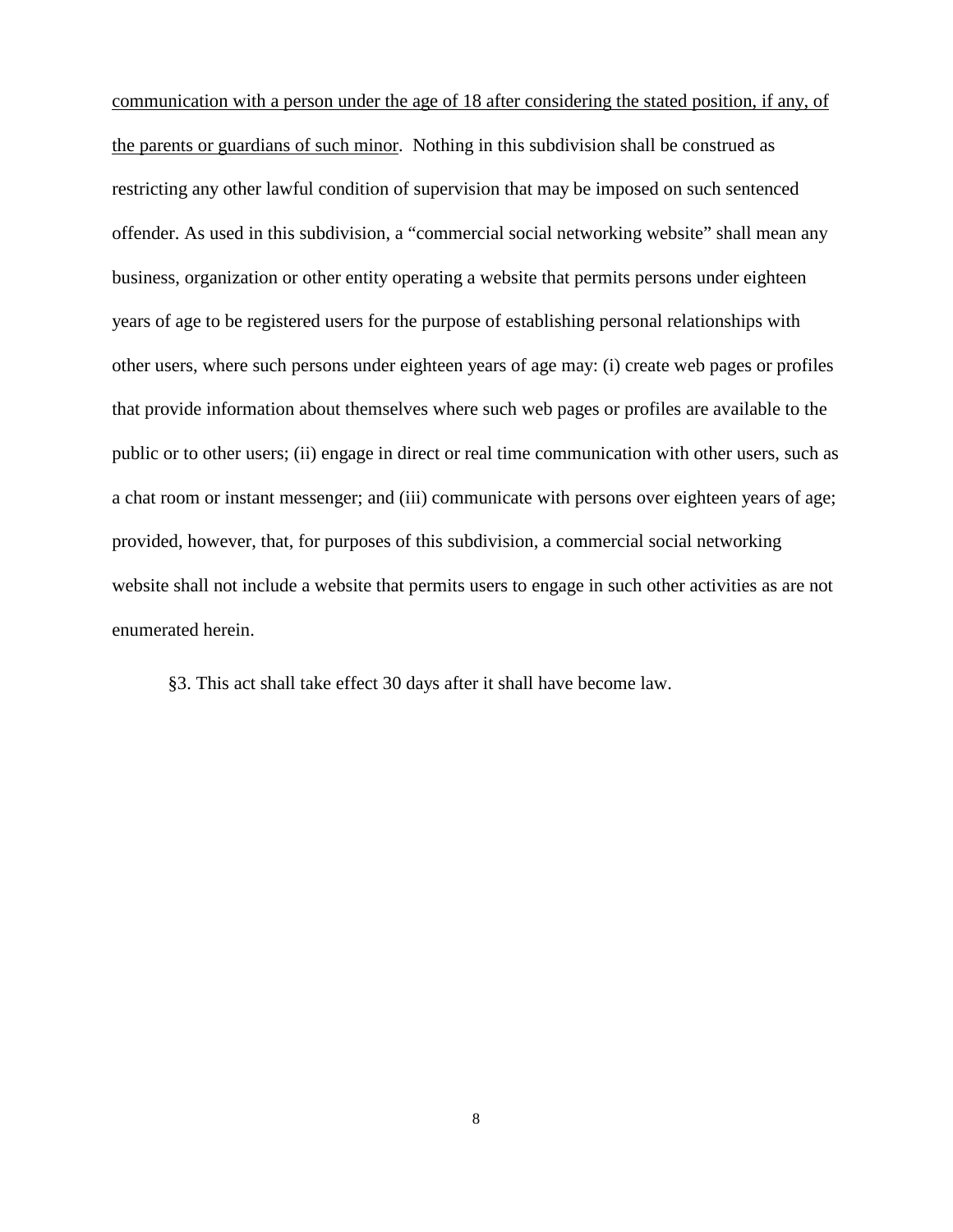3. Examination Orders for Misdemeanor Cases (CPL 170.10, 530.20, 530.40)

The Committee recommends that the Criminal Procedure Law be amended to authorize a court to commit a defendant to the custody of the sheriff in connection with an order of examination to determine whether the defendant is an "incapacitated person" as defined in CPL 730.10(1).

Currently, the Criminal Procedure Law provides that the court must order recognizance or bail when a defendant is charged with a pending misdemeanor (CPL 530.20(1), CPL 530.40(1), *see also* CPL 170.10 [7]). The only statutory exception authorizing a defendant to be committed to the custody of the sheriff on a pending misdemeanor charge is when the defendant has been found, after a hearing, to have violated a family-offense order of protection under CPL 530.12(11), or where the defendant has been convicted of the misdemeanor charge and is awaiting sentence (CPL 530.45 (1)). Even where bail or recognizance is revoked because a defendant fails to return to court, there is no authority to remand the defendant. In such cases, the court is only permitted to issue another order of bail or recognizance (CPL 530.60(1)).

Unique circumstances are often present when it appears that a defendant may be an "incapacitated person" under Article 730. As a practical matter, defendants subject to an examination order and who are released on bail or recognizance are often reluctant to voluntarily submit to an order of examination. In many cases, defendants are content to return to court as required but will refuse to submit to the examination. Cases therefore languish without resolution of a critical threshold legal issue. Confronted with this problem, courts must either remand the defendant in direct contravention of Article 530 or set unreasonably high bail to insure that the defendant will be appropriately examined. Either choice presents difficult ethical issues for the court.

Although the Court of Appeals has yet to find judicial misconduct premised on a court's having jailed a defendant for purposes of conducting an order of examination, it has, in dicta, suggested that it may be misconduct (*see Matter of LaBelle* (79 NY2d 350, 360-361 [1992]). This is an unsettled area of law because CPL 730.20(2) provides, in apparent conflict with CPL 530.20(1) that a court may direct "hospital confinement of the defendant" if the director of a state hospital informs the court that confinement is necessary for an effective examination. No case has yet to examined the precise contours of the conflict between Articles 530 and 730 on this issue, and the Court in *LaBelle* declined to resolve the issue, preferring to "await a proper case and the proper parties" (79 NY2d at 361).

The current law therefore puts judges in a difficult position when confronted with a misdemeanant who needs to be examined to determine whether the defendant is fit to proceed. This measure resolves that dilemma by allowing a judge to commit a defendant charged with a misdemeanor for a period of 14 days and, on good cause shown, an additional 14 days in connection with an order of examination. The Committee believes that the measure strikes the appropriate balance between the court's interest in prompt orders of examination and a misdemeanor defendant's liberty interest.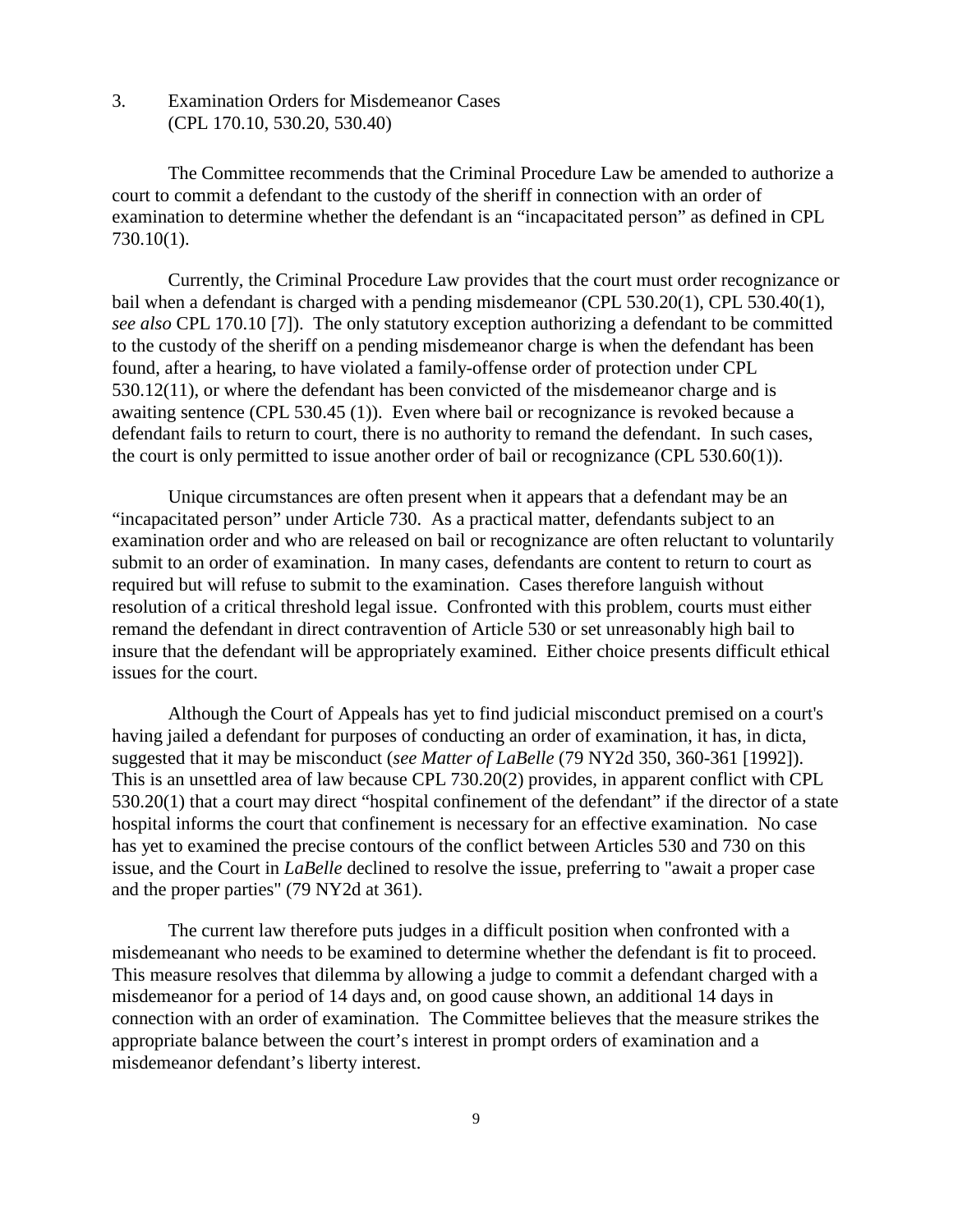### **Proposal**

AN ACT to amend the criminal procedure law, in relation to committing a defendant to the custody of the sheriff for purposes of conducting an order of examination pursuant to CPL Article 730

The People of the State of New York, represented in Senate and Assembly, do enact as follows:

Section 1. Subdivision 1 of section 530.20 of the criminal procedure law, as amended by chapter 996 of the laws of 1970, is amended to read as follows:

1. When the defendant is charged, by information, simplified information, prosecutor's information or misdemeanor complaint, with an offense or offenses of less than felony grade only, the court must order recognizance or bail. Provided, however, when in the course of a proceeding the court issues an order of examination pursuant to article 730 of this chapter, the court may order that a defendant charged with a misdemeanor be committed to the custody of the sheriff for a period not to exceed fourteen days for the purpose of conducting the examination. If, at the end of fourteen days, good cause has been shown to extend the order, the court may extend the order an additional fourteen days. Where a court subsequently finds that the defendant is not an incapacitated person pursuant to section 730.30 of this chapter, it shall issue a securing order as provided in section 170.10 of this chapter.

§2. Subdivision 1 of section 530.40 of the criminal procedure law, as amended by chapter 996 of the laws of 1970, is amended to read as follows:

1. When the defendant is charged with an offense or offenses of less than felony grade only, the court must order recognizance or bail. Provided, however, when in the course of a proceeding the court issues an order of examination pursuant to article 730 of this chapter, the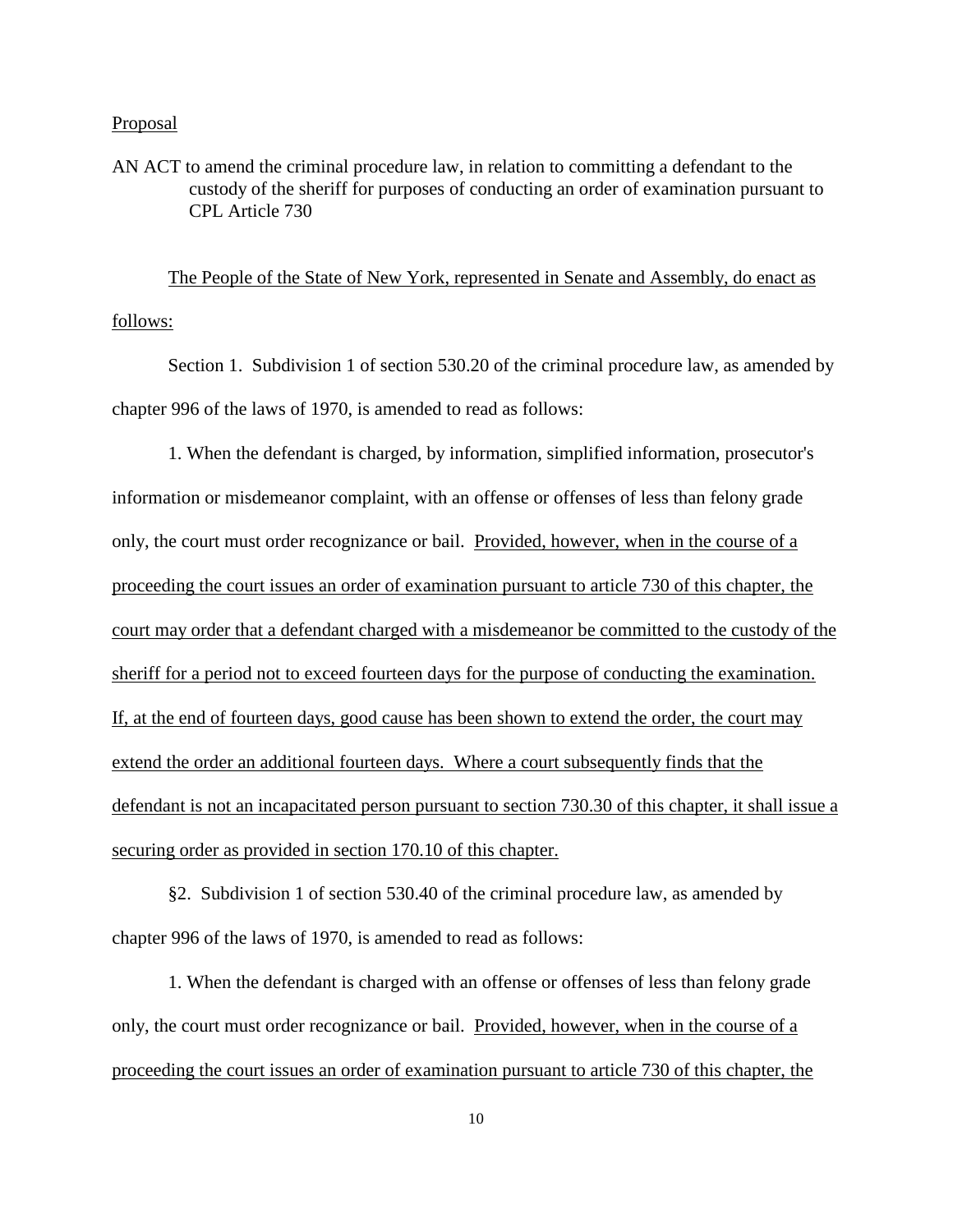court may order that a defendant charged with a misdemeanor be committed to the custody of the sheriff for a period not to exceed fourteen days for the purpose of conducting the examination. If, at the end of fourteen days, good cause has been shown to extend the order, the court may extend the order an additional fourteen days. Where a court subsequently finds that the defendant is not an incapacitated person pursuant to section 730.30 of this chapter, it shall issue a securing order as provided in section 210.15 of this chapter.

§3. Subdivision 7 of section 170.10 of the criminal procedure law, as amended by chapter 996 of the laws of 1970, is amended to read as follows:

7. Upon the arraignment, the court, unless it intends to make a final disposition of the action immediately thereafter, must, as provided in subdivision one of section 530.20, issue a securing order either releasing the defendant on his or her own recognizance or fixing bail for his or her future appearance in the action or committing him or her to the custody of the sheriff in connection with an order determining whether the defendant is an incapacitated person; except that where a defendant appears by counsel pursuant to paragraph (b) of subdivision one of this section, the court must release the defendant on his or her own recognizance.

§4. This act shall take effect 30 days after it shall have become law.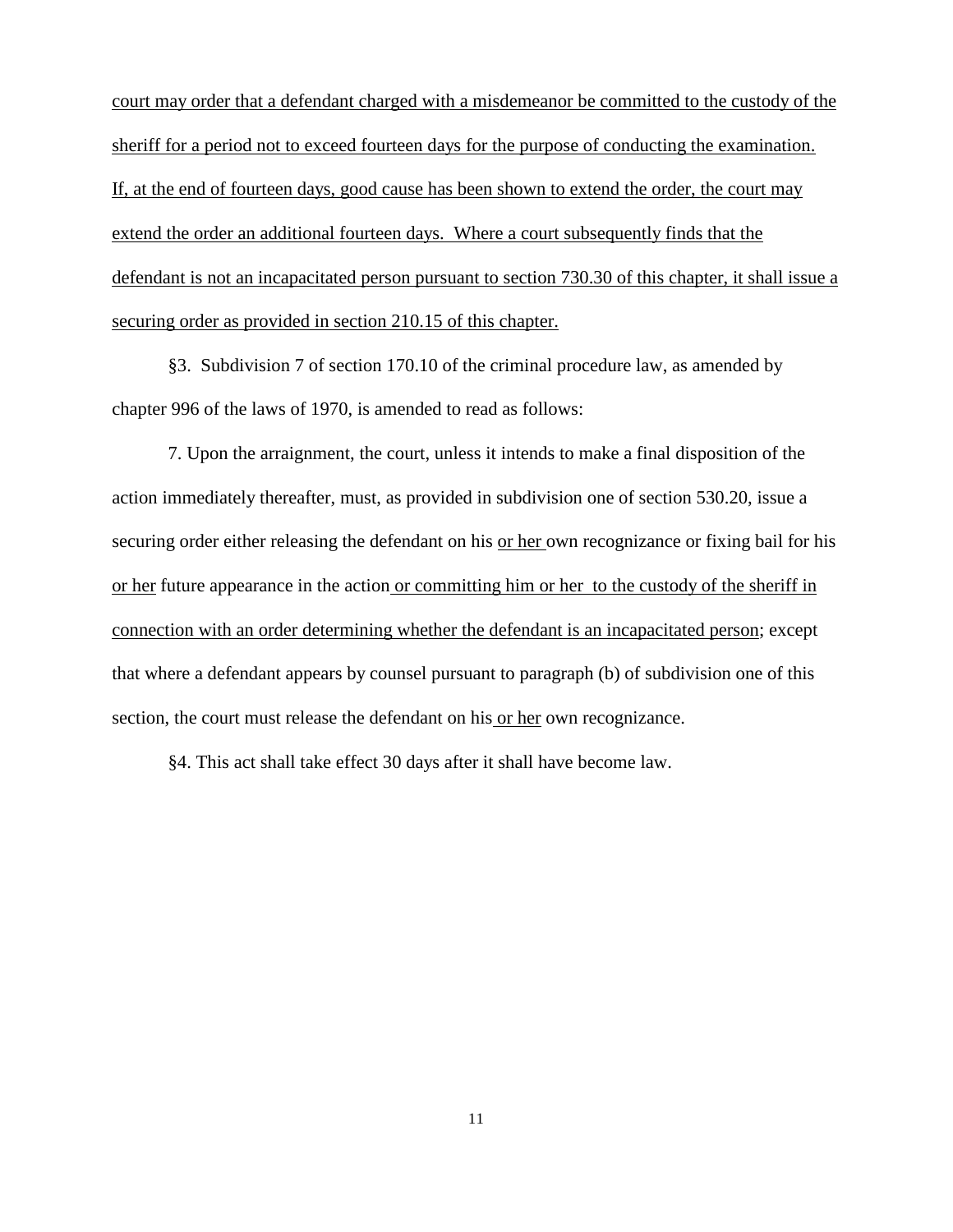# 4. Jury Trials on Cases Consolidated for Trial (CPL 340.40)

The Committee recommends that section 340.40(3) of the Criminal Procedure Law be amended to require that when a defendant is tried on consolidated charges, at least one of which entitles the defendant to a jury trial, all charges must be conducted before the jury unless the defendant waives a jury as to those charges.

Under New York law, a defendant has a right to a jury trial for all cases charged by indictment. Outside New York City, the defendant also has a right to a jury trial for all misdemeanors charged by information, and within New York City for class A misdemeanors charged by information. For informations that charge an offense of lesser grade than a misdemeanor, there is no right to a jury trial anywhere in the state.

Recently, the Court of Appeals addressed a defendant's right to a jury trial in the context of separate accusatory instruments that were tried in a single trial (*People v Almeter*, 12 NY3d 591 [2009]). In *Almeter*, the defendant was charged in two accusatory instruments, one containing a single misdemeanor for which the defendant had a right to a jury trial and the other a single violation for which no such right existed. The trial court presided over a joint trial for both charges, but then, over a defense objection, bifurcated the deliberations by submitting only the misdemeanor charge to the jury and reserving the violation charge to itself. The jury acquitted on the misdemeanor charge and the trial court convicted on the violation. In reversing the conviction, the Court held that the trial court improperly delayed informing the defendant that it would be the trier of fact on the violation until both sides had rested. The Court declined to rule, however, on this issue of whether the bifurcated fact finding was acceptable on the basis of two separate accusatory instruments.

CPL section 340.40(3) addresses the issue but is not a model of clarity. It provides that if a single accusatory instrument contains two charges, one which entitles a defendant to a jury trial and another which does not, the entire case goes before the jury, and the defendant may not demand a separate jury and bench trial. But the provision does not expressly apply to cases where separate accusatory instruments are tried in a single proceeding.

This measure provides that where a consolidated trial is to be held before a jury, the jury should consider all separately submitted charges, regardless of whether those charges carry an independent right to a jury trial. The Committee believes that there is little substantive or procedural benefit in having two fact-finders at a single trial simply because one of the charges does not provide a right to a jury trial.

### Proposal

AN ACT to amend the criminal procedure law, in relation to a defendant's right to a trial of consolidated charges before a jury

The People of the State of New York, represented in Senate and Assembly, do enact as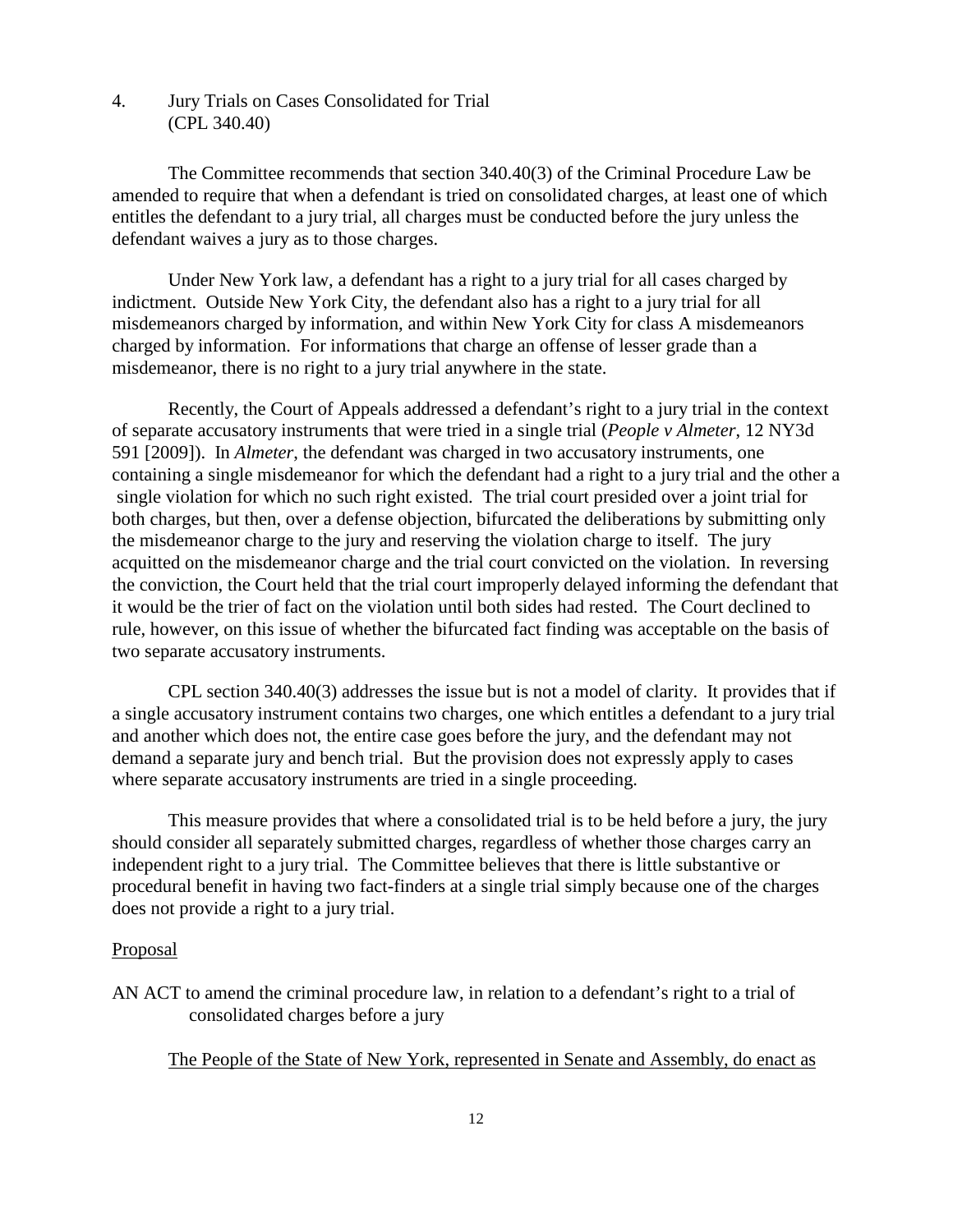# follows:

Section 1. Subdivision 3 of section 340.40 of the criminal procedure law, as amended by chapter 996 of the laws of 1970, is amended to read as follows:

3. A defendant entitled to a jury trial pursuant to subdivision two, shall be so entitled even though the information also charges an offense for which he or her is otherwise not entitled to a jury trial. In such case, the defendant is not entitled both to a jury trial and a separate single judge trial and the court may not order separate trials. Where two or more accusatory instruments are consolidated for trial, at least one of which entitles the defendant to a jury trial, the trial on all charges shall be before the jury, unless the defendant agrees to waive a jury in the manner prescribed in subdivision two of section 320.10.

§2. This act shall take effect immediately and shall apply to all actions in which trials are commenced on or after the effective date of this act.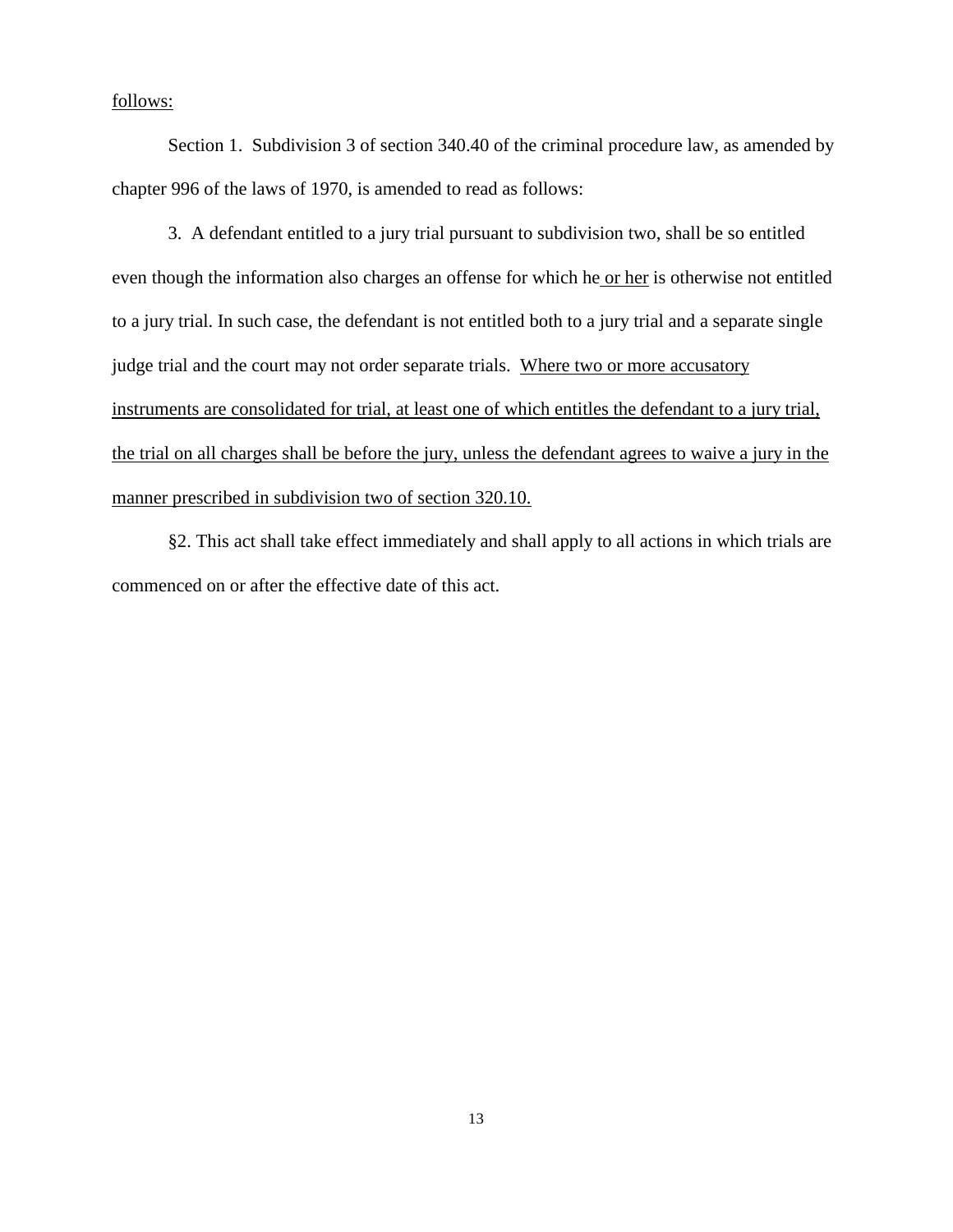5**.** Revising the Powers of Judicial Hearing Officers (CPL 120.10, 380.10, 380.20)

The Committee recommends that section 350.20 of the criminal procedure law be amended to permit a judicial hearing officer (JHO) to preside over additional limited proceedings.

Under current law, a JHO may conduct trials of violations and, with a defendant's consent, class B and unclassified misdemeanors (*see* CPL 350.20). Moreover, where a JHO conducts a trial under CPL 350.20, a JHO has the authority to handle motions from verdict to sentencing (CPL 370.10) and to sentence the defendant (CPL 380.10). The Committee believes it would ease the congestion of many local criminal courts if a JHO had the power, with the consent of the defendant, to preside over sentences on negotiated pleas. This would result in one less court appearance by the defendant in a busy court part and significantly reduce the workload of the clerks in those parts. The measure is therefore consistent with the original purpose of the JHO program, which was to utilize the services of retired judges in order to alleviate backlog and delay and "as a direct aid to Judges, freeing the Judges to conduct more trials" (*People v Scalza*, 76 NY2d 604, 608 [1990]).

Additionally, this measure would authorize a JHO to handle, again with the consent of the defendant, violations of a sentence of conditional discharge. Under current practice, a defendant who is in apparent violation of a sentence of conditional discharge, must return to court on numerous occasions to litigate the issue of the violation or to have the court monitor the defendant's progress while the violation is pending. The process of returning to court and waiting for a case to be called can pose serious hardship on defendants and clogs busy court parts. This measure would benefit the courts, the defendant and the People by providing for more timely adjudication of those violations.

Finally, the Committee also recommends that a JHO be provided the authority to issue and vacate bench warrants in the summons part of the Criminal Court of the City of New York. Although JHO's routinely preside over the summons part, when a defendant fails to appear on a case, the matter must be transferred to a judge of the criminal court for issuance of the warrant. This is done in a wholesale fashion at the end of the court day and necessarily involves delay and difficulty in retracting the warrant if the defendant should appear in court shortly after the warrant is issued. Further, if a defendant is involuntarily returned to the summons part on the bench warrant, the defendant must be held while the matter is again be transferred for a Criminal Court judge to vacate the warrant. This often entails lengthy delay that could be avoided by the simple expedient of allowing the JHO to handle the warrant.

### **Proposal**

AN ACT to amend the criminal procedure law, in relation to the authority of judicial hearing officers

The People of the State of New York, represented in Senate and Assembly, do enact as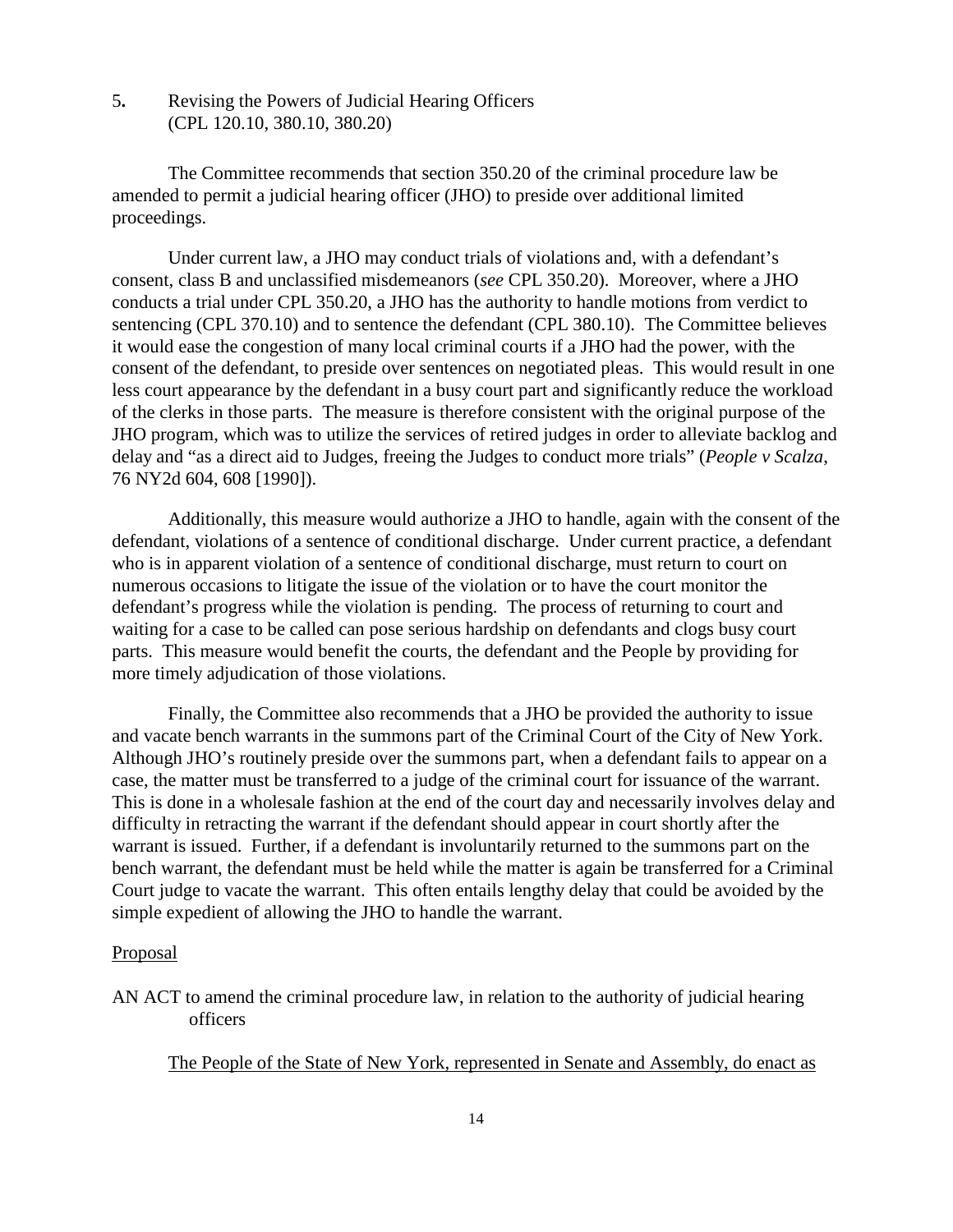follows:

Section 1. Section 120.10 of the criminal procedure law is amended by adding a new subdivision 4 to read as follows:

4. For purposes of this article, where a judge of a local criminal court is authorized to issue a warrant of arrest, a judicial hearing officer designated to serve in such court may also issue such a warrant, and vacate it where necessary, provided the judicial hearing officer is presiding in the summons part of the criminal court of the city of New York and the warrant is for a defendant's arrest pursuant to section 150.60 or 530.60 of this chapter.

§2. Subdivision 1 of section 380.10 of the criminal procedure law, as amended by chapter 840 of the laws of 1983, is amended to read as follows:

1. In general. The procedure prescribed by this title applies to sentencing for every offense, whether defined within or outside of the penal law; provided, however, where a judicial hearing officer has conducted the trial pursuant to section 350.20 of this chapter, or where a judicial hearing officer is otherwise authorized to pronounce sentence in a case pursuant to this article, all references to a court herein shall be deemed references to such judicial hearing officer.

§3. Section 380.20 of the criminal procedure law is amended to read as follows:

§380.20. Sentence required. 1. The court must pronounce sentence in every case where a conviction is entered. If an accusatory instrument contains multiple counts and a conviction is entered on more than one count the court must pronounce sentence on each count.

2. For purposes of this section, where the court is a local criminal court, a judicial hearing officer designated to such court may pronounce sentence for the court, provided the sentence is in connection with a previously entered plea of guilty or in connection with a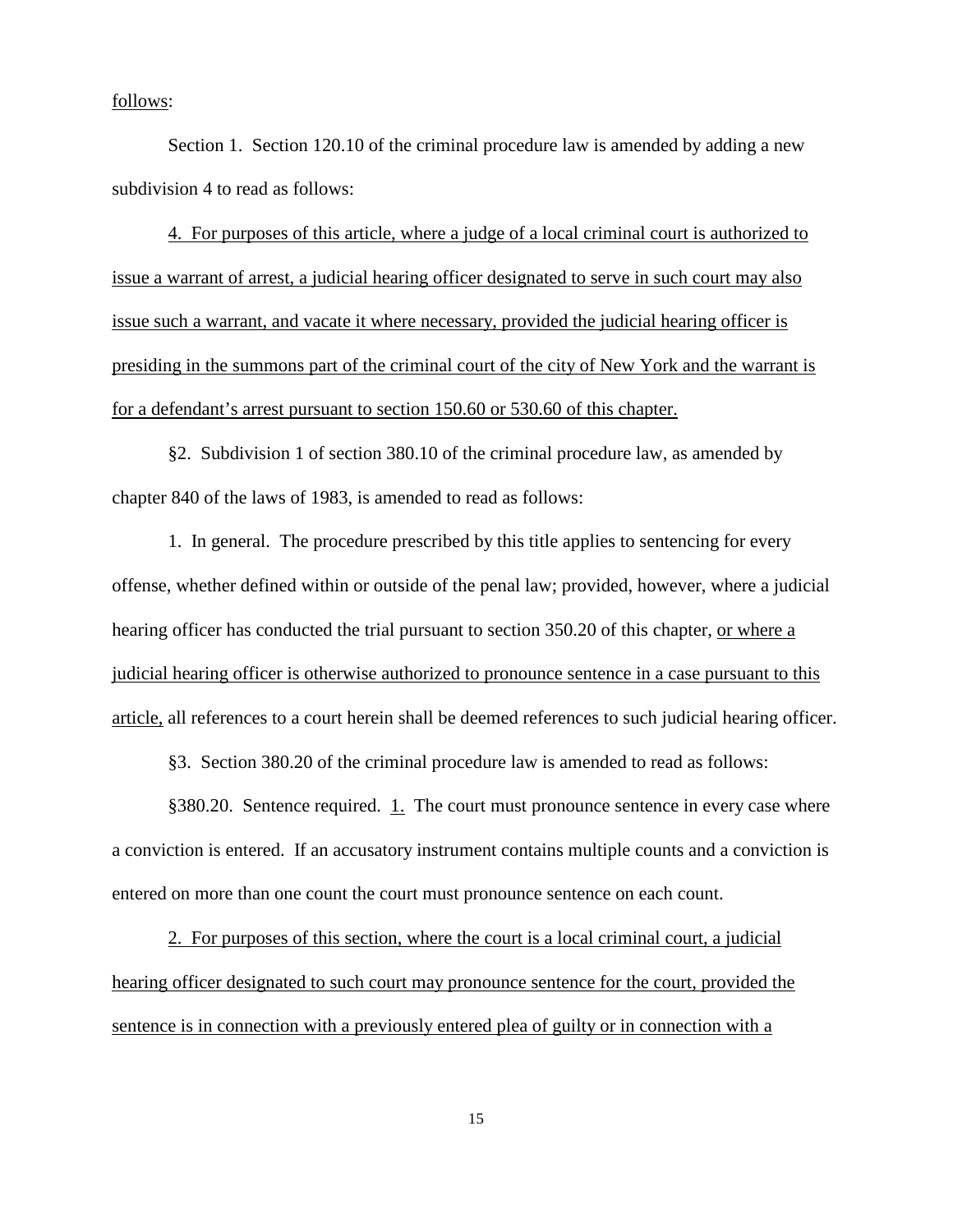# violation of a conditional discharge previously imposed pursuant to section 65.05 of the penal

law.

§4. This act shall take effect immediately.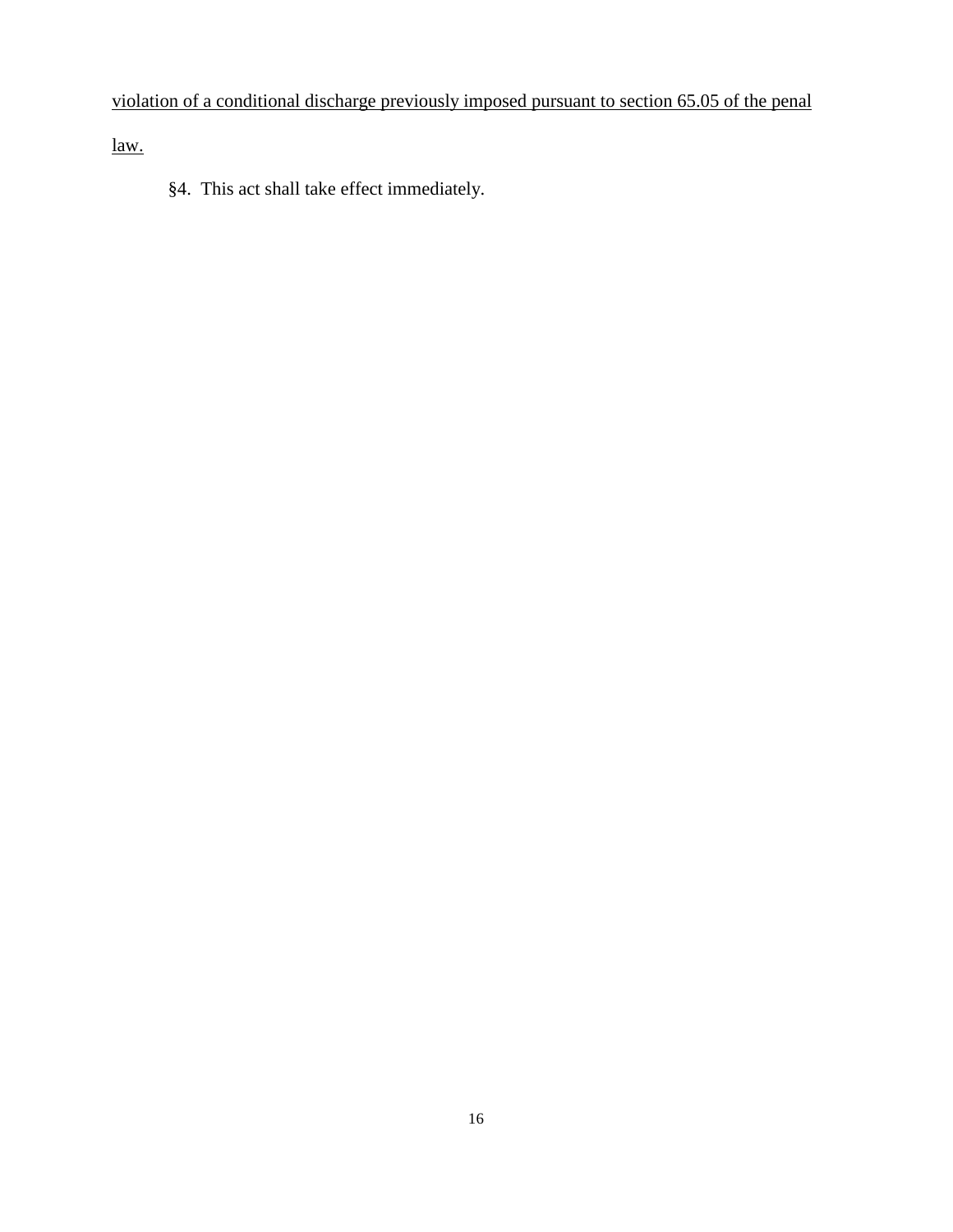6**.** Amending the Sex Offender Registration Act as it Relates to Out-of-State Offenders (Corrections Law § 168-a)

The Committee recommends that section 168-a of the Corrections Law be amended to correct an apparent error in the definition of a "sexually violent offender" as it pertains to out-ofstate offenders who establish residence in this state.

Correction Law section 168-a (1) defines a "sex offender" to include a person convicted of either a "sex offense" or a "sexually violent offense" as those terms are defined in § 168-a (2) and (3) respectively. An offender who has committed a "violent sex offense," however, is treated more harshly than the one who commits only a "sex offense." A "sexually violent offender," for instance, must register annually for life regardless of the risk level ascribed and is never eligible to be relieved from the duty to register (Corrections Law § 168-h (2)).

For offenders who have been convicted of crimes within New York, determining whether an offender has committed a "sex offense" or a "violent sex offense" involves a straightforward reference to the Penal Law section the offender was convicted of violating. As applied to out-of-state offenders, however, the statute provides that a "sex offense" includes a conviction for "a felony in any other jurisdiction for which the offender is required to register as a sex offender in the jurisdiction in which the conviction occurred" (Corrections Law  $\S$  168-a (2)(d)(ii)). A "sexually violent offense" is defined, in part, as an offense in any other jurisdiction which includes all of the essential elements of any such felony provided for in paragraph (a) of this subdivision . . ." If the definition ended there the treatment of in state and out-of-state offenders would be consistent because paragraph (a) of the subdivision simply enumerates the Penal Law offenses which are denominated violent for purposes of the statute. The definition of a "sexually violent offense" continues, however, as follows:

> or a felony in any other jurisdiction for which the offender is required to register as a sex offender in which the conviction occurred" (Correction Law § 168 (3)(b) *emphasis supplied*).

The final phrase of the definition is therefore identical to the definition of a "sex offense," and therefore collapses the distinction between violent and non-violent sex offenses, at least as it applies to out-of-state offenders who reside in New York.

The Committee believes that the likely intention was to reserve the more serious "sexually violent offense" category to out-of-state convictions under statutes that match the elements of sexually violent felonies under New York law, and that situation is covered by the first part of Correction Law section 168 (3)(b). The second part of the sentence, which tracks the language of section 168-a 2(d)(ii), was presumably included in error. This measure therefore corrects that error by deleting the errant phrase.

### Proposal

AN ACT to amend the corrections law, in relation to the definition of a "sexually violent offender" as applied to out-of-state offenders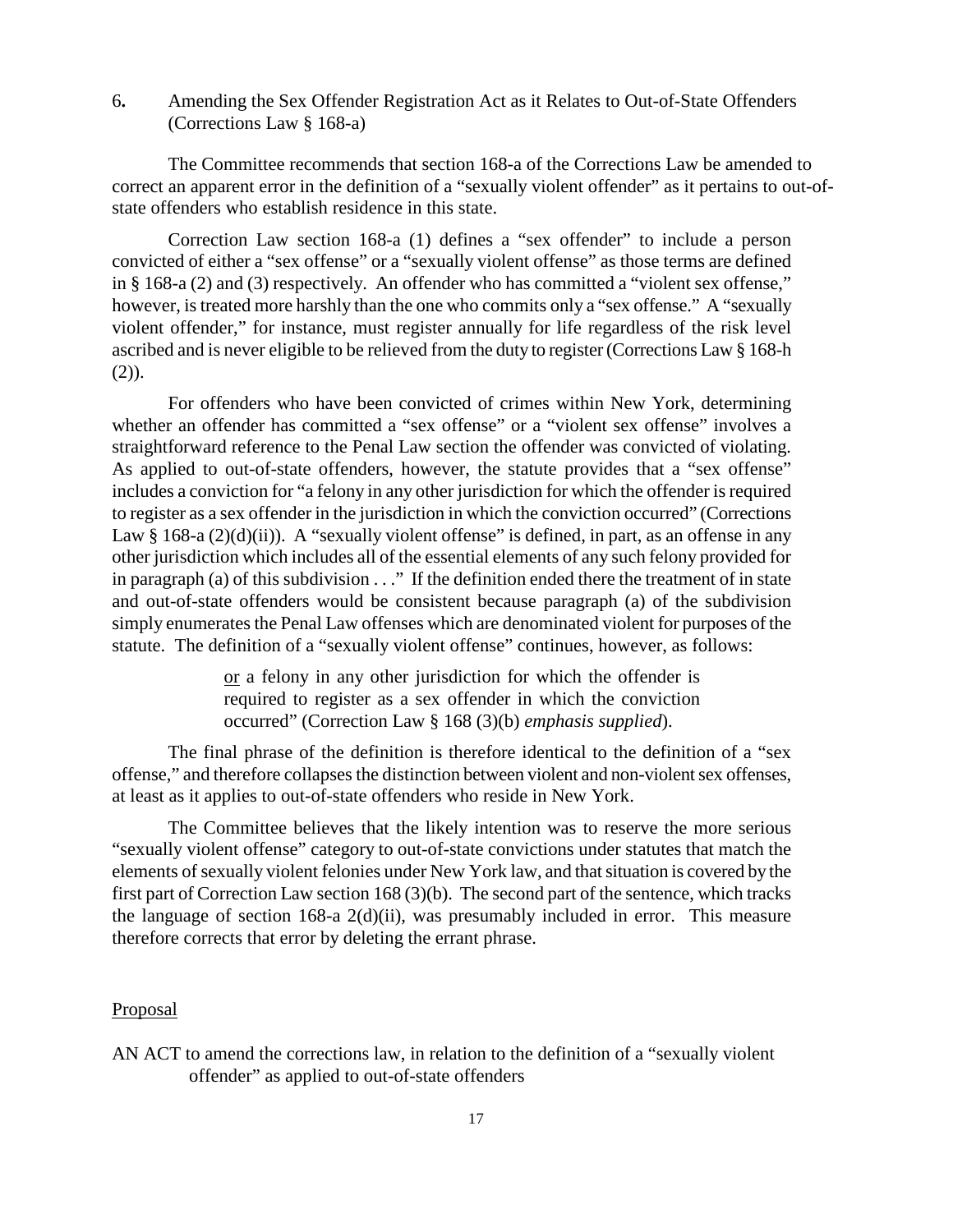The People of the State of New York, represented in Senate and Assembly, do enact as follows:

Section 1. Paragraph (b) of subdivision 3 of section 168-a of the corrections law, as amended by chapter 11 of the laws of 2002, is amended to read as follows:

(b) a conviction of an offense in any other jurisdiction which includes all of the essential elements of any such felony provided for in paragraph (a) of this subdivision [or conviction of a felony in any other jurisdiction for which the offender is required to register as a sex offender in the jurisdiction in which the conviction occurred].

§3. This act shall take effect immediately.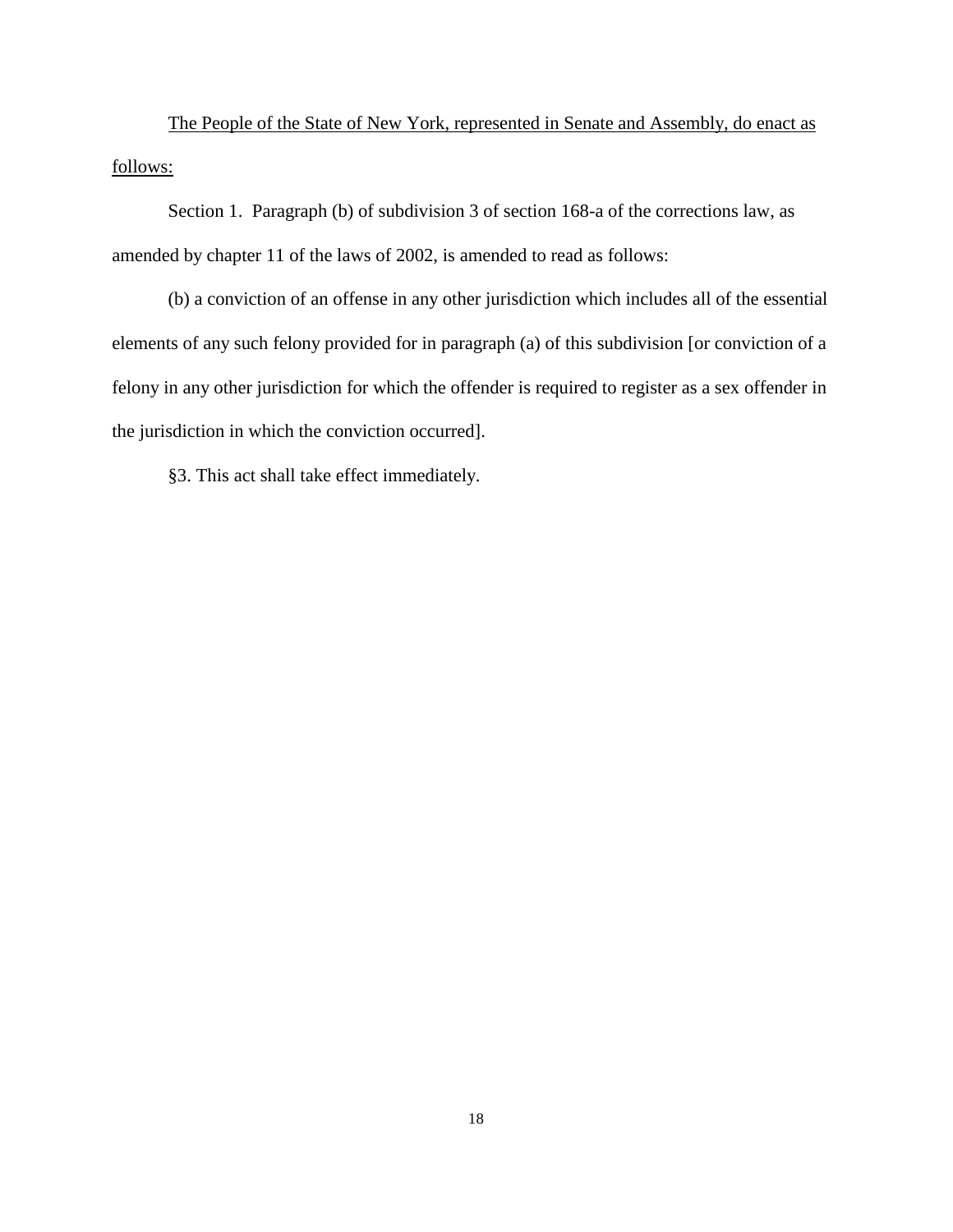# **III. Previously Endorsed Measures**

1. Discovery (CPL Article 240)

The Committee recommends that Article 240 and other sections of the Criminal Procedure Law be amended to effect broad reform of discovery in criminal proceedings. The major features of this measure are (1) elimination of the need for a formal discovery demand; (2) expansion of information required to be disclosed in advance of trial and reduction of the time within which disclosure must be made; (3) modification of the defendant's obligations with respect to notice of a psychiatric defense; and (4) legislative superseder of the Court of Appeals' ruling in People v. O'Doherty, 70 N.Y.2d 479 (1987).

### I. Elimination of demand discovery

Under current law, the prosecutor's duty to make disclosure is triggered by defendant's service of a demand to produce (CPL 240.20(1), 240.80(1)). This measure amends section 240.20 of the Criminal Procedure Law to eliminate the need to make such a demand and to provide instead for automatic discovery of the property and information included in section 240.20(1). Conforming amendments are made to sections 240.10, 240.30, 240.35, 240.40 and 240.60 of the Criminal Procedure Law.

Eliminating the requirement of a written demand would simplify and expedite discovery practice. In an "open file" discovery system, a demand serves the useful purpose of identifying those matters the defendant truly is interested in discovering and thus saves both parties time and effort. New York, however, does not have such an open file system. Because discoverable material is limited under New York law and is routinely requested and received, a demand is not needed to identify the subject of discovery. The demand requirement rather is an unnecessary step that results in delay during the time that demand papers generated from programs on office word processors are exchanged by the defense and the prosecution. Recognizing the futility of exchanging such boilerplate papers, many prosecutors already provide the automatic discovery mandated by this measure.

# II. Expedition and liberalization of discovery

Various committees of experts commissioned to study criminal discovery have concluded that expedited and liberalized discovery is an essential ingredient to improving criminal procedure. Expedited and liberalized discovery promotes fairness and efficiency by: providing a speedy and fair disposition of the charges, whether by diversion, plea, or trial; providing the accused with sufficient information to make an informed plea; permitting thorough trial preparation and minimizing surprise, interruptions and complications during trial; avoiding unnecessary and repetitious trials by identifying and resolving prior to trial any procedural, collateral, or constitutional issues; eliminating as much as possible the procedural and substantive inequities among similarly situated defendants; and saving time, money, judicial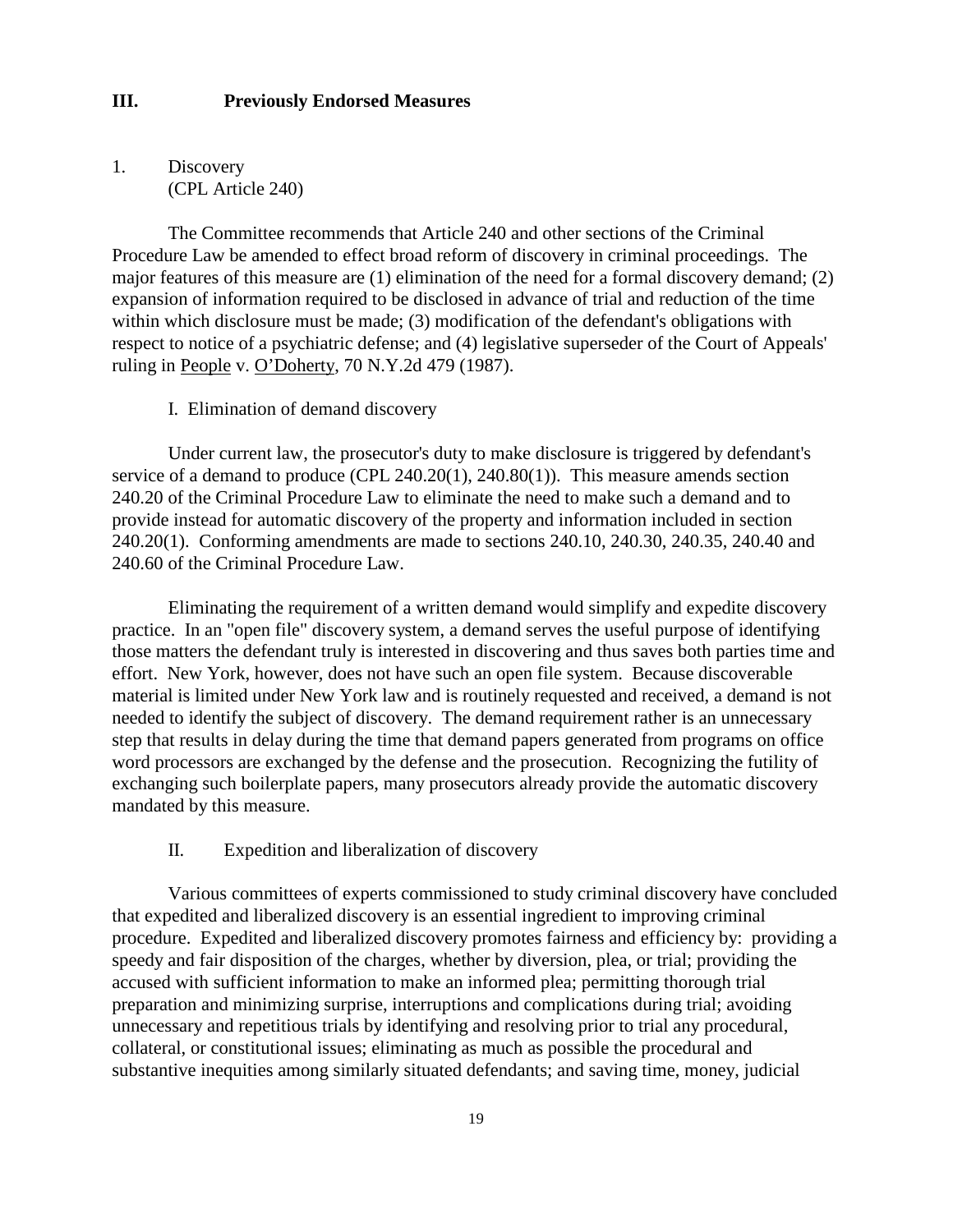resources and professional skills by minimizing paperwork, avoiding repetitious assertions of issues and reducing the number of separate hearings. A.B.A. Standards for Criminal Justice §11.1 (1986). See also National Advisory Commission on Criminal Justice Standards and Goals, Courts § 4.9; Judicial Conference Report on CPL, Memorandum and Proposed Statute Re: Discovery, 1974 Session Laws of N.Y., p. 1860.

This measure seeks to accomplish the foregoing objectives by streamlining and expanding discovery. It would expedite discovery by requiring automatic disclosure by the prosecutor, within 21 days of arraignment or at the next court appearance after arraignment, whichever is later, of all property that the prosecutor currently is required to disclose under section 240.20. This would reduce the 45 day delay under current law, whereby defense counsel must demand discovery within 30 days after arraignment and the prosecutor has up to 15 days thereafter to comply (CPL 240.80).

In addition, the measure creates a new section 240.21 which, inter alia, would require the prosecutor to disclose, within 21 days of arraignment or at the first court appearance thereafter, whichever is later, all Rosario material (i.e., written or recorded statements of all witnesses that the prosecutor intends to call at a pretrial hearing or trial), including the grand jury testimony of all such witnesses (proposed section 240.21(d)). However, in recognition of the fact that disclosure of this material at such an early stage in the proceedings may endanger the security of a witness or compromise an ongoing investigation, specific redaction provisions are included in this new section. The prosecutor would be authorized to redact any information that serves to identify with particularity a person supplying information relating to the case, except for law enforcement officer witnesses acting in other than an undercover capacity and other witnesses whose identity has already been disclosed to the defense (proposed section 240.21(3)). Similarly, the prosecutor would be authorized to redact information that would interfere with an ongoing investigation (with the same exceptions), but upon the defendant's application, the court could order disclosure of the redacted information (proposed section 240.21(2)). By contrast, the measure expressly provides that the court may order disclosure of redacted information that serves to identify a witness only "if otherwise authorized by statutory or decisional law" (proposed section 240.21(3)).

Under current law, the defendant must serve and file all pretrial motions within 45 days of arraignment (CPL 255.20(1)). This measure would amend section 240.90(2) to provide that pretrial motions with respect to material that the prosecutor has disclosed pursuant to article 240 must be served within 30 days after the prosecutor has disclosed the material that is the subject of the motion. A defendant is in a much improved position to assert effective pretrial motions after having had an opportunity to review the prosecutor's discovery materials. In certain cases, motions otherwise asserted as part of an omnibus application will not have to be made, thereby conserving judicial resources. Under this measure, the defendant's duty to file pretrial motions as to discoverable material would be delayed only for as long as the prosecutor delays in providing discovery. Timely compliance by the prosecution will require reciprocal timely filing of the defendant's motions.

In addition to expediting discovery, the measure liberalizes the process by expanding the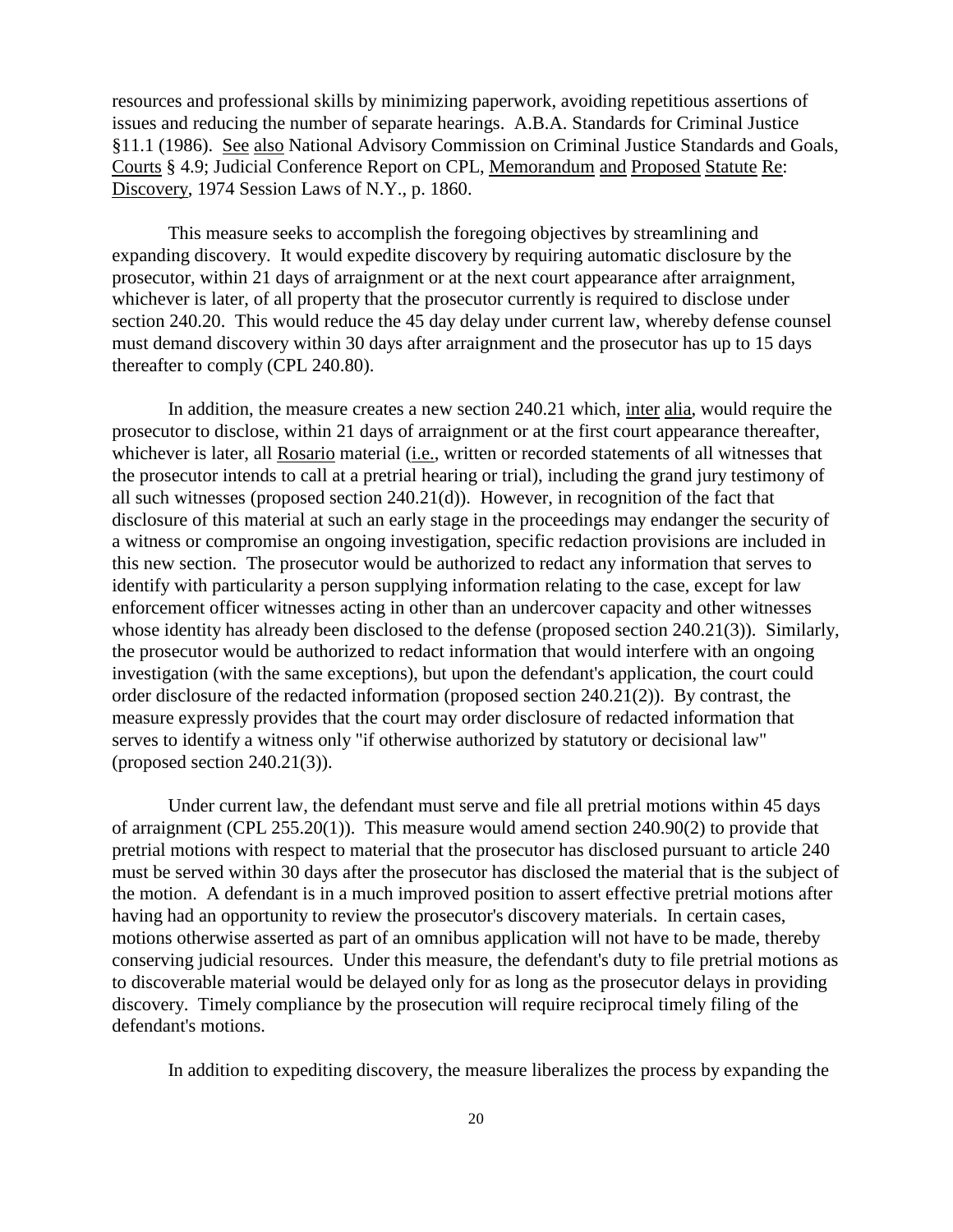scope of items disclosable to the defendant to include:

### A. Law enforcement reports

Proposed section 240.21, in addition to requiring disclosure of Rosario material within 21 days of arraignment or at the next court appearance after arraignment, whichever is later, requires the prosecutor to disclose at that same time all law enforcement reports relating to the criminal action that are in the prosecutor's possession. The prosecutor is required to make a prompt, diligent, good faith effort to seek out and disclose law enforcement reports prepared by police agencies, as defined in section 1.20(34) of the CPL. No such obligation is imposed regarding reports prepared by non-police agencies (proposed section 240.21(4)). However, the defendant may seek a court order directing the prosecutor to obtain a specifically identified law enforcement report of a non-police agency or may seek a judicial subpoena for such a report (proposed section 240.21(5)). The measure affords the prosecutor the same authority to redact certain information before disclosing law enforcement reports as is authorized for Rosario material (proposed section 240.21(2),(3)).

#### B. Expert witnesses

Proposed section 240.43(1)(c) requires the prosecutor to disclose within 15 days of trial the name, business address and qualifications of any expert the prosecutor intends to call as a witness at trial as well as a written report setting forth the subject matter on which the expert will testify and the basis for any opinions and conclusions. An identical provision imposes a reciprocal disclosure obligation on the defense with respect to its expert witnesses (proposed section 240.43(2)(b)). Disclosure of this information will better enable both sides to prepare their response to expert testimony, thereby preventing surprise and delay at trial.

### C. Prior bad acts

The measure also requires the prosecutor to disclose, within 15 days of trial, all specific instances of the defendant's prior uncharged criminal, vicious or immoral conduct that the prosecutor intends to introduce at trial for impeachment purposes or as substantive proof (proposed section 240.43(1)(a)). Current law requires disclosure only of prior bad acts that will be introduced for impeachment.

# D. Trial exhibits

Proposed section 240.43(1)(b) requires the prosecutor to disclose, within 15 days of trial, all exhibits that will be offered at trial. An identical provision imposes a reciprocal disclosure obligation on the defense (proposed section  $240.43(2)(a)$ ).

III. Modifying defendant's discovery obligations with respect to notice of psychiatric defense

Although section 250.10(2) of the Criminal Procedure Law provides that the defendant must serve notice of his or her intent to present psychiatric evidence, it does not require the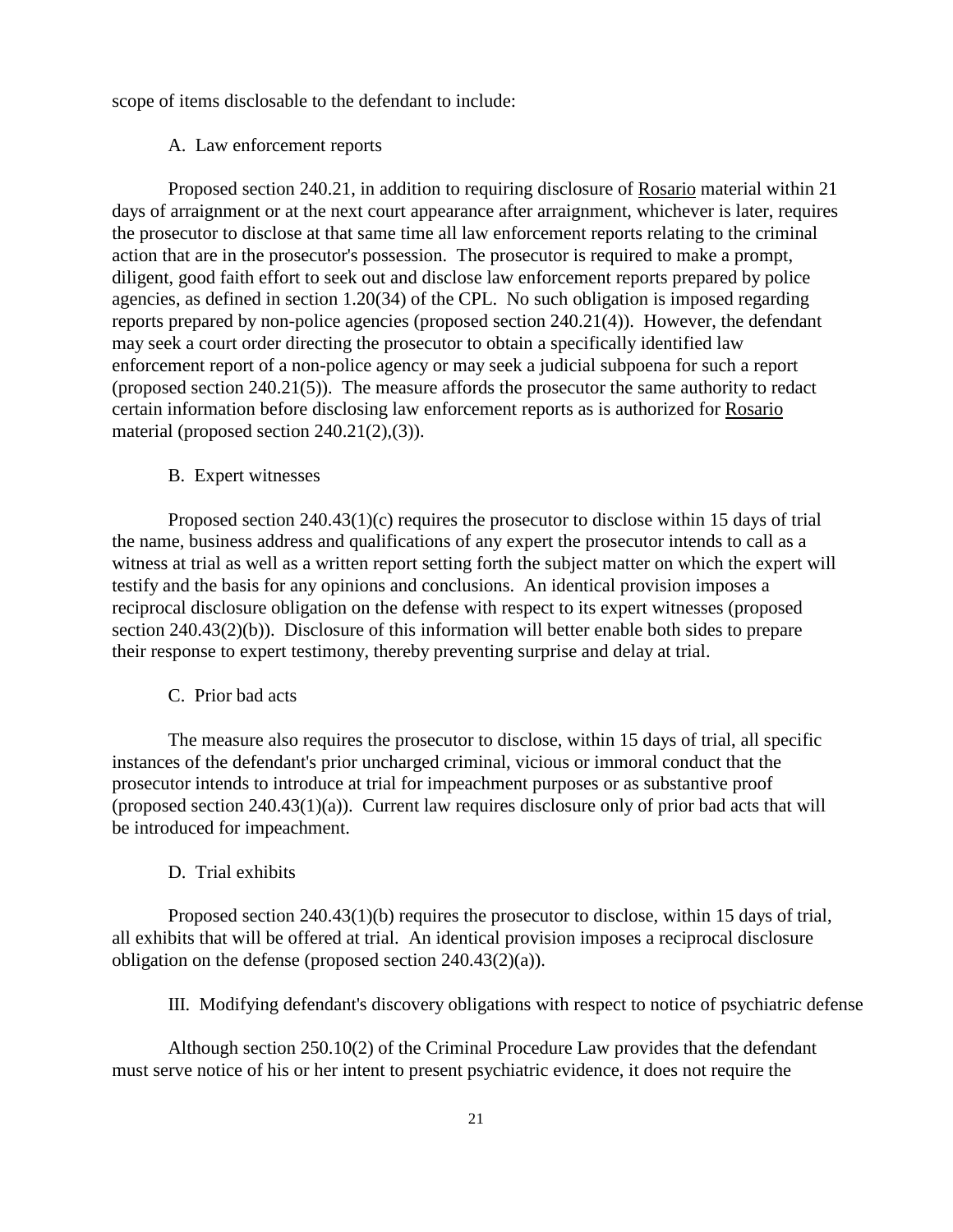defendant to specify the type of insanity defense upon which he or she intends to rely (e.g., extreme emotional disturbance). By contrast, sections 250.20(1) (notice of alibi) and 250.20(2) (notice of defenses in offenses involving computers) demand considerable specificity. Section 250.10 also does not require that a psychologist or psychiatrist who has examined a defendant generate a written report of his or her findings, whereas the prosecution's psychiatric examiners must prepare written reports, copies of which must be made available to the defendant (CPL  $250.10(4)$ .

This measure would remedy these gaps in the law by amending section 250.10(2) to require that the notice filed by a defendant under that section specify the type of psychiatric defense or affirmative defense upon which the defendant intends to rely at trial, as well as the nature of the alleged psychiatric malady that forms the basis of such defense or affirmative defense and its relationship to the proffered defense. It should be noted that this proposed amendment to section 250.10(2) has been revised by the Committee to conform with the Court of Appeals decision in People v. Almonor (93 NY2d 571). The measure would codify the specificity requirements for psychiatric notice under **Almonor**, and would expand the existing section 250.10(2) time limitation for the filing of psychiatric notice from thirty days to sixty days. The measure would also make clear that, in addition to allowing the late filing of notice under that section, the court may permit the late amending of a previously filed notice.<sup>1</sup>

The measure also requires any expert witness retained by the defendant for the purpose of advancing a psychiatric defense to prepare a written report of his or her findings [proposed section 250.10(4)]. Reports by psychiatric examiners for the prosecutor and for the defense are to be exchanged within 15 days of trial [proposed section 250.10(5)]. Defendant's failure to provide the prosecutor with copies of the written report of a psychiatrist or psychologist whom the defendant intends to call at trial may result in the preclusion of testimony by such psychiatrist or psychologist [proposed section 250.10(7)].

IV. Legislative superseder of People v. O'Doherty ruling<sup>2</sup>

l

This measure would amend section 710.30 of the Criminal Procedure Law to supersede the Court of Appeals' ruling in People v. O'Doherty, 70 N.Y.2d 479 (1987). In O'Doherty, the

<sup>&</sup>lt;sup>1</sup>This proposal to amend the notice requirements of CPL section  $250.10(2)$  also appears, as a stand-alone measure, infra.

 $2$ The Committee has, for a number of years, included in its discovery reform measure a provision amending section 470.05 of the Criminal Procedure Law to supersede the Court of Appeals' ruling in People v. Ranghelle (69 NY2d 56). As a result of the enactment of the Sexual Assault Reform Act (chapter 1 of the Laws of 2000), the Committee has removed this Ranghelle provision from its discovery reform proposal (see, section 48 of chapter 1 of 2000, which enacts a new CPL section 240.75 ["Discovery; certain violations"] to supersede Ranghelle).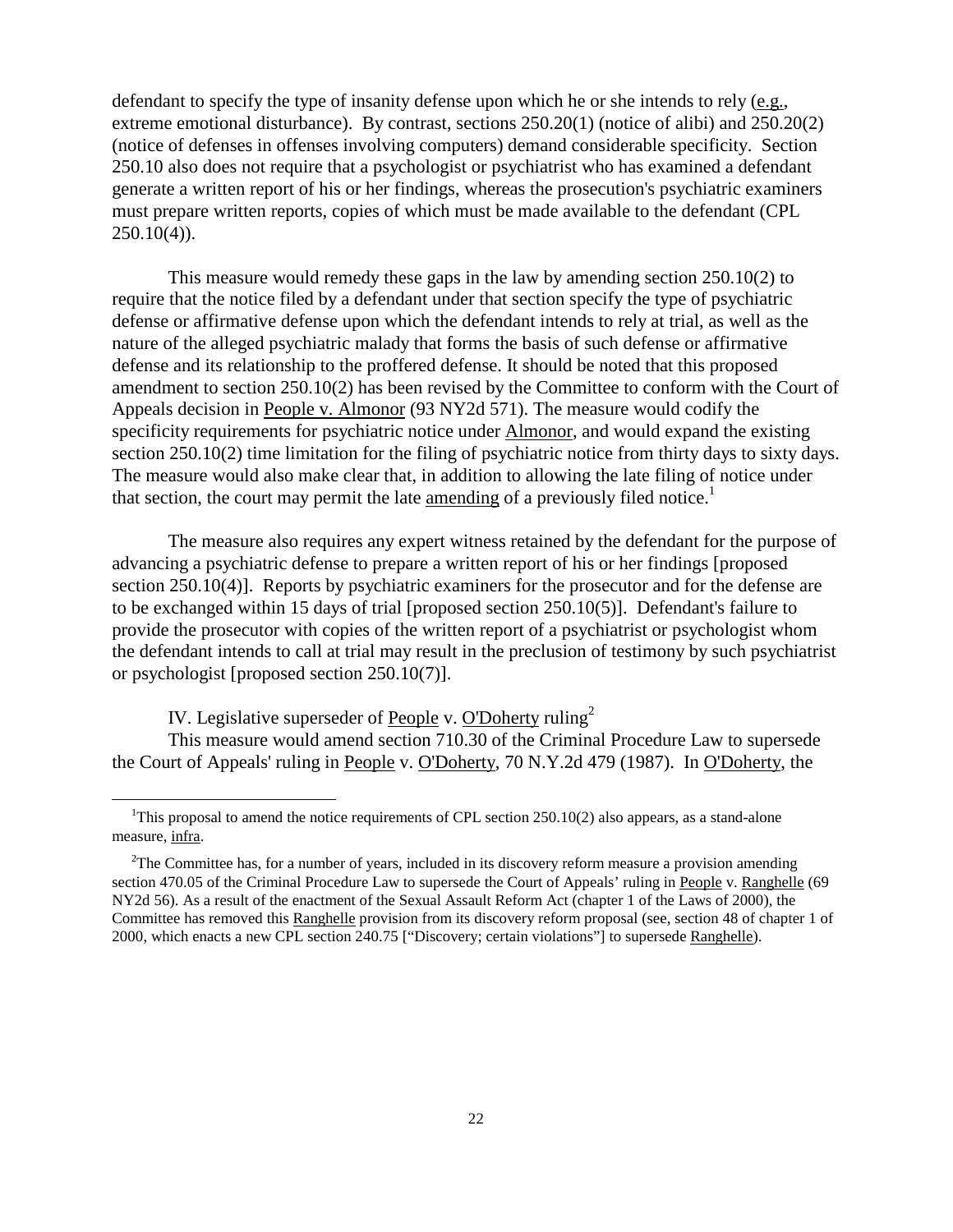Court of Appeals was called upon to construe section 710.30, which provides that identification testimony and the defendant's statements are inadmissible if notice of the prosecutor's intention to offer such evidence is not served upon the defendant within 15 days of arraignment, unless the prosecutor shows good cause for serving late notice. Although several lower courts had permitted the use of belatedly noticed statements and identification evidence where the defendant was not harmed by the failure to give timely notice, the Court of Appeals held that these decisions conflicted with the plain language of the statute. The Court concluded that lack of prejudice to the defendant is not a substitute for a demonstration of good cause and that the court may not consider prejudice to the defendant unless and until the prosecution has made a threshold showing that unusual circumstances precluded giving timely notice. 70 N.Y.2d at 487.

The Court's holding in O'Doherty has resulted in a windfall to defendants. The overly rigorous application of the notice requirement in section 710.30 detracts from the integrity of the truth-finding process by precluding reliable evidence of guilt where the prosecutor fails through inadvertence or lack of knowledge of the existence of evidence to give notice within 15 days of arraignment. This measure would correct the unfairness of penalizing the prosecution by suppressing evidence where no harm to the defendant has resulted from giving late notice. It would amend section 710.30(2) to provide that the court, upon finding that there is no prejudice to the defendant, may permit late notice, in the interest of justice, at any time up until the commencement of trial. In determining whether to do so, the court could consider any relevant factor, including the probative value or cumulative nature of the evidence, the delay in the proceedings that would result if late notice were permitted, the diligence of the prosecutor in seeking to discover the evidence within the 15 day period, whether, if the evidence is a statement. the statement was in fact made and whether the defendant was aware of the evidence. If the court permitted late notice, the defendant would be provided a reasonable opportunity to make an oral motion to suppress. And if the prosecutor sought and received permission to file the notice more than 90 days after arraignment, the defendant would be entitled to an instruction advising the jury that it could consider, in deciding whether an identification or statement was actually made, that notice thereof was given beyond the time generally required in the statute.

### Proposal

AN ACT to amend the criminal procedure law, in relation to discovery

# The People of the State of New York, represented in Senate and Assembly, do enact as

### follows:

§1. Section 240.10 of the criminal procedure law, as added by chapter 412 of the laws of

1979, is amended to read as follows: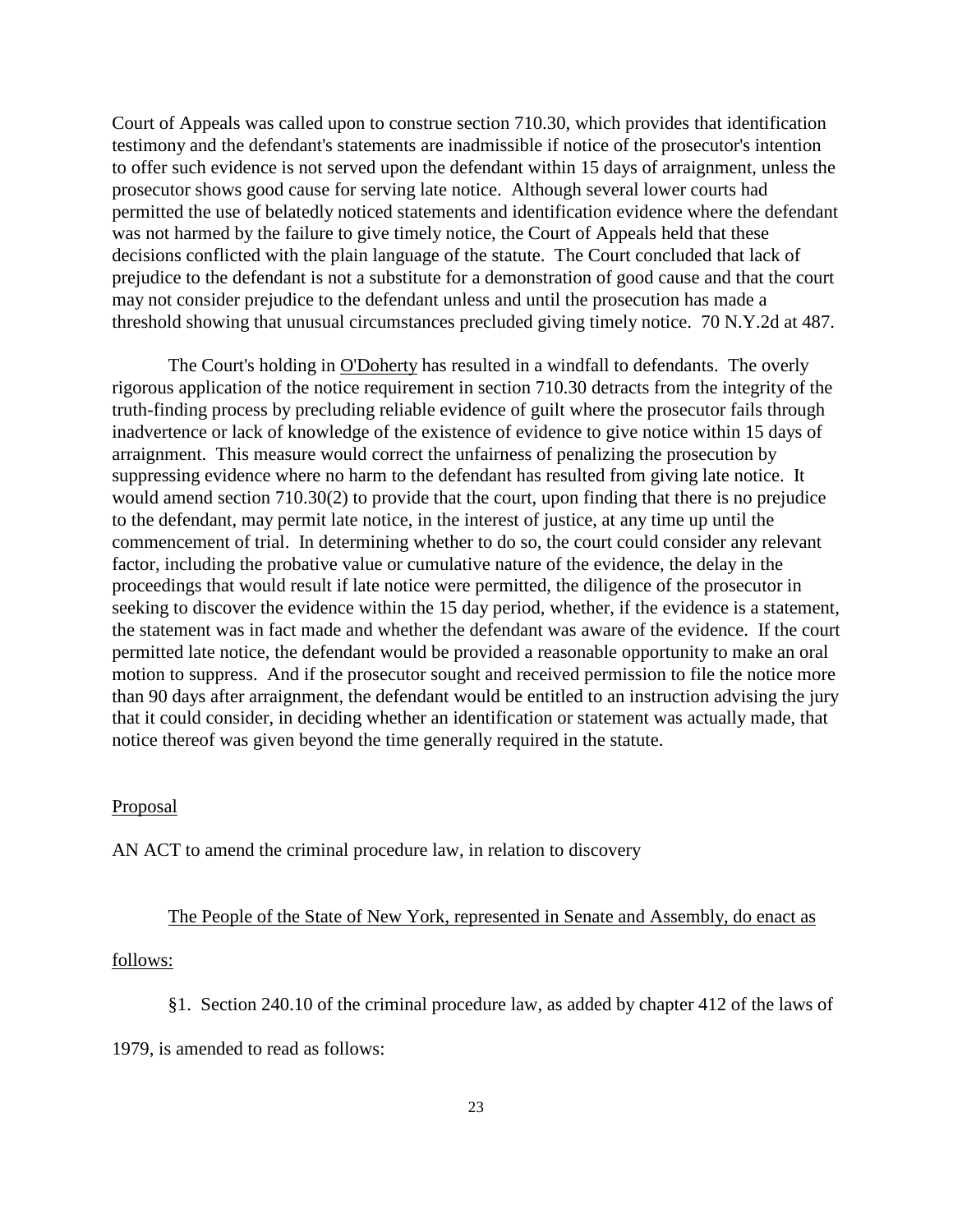§240.10. Discovery; definition of terms. The following definitions are applicable to this article:

1. ["Demand to produce" means a written notice served by and on a party to a criminal action, without leave of the court, demanding to inspect property pursuant to this article and giving reasonable notice of the time at which the demanding party wishes to inspect the property designated.

2.] "Attorneys' work product" means [property] material to the extent that it contains the opinions, theories or conclusions of the prosecutor, defense counsel or members of their legal staffs.

[3.]<sup>2</sup>. "Property" or "material" means any existing tangible personal or real property, including but not limited to, books, records, reports, memoranda, papers, photographs, tapes or other electronic recordings, articles of clothing, fingerprints, blood samples, fingernail scrapings or handwriting specimens, but excluding attorneys' work product.

[4.]<sup>3</sup>. "At the trial" means as part of the [people's] prosecutor's or the defendant's direct case.

§2. The criminal procedure law is amended by adding a new section 240.12 to read as follows:

§240.12. Discovery; attorneys' work product exempted. Notwithstanding any other provision of this article, the prosecutor or the defendant shall not be required to disclose attorneys' work product as defined in subdivision one of section 240.10.

§3. Section 240.20 of the criminal procedure law, as added by chapter 412 of the laws of 1979, the opening paragraph of subdivision 1 as amended by chapter 317 of the laws of 1983,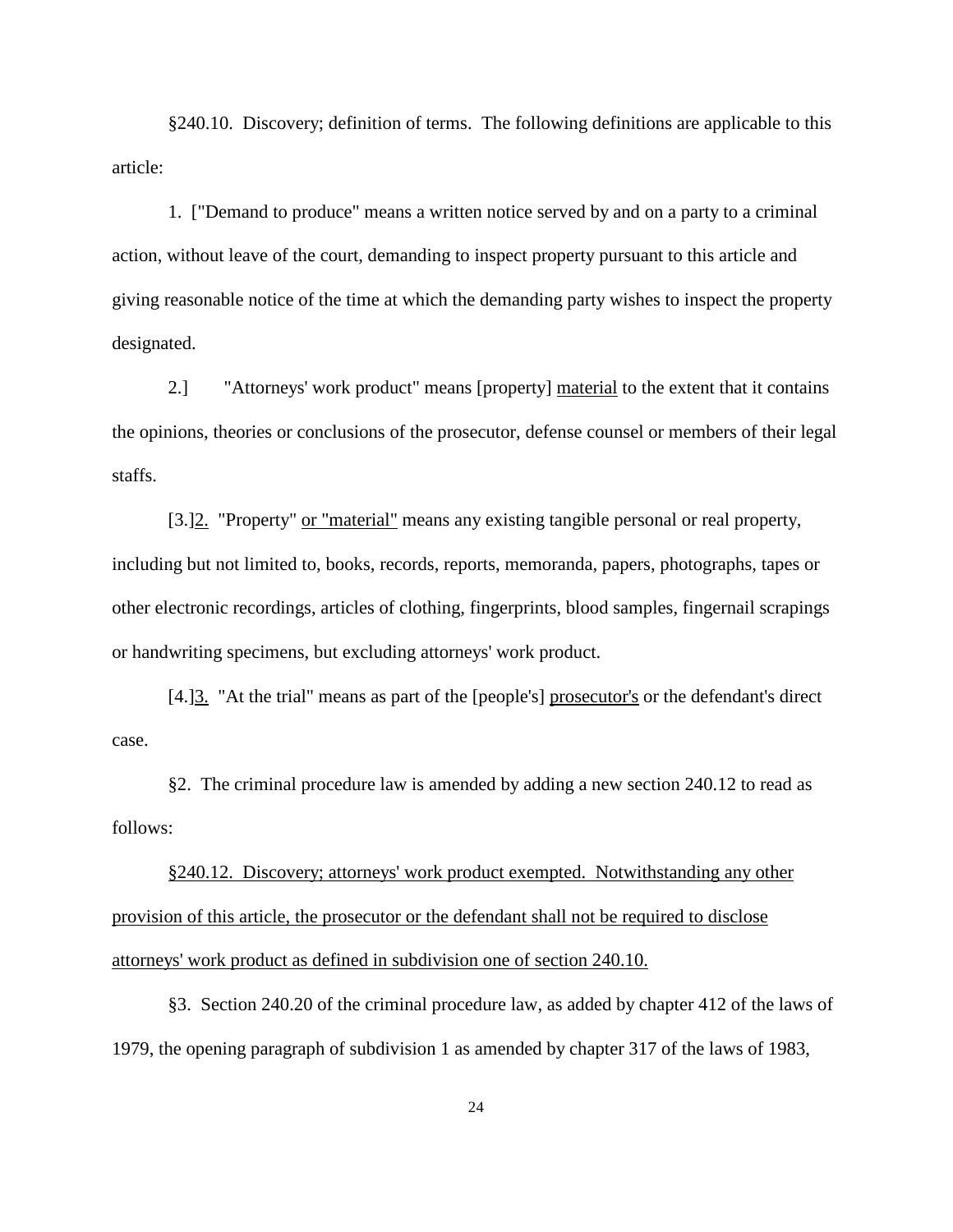paragraphs (c) and (d) of subdivision 1 as amended by chapter 558 of the laws of 1982, paragraph (e) as added and paragraphs (f), (g), (h) and (i) of subdivision 1 as relettered by chapter 795 of the laws of 1984, paragraph (j) of subdivision 1 as added by chapter 514 of the laws of 1986 and paragraph (k) of subdivision 1 as added by chapter 536 of the laws of 1989, is amended to read as follows:

§240.20. Discovery; [upon demand of] by defendant. 1. Except to the extent protected by court order, [upon a demand to produce by a defendant against whom] within twenty-one days of arraignment or at the next court appearance after arraignment, whichever is later, on an indictment, superior court information, prosecutor's information, information or simplified information charging a misdemeanor [is pending], the prosecutor shall disclose to the defendant and make available for inspection, photographing, copying or testing, the following property:

(a) Any written, recorded or oral statement of the defendant, and of a co-defendant to be tried jointly, made, other than in the course of the criminal transaction, to a public servant engaged in law enforcement activity or to a person then acting under [his] the direction of, or in cooperation with [him], such public servant;

(b) Any transcript of testimony relating to the criminal action or proceeding pending against the defendant, given by the defendant, or by a co-defendant to be tried jointly, before any grand jury;

(c) Any written report or document, or portion thereof, concerning a physical or mental examination, or scientific test or experiment, relating to the criminal action or proceeding which was made by, or at the request or direction of a public servant engaged in law enforcement activity, or which was made by a person whom the prosecutor intends to call as a witness at trial,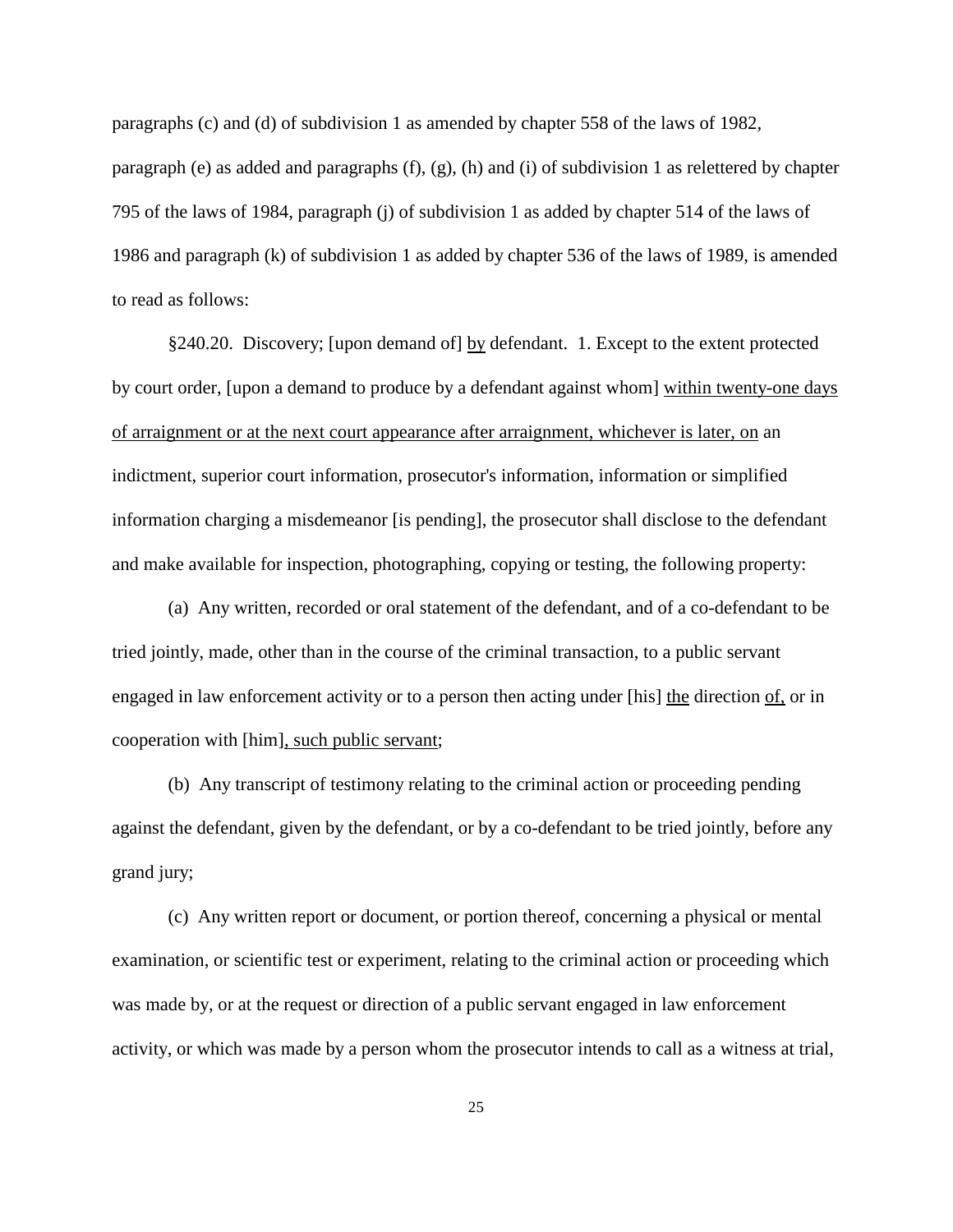or which the [people intend] prosecutor intends to introduce at trial;

(d) Any photograph or drawing relating to the criminal action or proceeding which was made or completed by a public servant engaged in law enforcement activity, or which was made by a person whom the prosecutor intends to call as a witness at trial, or which the [people intend] prosecutor intends to introduce at trial;

(e) Any photograph, photocopy or other reproduction made by or at the direction of a police officer, peace officer or prosecutor of any property prior to its release pursuant to the provisions of section 450.10 of the penal law, irrespective of whether the [people intend] prosecutor intends to introduce at trial the property or the photograph, photocopy or other reproduction[.];

(f) Any other property obtained from the defendant, or a co-defendant to be tried jointly;

(g) Any tapes or other electronic recordings which the prosecutor intends to introduce at trial, irrespective of whether such recording was made during the course of the criminal transaction;

(h) [Anything] Any other property or information required to be disclosed, prior to trial, to the defendant by the prosecutor, pursuant to the constitution of this state or of the United States[.];

(i) The approximate date, time and place of the offense charged and of defendant's arrest[.];

(j) In any prosecution under penal law section 156.05 or 156.10, the time, place and manner of notice given pursuant to subdivision six of section 156.00 of such  $law[.]$ ; and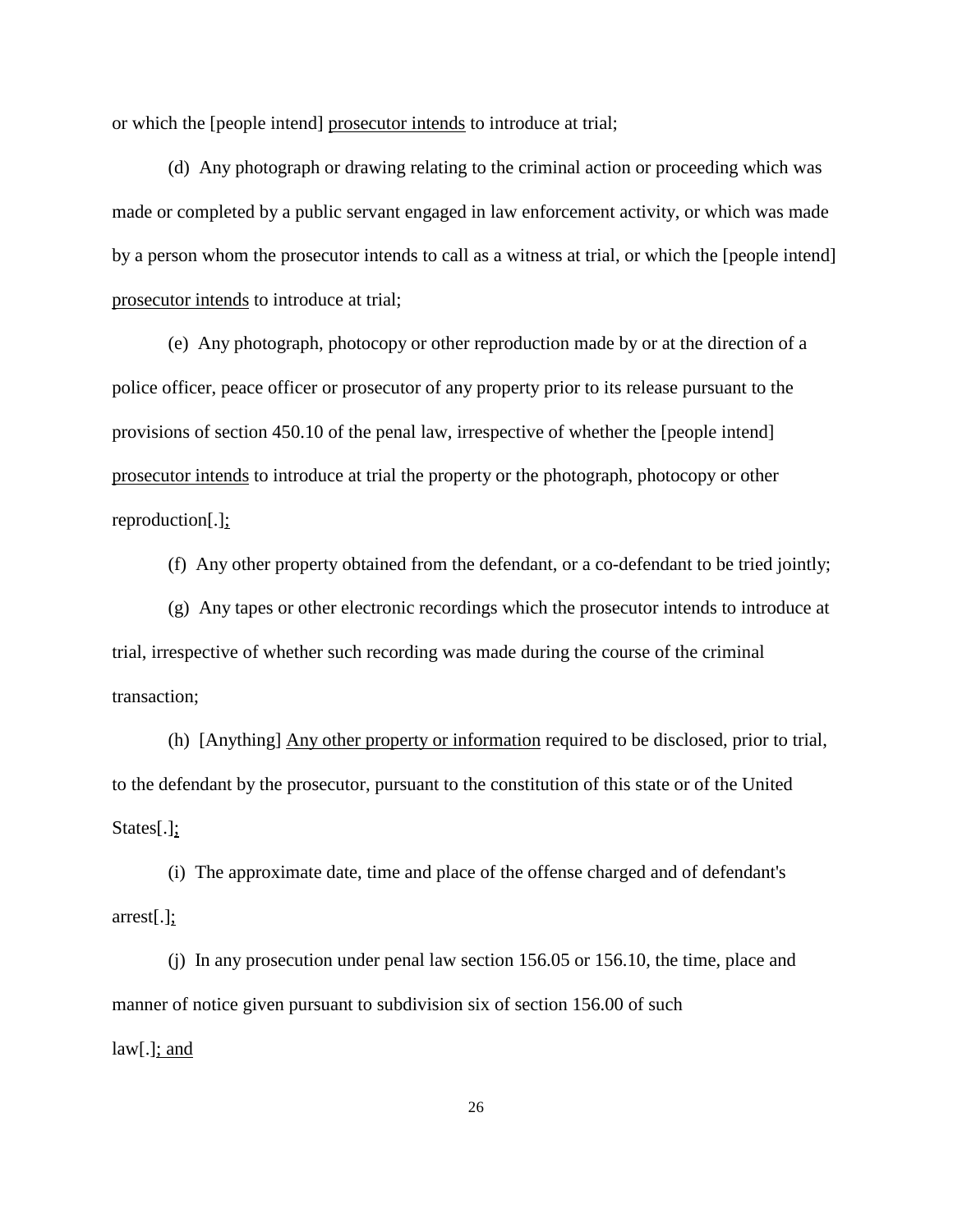(k) In any prosecution commenced in a manner set forth in this subdivision alleging a violation of the vehicle and traffic law, in addition to any material required to be disclosed pursuant to this article, any other provision of law, or the constitution of this state or of the United States, any written report or document, or portion thereof, concerning a physical examination, a scientific test or experiment, including the most recent record of inspection, or calibration or repair of machines or instruments utilized to perform such scientific tests or experiments and the certification certificate, if any, held by the operator of the machine or instrument, which tests or examinations were made by or at the request or direction of a public servant engaged in law enforcement activity or which was made by a person whom the prosecutor intends to call as a witness at trial, or which the people intend to introduce at trial.

2. The prosecutor shall make a prompt, diligent, good faith effort to ascertain the existence of [demanded] property subject to disclosure under this section and to cause such property to be made available for discovery where it exists but is not within the prosecutor's possession, custody or control; provided, that the prosecutor shall not be required to obtain by subpoena duces tecum [demanded] material which the defendant may thereby obtain.

§4. The criminal procedure law is amended by adding a new section 240.21 to read as follows:

§240.21. Disclosure of police reports and prior statements of prospective witnesses with the right of redaction. 1. Within twenty-one days of arraignment or at the next court appearance after arraignment, whichever is later, on an indictment, superior court information, prosecutor's information, information or simplified information charging a misdemeanor, the prosecutor shall disclose to the defendant the following property, provided it is in the possession of the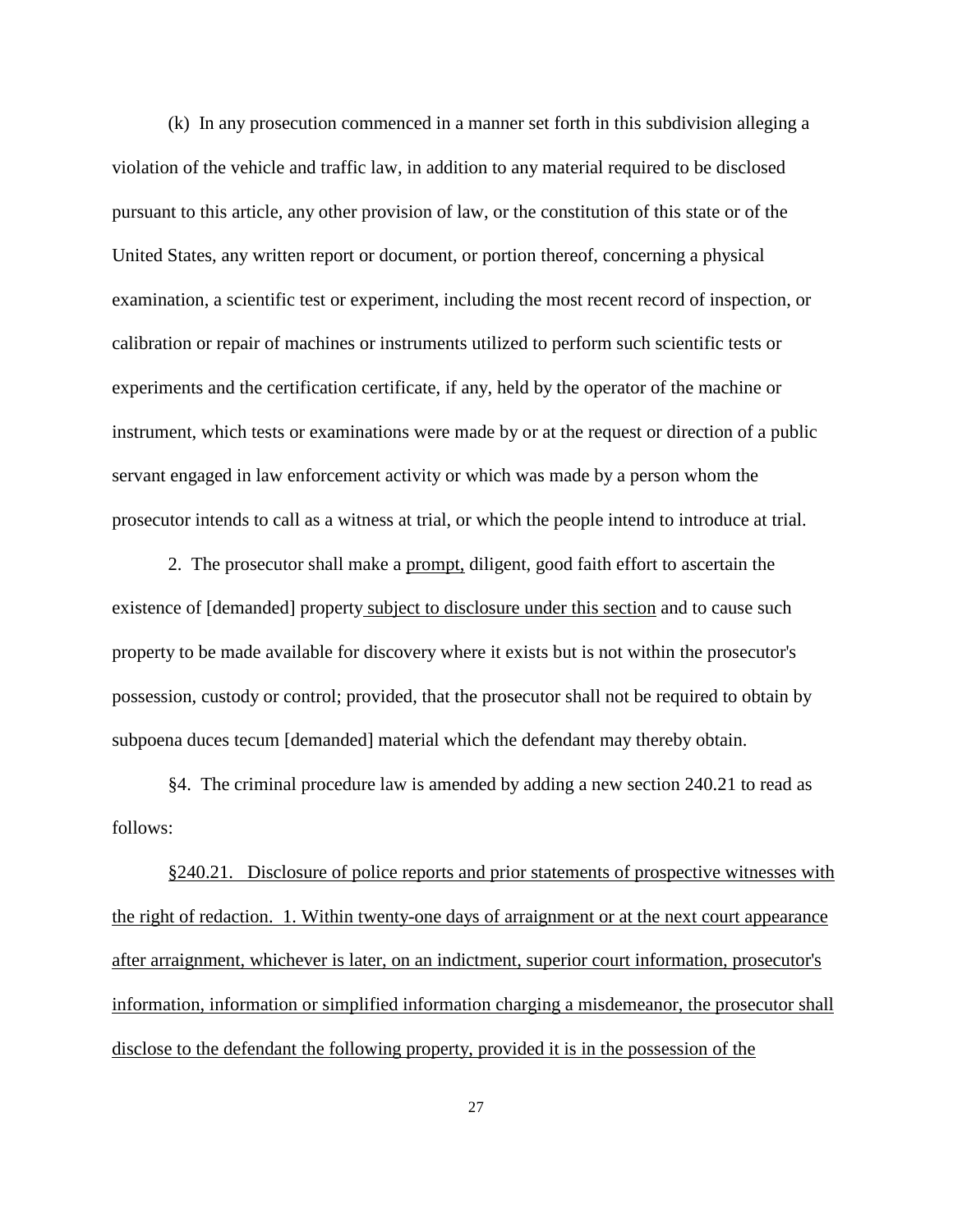prosecutor:

(a) Any report of a factual nature relating to the criminal action or proceeding against the defendant and prepared by the prosecutor;

(b) Any report relating to the criminal action or proceeding against the defendant prepared by, or at the direction or request of, a police officer, as defined in subdivision thirty-four of section 1.20 of this chapter, who is employed by a law enforcement agency which participated in the investigation, arrest or post-arrest processing of defendant with respect to the criminal action or proceeding against defendant;

(c) Any report, other than those described by paragraphs (a) and (b) of this subdivision, relating to the criminal action or proceeding against the defendant, which was prepared by a law enforcement officer, provided such report is in the actual possession of the prosecutor; and

(d) Any written or recorded statement, including an examination videotaped pursuant to section 190.32 of this chapter and any testimony before a grand jury, other than statements contained in a law enforcement report disclosed pursuant to paragraphs (a) through (c) of this subdivision, made by a witness whom the prosecutor intends to call at a pretrial hearing or at trial and which relates to the subject matter of that witness' prospective testimony.

2. Any property, material, report or statement required to be disclosed under this section may be redacted by the prosecutor to eliminate information, the disclosure of which could interfere with an ongoing investigation.

(a) At the next court appearance following disclosure or at any time thereafter, upon application of the defendant, such redaction may be reviewed by the court and disclosure may be ordered, unless the prosecutor demonstrates that disclosure of the information sought to be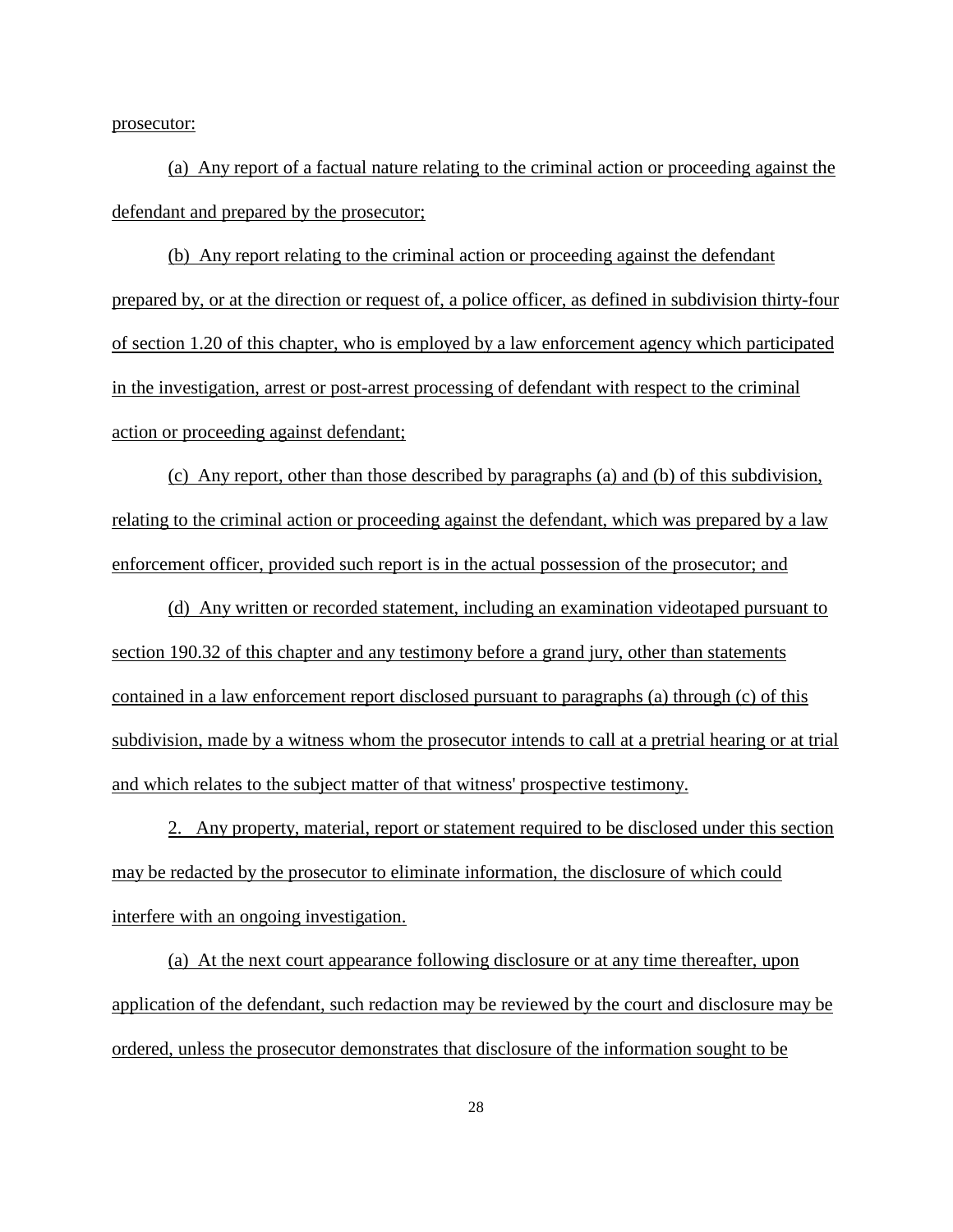redacted could interfere with an ongoing investigation or demonstrates the need for any other protective order. Upon application of the prosecutor, the court may review any such redaction in an ex parte, in camera, proceeding.

(b) Any report that is redacted pursuant to this subdivision shall so indicate, unless the court orders otherwise, in the interest of justice for good cause shown, including the protection of witnesses or maintaining the confidentiality of an ongoing investigation.

3. Any property, material, report or statement required to be disclosed under this section may be redacted by the prosecutor to eliminate the name, address, or any other information that serves to identify with particularity a person supplying information relating to the criminal action or proceeding against the defendant. There may be no redaction of: the name of a witness whose name has already been disclosed to the defendant by the prosecution; the address of a witness whose address has already been disclosed to the defendant by the prosecution; and the name and business address of a witness who is a law enforcement official acting in an official, other than an undercover, capacity. Upon motion of the defendant, the court may, if otherwise authorized by statutory or decisional law, order disclosure of the redacted information.

4. The prosecutor shall make a prompt, diligent, good faith effort to ascertain the existence of any law enforcement report, described in paragraphs (a) and (b) of subdivision one of this section and witness statements, described in paragraph (d) of subdivision one of this section, which are in the possession or control of the prosecutor and, upon finding any such reports or statements, the prosecutor shall cause them to be disclosed promptly. For purposes of this article, a law enforcement report described in paragraphs (a) and (b) of subdivision one of this section, and statements contained in such reports, are deemed to be in the control of the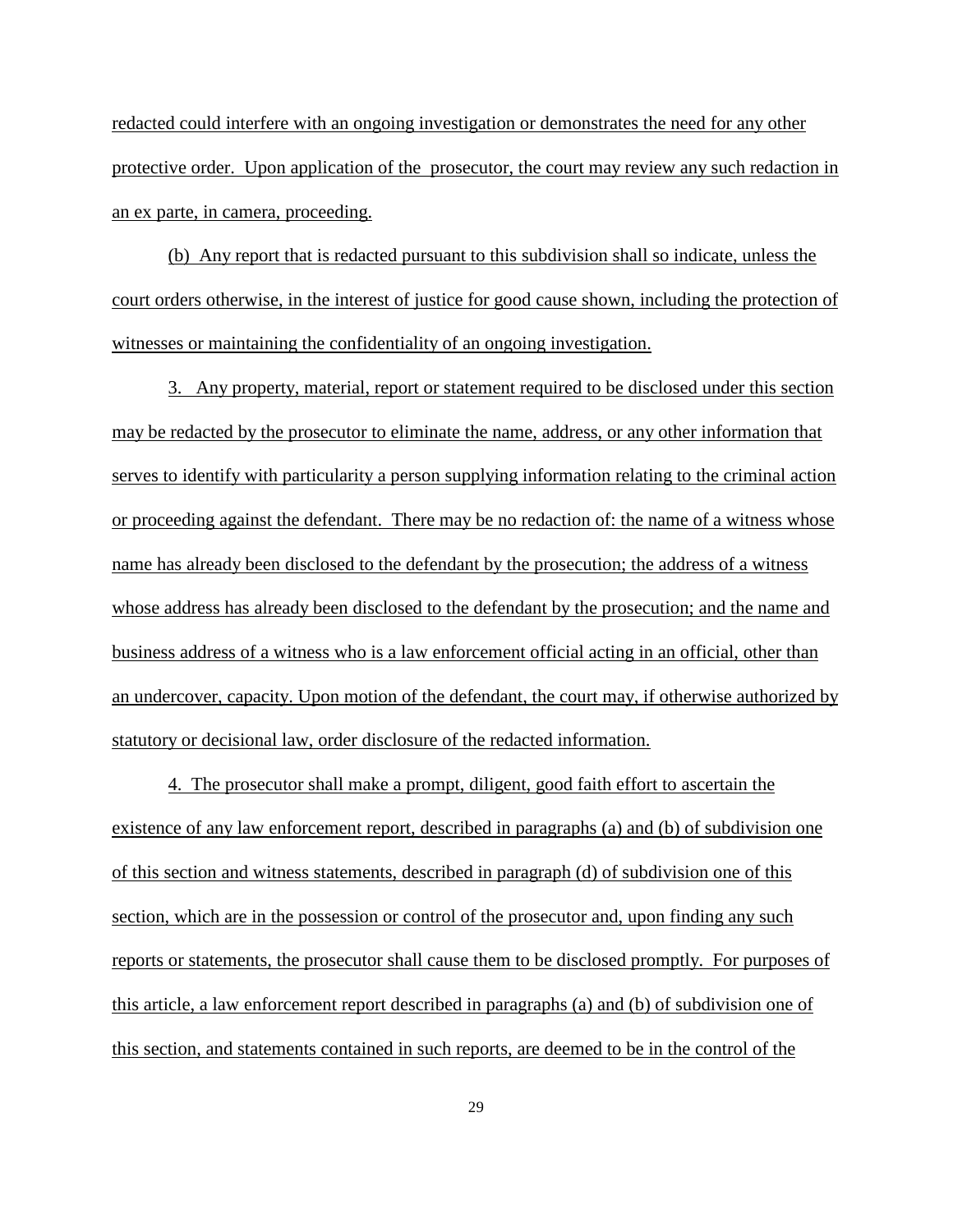prosecutor and any report described in paragraph (c) of subdivision one of this section, and statements contained in such reports, are deemed not to be within the control of the prosecutor. Any report or statement required to be disclosed pursuant to this subdivision may be redacted by the prosecutor and a court may review such redaction as provided in subdivisions two and three of this section.

5. (a) Any time after thirty-five days from arraignment, upon notice to the prosecutor and in conformity with the requirements of section twenty-three hundred seven of the civil practice law and rules, the defendant may request the court to order the prosecution to obtain a specific report or to issue a subpoena duces tecum for a specific police or law enforcement report, as described in paragraphs (a) through (c) of subdivision one of this section, that has not been disclosed to the defendant.

(b) The request. The request shall specify with particularity the specific report, or reports, which have not been disclosed and reasons demonstrating a reasonable likelihood that such report or reports exist. The request shall further set forth whether the prosecutor has been requested to produce the specific report and the response to that request.

(c) The subpoena. Upon finding: (i) that there exists a specific, particularly described report required to be disclosed, pursuant to paragraphs (a) through (c) of subdivision one of this section, that has not been disclosed, (ii) that the defendant has requested the prosecutor to obtain that report, and (iii) that a court order directing the prosecutor to obtain that report and disclose it to the defendant is not likely to result in disclosure within fourteen days, the court, after affording the prosecutor an opportunity to be heard, may issue the subpoena pursuant to section twentythree hundred seven of the civil practice law and rules. The subpoena must specify with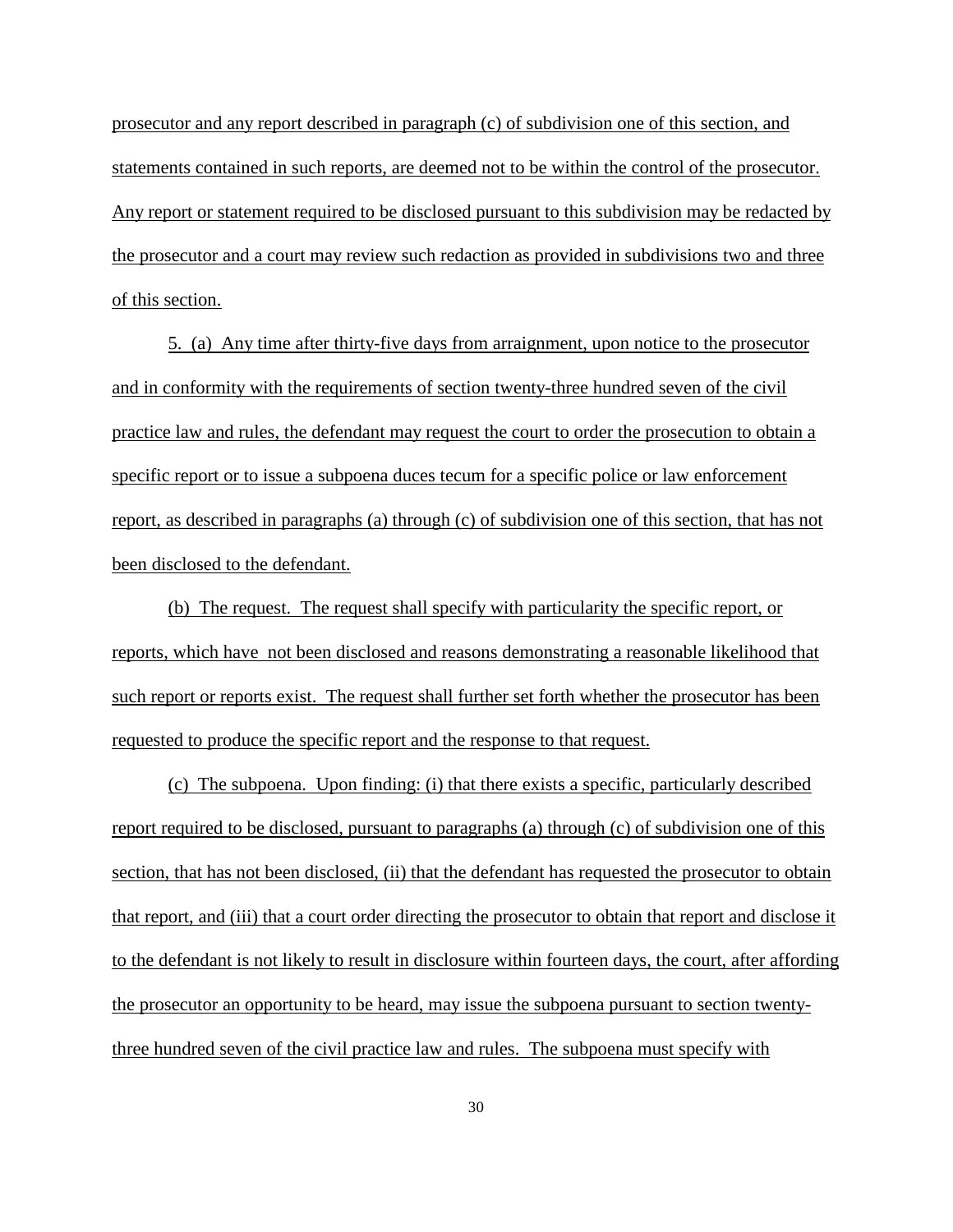particularity the report or reports and be made returnable to the issuing court as of a reasonable return date.

(d) The return, redaction and disclosure. Upon receipt of a subpoenaed report by the court, the clerk of the court shall so notify the prosecutor and the defendant. The prosecutor may redact any such report, and the court may review that redaction, as provided in subdivisions two and three of this section. Upon motion of the defendant, the court may, if otherwise authorized by statutory or decisional law, order disclosure of the redacted information. The subpoenaed property shall be turned over to the defendant five days, excluding Saturdays, Sundays and holidays, after notice to the prosecutor of its receipt or at the commencement of trial, whichever is earlier.

(e) Implementation. The chief administrator of the courts shall promulgate rules implementing the provisions of this subdivision.

6. Nothing in this section shall be construed to create, limit, expand or in any way affect any authority that the court otherwise may have to order pre-trial disclosure of the identity or address of a witness.

7. At any time after arraignment, the court may limit or extend the time requirements provided for in this section.

§5. The section heading and the opening paragraph of subdivision 1 of section 240.30 of the criminal procedure law, the section heading as added by chapter 412 of the laws of 1979 and the opening paragraph of subdivision 1 as amended by chapter 317 of the laws of 1983, are amended to read as follows:

§240.30. Discovery; [upon demand of] by the prosecutor. Except to the extent protected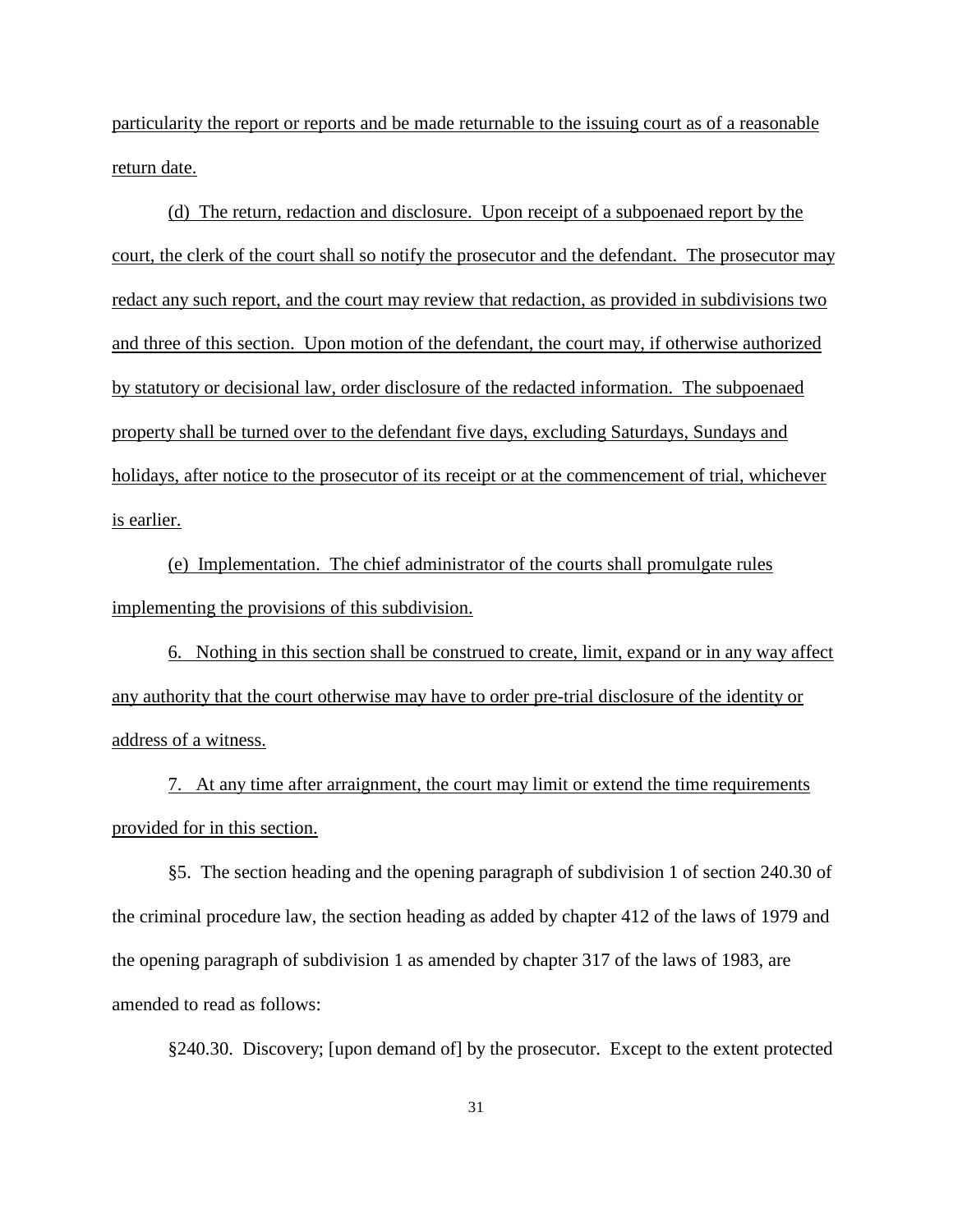by court order, [upon a demand to produce] within fifteen days of disclosure by the prosecutor pursuant to sections 240.20 and 240.21 of this article, and prior to trial, a defendant against whom an indictment, superior court information, prosecutor's information, information or simplified information charging a misdemeanor is pending shall disclose and make available to the prosecution for inspection, photographing, copying or testing, subject to constitutional limitations:

§6. Section 240.35 of the criminal procedure law, as added by chapter 412 of the laws of 1979, is amended to read as follows:

§240.35. Discovery; refusal [of demand] to disclose. Notwithstanding the provisions of sections 240.20 and 240.30, the prosecutor or the defendant, as the case may be, may refuse to disclose any information which [he] that party reasonably believes is not discoverable [by a demand to produce,] pursuant to [section 240.20 or section 240.30 as the case may be,] this article or for which [he] the party reasonably believes a protective order would be warranted. Such refusal shall be made in a writing, which shall set forth the grounds of such belief as fully as possible, consistent with the objective of the refusal. The writing shall be served upon the [demanding] other party and a copy shall be filed with the court. Such refusal shall be made within the time by which disclosure is required, but may be made after that time, as the court may determine is required in the interest of justice.

§7. Subdivisions 1 and 2 of section 240.40 of the criminal procedure law, subdivision 1 as amended by chapter 317 of the laws of 1983 and subdivision 2 as amended by chapter 481 of the laws of 1983, are amended to read as follows:

1. Upon [motion] application of a defendant against whom an indictment, superior court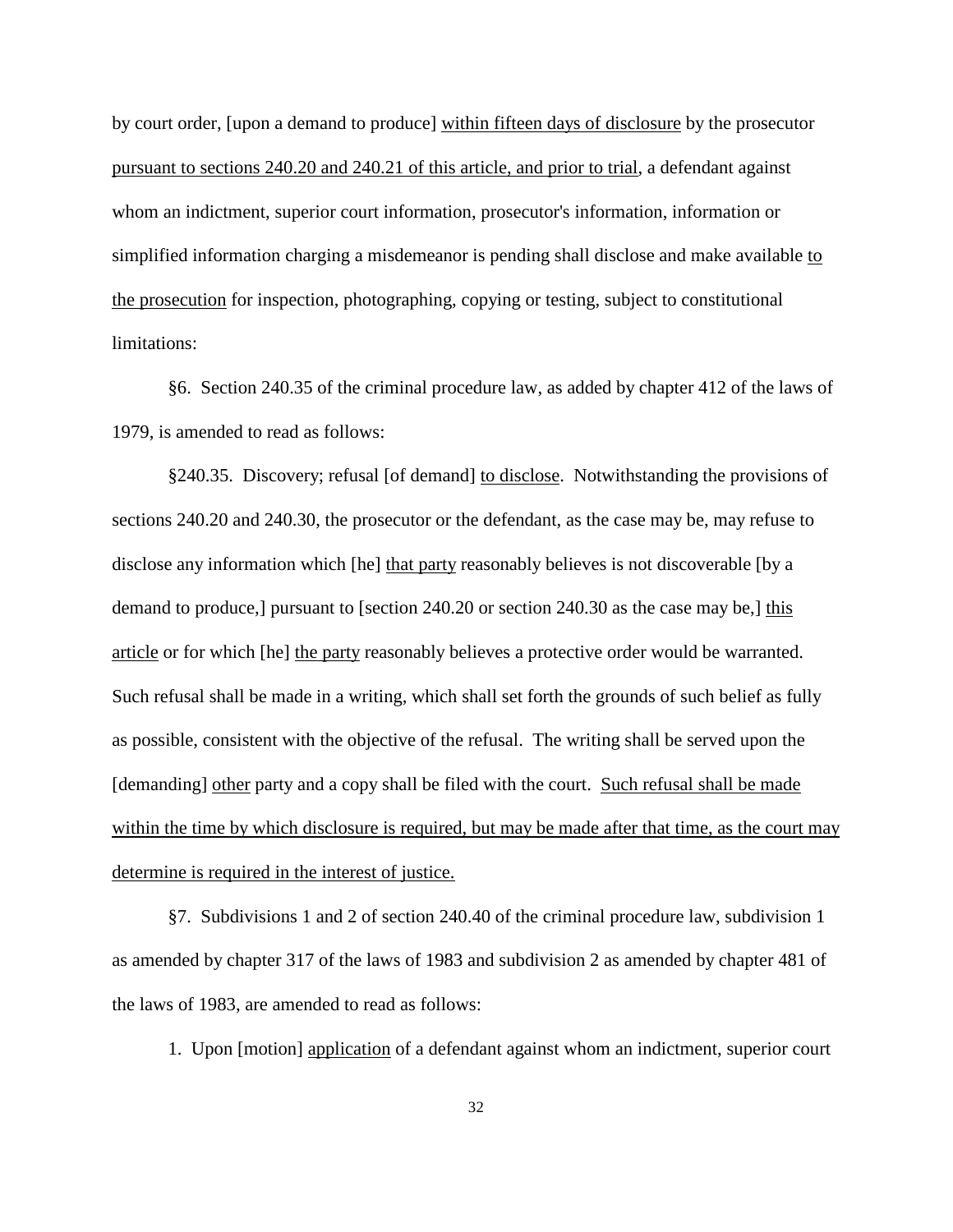information, prosecutor's information, information, or simplified information charging a misdemeanor is pending, the court in which such accusatory instrument is pending:

(a) must order discovery as to any material not disclosed [upon a demand] pursuant to section 240.20, if it finds that the prosecutor's refusal to disclose such material is not justified; (b) must, unless it is satisfied that the [people have] prosecutor has shown good cause why such an order should not be issued, order discovery or issue any other order authorized by subdivision one of section 240.70 as to any material not disclosed [upon demand] pursuant to section 240.20 where the prosecutor has failed to serve a timely written refusal pursuant to section 240.35; and (c) may [order discovery with respect to any other property, which the people intend to introduce at the trial], subject to a protective order and except where otherwise limited or prohibited by statute, order discovery or issue a subpoena pursuant to section twenty-three hundred seven of the civil practice law and rules with respect to any property not otherwise subject to, or exempt from, disclosure under this article in the possession of the prosecutor or any law enforcement agency employing a police officer, as defined in subdivision thirty-four of section 1.20 of this chapter, which participated in the investigation, arrest or post-arrest processing of the defendant relating to the criminal action or proceeding, upon a showing by the defendant that discovery with respect to such property is material to the preparation of his or her defense, and that the request is reasonable. [Upon granting the motion pursuant to paragraph (c) hereof, the court shall, upon motion of the people showing such to be material to the preparation of their case and that the request is reasonable, condition its order of discovery by further directing discovery by the people of property, of the same kind or character as that authorized to be inspected by the defendant, which he intends to introduce at the trial] The prosecutor may redact any such property and the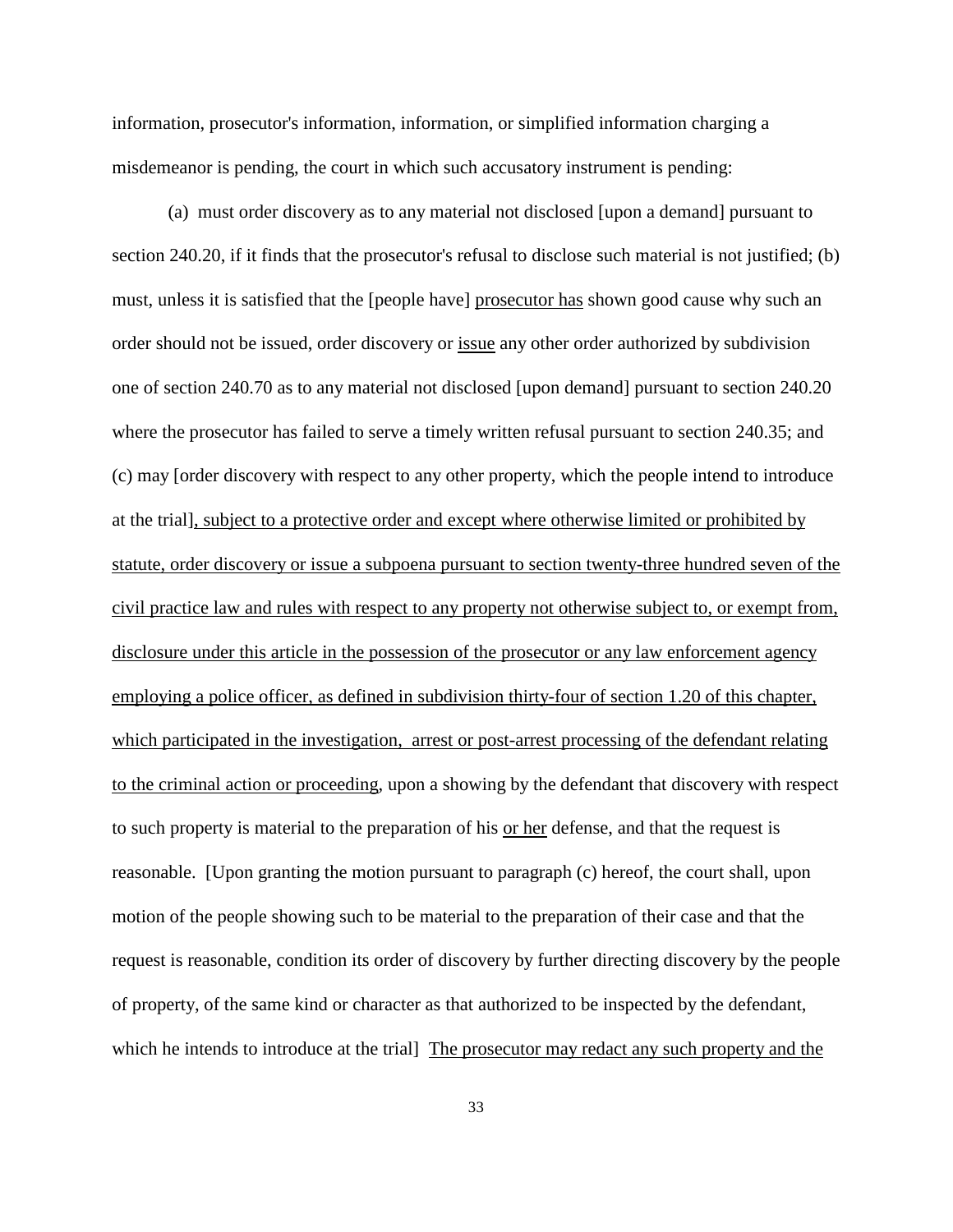court may review that redaction, as provided for in subdivisions two and three of section 240.41 of this article. Nothing in this paragraph shall be construed to create, limit, expand or in any way affect any authority that the court otherwise may have to order disclosure of the identity or address of a witness.

2. Upon motion of the prosecutor, and subject to constitutional limitation, the court in which an indictment, superior court information, prosecutor's information, information, or simplified information charging a misdemeanor is pending: (a) must order discovery as to any property not disclosed [upon a demand] pursuant to section 240.30, if it finds that the defendant's refusal to disclose such material is not justified; and (b) may order the defendant to provide nontestimonial evidence. Such order may, among other things, require the defendant to:

- (i) Appear in a line-up;
- (ii) Speak for identification by a witness or a potential witness;
- (iii) Be fingerprinted;
- (iv) Pose for photographs not involving reenactment of an event;
- (v) Permit the taking of samples of blood, hair or other materials from his or

her body in a manner not involving an unreasonable intrusion thereof or a risk of serious physical injury thereto;

- (vi) Provide specimens of his or her handwritings;
- (vii) Submit to a reasonable physical or medical inspection of his or her body.

This subdivision shall not be construed to limit, expand, or otherwise affect the issuance of a similar court order, as may be authorized by law, before the filing of an accusatory instrument consistent with such rights as the defendant may derive from the constitution of this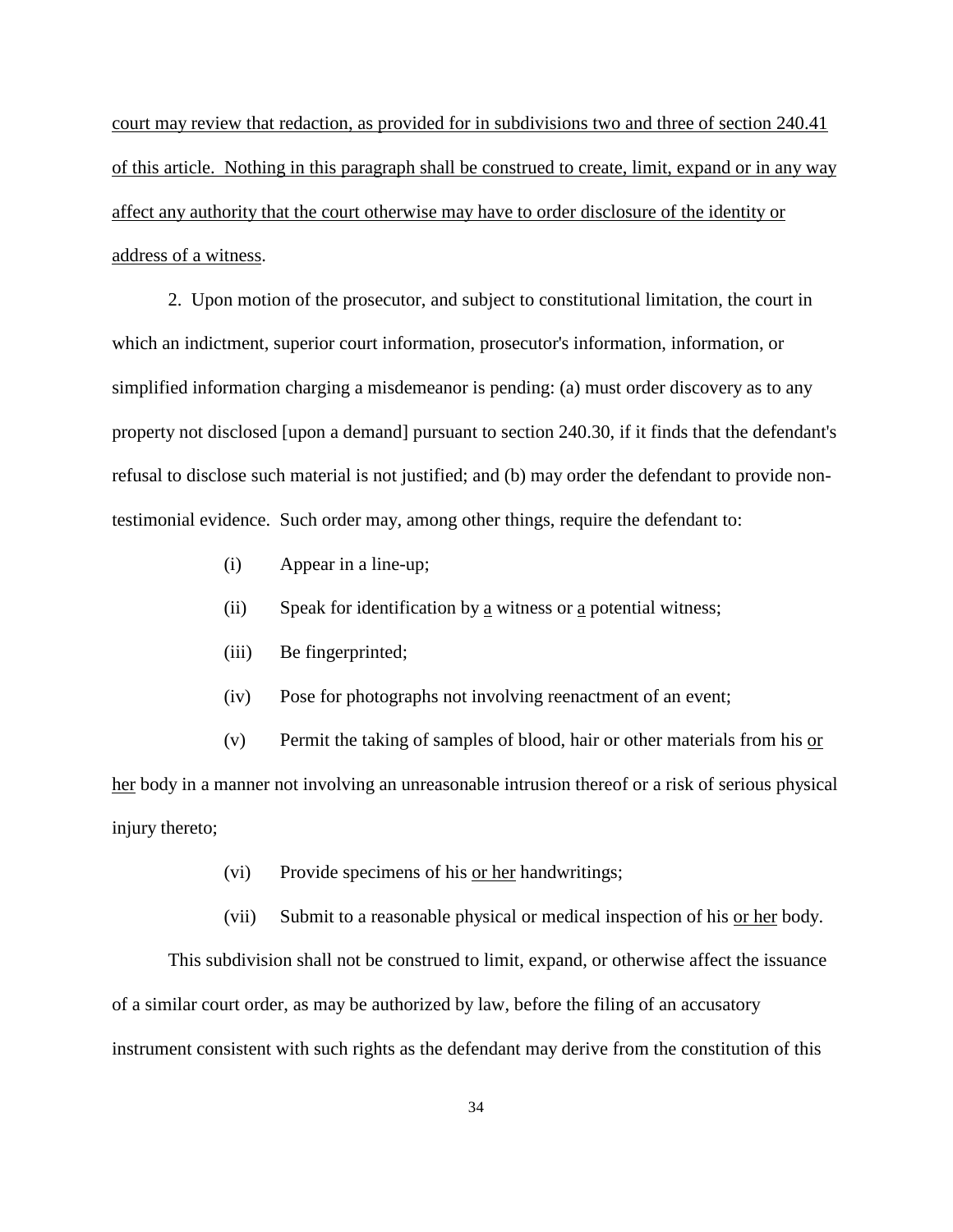state or of the United States. This section shall not be construed to limit or otherwise affect the administration of a chemical test where otherwise authorized pursuant to section one thousand one hundred [ninety-four-a] ninety-four of the vehicle and traffic law.

§8. Section 240.43 of the criminal procedure law, as added by chapter 222 of the laws of 1987, is amended to read as follows:

§240.43. Discovery; disclosure of prior uncharged criminal, vicious or immoral acts[. Upon a request by a defendant, the prosecutor shall notify the defendant of all]; disclosure of property intended to be introduced at trial; disclosure of reports and resumes of expert witnesses. 1. Fifteen days before the commencement of trial, or on such other date after arraignment as may be fixed by the court, the prosecutor shall, upon a request of the defendant, disclose to the defendant and make available for inspection, photographing, copying, or, where appropriate, testing:

(a) All specific instances of a defendant's prior uncharged criminal, vicious or immoral conduct of which the prosecutor has knowledge and which the prosecutor intends to use at trial for substantive proof or for purposes of impeaching the credibility of the defendant. [Such notification by the prosecutor shall be made immediately prior to the commencement of jury selection, except that the court may, in its discretion, order such notification and make its determination as to the admissibility for impeachment purposes of such conduct within a period of three days, excluding Saturdays, Sundays and holidays, prior to the commencement of jury selection.]

(b) Any property, to the extent not previously disclosed, which the prosecutor intends to offer at trial. The prosecutor may redact any such property and the court may review such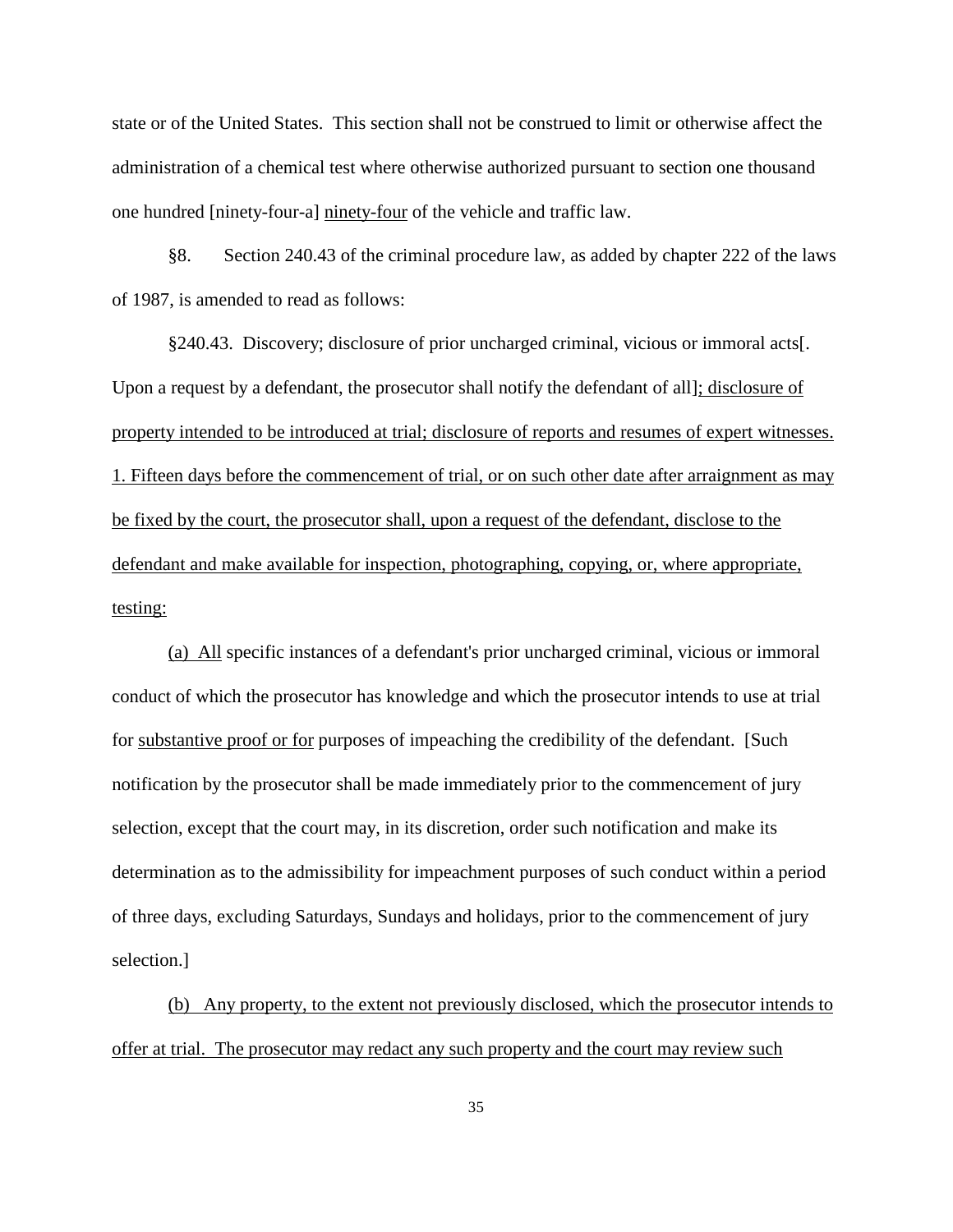redaction as authorized by subdivisions two and three of section 240.21 of this article. Nothing in this paragraph shall be construed to create, limit or expand or in any way affect any authority the court may otherwise have to order disclosure of the identity or address of a witness.

(c) A writing setting forth the name, business address and qualifications of any expert the prosecution intends to call as a witness at trial and a written report by that witness setting forth in reasonable detail the subject matter on which the expert is expected to testify including the witness's opinion and conclusions, if any, as well as the basis for those opinions and conclusions. This section shall not apply to a psychiatric expert governed by section 250.10 of this chapter, and the requirements hereof of a written report shall not apply to an expert who will testify to the results of a test for controlled substances and who has already prepared a report that has been disclosed pursuant to section 240.20 of this article, or a person who is testifying as an ordinary witness as well as an expert. To the extent that the report required by this section does not otherwise exist, the prosecutor shall cause the expert to prepare such a report. If the court finds that the prosecutor has, in bad faith, failed to provide the writing and report required by this subdivision, the court may preclude introduction of the expert testimony.

2. Fifteen days before trial, or on such other date as may be fixed by the court, upon request of the prosecutor, the defendant shall disclose to the prosecution and make available for inspection, photographing, copying, or, where appropriate, testing:

(a) Any property, to the extent not previously disclosed, which the defendant intends to introduce at trial.

(b) A writing setting forth the name, business address and qualifications of any expert the defense intends to call as a witness at trial and a written report by that witness setting forth in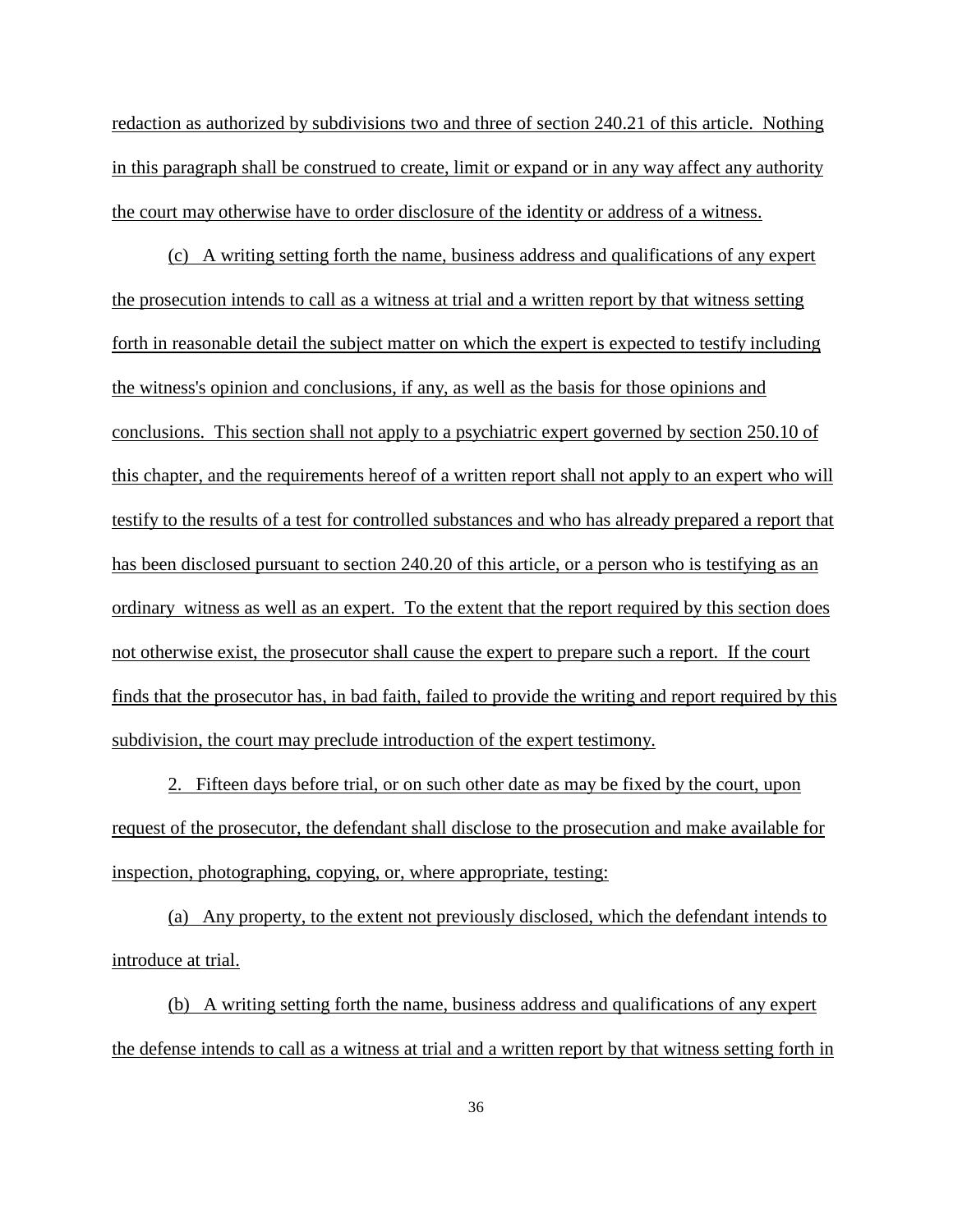reasonable detail the subject matter on which the expert is expected to testify including the witness's opinion and conclusions, if any, as well as the basis for those opinions and conclusions. This subdivision shall not apply to a psychiatric expert governed by section 250.10 of this chapter, and the requirements hereof of a written report shall not apply to an expert who will testify to the results of a test for controlled substances who has already prepared a report that has been disclosed pursuant to section 240.30 of this article, or a person who is testifying as an ordinary witness as well as an expert. To the extent that the report required by this section does not otherwise exist, the defense shall cause the expert to prepare such a report. If the court finds that the defense has, in bad faith, failed to provide the writing and report required by this subdivision, it may preclude introduction of the expert testimony.

§9. Section 240.44 of the criminal procedure law, as added by chapter 558 of the laws of 1982, is amended to read as follows:

§240.44. Discovery; upon pre-trial hearing. Subject to a protective order, at the commencement of a pre-trial hearing held in a criminal court at which a witness is called to testify, each party [,at the conclusion of the direct examination of each of its witnesses,] shall, upon the request of the other party, make available to that other party to the extent not previously disclosed, including all statements or testimony previously disclosed in a redacted form:

1. Any written or recorded statement, including any testimony before a grand jury, made by such witness other than the defendant which relates to the subject matter of the witness's testimony and which is in the possession or control of the party calling the witness.

2. A record of a judgment of conviction of such witness other than the defendant if the record of conviction is known by the prosecutor or the defendant as the case may be, to exist.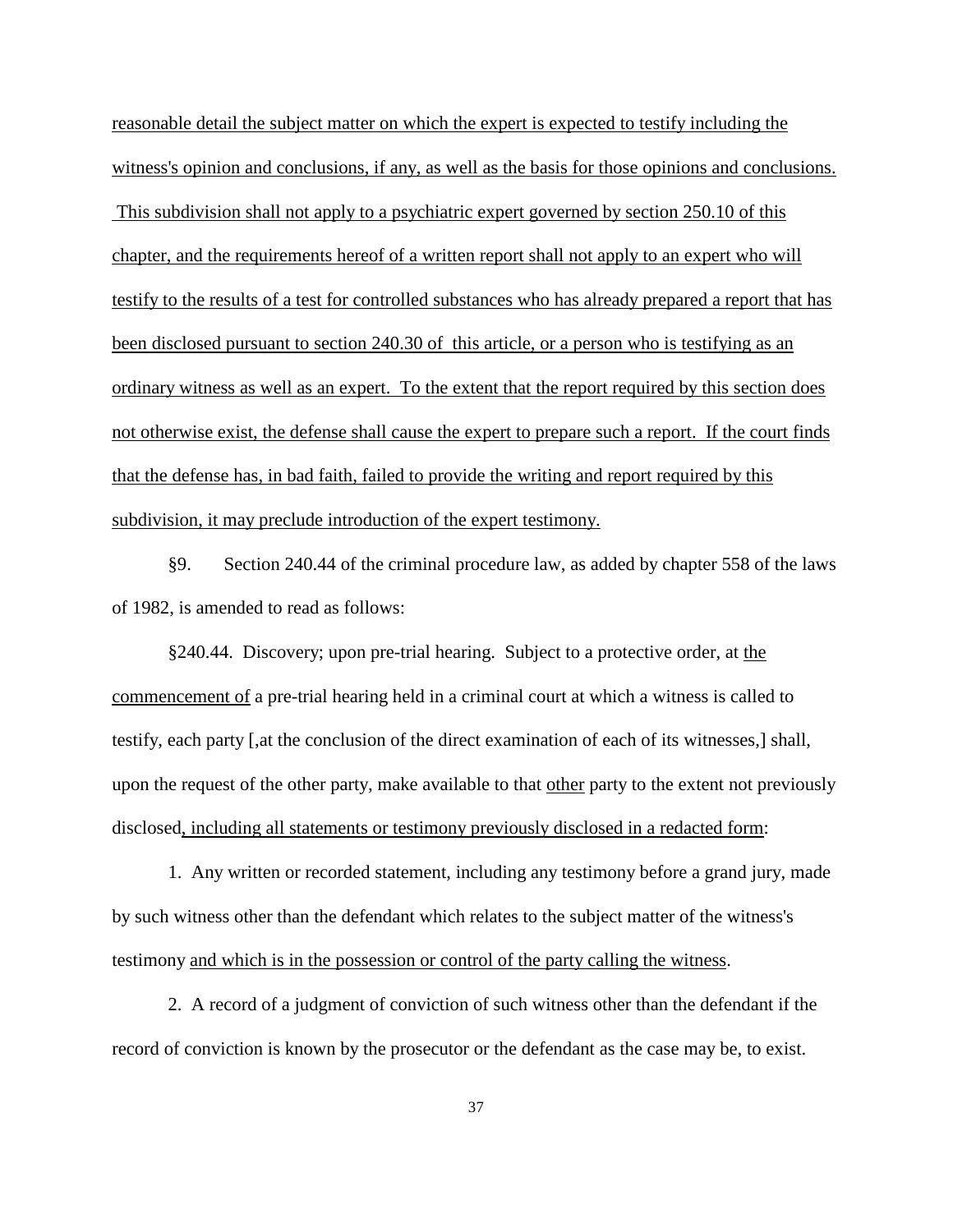3. The existence of any pending criminal action against such witness other than the defendant if the pending criminal action is known by the prosecutor or defendant, as the case may be, to exist.

§10. Section 240.45 of the criminal procedure law, as amended by chapter 558 of the laws of 1982 and paragraph (a) of subdivision 1 as amended by chapter 804 of the laws of 1984, is amended to read as follows:

§240.45. Discovery; upon trial, of prior statements and criminal history of, and promises to, witnesses. 1. [After the jury has been sworn and before the prosecutor's opening address,] At the commencement of jury selection or, in the case of a single judge trial after commencement and before submission of evidence, the prosecutor shall, subject to a protective order, make available to the defendant to the extent not previously disclosed:

(a) Any written or recorded statement in the possession or control of the prosecutor, including any testimony before a grand jury and an examination videotaped pursuant to section 190.32 of this chapter, made by a person whom the prosecutor intends to call as a witness at trial, and which relates to the subject matter of the witness's testimony, including unredacted statements previously disclosed in redacted form;

(b) A record of judgment of conviction of a witness the [people intend] prosecutor intends to call at trial if the record of conviction is known by the prosecutor to exist;

(c) The existence of any pending criminal action against a witness the [people intend] prosecutor intends to call at trial, if the pending criminal action is known by the prosecutor to exist;

(d) The details of any promises to, or agreements with, a witness the prosecutor intends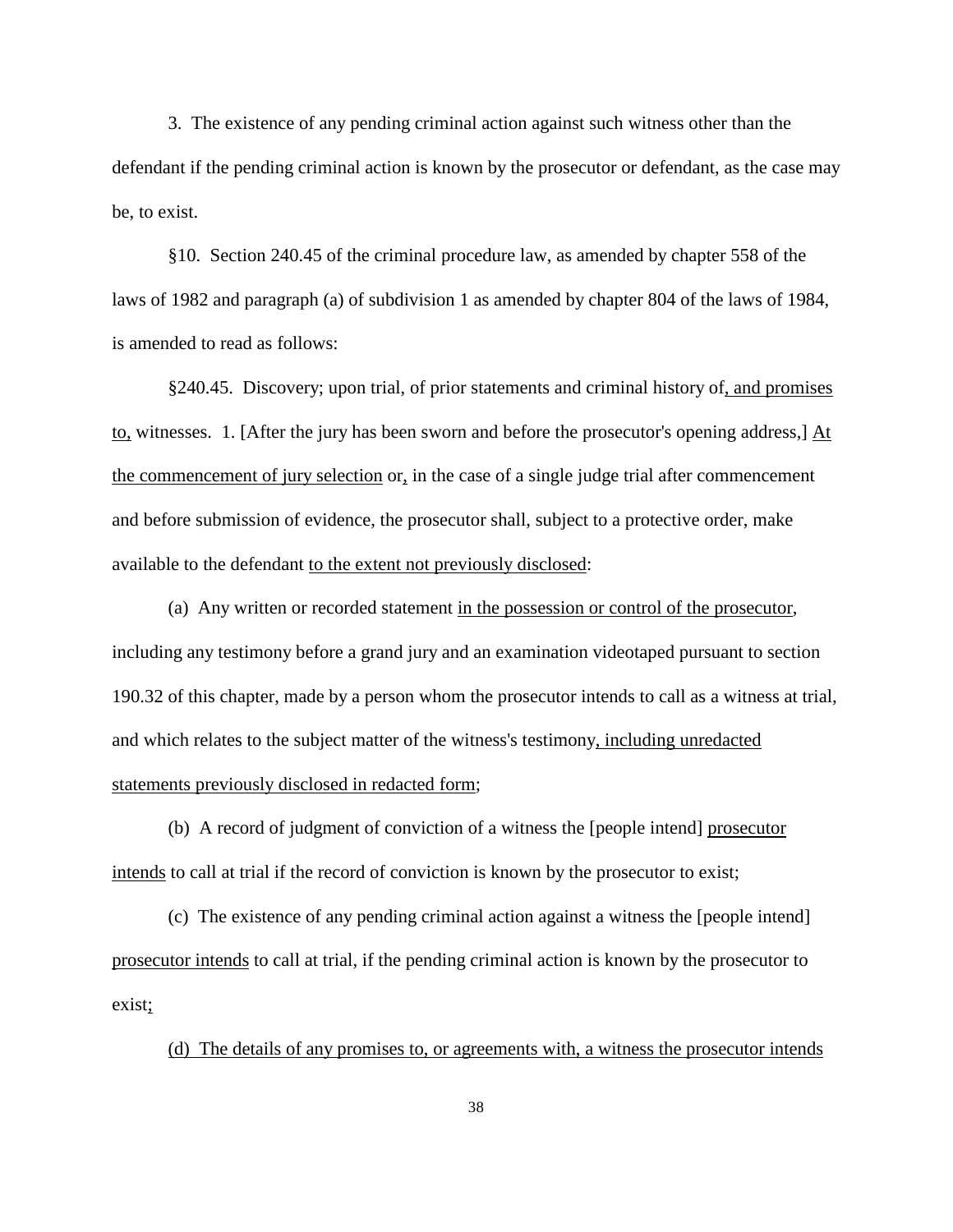to call at trial, if such promise or agreement is related to the witness's testimony or cooperation, and is known or should be known by the prosecutor.

The provisions of paragraphs (b) and (c) of this subdivision shall not be construed to require the prosecutor to fingerprint a witness or otherwise cause the division of criminal justice services or other law enforcement agency or court to issue a report concerning a witness.

2. [After presentation of the people's direct case and before the presentation of the defendant's direct case] At the commencement of jury selection, the defendant shall, subject to a protective order, make available to the prosecutor:

(a) any written or recorded statement made by a person other than the defendant whom the defendant intends to call as a witness at the trial, [and] which relates to the subject matter of the witness's testimony and is in the possession or control of the defendant;

(b) a record of judgment of conviction of a witness, other than the defendant, the defendant intends to call at trial if the record of conviction is known by the defendant to exist;

(c) the existence of any pending criminal action against a witness, other than the defendant, the defendant intends to call at trial, if the pending criminal action is known by the defendant to exist;

(d) Any promises or agreements with a witness the defense intends to call at trial, if such promise or agreement is related to the witness's testimony or cooperation, and is known or should have been known by the defense.

§11. Section 240.60, as added by chapter 412 of the laws of 1979, is amended to read as follows:

§240.60. Discovery; continuing duty to disclose. If, after complying with the provisions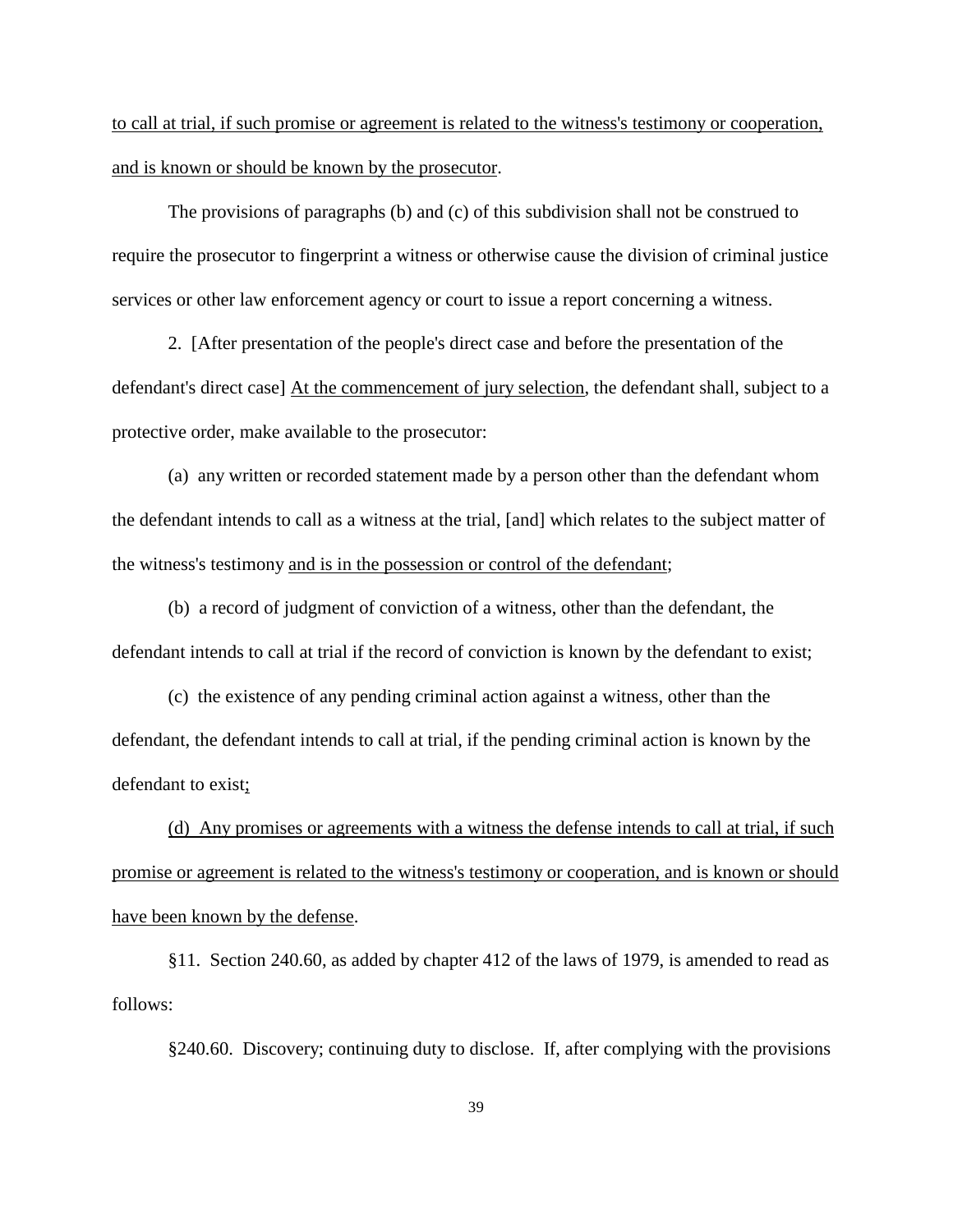of this article or an order pursuant thereto, a party finds, either before or during trial, additional material subject to discovery or covered by such order, [he] that party shall promptly make disclosure of such material and comply with the [demand or] order, [refuse to comply with the demand where refusal is authorized,] or apply for a protective order.

§12. The criminal procedure law is amended by adding a new section 240.65 to read as follows:

§240.65. No limitations on other procedures to obtain property. The specification of property subject to disclosure under this article shall not be construed to limit or otherwise affect the right of a defendant to obtain, by subpoena or court order, as otherwise authorized by law, property not subject to, or exempt from, disclosure under this article that is in the possession of a person or entity other than the prosecutor or a law enforcement agency employing a police officer, as defined in subdivision thirty-four of section 1.20 of this chapter, which participated in the investigation, arrest or post-arrest processing of the defendant relating to the criminal action or proceeding. Nothing in this section shall be construed to create, limit or expand or in any way affect any authority the court may otherwise have to order disclosure of the identity or address of a witness.

§13. Subdivision 1 of section 240.70 of the criminal procedure law, as added by chapter 412 of the laws of 1979, is amended to read as follows:

1. If, during the course of discovery proceedings or during trial, the court finds that a party has failed to comply with any of the provisions of this article, the court may order such party to permit discovery of the property not previously disclosed, grant a continuance, issue a protective order, give an adverse inference instruction to the trier of fact, prohibit the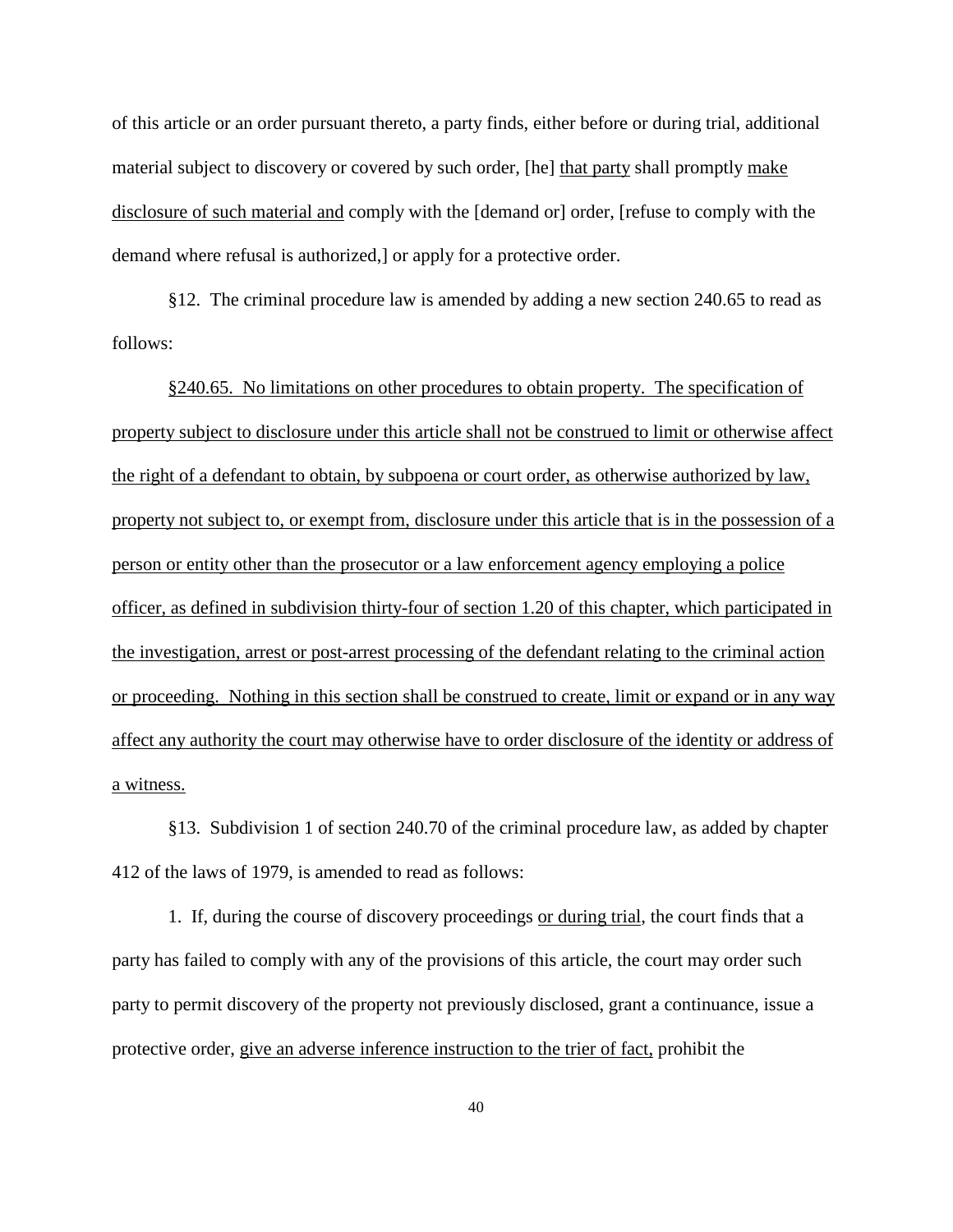introduction of certain evidence or the calling of certain witnesses or take any other appropriate action.

§14. Section 240.80 of the criminal procedure law is REPEALED.

§15. Subdivision 2 of section 240.90 of the criminal procedure law, as added by chapter 412 of the laws of 1979, is amended to read as follows:

2. [A] Within thirty days of the prosecutor's disclosure to the defendant of property subject to disclosure under the provisions of this article, a motion by a defendant for additional discovery shall be made as otherwise prescribed in section 255.20 of this chapter. Such motion must be supported by sworn allegations of fact that each item of property sought has not previously been disclosed to the defendant and sworn allegations of fact demonstrating that each item of property sought is material to the preparation of the defense when such a showing of materiality is a prerequisite to disclosure.

§16. Section 250.10 of the criminal procedure law, as amended by chapter 548 of the laws of 1980, subdivision 1 as amended by chapter 558 of the laws of 1982, paragraph (a) of subdivision 1 and subdivision 5 as amended by chapter 668 of the laws of 1984, is amended to read as follows:

§250.10. Notice of intent to proffer psychiatric evidence; examination of defendant upon application of prosecutor. 1. As used in this section, the term "psychiatric evidence" means:

(a) Evidence of mental disease or defect to be offered by the defendant in connection with the affirmative defense of lack of criminal responsibility by reason of mental disease or defect.

(b) Evidence of mental disease or defect to be offered by the defendant in connection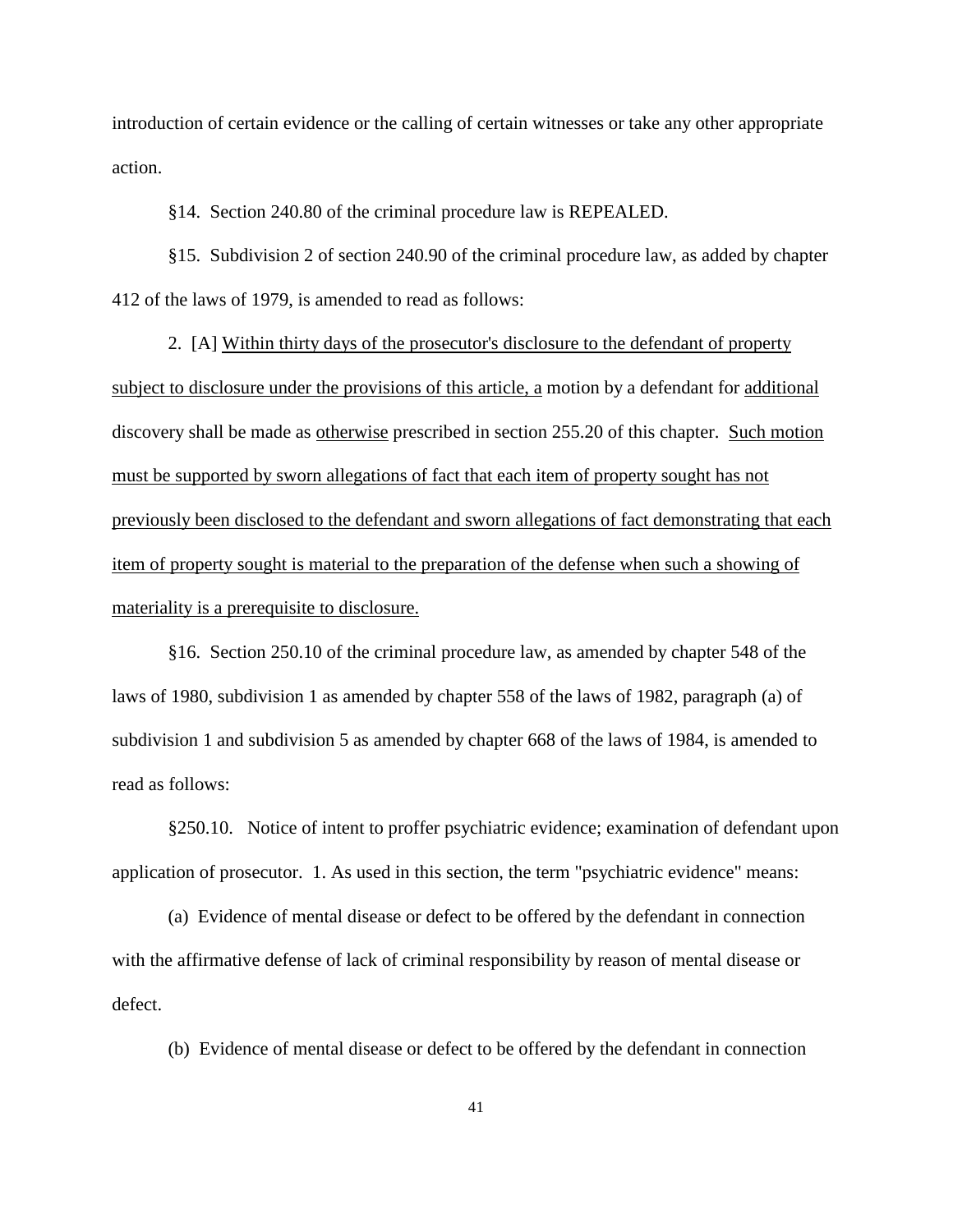with the affirmative defense of extreme emotional disturbance as defined in paragraph (a) of subdivision one of section 125.25 of the penal law and paragraph (a) of subdivision two of section 125.27 of the penal law.

(c) Evidence of the defendant's mental disease or defect to be offered by the defendant in connection with any other defense or claim not specified in the preceding paragraphs.

2. As used in this section, the term "psychiatric defense" means:

(a) The affirmative defense of lack of criminal responsibility by reason of mental disease or defect.

(b) The affirmative defense of extreme emotional disturbance as defined in paragraph (a) of subdivision one of section 125.25 of the penal law and paragraph (a) of subdivision two of section 125.27 of the penal law.

(c) Any other defense or claim supported by evidence of defendant's mental disease or defect.

3. Psychiatric evidence is not admissible upon a trial unless the defendant serves upon the people and files with the court a written notice of [his] an intention to present psychiatric evidence. The notice must specify the type of defense or affirmative defense enumerated in subdivision two of this section upon which the defendant intends to rely, and must set forth the nature of the alleged psychiatric malady that forms the basis of such defense or affirmative defense and its relationship to the proffered defense; provided, however, that the defendant shall not be required to include in such notice matters of evidence relating to how he or she intends to establish such defense or affirmative defense. Such notice must be served and filed before trial and not more than [thirty] sixty days after entry of the plea of not guilty to the indictment. In the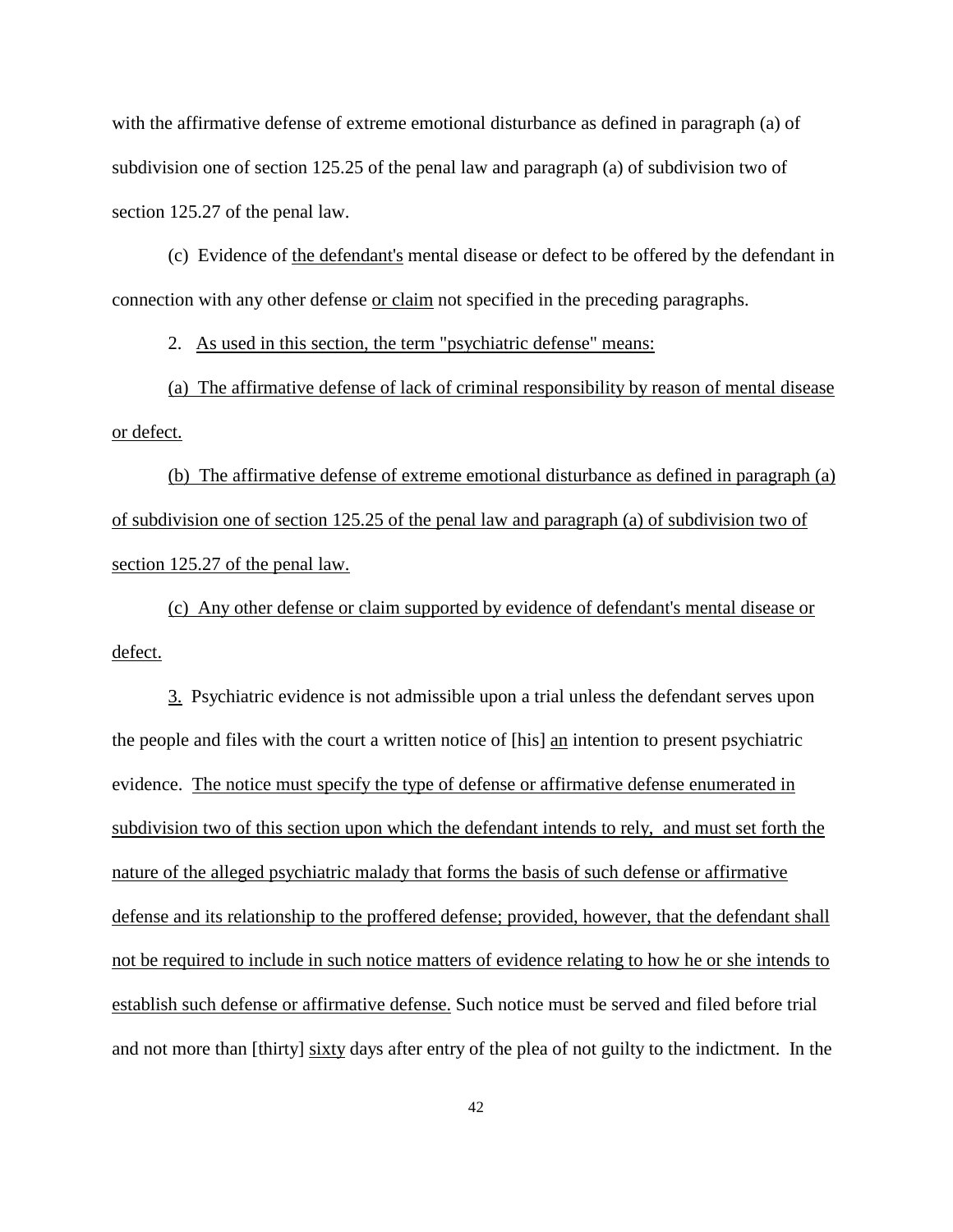interest of justice and for good cause shown, however, the court may permit such service and filing to be made or amended at any later time prior to the close of the evidence.

[3.]4. (a) When a defendant, pursuant to subdivision [two] three of this section, serves notice of intent to present psychiatric evidence, the [district attorney] prosecutor may apply to the court, upon notice to the defendant, for an order directing that the defendant submit to an examination by a psychiatrist or licensed psychologist as defined in article one hundred fiftythree of the education law designated by the [district attorney] prosecutor. If the application is granted, the psychiatrist or psychologist designated to conduct the examination must notify the [district attorney] prosecutor and counsel for the defendant of the time and place of the examination. Defendant has a right to have his <u>or her</u> counsel present at such examination. The [district attorney] prosecutor may also be present. The role of each counsel at such examination is that of an observer, and neither counsel shall be permitted to take an active role at the examination.

[4.] (b) After the conclusion of the examination, the psychiatrist or psychologist must promptly prepare a written report of his or her findings and evaluation, including any opinions and conclusions, as well as the basis for those opinions and conclusions. A copy of such report and a writing setting forth the qualifications of the examining psychiatrist or psychologist must be made available to the [district attorney] prosecutor and to the counsel for the defendant. No transcript or recording of the examination is required, but if one is made, it shall be made available to both parties prior to the trial.

5. Any expert witness retained by a defendant or the prosecutor, other than the psychiatrist or licensed psychologist who examines the defendant under subdivision four of this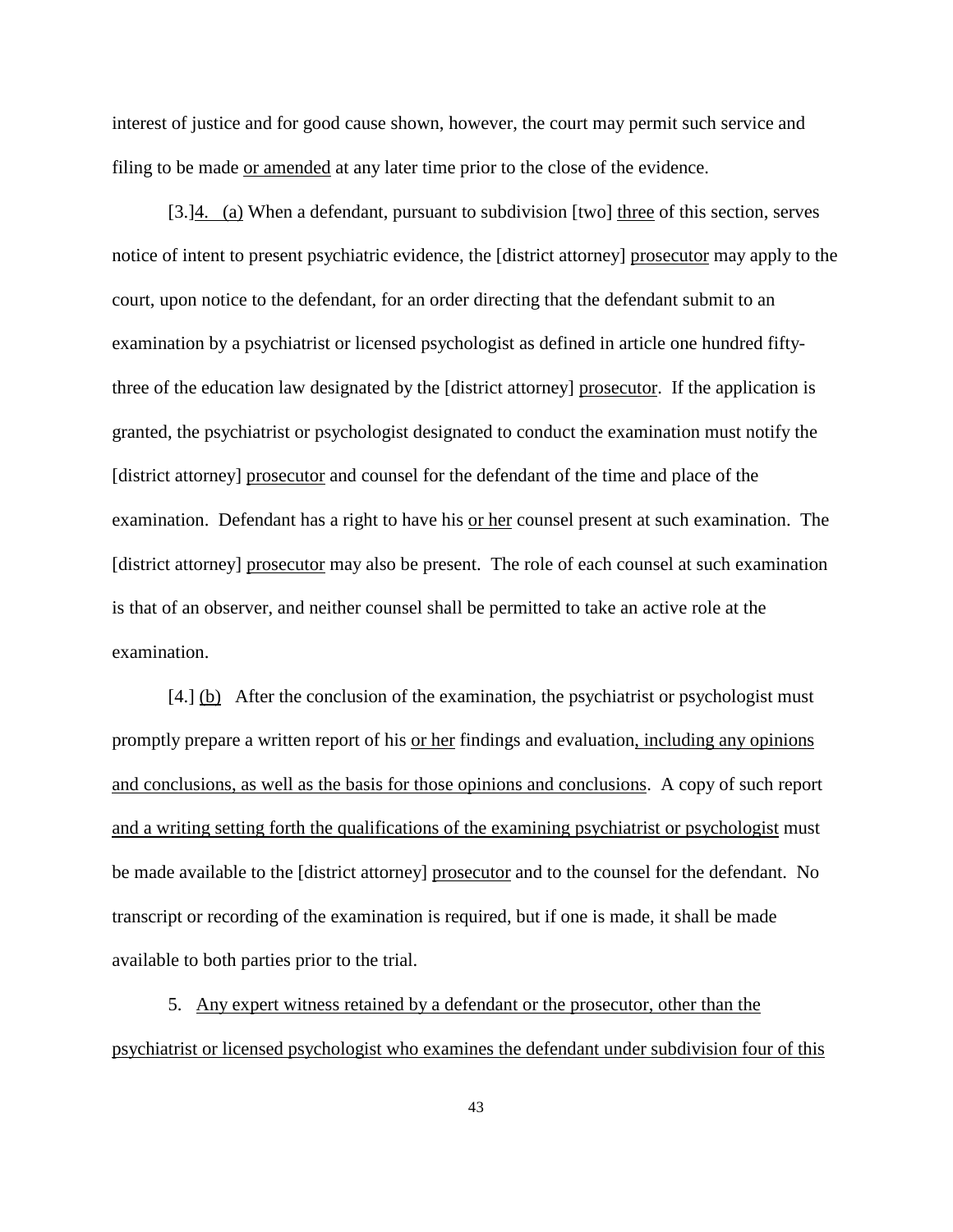section, for the purpose of advancing or rebutting a psychiatric defense, whom defendant or the prosecutor intends to call at trial must prepare a written report of his or her findings and evaluation, including the witness's opinion and conclusions, if any, as well as the basis for those opinions and conclusions.

6. Within fifteen days before the commencement of trial, the parties shall exchange copies of any reports prepared pursuant to subdivisions four and five of this section, as well as a writing setting forth the qualifications of the persons making the reports. Any transcript or recording of an examination of defendant pursuant to subdivision four or five of this section shall be made available to the other party together with the report of the examination.

7. If, after the exchange of psychiatric reports between the prosecutor and counsel for defendant, as provided in subdivision six of this section, any psychiatrist or psychologist through whom a party intends to introduce psychiatric evidence at trial examines the defendant, or any psychiatrist or psychologist who has previously examined the defendant makes further findings or evaluation regarding the defendant, he or she must promptly prepare a report of his or her findings and evaluation, including opinions and conclusions, if any, as well as the basis for those opinions and conclusions. A copy of such report and the written qualifications of a psychiatrist expert not previously disclosed must be made available to the prosecutor and to the counsel for the defendant.

8. If the court finds that the defendant has willfully refused to cooperate fully in the examination ordered pursuant to subdivision [three] four of this section or that the defendant has in bad faith failed to provide the prosecutor with copies of the written report of the findings and evaluation of a psychiatrist or psychologist whom defendant intends to call to testify at trial as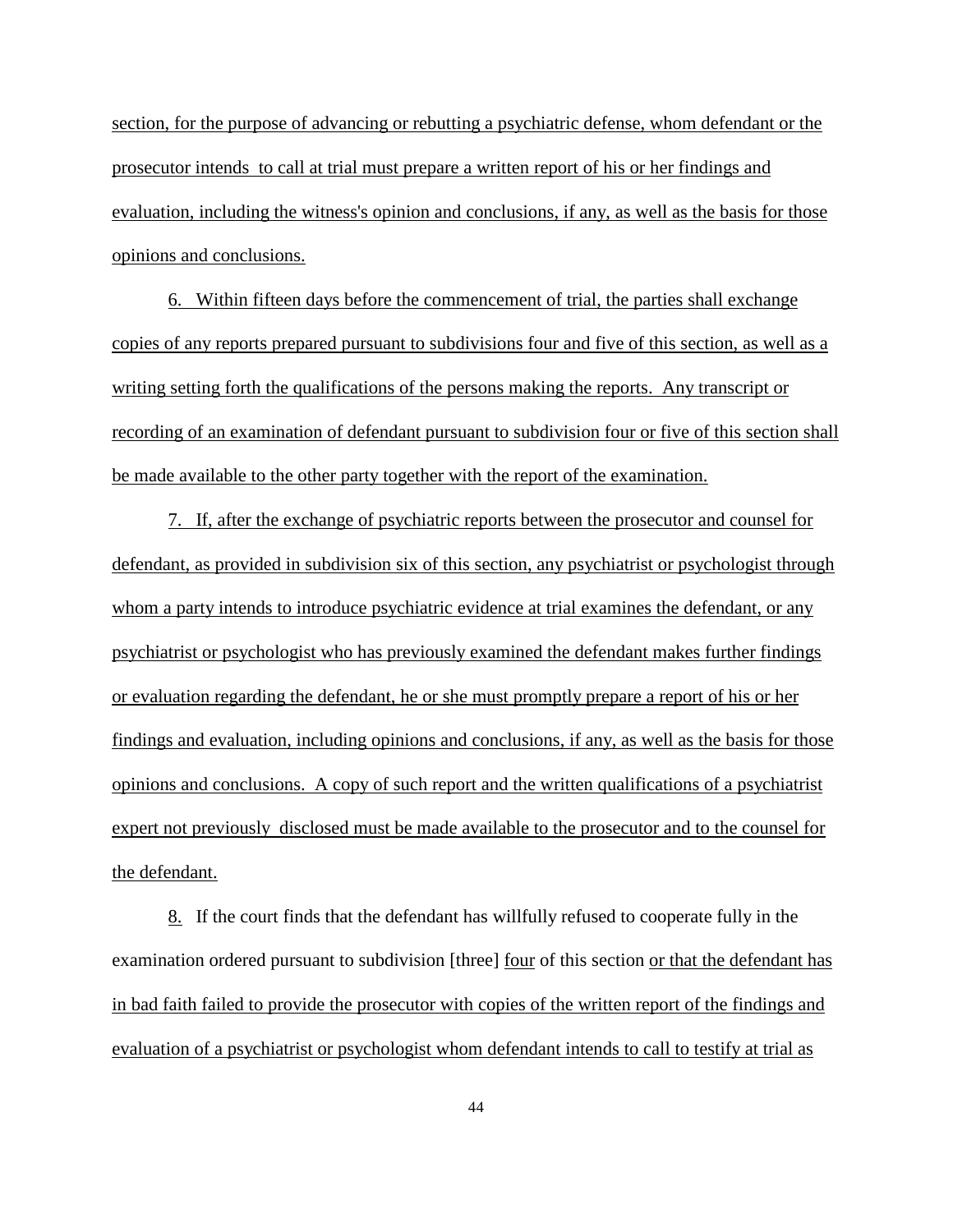provided in subdivisions five and six of this section, it may preclude introduction of testimony by a psychiatrist or psychologist concerning mental disease or defect of the defendant at trial. Where, however, the defendant has other proof of his or her affirmative defense, and the court has found that the defendant did not submit to or cooperate fully in the examination ordered by the court, this other evidence, if otherwise competent, shall be admissible. In such case, the court must instruct the jury that the defendant did not submit to or cooperate fully in the pre-trial psychiatric examination ordered by the court pursuant to subdivision [three] four of this section and that such failure may be considered in determining the merits of the affirmative defense.

9. If the court finds that the prosecutor has in bad faith failed to provide the defense with copies of the written report of the findings and evaluation of a psychiatrist or psychologist whom the prosecutor intends to call to testify at trial as provided in subdivisions four and six of this section, it may preclude introduction of testimony by a psychiatrist or psychologist concerning mental disease or defect of the defendant at trial.

§17. Subdivisions 9, 10 and 11 of section 450.20 of the criminal procedure law are renumbered subdivisions 10, 11 and 12 and a new subdivision 9 is added to read as follows:

9. A pre-trial order prohibiting introduction of evidence or precluding the testimony of a witness, provided the people file a statement in the appellate court pursuant to section 450.50 of this article.

§18. Section 450.50 of the criminal procedure law is amended to read as follows:

§450.50. Appeal by people from order suppressing evidence; filing of statement in appellate court. 1. In taking an appeal, pursuant to subdivision eight or nine of section 450.20, to an intermediate appellate court from an order of a criminal court suppressing evidence,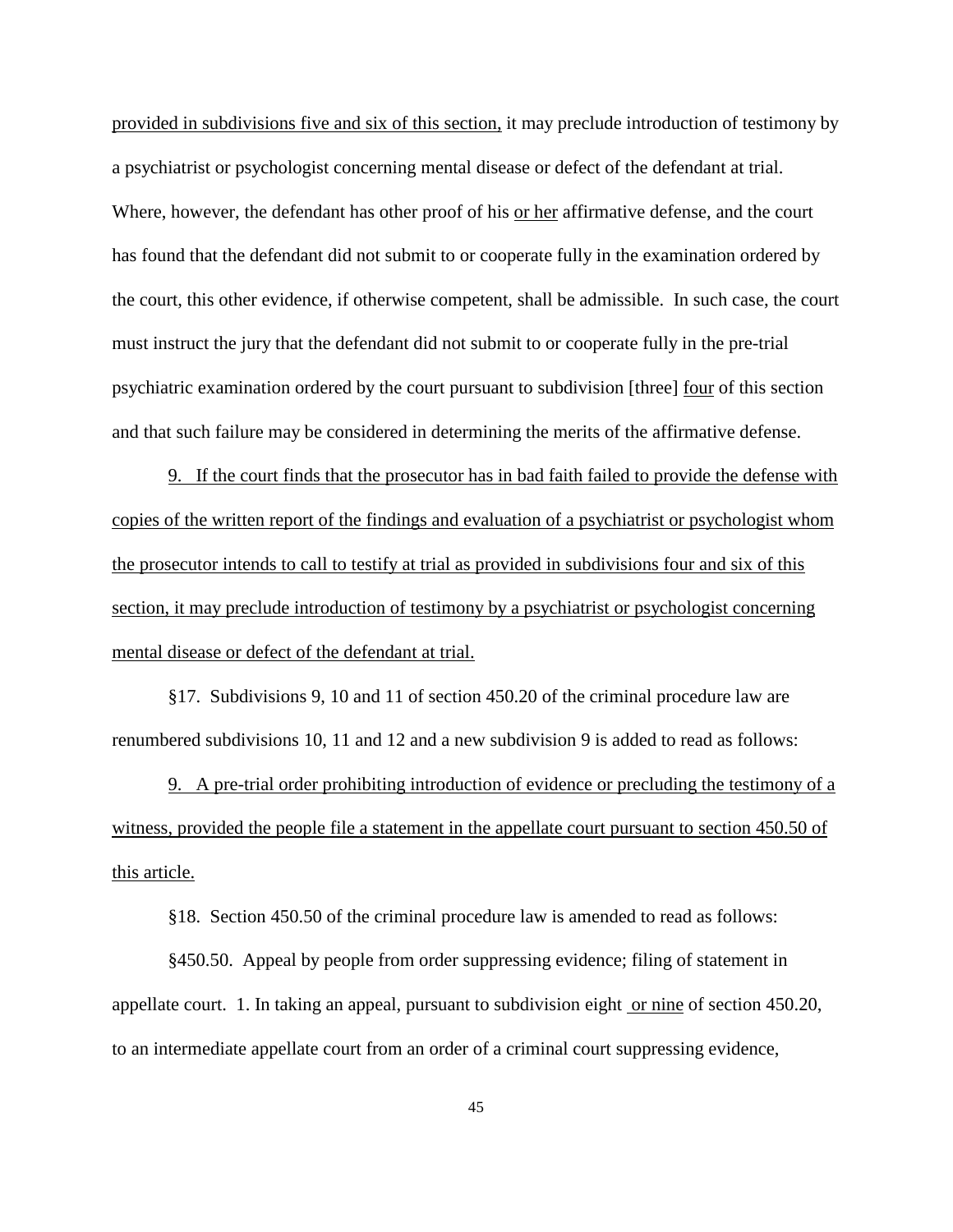prohibiting the introduction of evidence or precluding the testimony of a witness, the people must file, in addition to a notice of appeal or, as the case may be, an affidavit of errors, either of which must be filed within five days of the prohibition or preclusion order, a statement asserting that the deprivation of the use of the evidence ordered suppressed has rendered the sum of the proof available to the people with respect to a criminal charge which has been filed in the court either (a) insufficient as a matter of law, or (b) so weak in its entirety that any reasonable possibility of prosecuting such charge to a conviction has been effectively destroyed.

2. The taking of an appeal by the people, pursuant to subdivision eight or nine of section 450.20, from an order suppressing evidence, prohibiting the introduction of evidence or precluding the testimony of a witness, constitutes a bar to the prosecution of the accusatory instrument involving the evidence ordered suppressed, prohibited or precluded, unless and until such [suppression] order is reversed upon appeal and vacated.

§19. Section 700.70 of the criminal procedure law, as amended by chapter 194 of the laws of 1976, is amended to read as follows:

§700.70. Eavesdropping warrants; notice before use of evidence. The contents of any intercepted communication, or evidence derived therefrom, may not be received in evidence or otherwise disclosed upon a trial of a defendant unless the people, within fifteen days after arraignment and before the commencement of the trial, furnish the defendant with a copy of the eavesdropping warrant, and accompanying application, under which interception was authorized or approved. [This] Thereafter, an extension of the fifteen day period may be [extended] sought by the prosecutor and ordered in the interests of justice by the trial court [upon good cause shown if it] at any time, provided the court finds that the defendant will not be prejudiced by the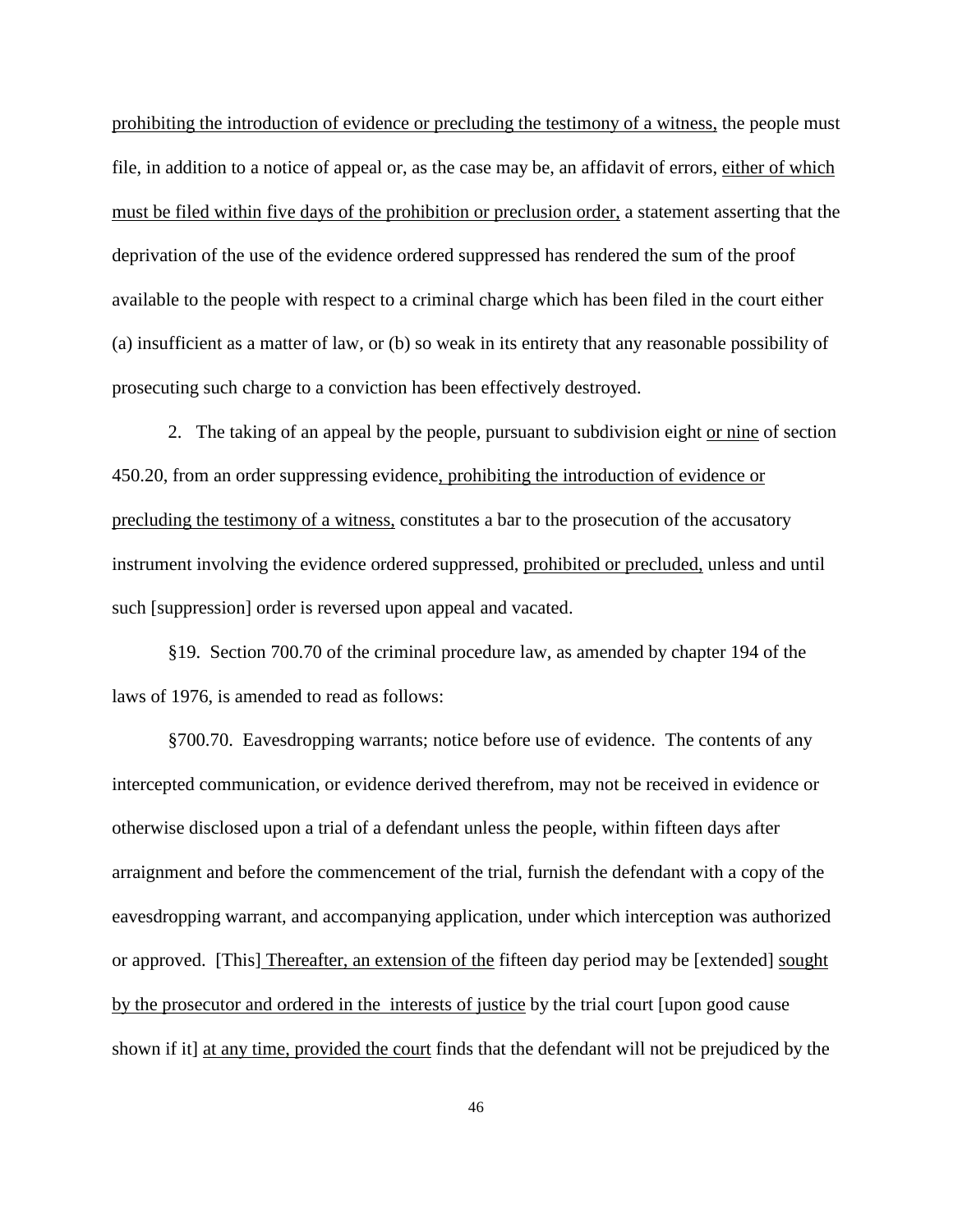delay in receiving such papers.

§20. Subdivision 2 of section 710.30 of the criminal procedure law, as separately amended by chapters 8 and 194 of the laws of 1976, is amended to read as follows:

2. (a) Such notice must be served within fifteen days after arraignment on an indictment, superior court information, prosecutor's information, information or simplified information charging a misdemeanor, and before trial, and upon such service the defendant must be accorded a reasonable opportunity to move before trial, pursuant to subdivision one of section 710.40, to suppress the specified evidence. [For good cause shown, however,]

(b) Late notice. Anytime thereafter, before the commencement of trial, upon finding that there is no prejudice to the defendant, the court may, in the interest of justice, permit the [people] prosecutor to serve such notice[, thereafter and in such case it must accord the defendant reasonable opportunity thereafter to make a suppression motion]. In determining whether to grant permission to file such notice, the court may take into consideration any relevant circumstance, including the probative value of the statement or identification, the delay in proceeding to trial that would be occasioned by permitting such notice, the cumulative nature of the statement or identification, whether the statement was made, the due diligence of the prosecutor in seeking to discover the statement or identification within fifteen days of arraignment, the time between the discovery of the statement or identification by the prosecutor and the disclosure to the defendant, and whether, despite the absence of notice, the defendant was aware of the statement or identification. If late identification or statement notice is permitted and there has been no suppression hearing with respect to such identification or statement, the defendant must be given a reasonable opportunity to make an oral motion to suppress.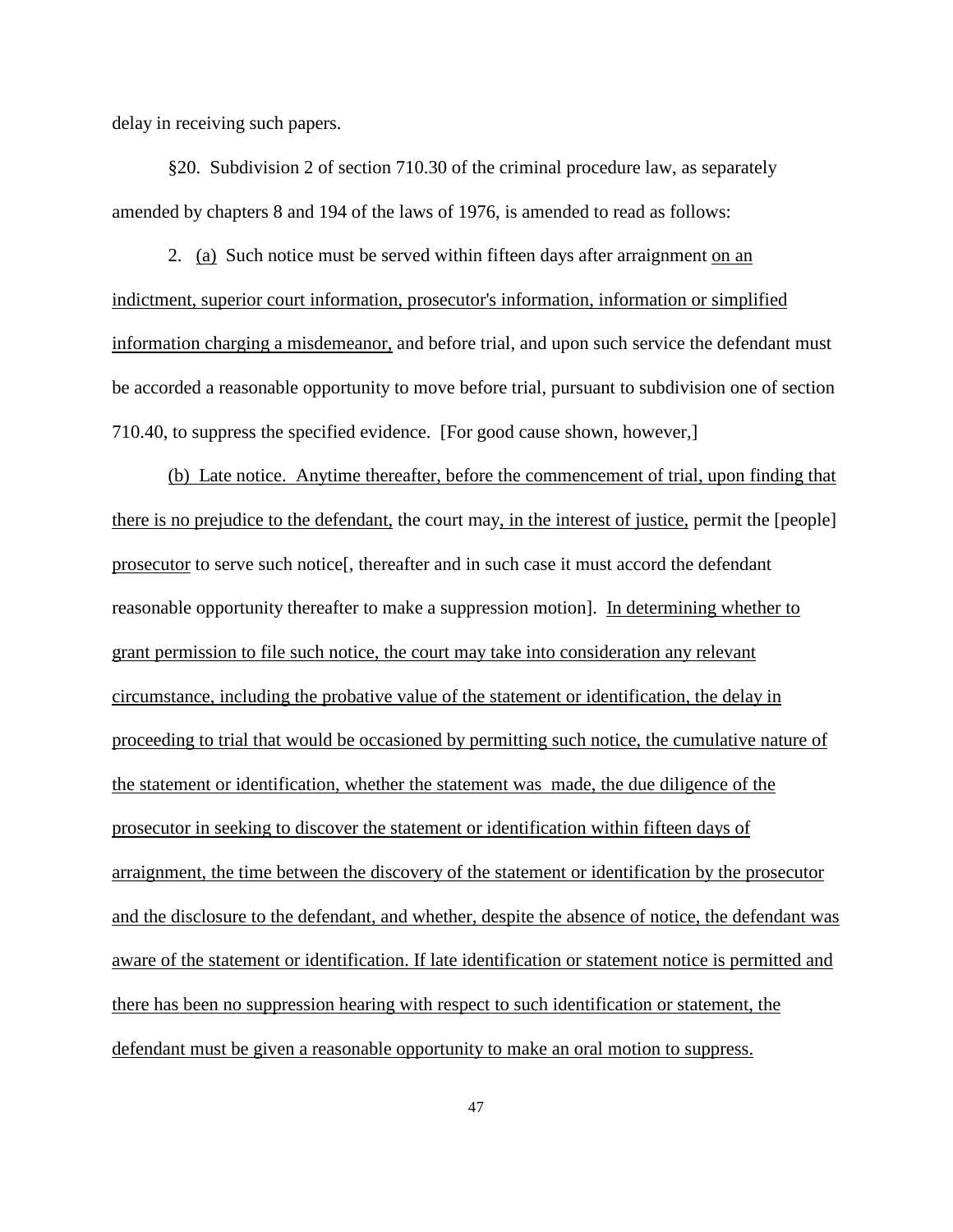(c) Instruction at trial. At trial, if permission to file notice was sought more than ninety days from arraignment or less than a week before trial, whichever is earlier, the court, upon request of the defendant, shall instruct the jury that in determining whether a statement or identification had been made, it may take into consideration the fact that notice of the statement or identification was given beyond the time generally required by this section.

(d) Statements and identifications made after fifteen days from arraignment. Upon becoming aware of a statement or identification made after fifteen days from arraignment, the prosecutor shall disclose such fact to the defendant within fifteen days of the prosecutor's having become aware of the statement and immediately, if a pre-trial hearing, jury selection or trial before a single judge has commenced. Upon receipt of such notice, the defendant shall be given a reasonable opportunity to make an oral motion to suppress.

§21. This act shall take effect 90 days after it shall have become law.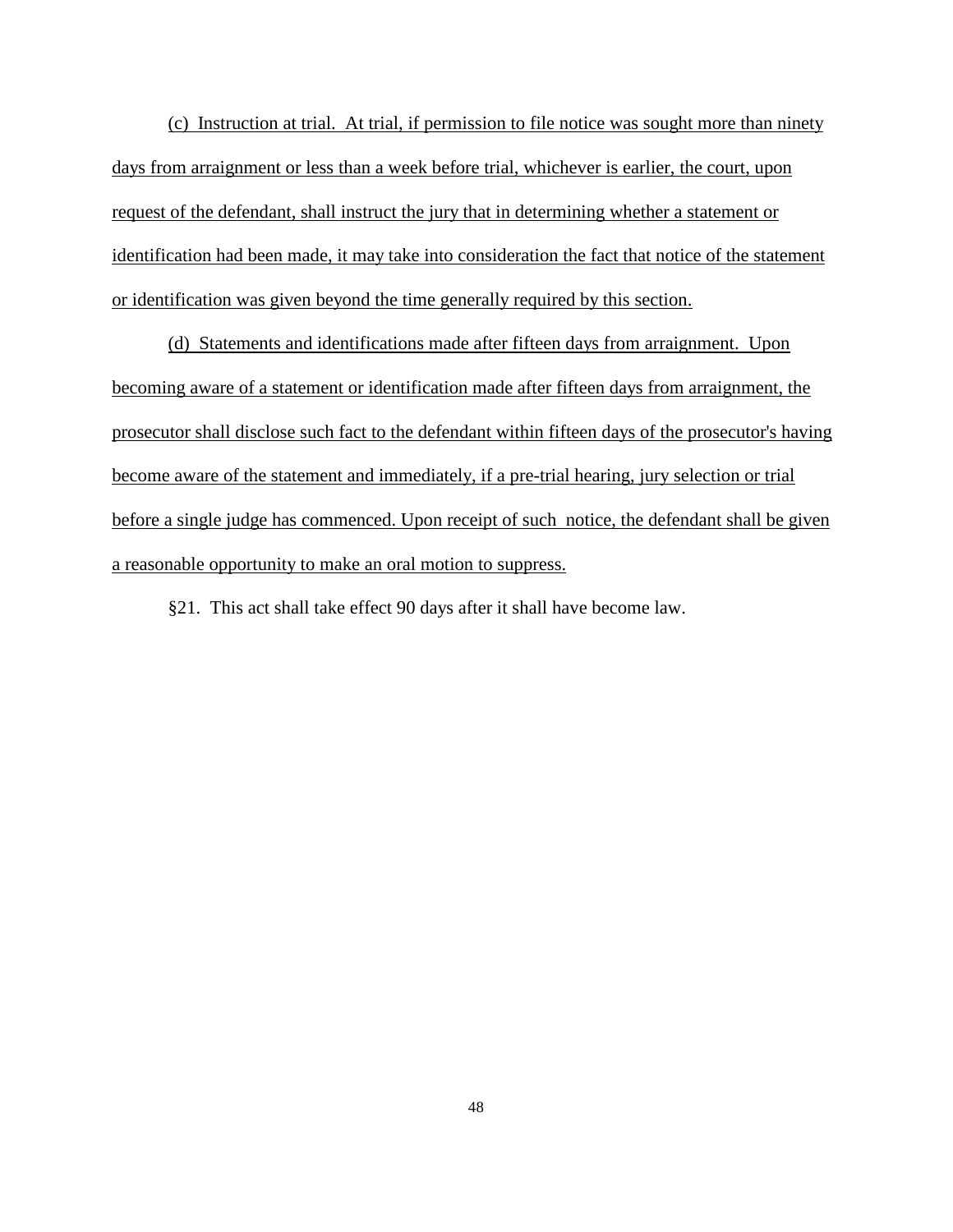2. Oral Pre-Trial Motions (CPL 200.95, 210.43, 210.45, 225.20, 710.60)

The Committee recommends that provisions in the Criminal Procedure Law requiring that pre-trial motions be made in writing be amended to allow for oral pre-trial motions whenever the defendant and the prosecutor consent and the court agrees.

The Criminal Procedure Law now requires that pre-trial motions be made in writing. Although some pre-trial motions, such as speedy trial motions, may in some cases raise complicated factual or legal issues, the vast majority of pre-trial motions consist of routine, straightforward applications that are made in virtually every criminal action that survives the arraignment stage. Many attorneys, in fact, frequently file the same omnibus pre-trial motion, with only a few technical changes, in case after case. The current mandatory writing requirement thus results in a needless waste of paper and burdensome delay in criminal proceedings.

This measure would add a new subdivision 1-a to section 255.20 of the Criminal Procedure Law to allow for oral pre-trial motions if the defendant and the prosecutor consent and the court agrees. Even if initially agreeing that the motion could be made orally, the court would retain the authority to require written papers if they would aid the court in determining the motion. Conforming amendments are made to several other sections of the Criminal Procedure Law that now require that specific types of pre-trial motions be made in writing. See CPL 200.95(5), 210.43(3), 210.45, 710.60. These amendments, though removing language mandating written motions, would not change the current requirements that certain pre-trial motions, when made in writing, be supported by sworn factual allegations. See CPL 210.45, 710.60. Finally, the measure directs the Chief Administrator of the Courts to promulgate an appropriate form that courts must use when an oral pre-trial motion is made, to record the nature of the motion and any decision thereon. This safeguard will ensure that the issues raised in a pre-trial motion will be plainly discernible to the attorneys and courts involved in any appeal of the case.

Oral pre-trial motions are an easier and more efficient procedure for disposing of most pre-trial applications. Rather than require that these motions always be in writing, the law should encourage oral pre-trial motions whenever the parties and the court agree. By doing so, criminal actions will proceed more expeditiously.

### Proposal

AN ACT to amend the criminal procedure law, in relation to pre-trial motions

## The People of the State of New York, represented in Senate and Assembly, do enact as

follows: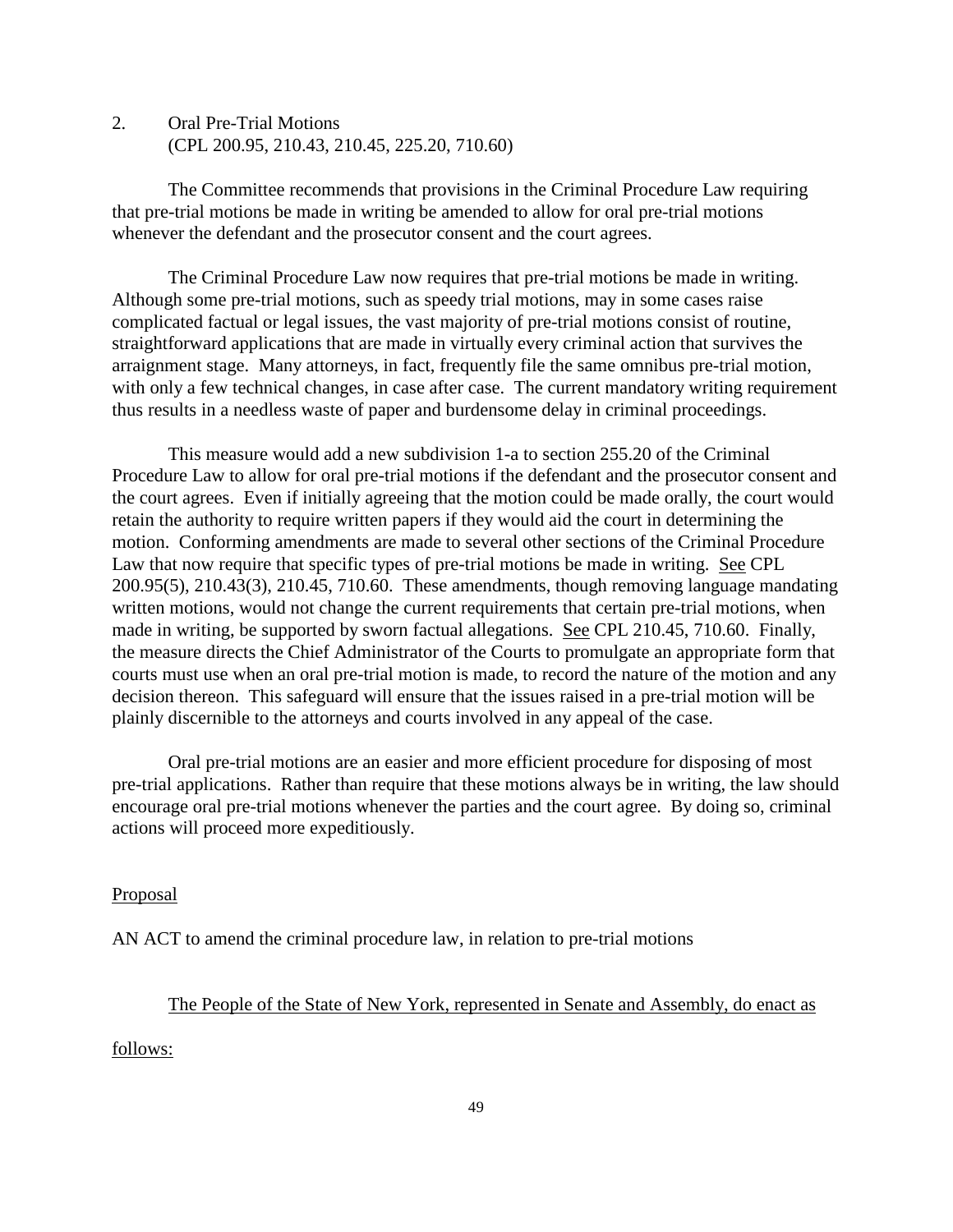Section 1. Subdivision 5 of section 200.95 of the criminal procedure law, as added by chapter 558 of the laws of 1982, is amended to read as follows:

5. Court ordered bill of particulars. Where a prosecutor has timely served a written refusal pursuant to subdivision four of this section and upon motion, [made] either oral or in writing, of a defendant, who has made a request for a bill of particulars and whose request has not been complied with in whole or in part, the court must, to the extent a protective order is not warranted, order the prosecutor to comply with the request if it is satisfied that the items of factual information requested are authorized to be included in a bill of particulars, and that such information is necessary to enable the defendant adequately to prepare or conduct his or her defense and, if the request was untimely, a finding of good cause for the delay. Where a prosecutor has not timely served a written refusal pursuant to subdivision four of this section the court must, unless it is satisfied that the people have shown good cause why such an order should not be issued, issue an order requiring the prosecutor to comply or providing for any other order authorized by subdivision one of section 240.70.

§2. Subdivision 3 of section 210.43 of the criminal procedure law, as added by chapter 411 of the laws of 1979, is amended to read as follows:

3. The procedure for bringing on a motion pursuant to subdivision one of this section[,] shall accord with the procedure prescribed in subdivisions one and two of section 210.45 of this article. After the parties have been heard, if the motion is made orally, and after all papers, if any, of both parties have been filed and after all documentary evidence, if any, has been submitted, the court must consider the same for the purpose of determining whether the motion is determinable [on the motion papers submitted] thereon and, if not, may make such inquiry as it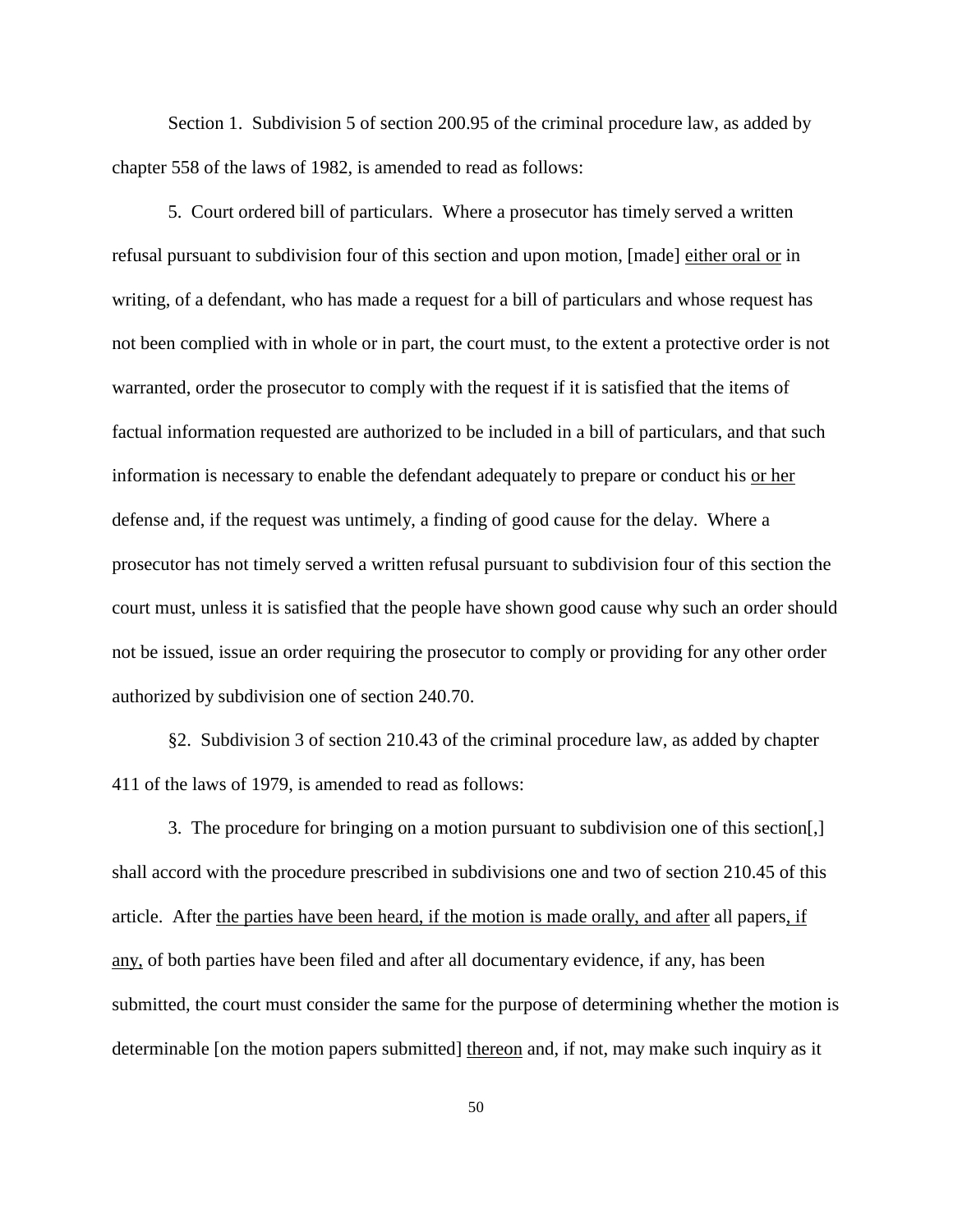deems necessary for the purpose of making a determination.

§3. Subdivisions 1, 2, 3, 4 and 5 of section 210.45 of the criminal procedure law are amended to read as follows:

1. [A] If a motion to dismiss an indictment pursuant to section 210.20 [must be made in writing and upon reasonable notice to the people. If the motion] is based upon the existence or occurrence of facts, the motion [papers] must contain [sworn] allegations thereof, whether [by] of the defendant or [by] of another person or persons. [Such sworn] If the motion is in writing, the allegations must be sworn, and may be based upon personal knowledge of the affiant or upon information and belief, provided that in the latter event the affiant must state the sources of such information and the grounds of such belief. The defendant may further submit documentary evidence supporting or tending to support the allegations of the [moving papers] motion.

2. [The] If the motion is made in writing, the people may file with the court, and in such case must serve a copy thereof upon the defendant or his or her counsel, an answer denying or admitting any or all of the allegations of the moving papers, and may further submit documentary evidence refuting or tending to refute such allegations.

3. After the parties have been heard, if the motion is made orally, and after all papers, if any, of both parties have been filed, and after all documentary evidence, if any, has been submitted, the court must consider the same for the purpose of determining whether the motion is determinable without a hearing to resolve questions of fact.

4. The court must grant the motion without conducting a hearing if:

(a) The [moving papers allege] motion alleges a ground constituting legal basis for the motion pursuant to subdivision one of section 210.20; and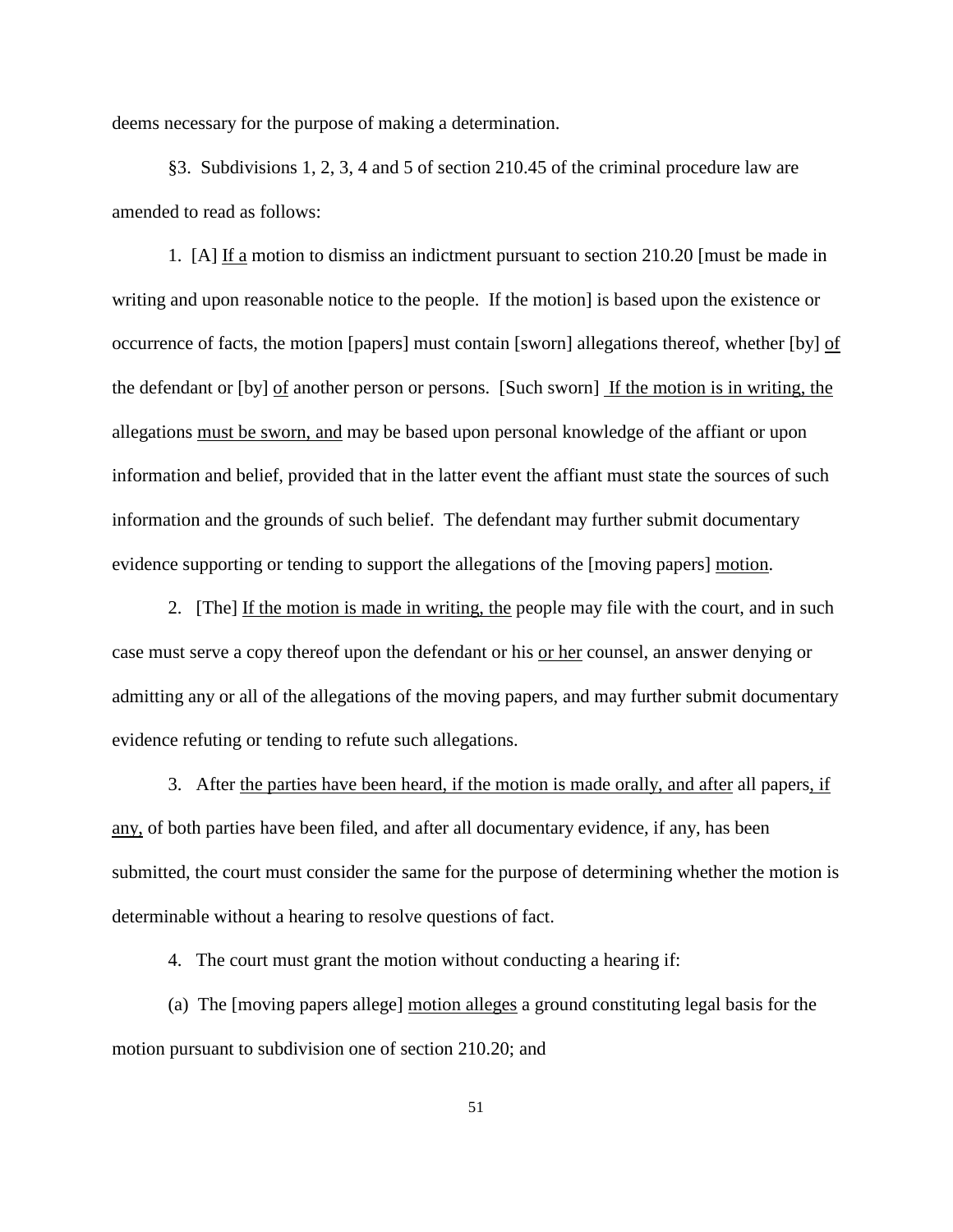(b) Such ground, if based upon the existence or occurrence of facts, is supported by [sworn] allegations of all facts essential to support the motion; and

(c) The [sworn] allegations of fact essential to support the motion are either conceded by the people to be true or are conclusively substantiated by unquestionable documentary proof.

5. The court may deny the motion without conducting a hearing if:

(a) The [moving papers do] motion does not allege any ground constituting legal basis for the motion pursuant to subdivision one of section 210.20; or

(b) The motion is based upon the existence or occurrence of facts, and the [moving papers do not contain sworn] defendant has not stated allegations supporting all the essential facts; or

(c) An allegation of fact essential to support the motion is conclusively refuted by unquestionable documentary proof.

§4. Subdivisions 1 and 2 of section 255.20 of the criminal procedure law, subdivision 1 as amended by chapter 369 of the laws of 1982 and subdivision 2 as added by chapter 763 of the laws of 1974, are amended to read as follows:

1. Except as otherwise expressly provided by law, whether the defendant is represented by counsel or elects to proceed pro se, all pre-trial motions shall be made or served or filed within forty-five days after arraignment and before commencement of trial, or within such additional time as the court may fix upon application of the defendant made prior to entry of judgment. In an action in which an eavesdropping warrant and application have been furnished pursuant to section 700.70 or a notice of intention to introduce evidence has been served pursuant to section 710.30, such period shall be extended until forty-five days after the last date of such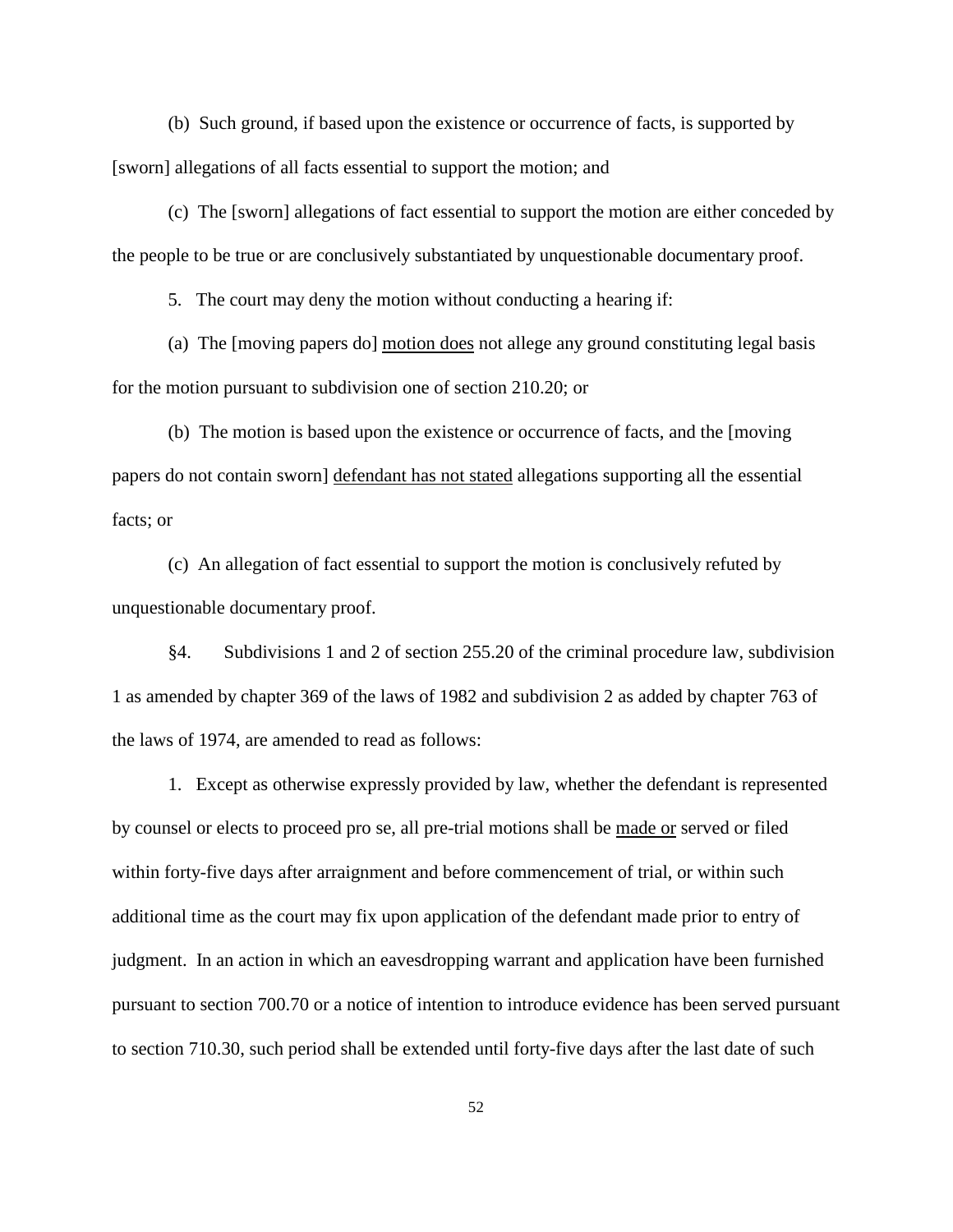service. If the defendant is not represented by counsel and has requested an adjournment to obtain counsel or to have counsel assigned, such forty-five day period shall commence on the date counsel initially appears on defendant's behalf.

2. All pre-trial motions, whether written with supporting affidavits, affirmations, exhibits and memoranda of law, <u>or oral,</u> whenever practicable, shall be included within the same application or set of motion papers, and shall be raised or made returnable on the same date, unless the defendant shows that it would be prejudicial to the defense were a single judge to consider all the pre-trial motions. Where one motion seeks to provide the basis for making another motion, it shall be deemed impracticable to include both motions in the same set of motion papers or oral application pursuant to this subdivision.

§5. Section 255.20 of the criminal procedure law is amended by adding a new subdivision 1-a to read as follows:

1-a. Upon the consent of the defendant and the prosecutor, and upon the agreement of the court, any pre-trial motion may be made orally. However, the court may at any time thereafter require that such a motion be in writing if the court believes that written papers would assist in determining the motion. The chief administrator of the courts shall promulgate an appropriate form that courts throughout the state shall use when an oral pre-trial motion is made and upon which the court shall record the nature of such motion and the court's decision thereon.

§6. Subdivisions 1, 2, 3 and 5 of section 710.60 of the criminal procedure law, subdivision 3 as amended by chapter 776 of the laws of 1986, are amended to read as follows:

1. A motion to suppress evidence made before trial [must be in writing and upon reasonable notice to the people and with an opportunity to be heard. The motion papers] must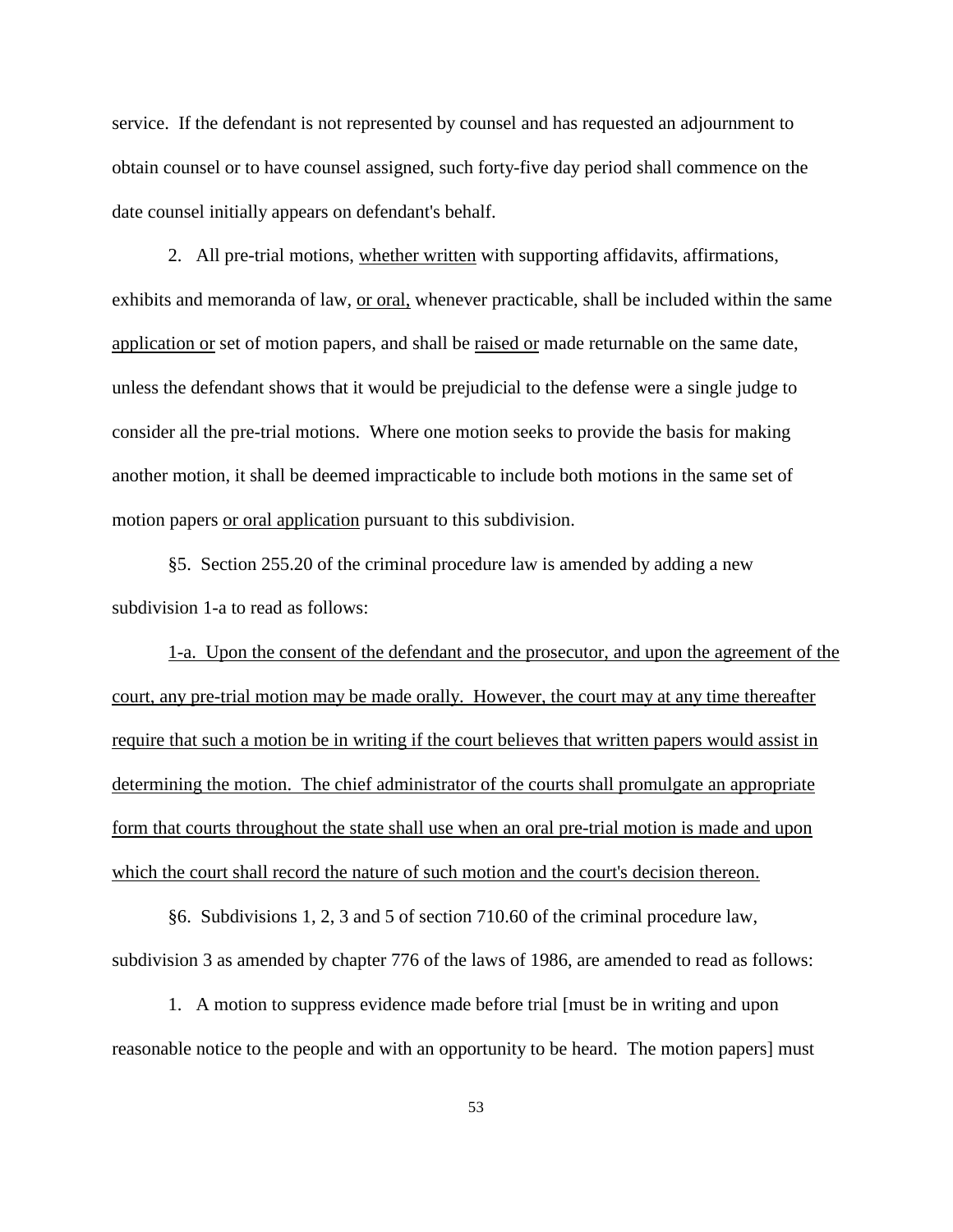state the ground or grounds of the motion and must contain [sworn] allegations of fact, whether of the defendant or of another person or persons, supporting such grounds. [Such] If the motion is in writing, the allegations must be sworn, and may be based upon personal knowledge of the deponent or upon information and belief, provided that in the latter event the sources of such information and the grounds of such belief are stated. [The] If the motion is in writing, the people may file with the court, and in such case must serve a copy thereof upon the defendant or his or her counsel, an answer denying or admitting any or all of the allegations of the moving papers.

2. The court must summarily grant the motion if:

(a) The motion [papers comply] complies with the requirements of subdivision one and the people concede the truth of allegations of fact therein which support the motion; or

(b) The people stipulate that the evidence sought to be suppressed will not be offered in evidence in any criminal action or proceeding against the defendant.

3. The court may summarily deny the motion if:

(a) The motion [papers do] does not allege a ground constituting legal basis for the motion; or

(b) The [sworn] allegations of fact do not as a matter of law support the ground alleged; except that this paragraph does not apply where the motion is based upon the ground specified in subdivision three or six of section 710.20.

5. A motion to suppress evidence made during trial [may be in writing and may] must be litigated and determined [on the basis of motion papers] as provided in subdivisions one through four [, or it may, instead, be made orally in open court. In the latter event, the]. The court must,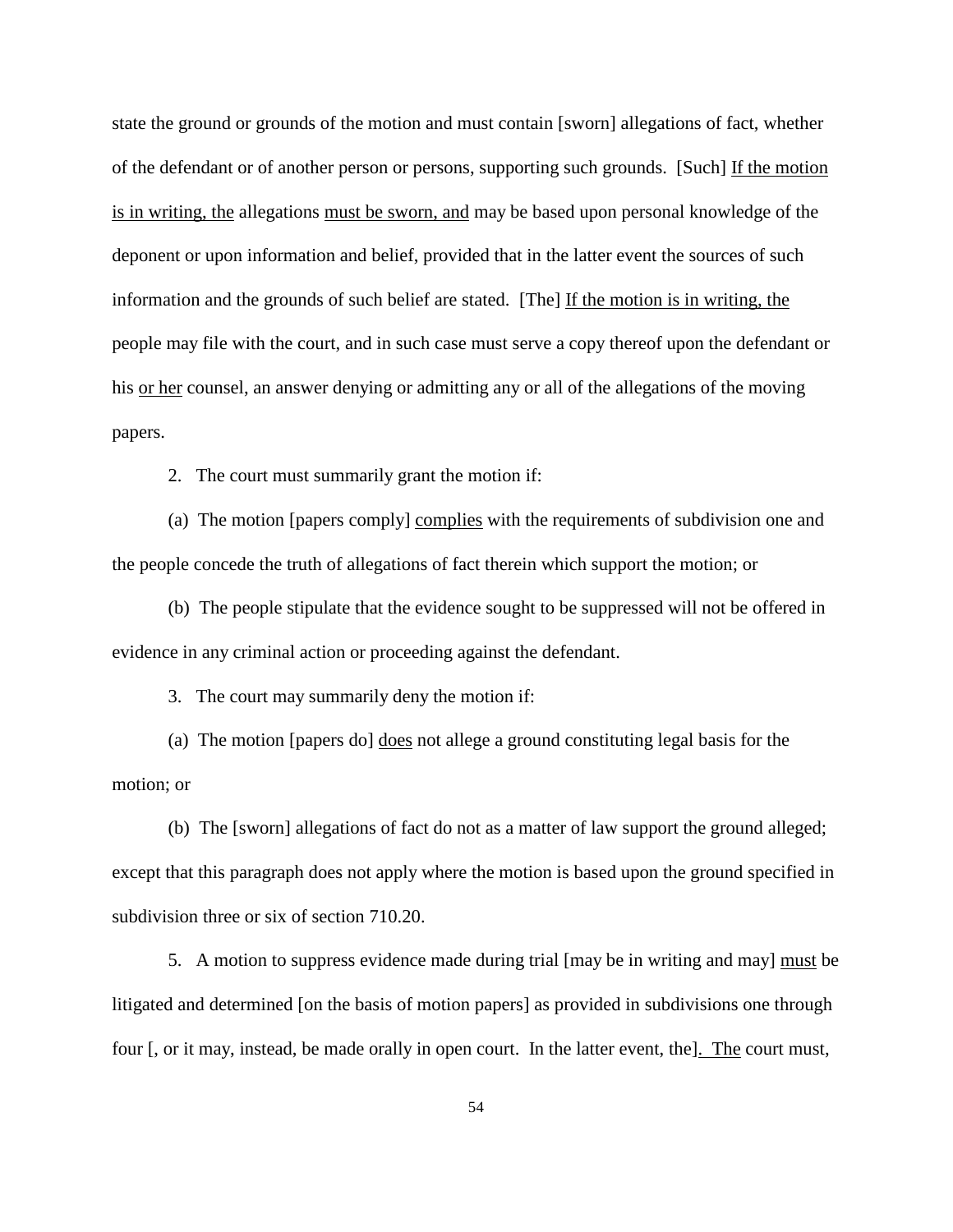where necessary, also conduct a hearing as provided in subdivision four, out of the presence of the jury if any, and make findings of fact essential to the determination of the motion.

§7. This act shall take effect 90 days after it shall have become law.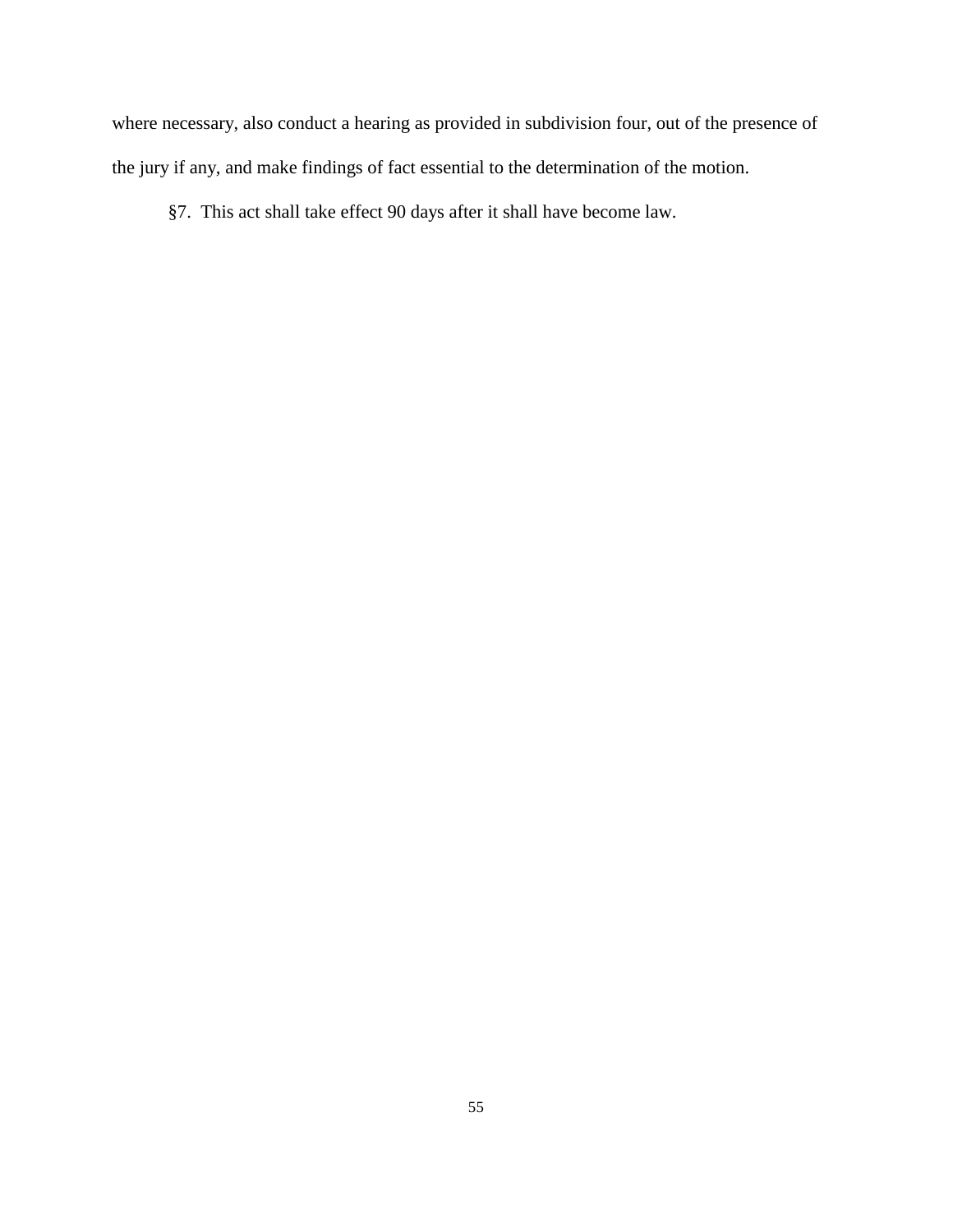3. Identification by Means of Previous Recognition (CPL 60.27)

The Committee recommends that a new section 60.27 be added to the Criminal Procedure Law to allow, in certain circumscribed situations, a third party to testify to a witness's pre-trial identification of the defendant when the witness is unwilling to identify the defendant in court because of fear.

The general common law rule is that the testimony of a third party, such as a police officer, to recount a witness's prior identification of the defendant is inadmissible. The Criminal Procedure Law currently recognizes an exception to this rule when the witness is unable on the basis of present recollection to identify the defendant in court. See CPL 60.25. That statutory exception does not, however, permit a third party to recount a witness's prior identification when the witness is unwilling to identify the defendant in court because of fear. See People v. Bayron, 66 N.Y.2d 77 (1985).

This measure would allow such testimony, but only if certain conditions were established. First, the witness must have identified the defendant prior to trial under circumstances consistent with the defendant's constitutional rights. Second, the prosecution must prove, by a preponderance of the evidence, that the witness is unwilling to identify the defendant in court because the witness, or a relative of the witness as that term is defined in CPL 530.11, received a threat of physical injury or substantial property damage to himself, herself or another. If these conditions were met, a third party would be permitted to testify to the witness's prior identification of the defendant.

By permitting the admission of such testimony in these circumstances, the measure would frustrate the efforts of those who seek to undermine the judicial process through intimidation and fear. Importantly, general and unsubstantiated fear on the part of the witness would not open the door to the admission of this testimony; only proof of an actual threat would suffice. Accordingly, this measure would promote the truth-seeking function of the trial without jeopardizing the defendant's right to a fair trial.

### **Proposal**

AN ACT to amend the criminal procedure law, in relation to identification by means of previous recognition

# The People of the State of New York, represented in Senate and Assembly, do enact as

follows: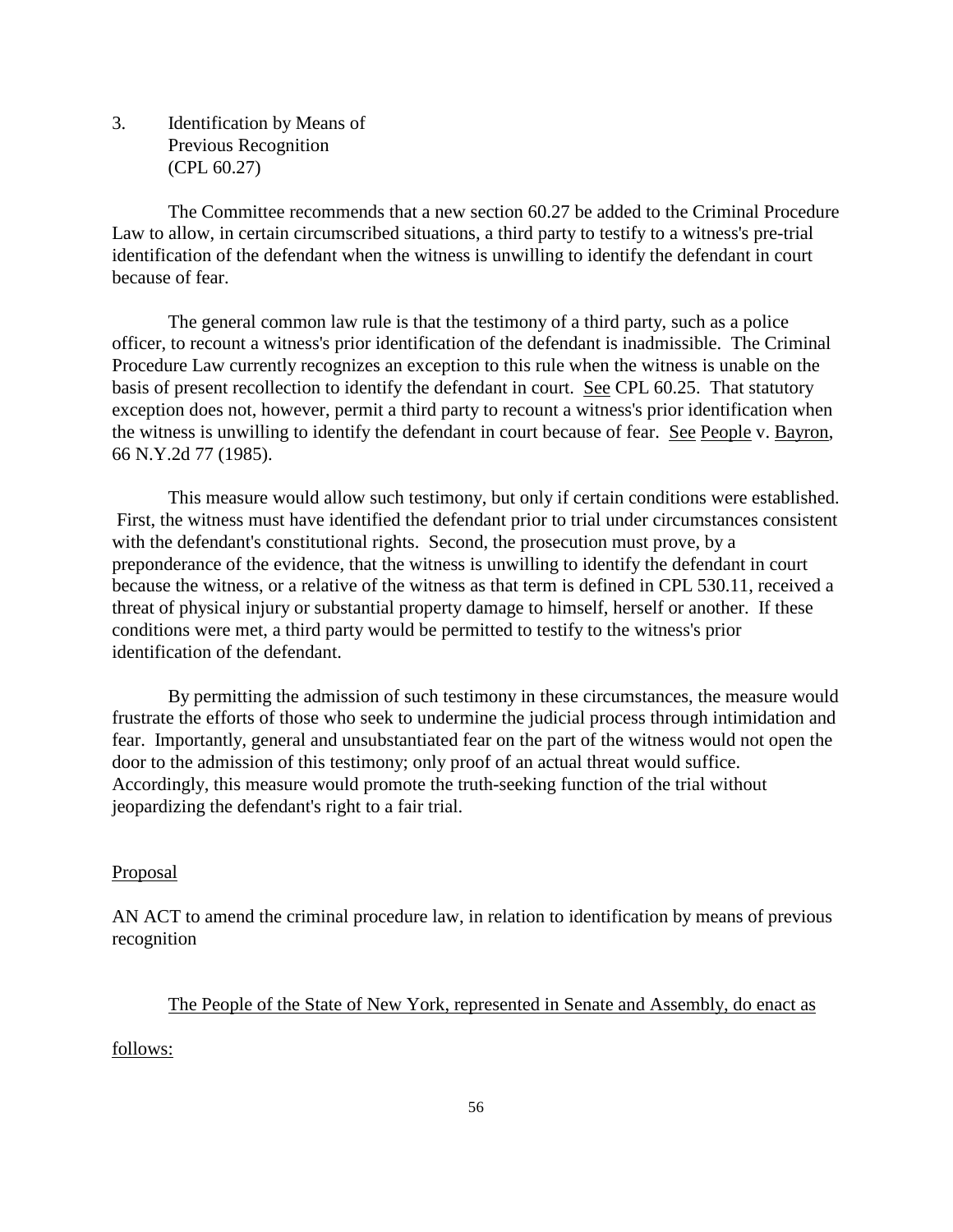Section 1. The criminal procedure law is amended by adding a new section 60.27 to read as follows:

§60.27. Rules of evidence; identification by means of previous recognition; witness's unwillingness to make present identification because of threat. 1. In any criminal proceeding in which the defendant's commission of an offense is in issue, testimony as provided in subdivision two may be given when, at a hearing outside the presence of the jury:

(a) It is established that (i) a witness is unwilling to state at the proceeding whether or not the person claimed by the people to have committed the offense was observed by the witness at the time and place of the commission of the offense or upon some other occasion relevant to the case; and (ii) on an occasion subsequent to the offense, the witness observed, under circumstances consistent with such rights as an accused person may derive under the constitution of this state or of the United States, a person whom the witness recognized as the same person whom the witness had observed on the first or incriminating occasion; and (iii) the defendant is in fact the person whom the witness observed and recognized on the second occasion. That the defendant is the person whom the witness observed and recognized on the second occasion may be established by testimony of another person or persons to whom the witness promptly declared his or her recognition on such occasion; and

(b) The people prove, by a preponderance of the evidence, that the witness is unwilling to state at the proceeding whether or not the person claimed by the people to have committed the offense was observed by the witness at the time and place of the offense, or upon some other occasion relevant to the offense, because the witness, or a member of the witness's family or household, as defined in section 530.11, received a threat of physical injury or substantial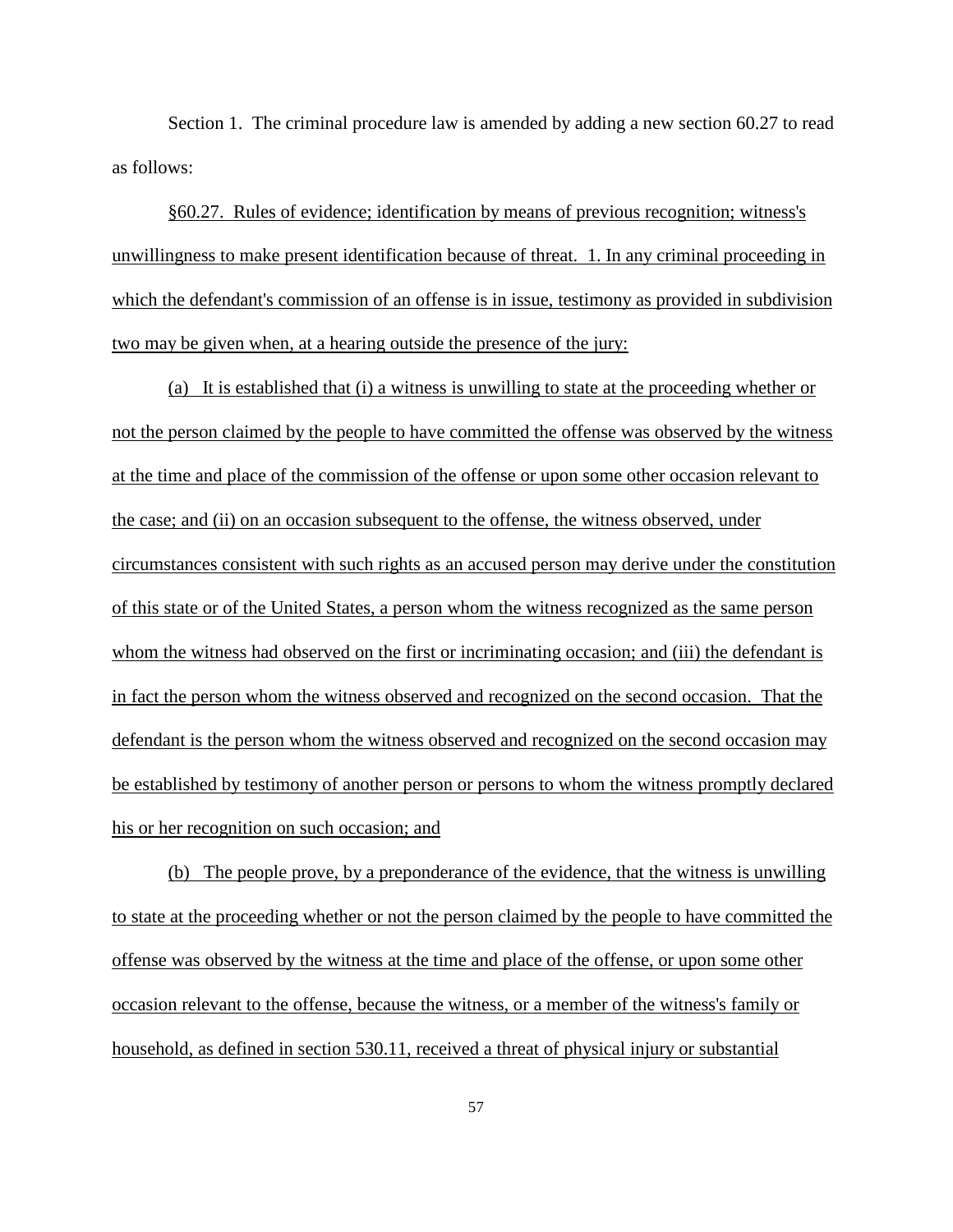property damage to himself, herself or another.

2. Under the circumstances prescribed in subdivision one, a person or persons to whom the witness promptly declared his or her recognition of the defendant on the second occasion may testify as to the witness's identification of the defendant on that occasion. Such testimony, together with the evidence that the defendant is in fact the person whom the witness observed and recognized on the second occasion, constitutes evidence in chief.

§2. This act shall take effect 90 days after it shall have become law.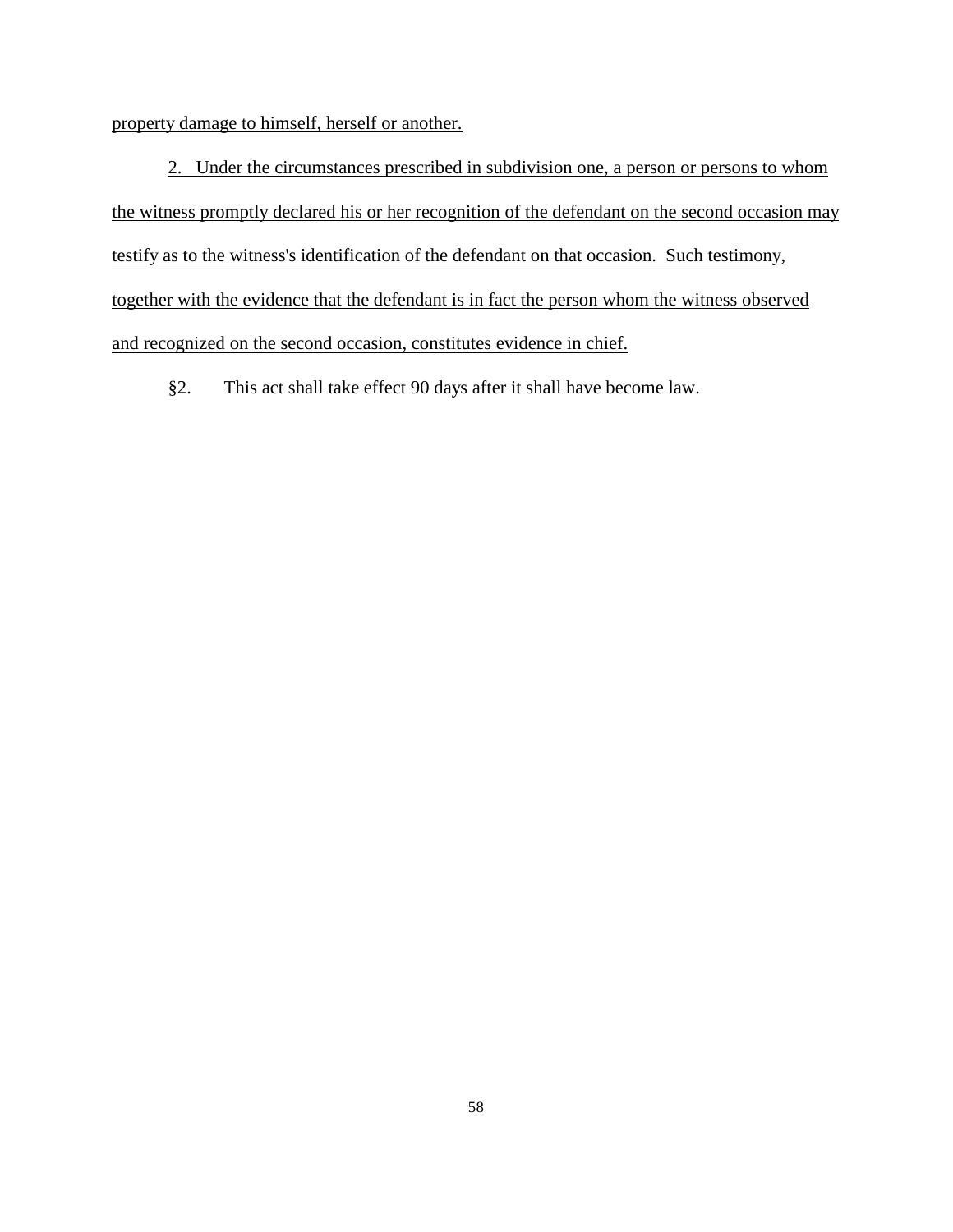4. Amendment of Indictment on Retrial (CPL 280.20, 310.60, 330.50, 470.55)

The Committee recommends that the Criminal Procedure Law be amended to establish a procedure for amending an indictment, prior to retrial, to charge lesser included offenses of counts that have been disposed of under such circumstances as to preclude defendant's retrial thereof.

In People v. Mayo, 48 N.Y.2d 245 (1979), the defendant was charged with robbery in the first degree. The trial court refused to submit that charge to the jury, submitting instead the lesser included offenses of robbery in the second and third degrees. The jury was unable to reach a verdict on these lesser charges and a mistrial was declared. The defendant then was retried on the original indictment. Although the first degree robbery count was not submitted to the jury at the second trial, the Court of Appeals held that it was improper to retry the defendant on the original indictment. The Court reasoned that since the sole count of the indictment could not be retried because of the prohibition against double jeopardy, nothing remained to support further criminal proceedings under that accusatory instrument. 48 N.Y.2d at 253. Impliedly, this holding also foreclosed amendment of the original indictment to charge the lesser included offenses on which retrial was not prohibited. Accordingly, the practical effect of the Court's holding is to require re-presentation of cases to grand juries. This consumes the time and resources of prosecutors, grand juries and witnesses alike, without any concomitant benefit to the defendant. See People v. Gonzales, 96 A.D.2d 847 (2d Dept. 1983) (Titone, J., dissenting). Cf. People v. Green, 96 N.Y.2d 195 (2001)[holding that a new information was not required to retry defendant for Driving While Impaired where jury acquitted of Driving While Intoxicated but failed to reach verdict on lesser charge of Impaired].

To avoid the wasteful necessity of re-presentation, this measure would amend the Criminal Procedure Law to create a procedure whereby an indictment may be amended prior to retrial to charge lesser included offenses of counts that have been disposed of at the prior trial. Under this procedure, when an offense specified in a count of an indictment was disposed of under circumstances that would constitute a bar to a retrial of that offense but not a retrial of a lesser included offense, the indictment would be deemed to contain a count charging the lesser included offense. Additionally, upon the prosecutor's application, and with notice to the defendant and an opportunity to be heard, the court would be required in this situation to order the amendment of the indictment to delete any count for which retrial would be barred and to reduce any offense charged therein to a lesser included offense. The measure would apply this new procedure to instances in which a mistrial has been declared (CPL 280.10), a jury has been discharged after being unable to agree on a verdict (CPL 310.60), the trial court has set aside a verdict (CPL 330.50) and an appellate court has reversed a conviction and orders a new trial (CPL 470.55).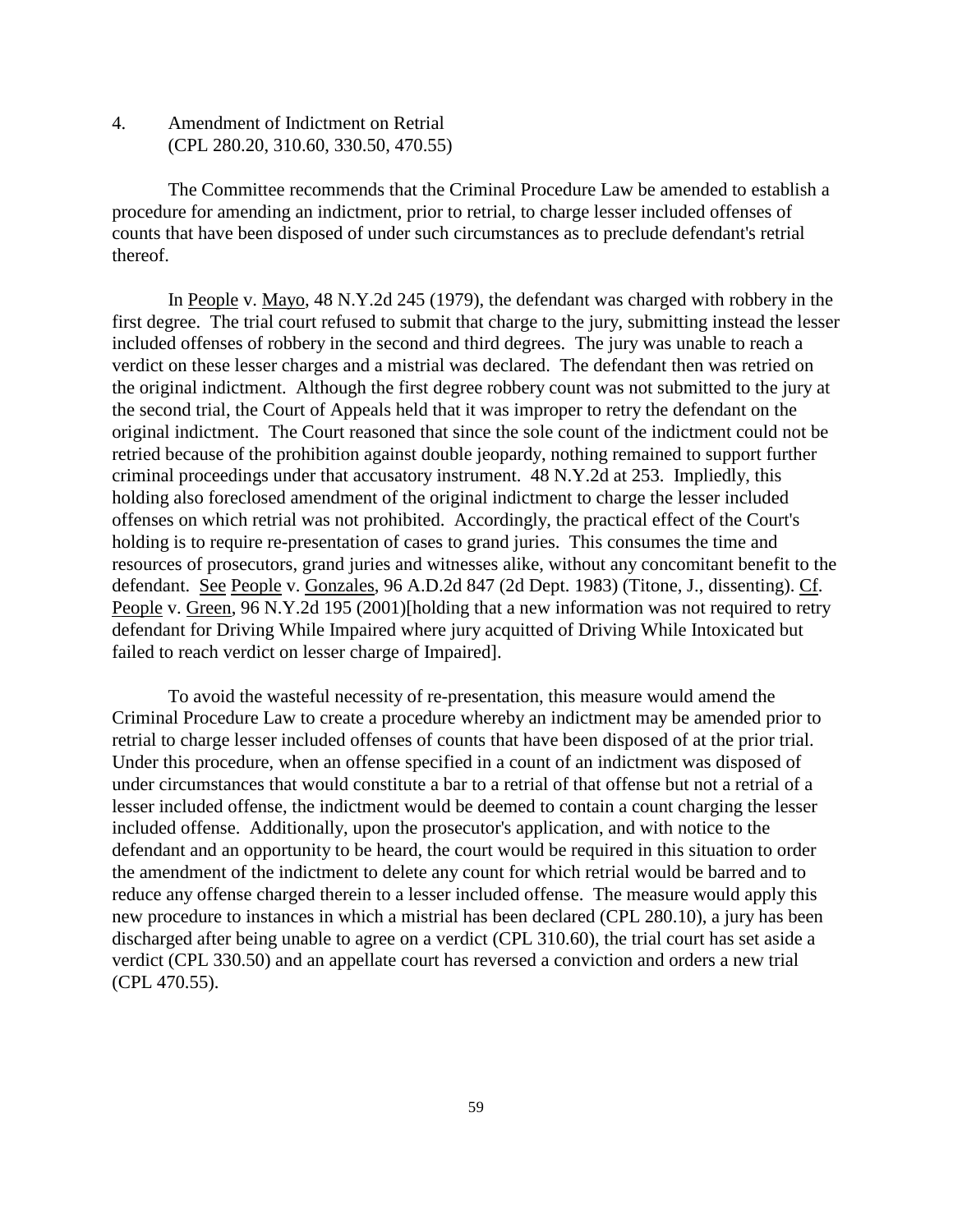Proposal

AN ACT to amend the criminal procedure law, in relation to amendment of indictment

The People of the State of New York, represented in Senate and Assembly, do enact as follows:

Section 1. Section 280.20 of the criminal procedure law is amended to read as follows: §280.20. Motion for mistrial; status of indictment upon new trial. [Upon]

1. Except as provided in subdivision two, upon a new trial resulting from an order declaring a mistrial, the indictment is deemed to contain all the counts which it contained at the time the previous trial was commenced [, regardless of whether any count was thereafter dismissed by the court prior to the mistrial order].

2. Upon a new trial resulting from an order declaring a mistrial, the indictment shall not be deemed to contain any count previously disposed of under circumstances that would constitute a bar to retrial thereof; provided, however, that where an offense specified in a count of an indictment was disposed of under circumstances constituting a bar to a retrial of that offense but not a retrial of a lesser included offense, the indictment shall be deemed to contain a count charging that lesser included offense.

3. The court shall, upon application of the prosecutor and with notice to the defendant and opportunity to be heard, order the amendment of an indictment to effect the deletion of a count or counts, or reduction of an offense charged in a count to a lesser included offense, so that the indictment upon which the new trial is had does not charge an offense disposed of under circumstances that would constitute a bar to retrial thereof.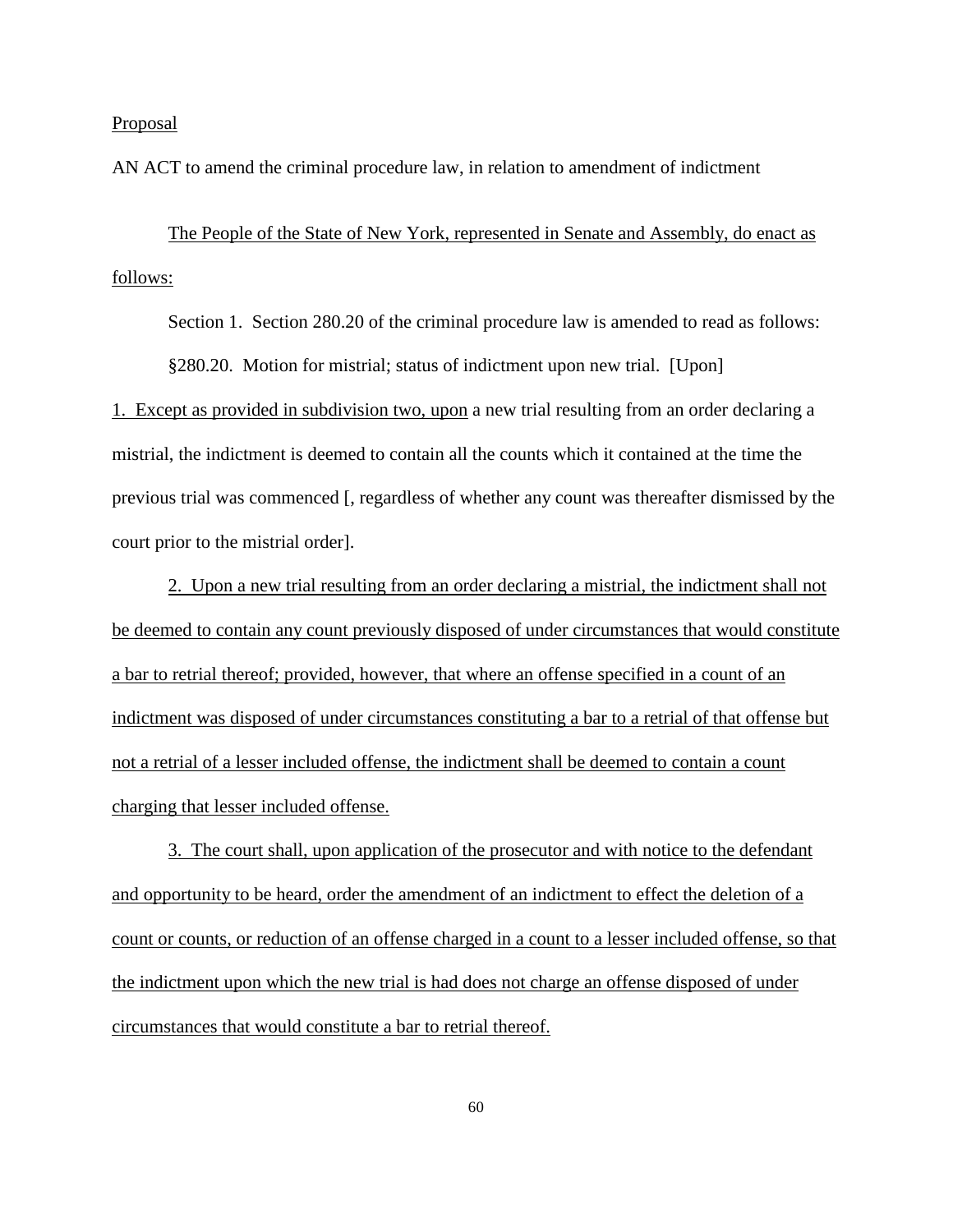§2. Subdivision 2 of section 310.60 of the criminal procedure law, as amended by chapter 170 of the laws of 1983, is amended to read as follows:

2. When the jury is so discharged, the defendant or defendants may be retried upon the indictment. [Upon] Except as provided in subdivision three, upon such retrial [,] the indictment is deemed to contain all counts which it contained [, except those which were dismissed or were deemed to have resulted in an acquittal pursuant to subdivision one of section 290.10].

§3. Section 310.60 of the criminal procedure law is amended by adding two new subdivisions 3 and 4 to read as follows:

3. Upon a retrial following discharge of the jury, the indictment shall not be deemed to contain any count previously disposed of under circumstances that would constitute a bar to retrial thereof; provided, however, that where an offense specified in a count of an indictment was disposed of under circumstances that would constitute a bar to a retrial of that offense but not a bar to retrial of a lesser included offense, the indictment shall be deemed to contain a count charging that lesser included offense.

4. The court shall, upon application of the prosecutor and with notice to the defendant and opportunity to be heard, order the amendment of an indictment to effect the deletion of a count or counts, or reduction of an offense charged in a count to a lesser included offense, so that the indictment upon which the new trial is had does not charge an offense disposed of under circumstances that would constitute a bar to retrial thereof.

§4. Subdivision 4 of section 330.50 of the criminal procedure law is amended to read as follows:

4. [Upon] Except as provided in subdivision five, upon a new trial resulting from an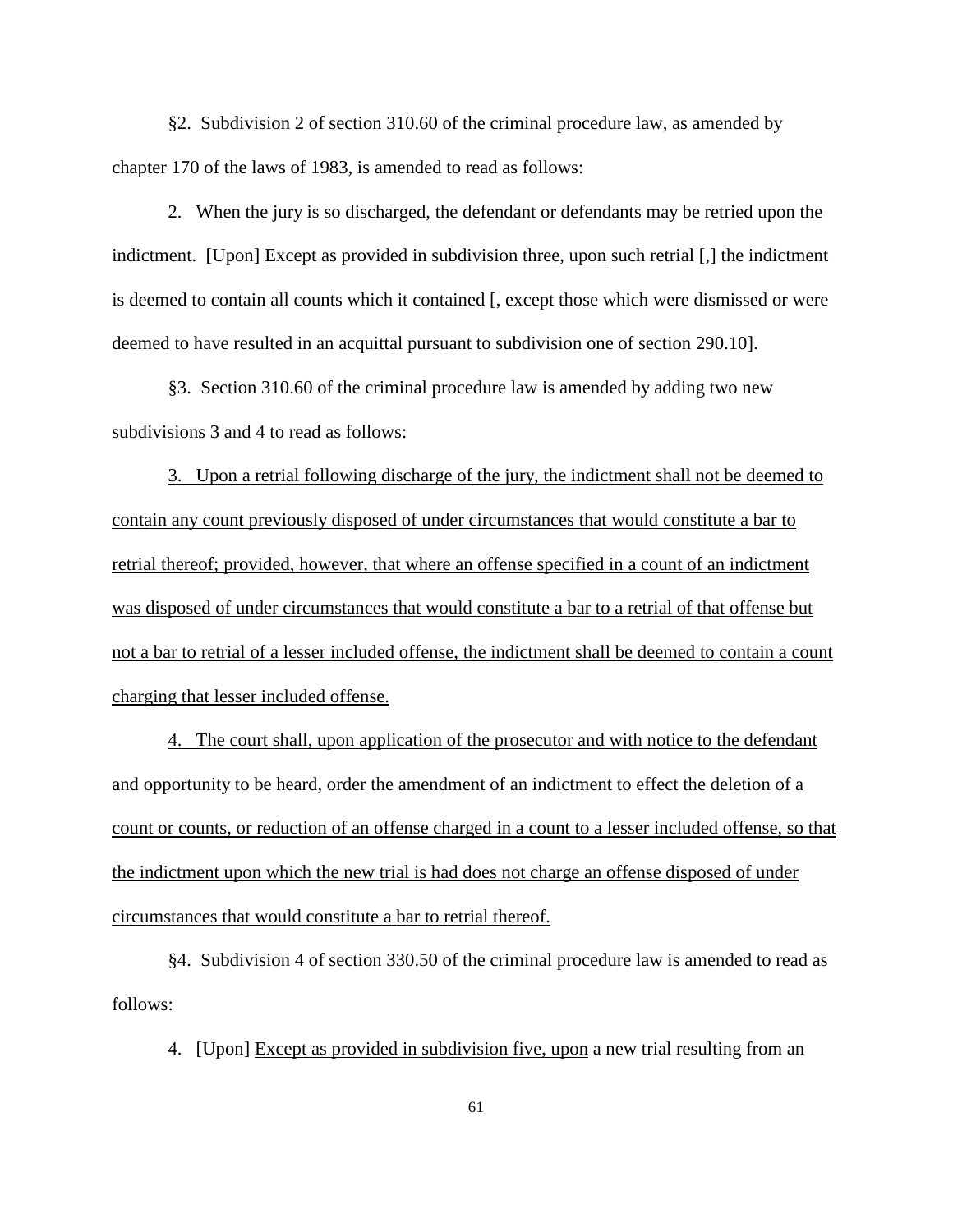order setting aside a verdict, the indictment is deemed to contain all the counts and to charge all the offenses which it contained and charged at the time the previous trial was commenced[, regardless of whether any count was dismissed by the court in the course of such trial, except those upon or of which the defendant was acquitted or is deemed to have been acquitted].

§5. Section 330.50 of the criminal procedure law is amended by adding a new subdivision 5 to read as follows:

5. Upon a new trial resulting from an order setting aside a verdict, the indictment shall not be deemed to contain any count previously disposed of under circumstances that would constitute a bar to retrial thereon; provided, however, that where an offense specified in a count of an indictment was disposed of under circumstances constituting a bar to a retrial of that offense but not a retrial of a lesser included offense, the indictment shall be deemed to contain a count charging that lesser included offense. The court shall, upon application of the prosecutor and with notice to the defendant and opportunity to be heard, order the amendment of an indictment to effect the deletion of a count or counts, or reduction of an offense charged in a count to a lesser included offense, so that the indictment upon which the new trial is had does not charge an offense disposed of under circumstances that would constitute a bar to retrial thereof.

§6. Subdivision 1 of section 470.55 of the criminal procedure law is amended to read as follows:

1. [Upon] Except as provided in subdivision two, upon a new trial of an accusatory instrument resulting from an appellate court order reversing a judgment and ordering such new trial, such accusatory instrument is deemed to contain all the counts and to charge all the offenses which it contained and charged at the time the previous trial was commenced[, regardless of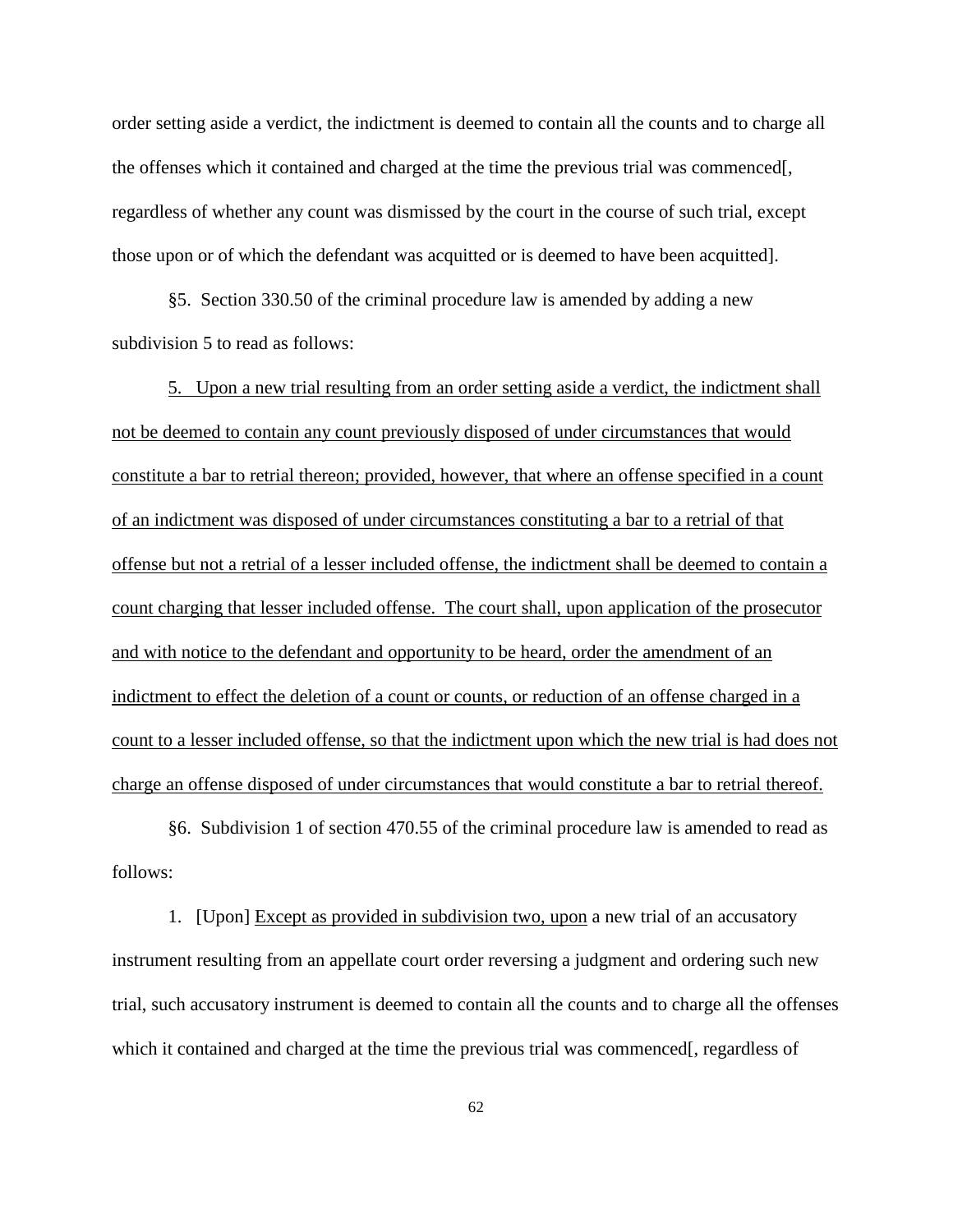whether any count was dismissed by the court in the course of such trial, except (a) those upon or of which the defendant was acquitted or deemed to have been acquitted, and (b) those dismissed upon appeal or upon some other post-judgment order].

§7. Subdivision 2 of section 470.55 of the criminal procedure law is renumbered subdivision 4 and two new subdivisions 2 and 3 are added to read as follows:

2. Upon a new trial of an accusatory instrument resulting from an appellate court order reversing a judgment and ordering such new trial, such accusatory instrument shall not be deemed to contain any count dismissed upon appeal or some other post-judgment order or any count previously disposed of under circumstances that would constitute a bar to retrial thereof; provided, however, that where an offense specified in a count of an indictment was disposed of under circumstances constituting a bar to a retrial of that offense but not a retrial of a lesser included offense, the indictment shall be deemed to contain a count charging that lesser included offense.

3. The trial court shall, upon application of the prosecutor and with notice to the defendant and opportunity to be heard, order the amendment of an indictment to effect the deletion of a count or counts, or reduction of an offense charged in a count to a lesser included offense, so that the indictment upon which the new trial is had does not charge an offense disposed of under circumstances that would constitute a bar to retrial thereof.

§8. This act shall take effect immediately.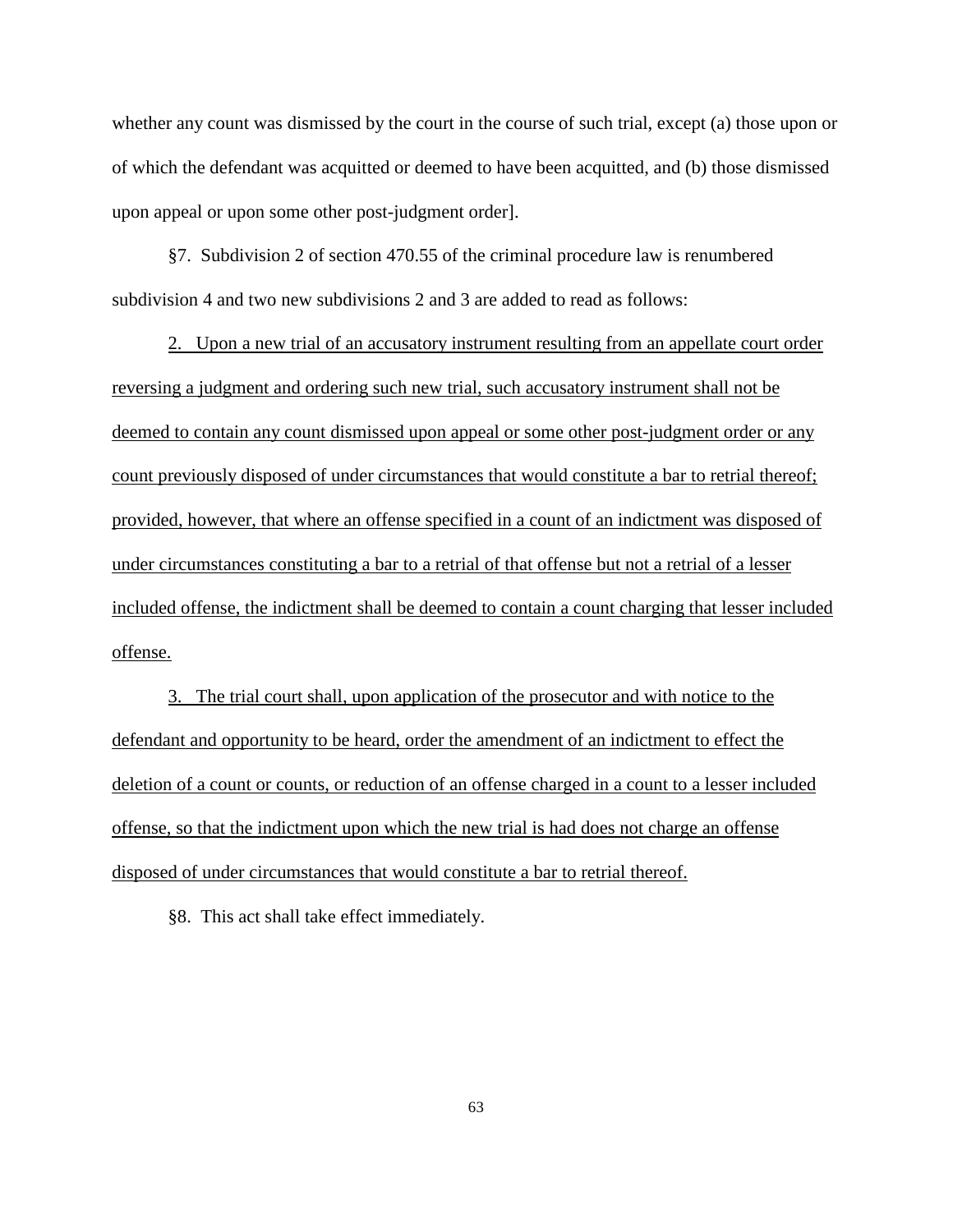5. Admissibility of Evidence of a Person's Prior Violent Conduct (CPL 60.41)

The Committee recommends that a new section 60.41 be added to the Criminal Procedure Law providing a trial court with discretion, in certain circumstances, to permit the admission of evidence of a person's violent conduct.

In People v. Miller, 39 N.Y.2d 543 (1976), the Court of Appeals held that in a criminal trial in which the defendant asserts a defense of justification, evidence of the victim's prior acts of violence are not admissible unless the defendant had knowledge of those acts. This rule, which leaves New York among a dwindling minority of jurisdictions on this question, has been widely criticized, most recently in an opinion by a judge of the United States Court of Appeals for the Second Circuit. See Williams v. Lord, 996 F.2d 1481 (2d Cir. 1993)(Cardamone, J., concurring). In questioning the soundness of the New York rule, that opinion recognizes that the truth of the allegations against a criminal defendant is more likely to emerge when all relevant evidence is admissible, leaving the weight of such evidence to be determined by the trier of fact. Id. at 1485 (Cardamone, J., concurring).

The Committee believes that justice is not fully served in many cases if evidence of a victim's prior violent conduct, which may be extremely relevant in determining the victim's behavior at the time of the alleged crime and thus may support a defendant's claim of selfdefense, is admissible only if the defendant had knowledge of such conduct at that time. Accordingly, this measure affords trial courts the discretion to allow such evidence, but only if the defendant first establishes that the person engaged in such conduct and the court determines that the evidence is material and relevant to the defendant's justification defense. In making that determination, however, the court must take into consideration the defendant's own history of violent conduct, if any.

This measure will bring New York in line with most other jurisdictions around the country by allowing the trier of fact, in appropriate cases, to consider a victim's own violent past when evaluating the validity of a defendant's claim of self-defense.

#### Proposal

AN ACT to amend the criminal procedure law, in relation to evidence of person's prior violent conduct

## The People of the State of New York, represented in Senate and Assembly, do enact as

### follows:

Section 1. The criminal procedure law is amended by adding a new section 60.41 to read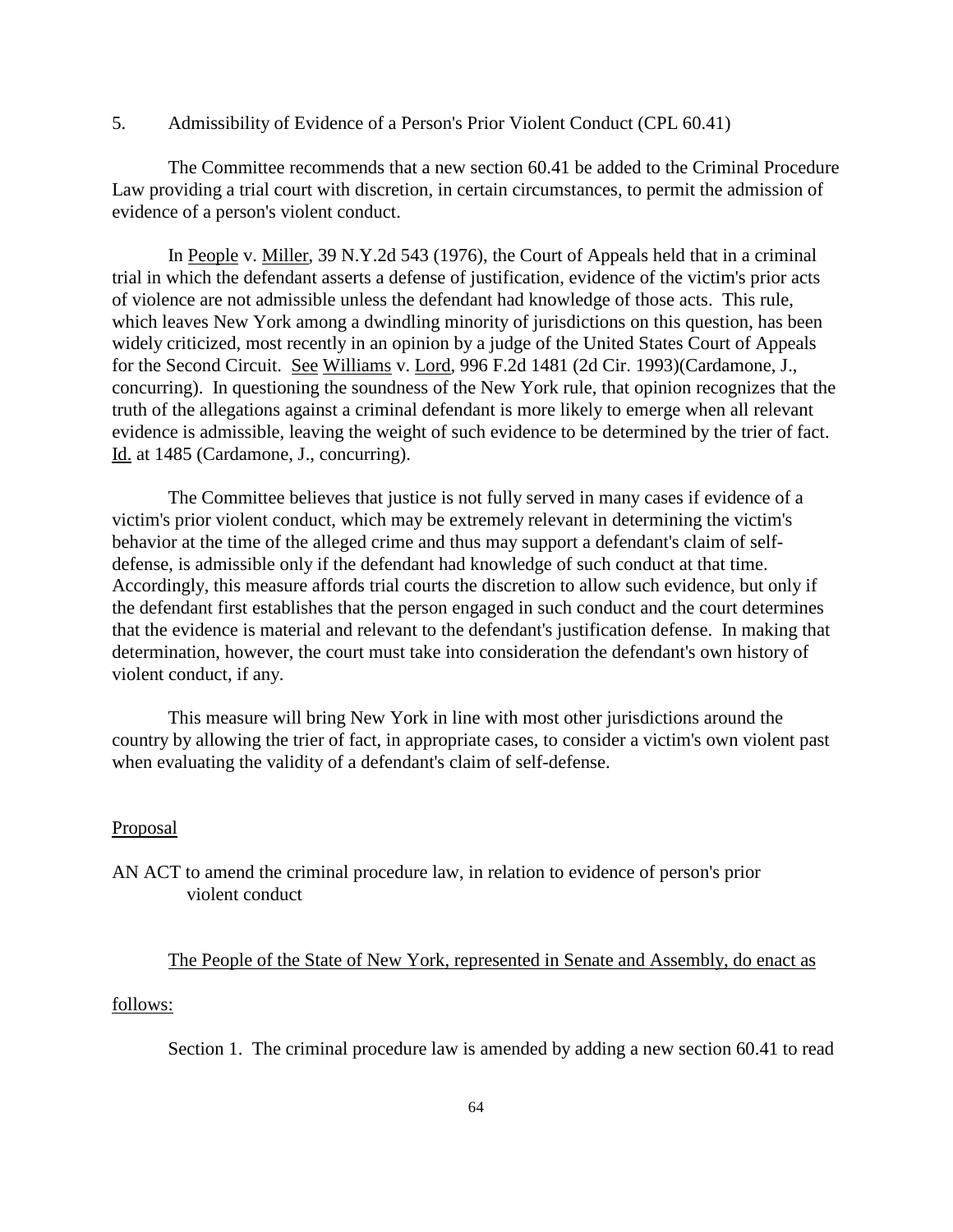as follows:

§60.41. Rules of evidence; admissibility of evidence of person's violent conduct. In any criminal proceeding in which the defendant raises a defense of justification, evidence of a person's prior violent conduct, of which the defendant was unaware at the time of the alleged offense, is admissible in the court's discretion and in the interests of justice if (a) the defendant establishes that the person engaged in such conduct, and (b) such evidence is material and relevant to the defense of justification. In determining whether the evidence is material and relevant, the court shall consider any prior violent conduct on the part of the defendant.

§2. This act shall take effect immediately.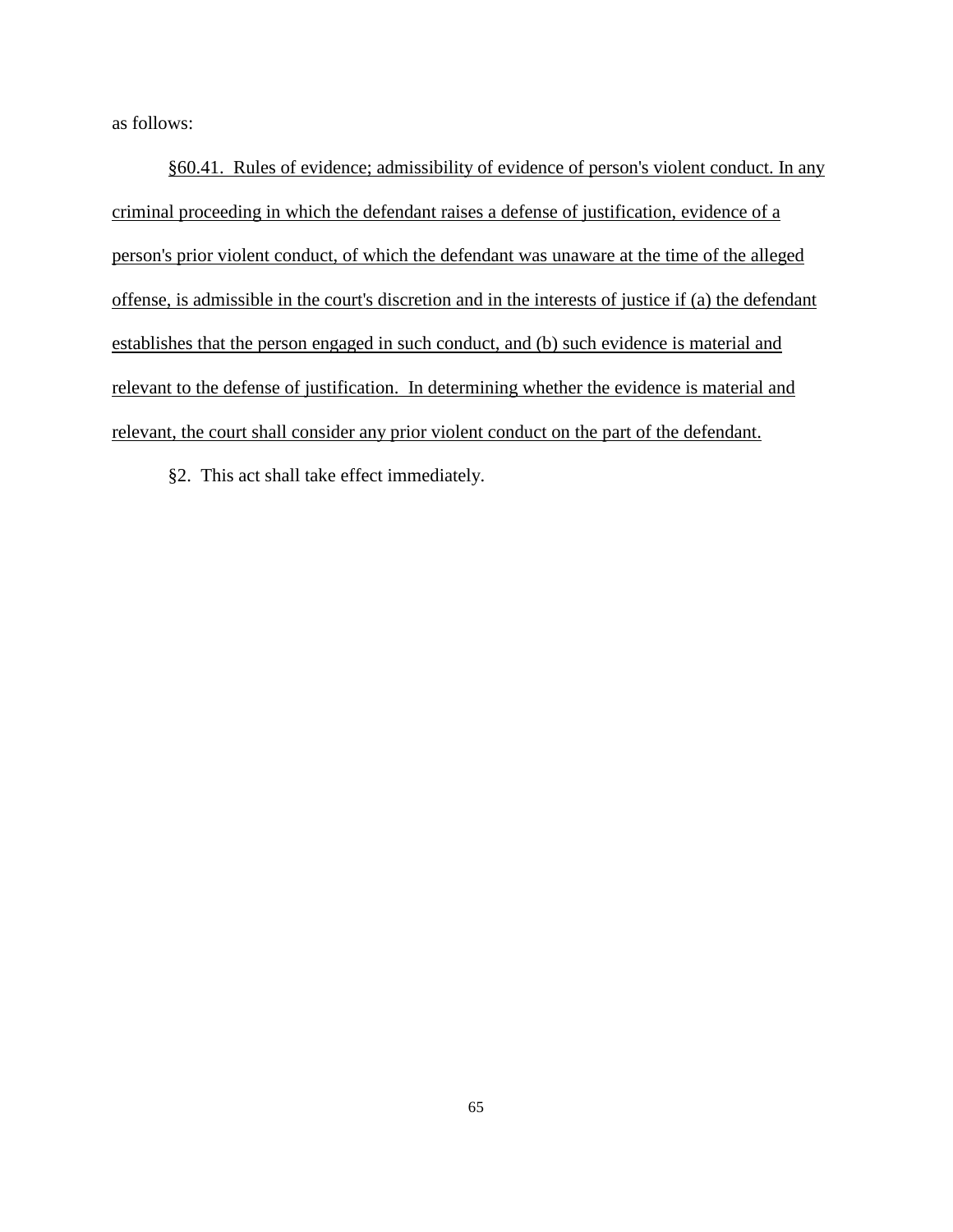6. Reduction of Peremptory Challenges (CPL 270.25)

The Committee recommends that section 270.25 of the Criminal Procedure Law be amended to reduce the number of peremptory challenges allotted to a single defendant from 20 to 15 for regular jurors if the highest crime charged is a Class A felony, from 15 to 10 for regular jurors if the highest crime charged is a Class B or C felony, and from 10 to 7 for regular jurors in all other superior court cases. In addition, the number of peremptory challenges allotted for alternate jurors in all superior court cases would be reduced from two to one. In "extraordinary" circumstances, the court could increase the number of peremptory challenges allotted. And when two or more defendants are tried together, the number of peremptory challenges allotted to the defendants would be increased by a number equaling one less than the number of the defendants being tried.

After conducting an intensive study of the jury system in New York, the Chief Judge's Jury Project recommended, among other things, the reduction of the number of peremptory challenges to the levels proposed in this measure as a means of improving the efficiency of our jury selection system. The Jury Project based its recommendation on the following specific findings:

- The CPL currently provides for among the highest number of peremptory challenges in the nation.
- The availability of such a large number of peremptory challenges can foster the systematic exclusion of particular groups from jury service in a given trial.
- Excessive peremptory challenges extend the time necessary to conduct jury selection, thereby delaying trials and congesting court calendars.
- Excessive peremptory challenges require an inordinate number of prospective jurors and thereby increase the burden on New York's already overburdened jury pool.

The Committee agrees with these findings and recommends this measure as an effective method of significantly reducing delays in the conduct of criminal jury trials, without diminishing the fairness of the trial. This measure would permit the court, in "extraordinary" circumstances, to increase the number of allotted peremptory challenges. The Committee believes this authority is necessary to protect the rights of the parties in exceptional cases.

## **Proposal**

AN ACT to amend the criminal procedure law, in relation to the number of peremptory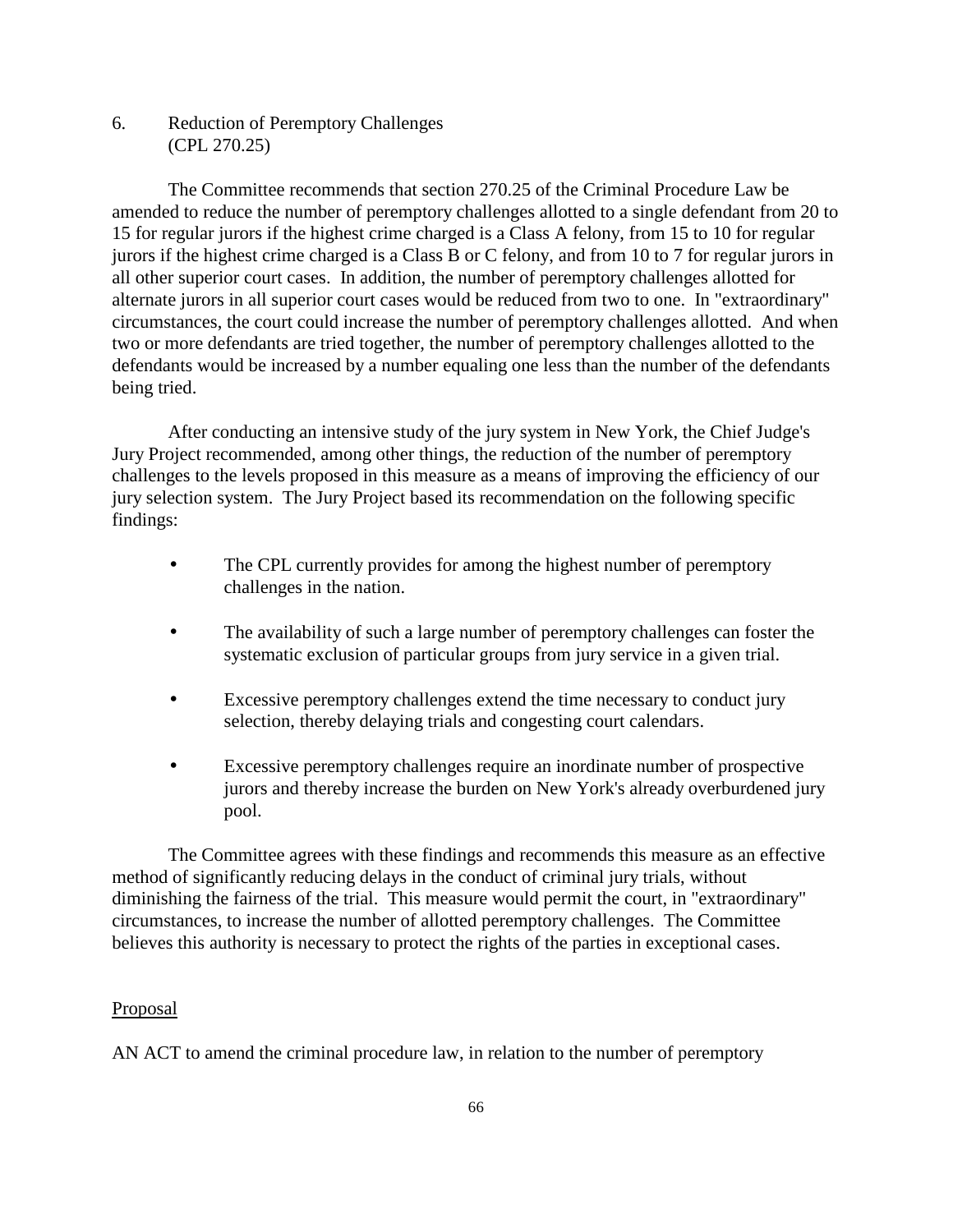challenges

The People of the State of New York, represented in Senate and Assembly, do enact as follows:

Section 1. Subdivisions 2 and 3 of section 270.25 of the criminal procedure law are amended to read as follows:

2. [Each] When one defendant is tried, each party must be allowed the following number of peremptory challenges:

(a) [Twenty] Fifteen for the regular jurors if the highest crime charged is a Class A felony, and [two] one for each alternate juror to be selected.

(b) [Fifteen] Ten for the regular jurors if the highest crime charged is a class B or class C felony, and [two] one for each alternate juror to be selected.

(c) [Ten] Seven for the regular jurors in all other cases, and [two] one for each alternate juror to be selected.

In extraordinary circumstances, the court may allow a party a greater number of peremptory challenges than is prescribed herein.

3. When two or more defendants are tried jointly, the number of peremptory challenges prescribed in subdivision two is not multiplied by the number of defendants, but such defendants are to be treated as a single party, except that the number of peremptory challenges allowed the defendants shall be increased by a number equaling one less than the number of such defendants. In any such case, a peremptory challenge by one or more defendants must be allowed if a majority of the defendants join in such challenge. Otherwise, it must be disallowed.

§3. This act shall take effect 90 days after it shall have become a law and shall be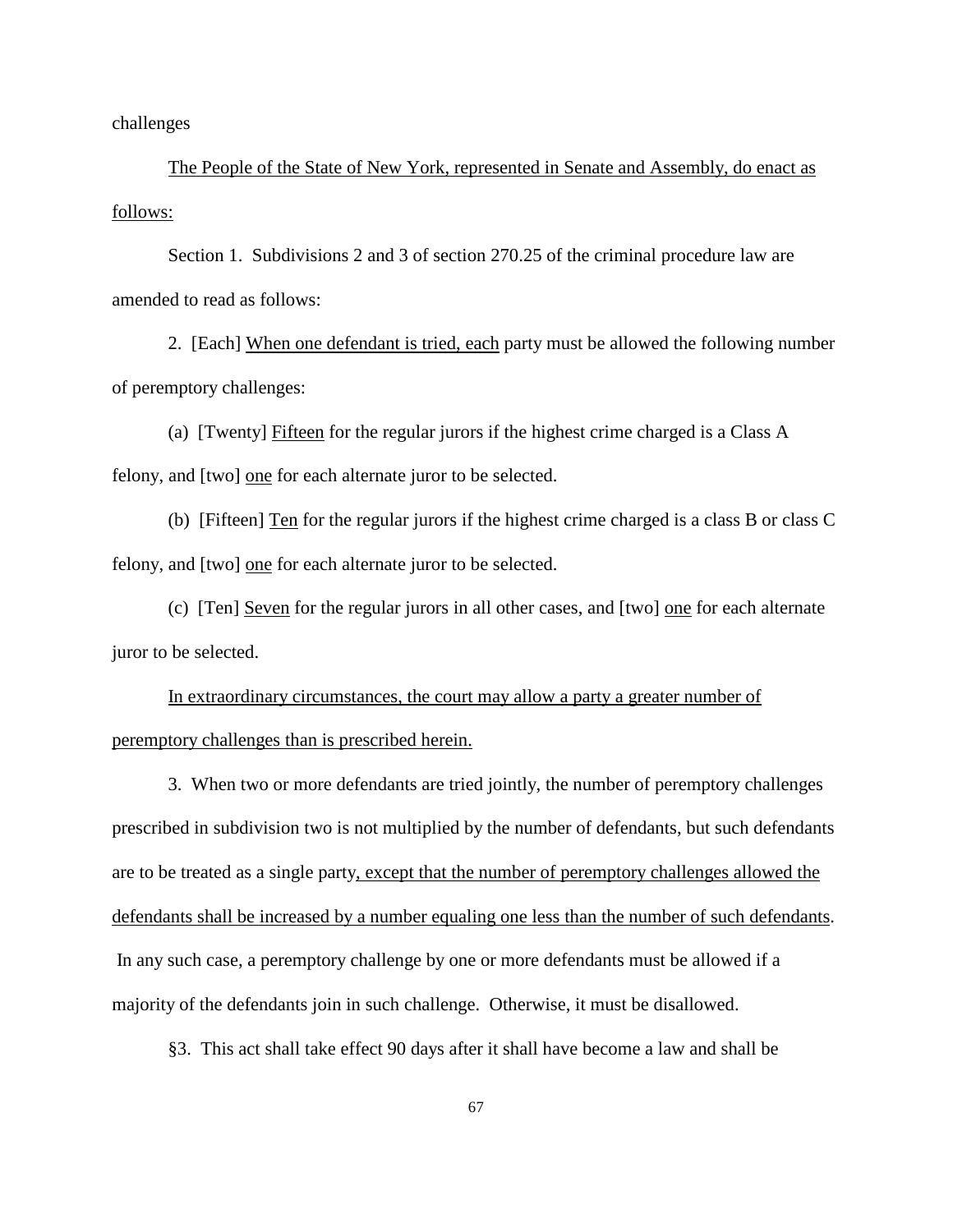applicable only to trials commencing on or after such effective date.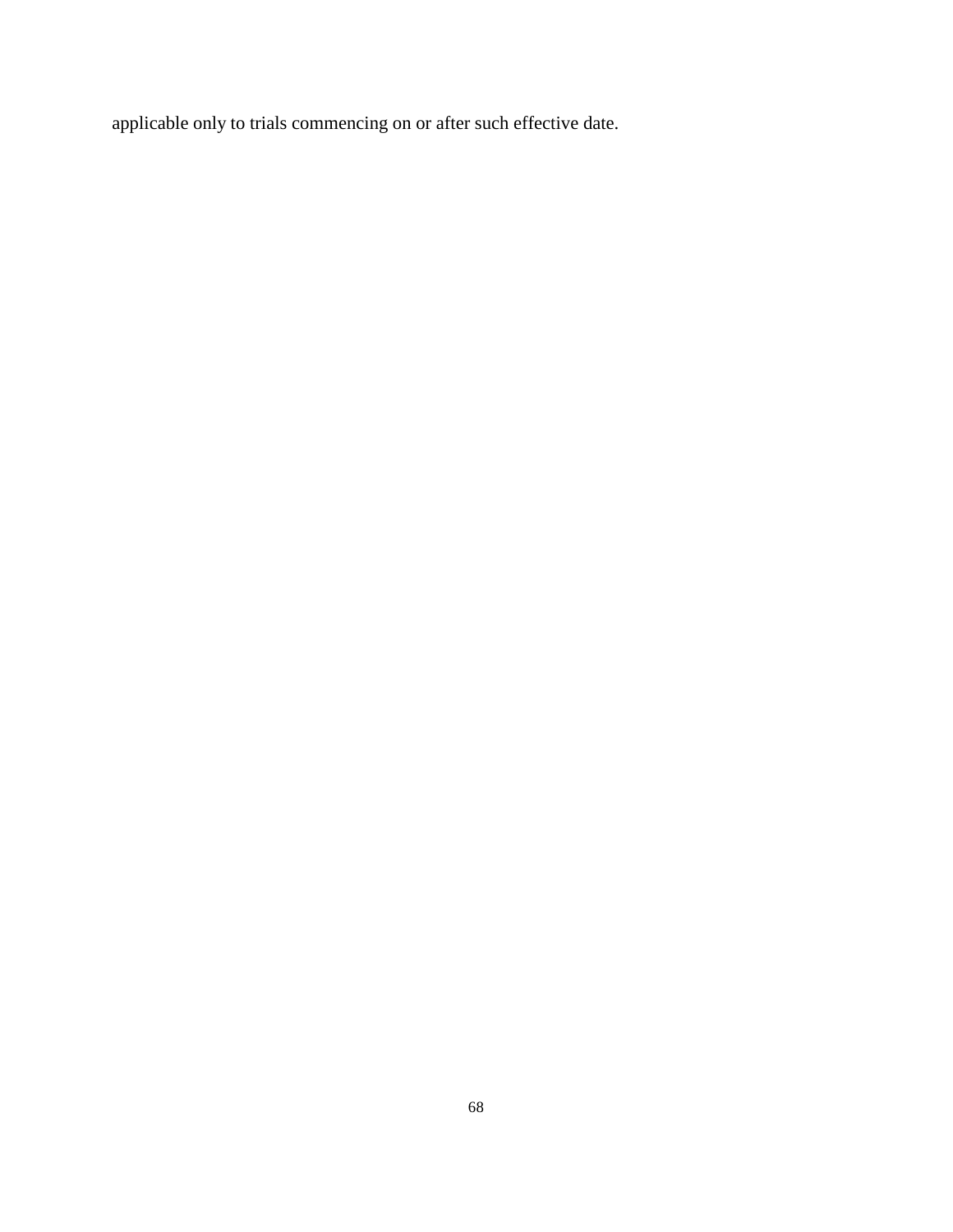# 7. Speedy Trial Reform (CPL 30.30)

The Committee recommends a number of amendments to the speedy trial statute and other provisions of the CPL to accord criminal courts greater authority to fix and enforce expeditious schedules for hearings and trials, and to minimize opportunities for delay by requiring earlier disclosure of Rosario material.

Section 30.30 of the CPL, enacted by the Legislature in 1972, requires the prosecution to be ready for trial within six months of commencement of a felony action, within 90 days of commencement of a criminal action when the highest offense charged is a misdemeanor punishable by a prison sentence of more than three months, within 60 days when the highest offense charged is a misdemeanor punishable by a prison sentence of not more than three months, and within 30 days when the highest offense charged is a violation. CPL 30.30(1). Various periods of time may be excluded in computing these periods. CPL 30.30(4).

Most would agree that section 30.30 has been largely unsuccessful in moving criminal cases to trial in expeditious fashion. This is particularly so in New York City, where in recent years the average disposition time of a criminal case in the Criminal Court has increased considerably. Although in good part these protracted periods are due to the huge caseloads borne by judges, the problem is more than just a lack of sufficient judicial resources. It also involves the willingness of all sides to go to trial. Section 30.30 is not actually a speedy trial rule; it is merely a prosecutor-ready rule, doing nothing to promote the defense's readiness for trial or to require the trial court's active involvement in bringing cases to trial. With no other compulsion to hold hearings and trials promptly, a "culture of unreadiness" has evolved in some jurisdictions around the State, particularly in New York City. In this culture, dates set for hearings and trials are not taken seriously by the parties or even by the trial judge. The result is that the parties frequently are not prepared to proceed on those dates, and that successive adjournments are routinely granted.

In an effort to change this culture and actively to involve trial judges in promoting the parties' readiness for trial, the Advisory Committee has developed a coordinated proposal consisting of legislation and administrative rules. The major provisions of the proposed legislation are as follows:

1. Amendment of section 30.20 of the CPL to authorize the Chief Administrator of the Courts to promulgate rules promoting speedy trials. These rules would include:

- A requirement that trial courts conduct pretrial conferences at which fixed dates would be scheduled for commencement of trial and any pretrial suppression hearing.
- Grounds upon which trial courts could adjourn fixed trial or hearing dates.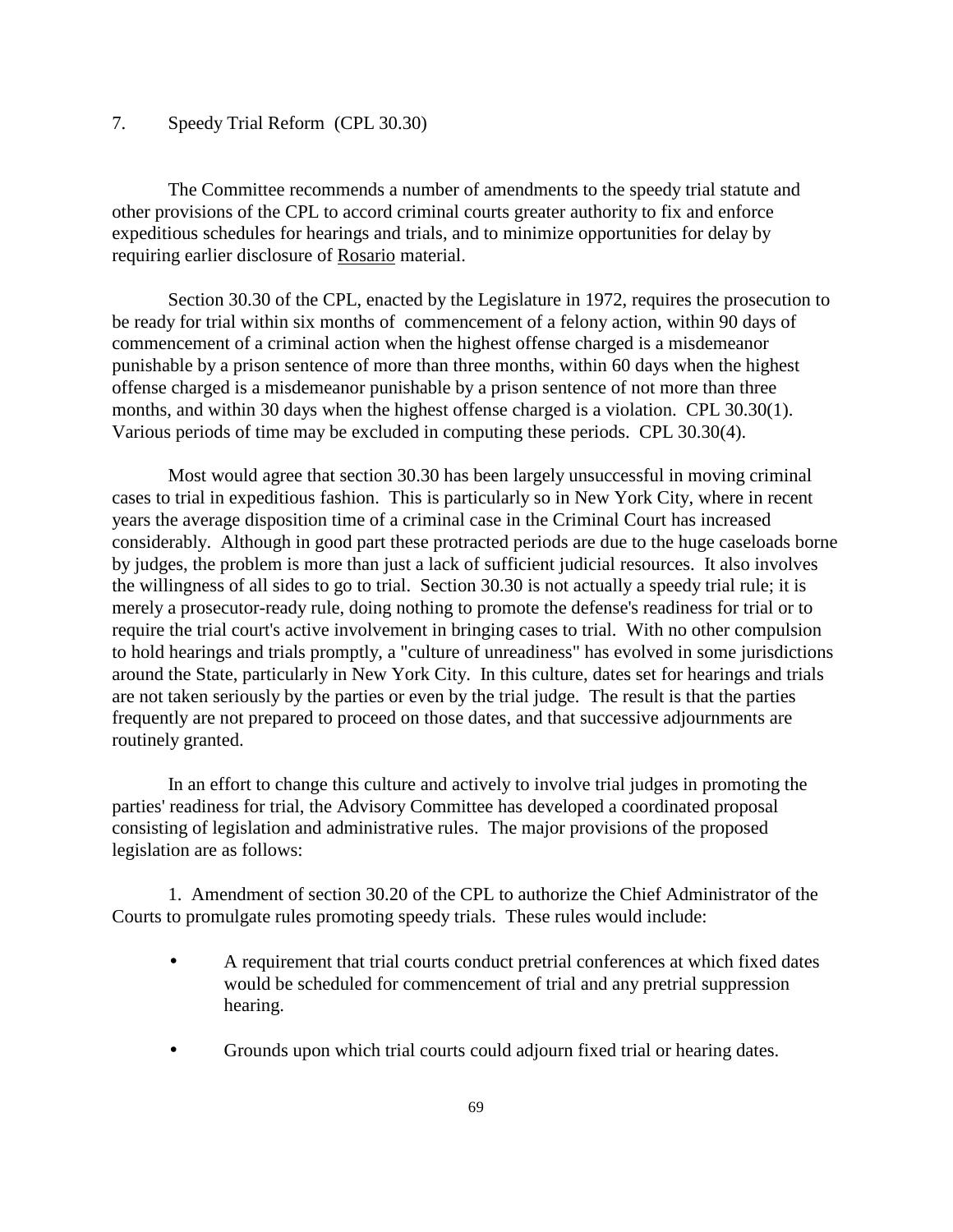- Sanctions that trial courts may lawfully impose if an attorney is not ready to proceed on a date scheduled for commencement of trial or hearing or fails to produce a substitute attorney ready to proceed on that date.
- To avoid gamesmanship, a requirement that parties submit, at each court appearance following determination of pretrial motions, written statements declaring whether they are ready to proceed to trial at that time.

2. Amendment of section 30.20 of the CPL to authorize trial courts, pursuant to rules promulgated by the Chief Administrator, to direct the prosecution to disclose Rosario material to the defense within a reasonable period of time before commencement of a trial or of a pretrial hearing. Current law requires that disclosure be made at the proceeding itself.

3. Amendment of section  $30.30(4)(g)$  of the CPL to provide that, unless the defendant objects and states his or her readiness to proceed to trial, any period of time resulting from adjournment of the proceedings granted at the prosecution's request after the prosecution has announced that it is ready to proceed to trial not be charged to the prosecution in calculating speedy trial time.

4. Amendment of section 255.20(1) of the CPL to provide that the prosecution must respond to the defendant's pretrial omnibus motion within 15 days (unless reasonable grounds exist for an extension). Current law specifies no time period for the prosecution's response.

The major provisions of the administrative rules proposed to complement enactment of this measure are as follows:

1. Following determination of the defendant's omnibus motion, the trial court must schedule a pretrial conference at which the court, in consultation with the parties, must set a date for commencement of the trial or of any pretrial hearing that has been ordered but not yet held.

2. Within seven days of the date fixed for commencement of trial, the court must conduct a second pretrial conference, at which the court shall resolve evidentiary matters, such as a Sandoval application, and the prosecution shall provide copies of trial exhibits and disclose Rosario material. In addition, at this second conference the court must confirm the attorneys' availability on the date fixed for commencement of the trial or hearing and entertain any applications for adjournment.

3. Applications for adjournment may be granted only for the following reasons:

- A defendant in custody has not been produced (in which case adjournment may not exceed 72 hours).
- The defendant has absconded.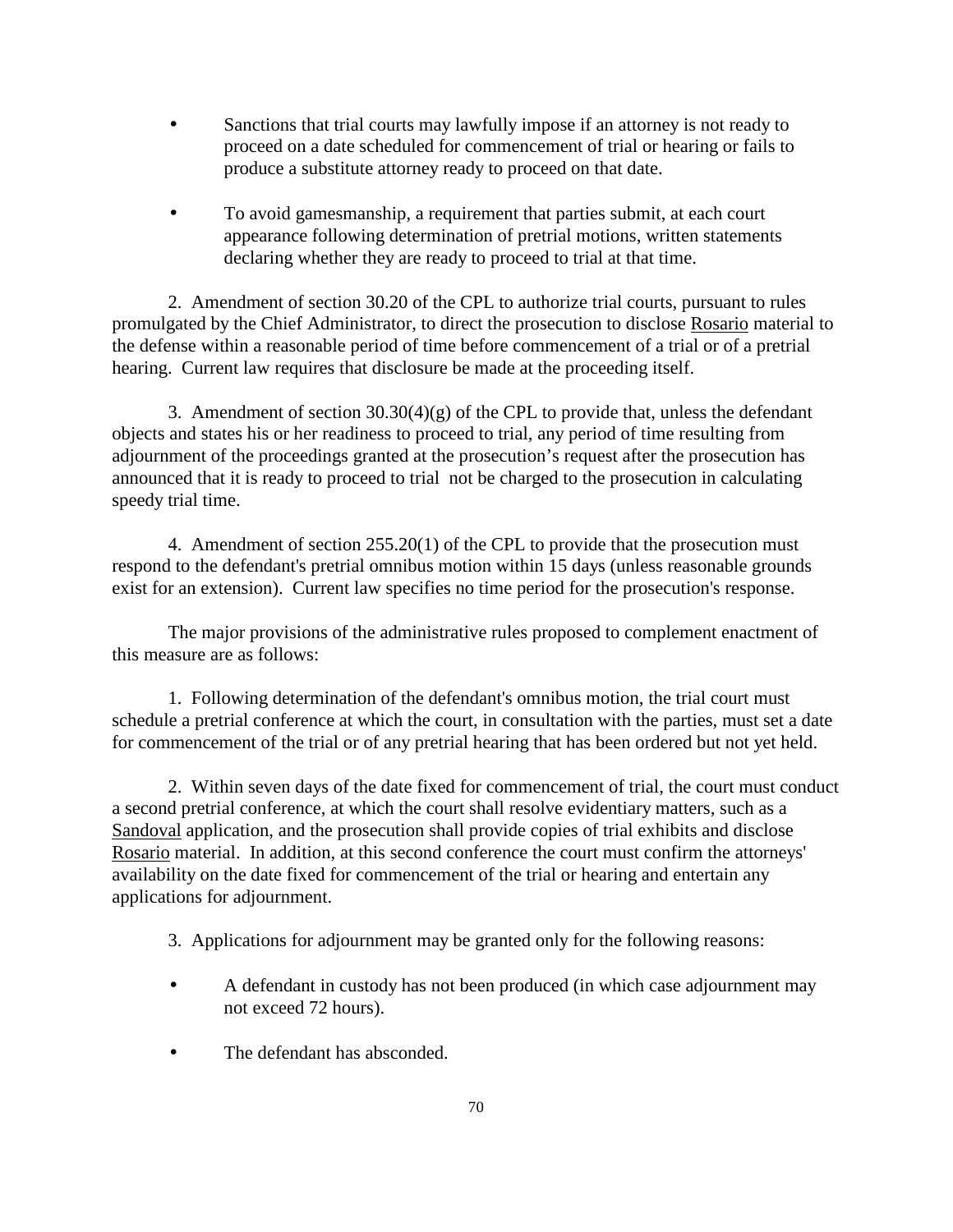- A material witness or material evidence is unavailable despite the exercise of due diligence by the offering party, and reasonable grounds exist that the witness or evidence soon will be available.
- Some other unforeseeable circumstance has arisen that the court determines warrants an adjournment.

4. If an adjournment has not been granted and an attorney does not appear ready to proceed on the date set for commencement of trial or hearing (or produce a substitute attorney who is ready to proceed), the court may impose any sanction the law now permits. These include, but are not limited to: ordering the trial or hearing to proceed as scheduled, imposing financial sanctions consistent with the Chief Administrator's rules, ordering defendant's release from custody, and granting a motion to suppress.

5. If the parties are ready to proceed on the scheduled date but the court is not, the appropriate administrative judge must attempt to find another judge to try the case. If none is available, the trial court, in consultation with the parties, must fix a new date. Any conflicts that arise when two judges have scheduled an attorney to proceed with a trial or hearing on the same date must be resolved in accordance with Part 125 of the Rules of the Chief Administrator (see 22 NYCRR Part 125).

The foregoing rules, a draft copy of which is included herein, would require approval of the Administrative Board of the Courts before becoming effective.

# **Proposal**

AN ACT to amend the criminal procedure law, in relation to speedy trial

# The People of the State of New York, represented in Senate and Assembly, do enact as

# follows:

Section 1. Section 30.20 of the criminal procedure law is amended by adding two new

subdivisions 3 and 4 to read as follows:

3. The chief administrator of the courts shall promulgate rules that promote the

defendant's right to a speedy trial and the public's interest in speedy trials. Such rules shall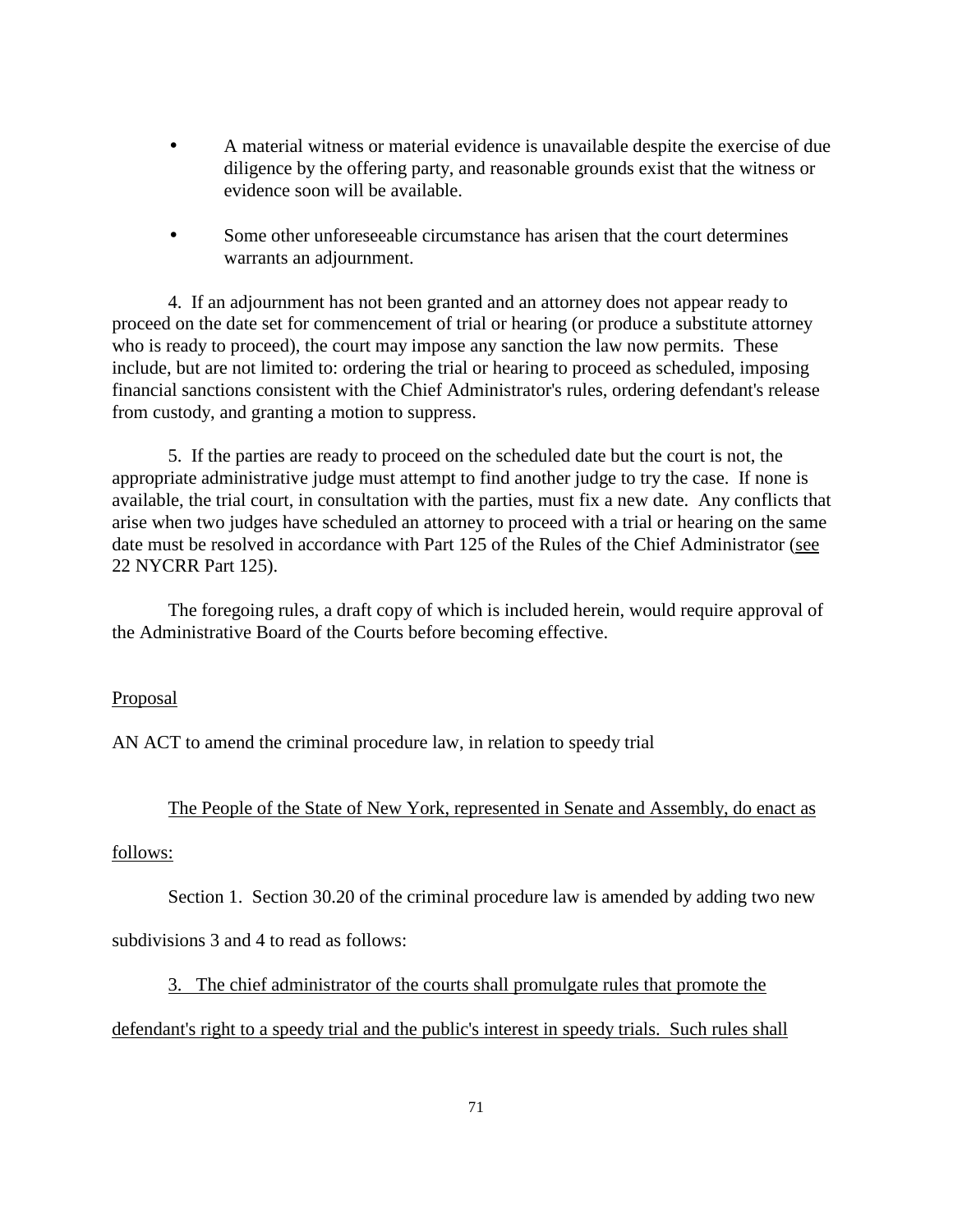require that trial courts conduct pretrial conferences at which, in consultation with the parties, fixed dates are scheduled for commencement of the trial and any pretrial hearing ordered pursuant to article 710 of this chapter, and may specify the grounds for adjournment of such dates. Such rules also shall require that the parties, at each court appearance following the determination of any pretrial motions made pursuant to section 255.20 of this chapter, submit written statements declaring whether they are ready to proceed to trial. The form of the written statement shall be determined by the chief administrator. Such rules also shall set forth the sanctions available by law that trial courts may impose if an attorney is not ready to proceed on a date scheduled for the commencement of trial or a pretrial hearing or fails to produce a substitute attorney who is ready to proceed on that date.

4. Notwithstanding any other provision of law, and pursuant to rules that the chief administrator of the courts may promulgate, the trial court, subject to a protective order, may order that the prosecution make available to the defendant within a reasonable period of time before the commencement of trial or a pretrial hearing any prior written or recorded witness statements that the prosecution is required to disclose pursuant to section 240.44 or 240.45, as the case may be.

§2. Paragraph (g) of subdivision 4 of section 30.30 of the criminal procedure law, as added by chapter 184 of the laws of 1972, is amended to read as follows: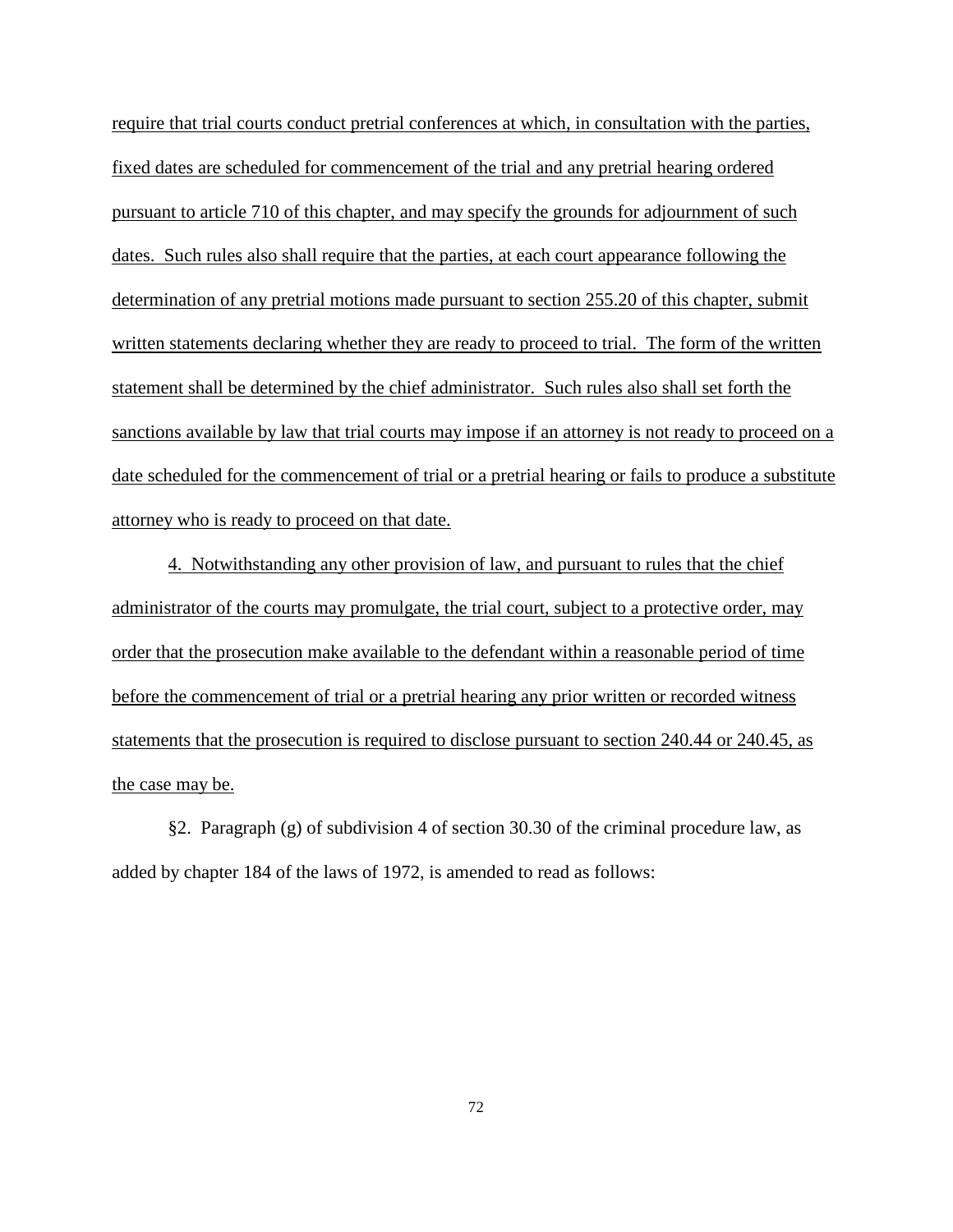(g) other periods of delay occasioned by exceptional circumstances, including but not limited to, the period of delay resulting from a continuance granted at the request of a district attorney if (i) the continuance is granted because of the unavailability of evidence material to the people's case, when the district attorney has exercised due diligence to obtain such evidence and there are reasonable grounds to believe that such evidence will become available in a reasonable period; or (ii) the continuance is granted to allow the district attorney additional time to prepare the people's case and additional time is justified by the exceptional circumstances of the case. In the absence of such exceptional circumstances, any other period of delay resulting from a continuance granted at the request of the district attorney, after the district attorney has announced that the people are ready for trial, also shall be excluded, unless the defendant has objected to the continuance and declared his or her readiness to proceed to trial.

§3. Subdivision 1 of section 255.20 of the criminal procedure law, as amended by chapter 369 of the laws of 1982, is amended to read as follows:

1. Except as otherwise expressly provided by law, whether the defendant is represented by counsel or elects to proceed pro se, all pretrial motions shall be served [or] and filed within forty-five days after arraignment and before commencement of trial, or within such additional time as the court may fix upon application of the defendant made prior to entry of judgment. In an action in which an eavesdropping warrant and application have been furnished pursuant to section 700.70 or a notice of intention to introduce evidence has been served pursuant to section 710.30, such period shall be extended until forty-five days after the last date of such service. If the defendant is not represented by counsel and has requested an adjournment to obtain counsel or to have counsel assigned, such forty-five day period shall commence on the date counsel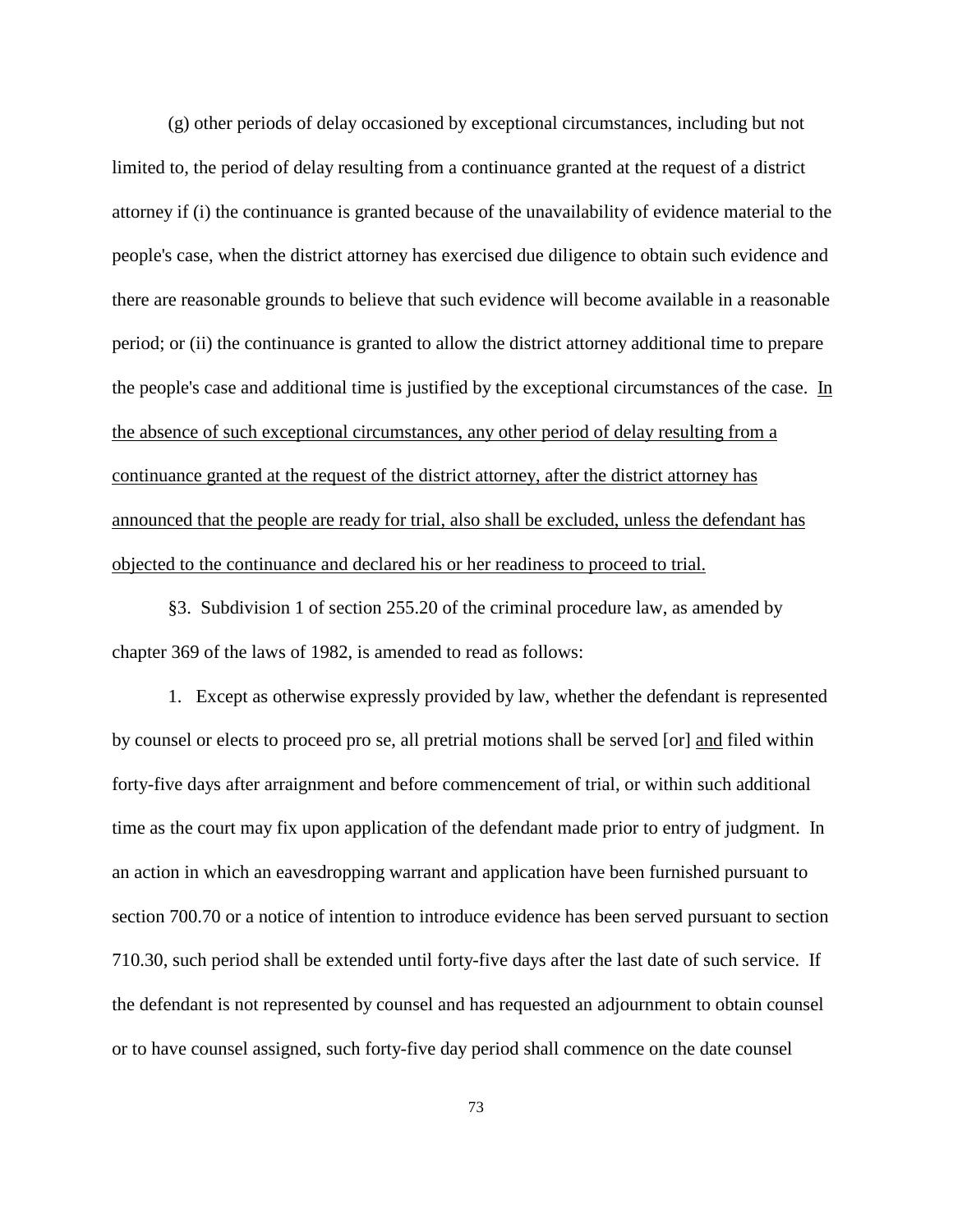initially appears on defendant's behalf. Any response by the prosecution to a pretrial motion shall be served and filed within fifteen days of service of the motion, although for reasonable grounds shown the court may extend such period.

§4. This act shall take effect 90 days after it shall have become law.

I. A proposed new Section 200.9-a of the Uniform Rules for New York State Trial Courts §200.9-a Pretrial Conferences and Scheduling of Trials and Pretrial Hearings

(a) Following the determination of any pretrial motions pursuant to Article 255 of the Criminal Procedure Law, the court shall conduct a pretrial conference. At the conference, the court, in consultation with the parties, shall fix a date for commencement of trial if such a date has not previously been fixed. If the court has not already conducted a pretrial hearing ordered pursuant to Article 710 of the Criminal Procedure Law, the court, in consultation with the parties, also shall fix a date for commencement of such hearing. The court also shall fix a date for a second pretrial conference, which shall be held within seven days of the date fixed for commencement of trial.

(b) At the second pretrial conference:

(1) the court shall determine, to the extent practicable, all preliminary evidentiary matters, including, but not limited to, applications relating to the admissibility of the defendant's prior convictions or alleged prior uncharged criminal, vicious or immoral acts;

(2) subject to a protective order, the prosecutor shall provide marked copies of all trial exhibits and disclose any prior statements of witnesses that must be disclosed in accordance with CPL 240.45; and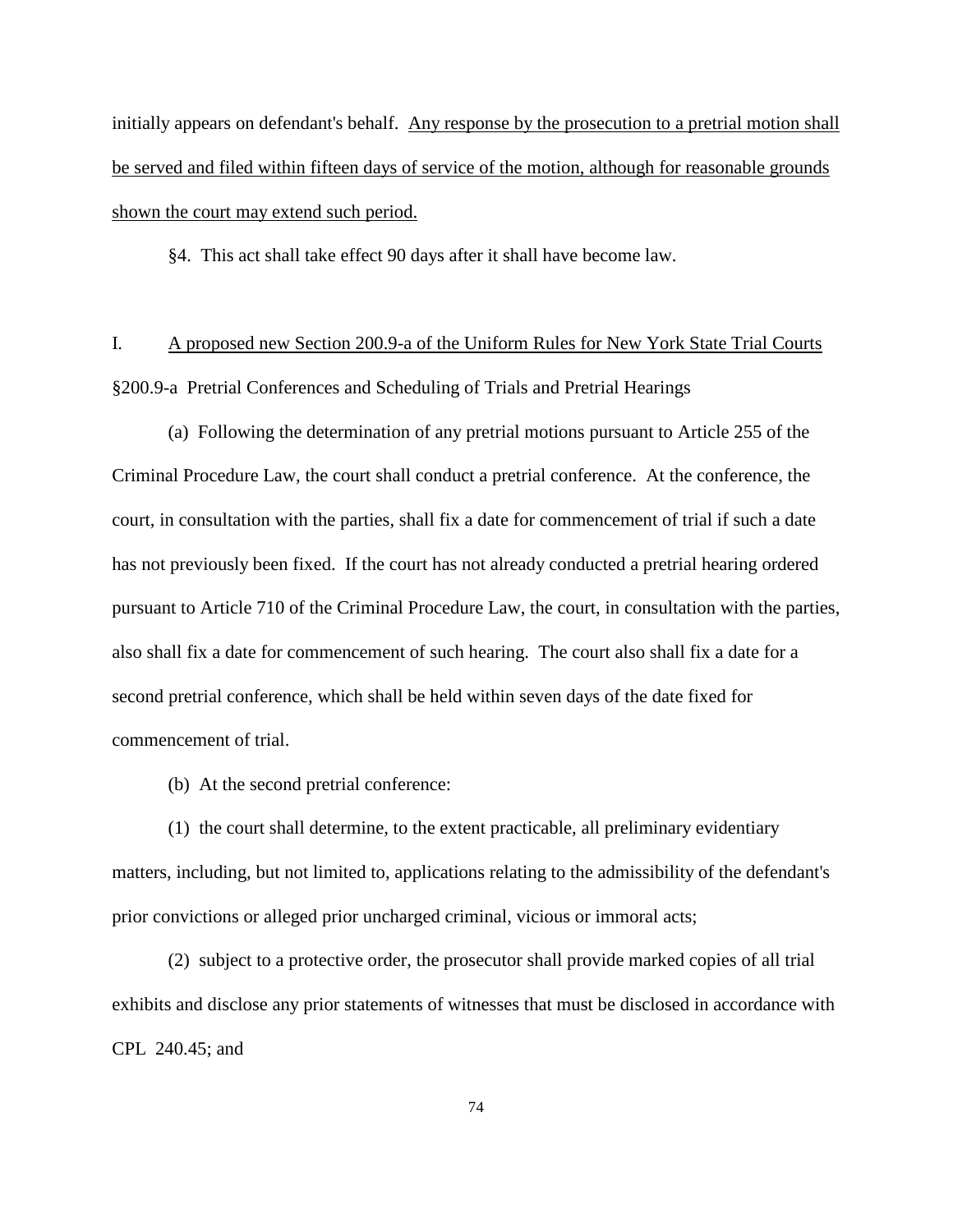(3) the court shall confirm the attorneys' availability on the date fixed for commencement of trial or a pretrial hearing, or entertain an application for adjournment under subdivision (c) of this section.

(c) The court may grant an application for adjournment of the date scheduled for commencement of trial or a pretrial hearing only if (1) the sheriff fails to produce in court a defendant in custody, except that the court may adjourn such date for a period not exceeding seventy-two hours, (2) a defendant who has escaped from custody or previously has been released on bail or on his or her own recognizance does not appear in court when required, (3) a material witness or material evidence is unavailable despite the offering party's exercise of due diligence to secure such witness or evidence and reasonable grounds exist to believe that the witness or evidence will become available in a reasonable period, or (4) some other unforeseeable circumstance has arisen that the court determines warrants an adjournment.

(d) On the date scheduled for commencement of trial or a pretrial hearing, the prosecutor and the defense counsel must appear and be ready to proceed, or produce a substitute attorney who is ready to proceed. Upon the failure of the prosecutor or defense counsel to so appear or produce a substitute attorney, the court, to the extent consistent with the defendant's right to effective assistance of counsel, may order that the trial or hearing proceed as scheduled, impose financial sanctions against an attorney pursuant to Subpart 130-2 of these rules, order the defendant's release from custody, grant the defendant's motion to suppress, or impose any other sanction permitted by law that is appropriate under the circumstances.

(e) If the court is not available to adjudicate the trial or pretrial hearing on the scheduled date, the appropriate administrative judge shall designate another judge to adjudicate the trial or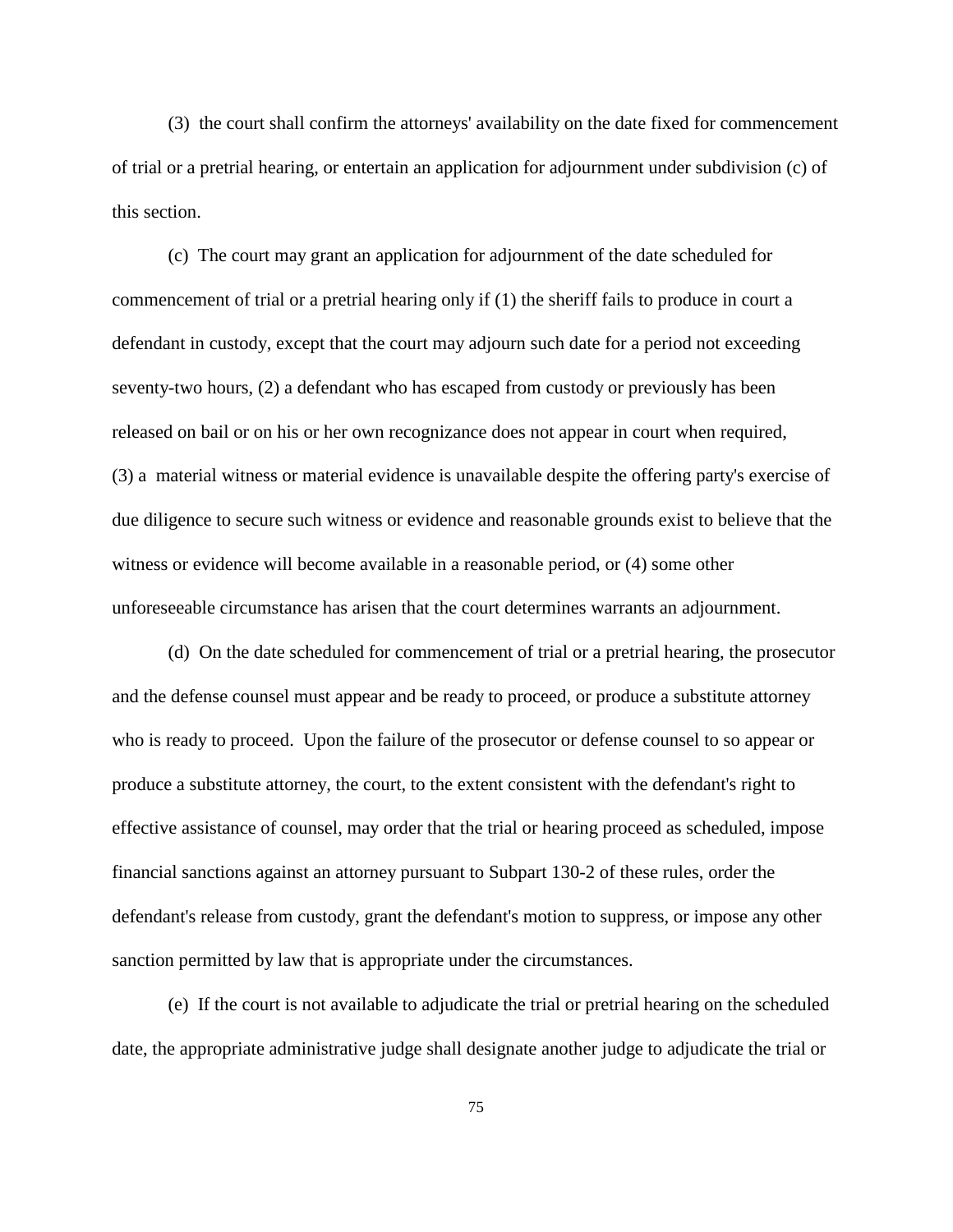hearing. If none is available, the court, in consultation with the parties, shall fix a new date for commencement of the trial or hearing. Any conflicts that arise when two different courts have scheduled an attorney to proceed with a trial or pretrial hearing on the same date shall be resolved in accordance with Part 125 of these rules.

II. A proposed new Section 200.9-b of the Uniform Rules for New York State Trial Courts §200.9-b Written Statements of Readiness to Proceed to Trial

Following the determination of any pretrial motions pursuant to section 255.20 of the Criminal Procedure Law, the parties shall submit to the court at each court appearance a written statement stating whether they are ready to proceed to trial on that date. Such statement shall be in a form prescribed by the Chief Administrator of the Courts.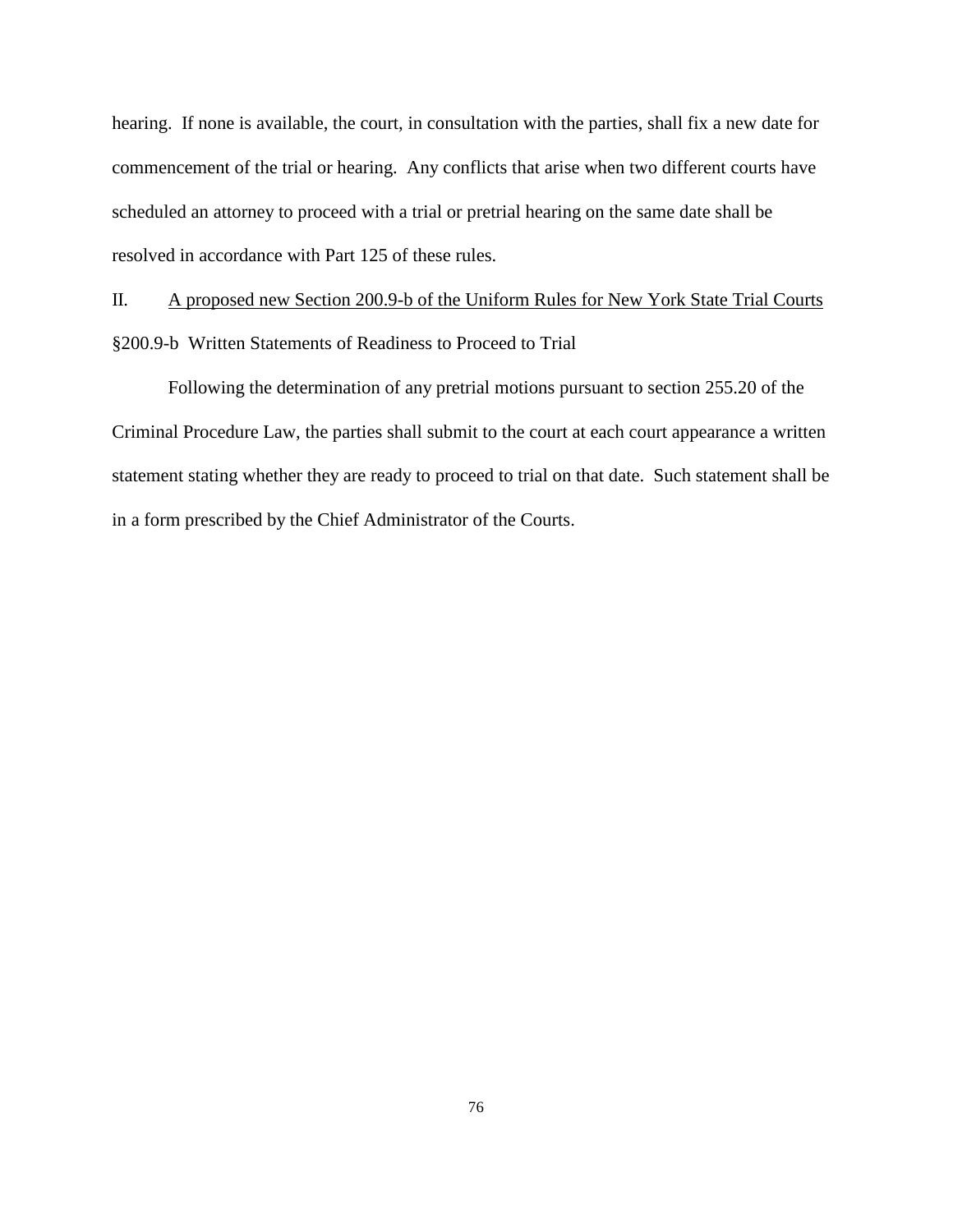8. Prosecutor's Motion to Vacate Judgment (CPL 440.10)

 The Committee recommends that section 440.10(1) of the Criminal Procedure Law be amended to provide a prosecutor with authority to move to vacate a judgment on the grounds specified in that section.

 Under section 440.10(1) of the CPL, a defendant, at any time after the entry of judgment, may move to vacate the judgment on any number of specified grounds. This provision provides a critical means of redressing an injustice that comes to light after the defendant has been convicted and sentenced. In some cases, however, it is the prosecution that learns of the injustice, and only after the defendant's appeals have been exhausted and the defendant is no longer represented by counsel. For example, the prosecution may learn long after the case has been disposed that the testimony of its primary witness was fabricated. In these situations, the CPL currently provides no formal means by which the prosecution may seek to undo the wrongful conviction.

 This measure would provide such a means. It would afford the prosecutor the same authority as the defendant to move to vacate a judgment on one or more of the grounds specified in section 440.10. Creation of such a procedure will better enable prosecutors to fulfill their obligation to see that justice is realized when they learn of information that calls into question the validity of a conviction.

### Proposal

AN ACT to amend the criminal procedure law, in relation to motion to vacate judgment

#### The People of the State of New York, represented in Senate and Assembly, do enact as

#### follows:

Section 1. The opening paragraph of subdivision 1 of section 440.10 of the criminal

procedure law is amended to read as follows:

At any time after the entry of a judgment, the court in which it was entered may, upon

motion of the defendant or the prosecutor, vacate such judgment upon the ground that:

§2. This act shall take effect immediately.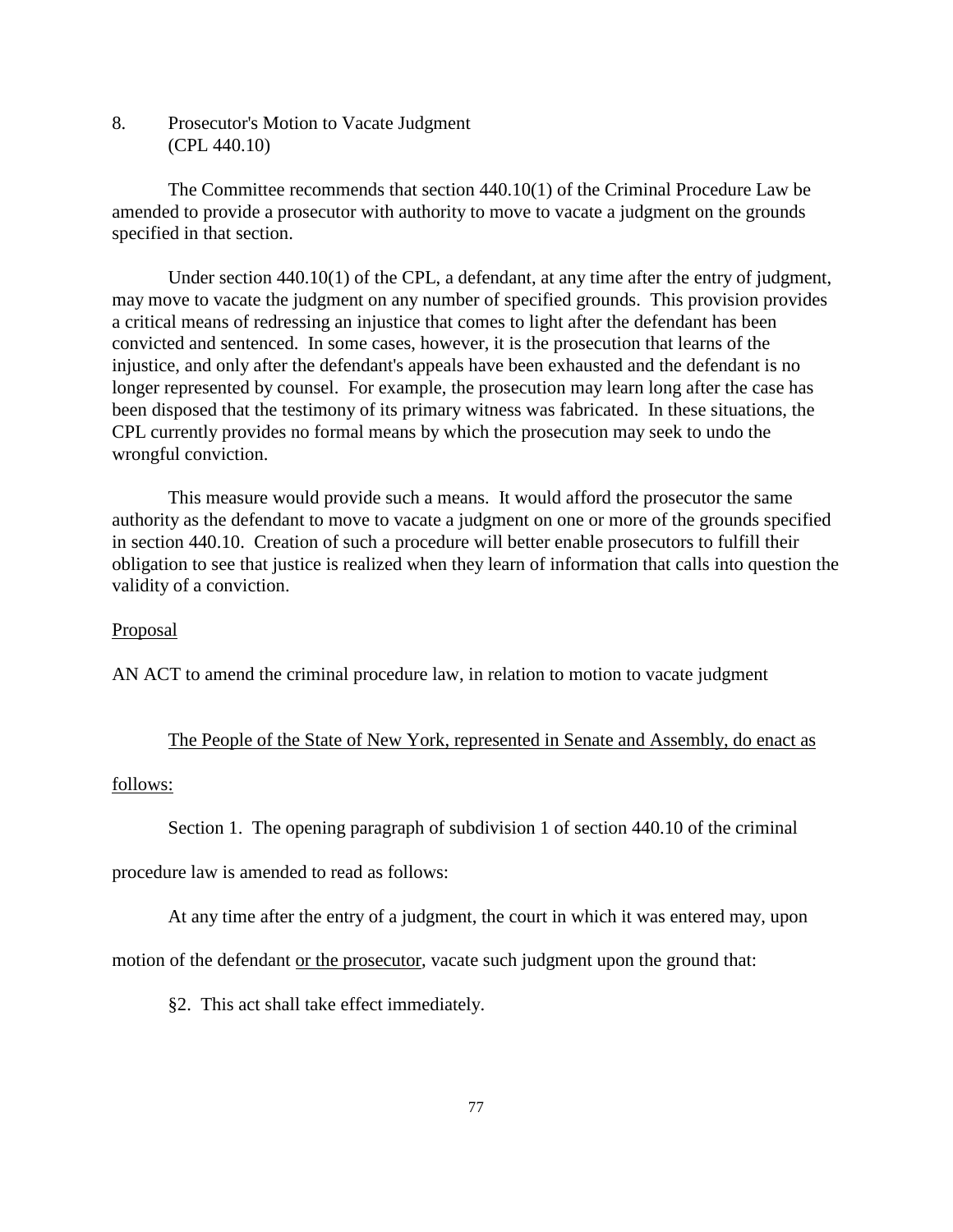9. Further Speedy Trial Reform (CPL 30.30)

The Committee recommends that section 30.30 of the Criminal Procedure Law be amended in a number of important respects. This measure, in conjunction with the Committee's coordinated proposal of legislation and administrative rules to involve trial judges more actively in promoting the parties' readiness for trial, will go a long way toward expediting trials and dispositions of criminal matters.

Section 30.30 of the CPL requires the prosecution to be ready for trial within six months of commencement of a felony action, within 90 days of commencement of a criminal action when the highest offense charged is a misdemeanor punishable by a prison sentence of more than three months, within 60 days when the highest offense charged is a misdemeanor punishable by a prison sentence of not more than three months, and within 30 days when the highest offense charged is a violation. CPL 30.30(1). Various periods of time may be excluded in computing these periods. CPL 30.30(4).

Section 30.30, which requires only that the prosecution declare its readiness for trial within these prescribed periods and not that trials commence within any particular time, has been largely unsuccessful in moving criminal cases to trial in timely fashion. Although delays in bringing cases to trial are due in part to the huge criminal caseloads borne by judges, delays also are a result, at least in some large urban jurisdictions and particularly in New York City, of a lack of willingness of all sides to go to trial. To address this "culture of unreadiness" that has evolved in these jurisdictions, the Committee has developed the aforementioned proposal to provide criminal courts with greater authority to fix and enforce schedules for hearings and trials. Modification of selected provisions of section 30.30, however, is also needed, and it is that objective to which this measure is directed.

First, the measure would add a new subdivision 2-a to section 30.30 to provide that a court may inquire into a prosecutor's statement of readiness and nullify such statement if the court determines that the prosecution is not in fact ready for trial. This provision is necessary because of the lack of clarity in current law concerning the extent to which a court may go beyond a prosecutor's statement of readiness.

Second, the measure proposes a series of amendments designed to remedy the frustrating disruption and delay that can result when a speedy trial motion is filed just as trial is about to commence. A new paragraph (d) is added to section 30.30(3) to require that, unless good cause is shown, a motion to dismiss under section 30.30 must be made at least 15 days before commencement of trial. In addition, express authority is provided for the trial judge to reserve decision on the motion until after the trial is completed and the verdict is rendered.

The new paragraph (d) also would require that the defendant's motion papers include sworn factual allegations specifying the time periods that should be charged against the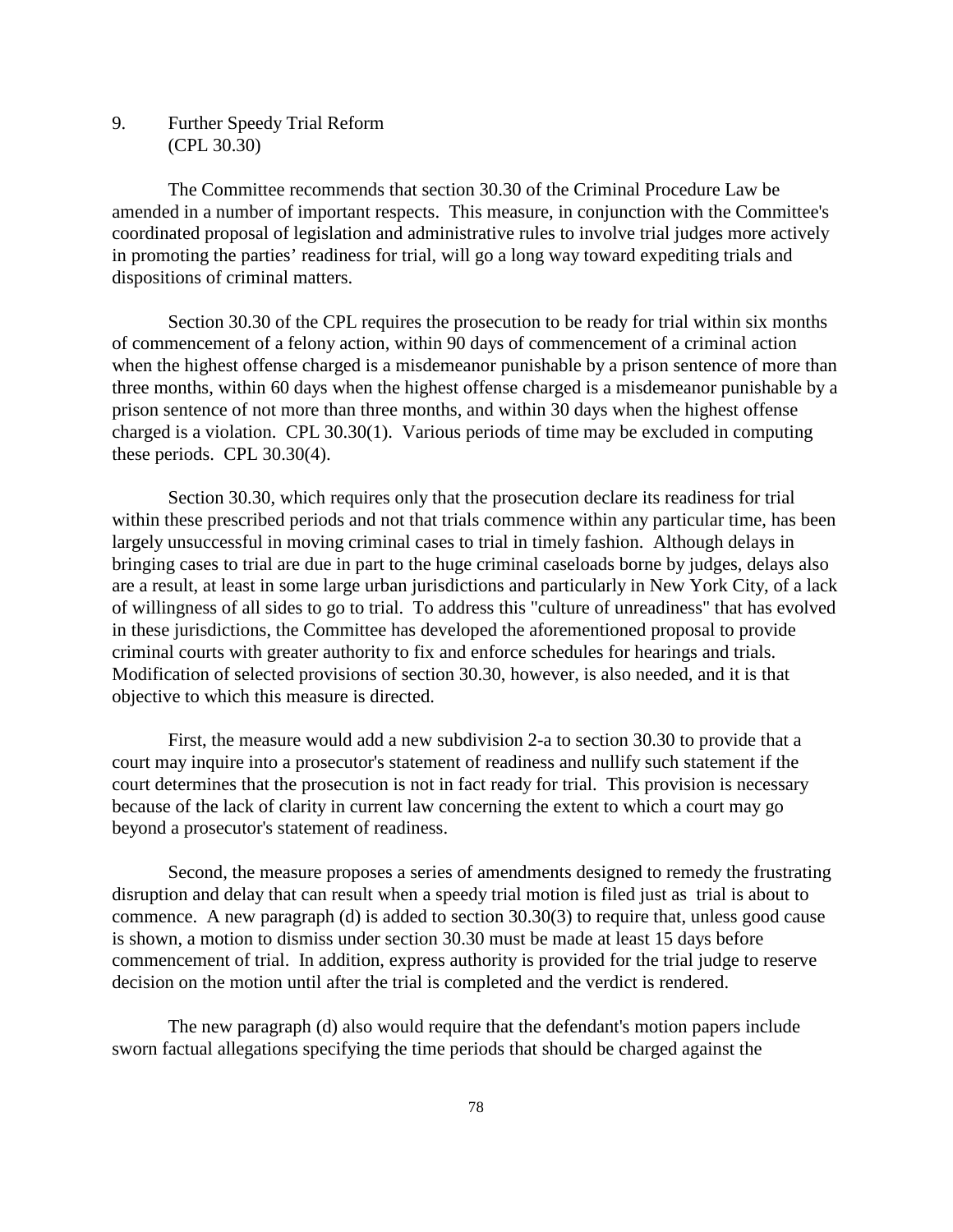prosecution under the statute and the reasons why those periods should be included in the time computation. The measure provides that failure to comply with these requirements could result in summary denial of the motion. Under current law, the defendant need only allege that the prosecution failed to declare its readiness for trial within the statutory time period, at which point the burden shifts to the prosecution to identify the statutory exclusions on which it relies to bring it within the time limit for declaring readiness. See, e.g., People v. Berkowitz, 50 N.Y.2d 333 (1980). Requiring that factual allegations be included in the motion would reduce the number of patently non-meritorious speedy trial motions and enable the court to deny summarily those that continue to be filed.

Finally, the measure would add a new subdivision 4-a to section 30.30 requiring the court, whenever it is practicable to do so, to rule at each court appearance whether the adjournment period following the court appearance is to be included or excluded in computing the time within which the prosecution must be ready for trial under section 30.30. The absence of such rulings can make it extremely difficult for trial judges to reconstruct at the time a speedy trial motion is made whether adjournment periods throughout the life of the case should be charged to the prosecution under the statute. Without the benefit of these rulings, transcription of the minutes of numerous court appearances often must be ordered, causing considerable delay, particularly when a speedy trial motion is made on the eve of trial.

### Proposal

AN ACT to amend the criminal procedure law, in relation to speedy trial

#### The People of the State of New York, represented in Senate and Assembly, do enact as

### follows:

Section 1. Section 30.30 of the criminal procedure law is amended by adding a new

subdivision 2-a to read as follows:

2-a. Whenever pursuant to this section a prosecutor states or otherwise provides notice

that the people are ready for trial, the court may make inquiry of the prosecutor. If, after

conducting its inquiry, the court determines that the people are not ready to proceed to trial, the

prosecutor's statement or notice of readiness shall not be valid for purposes of this section.

§2. Subdivision 3 of section 30.30 of the criminal procedure law is amended by adding a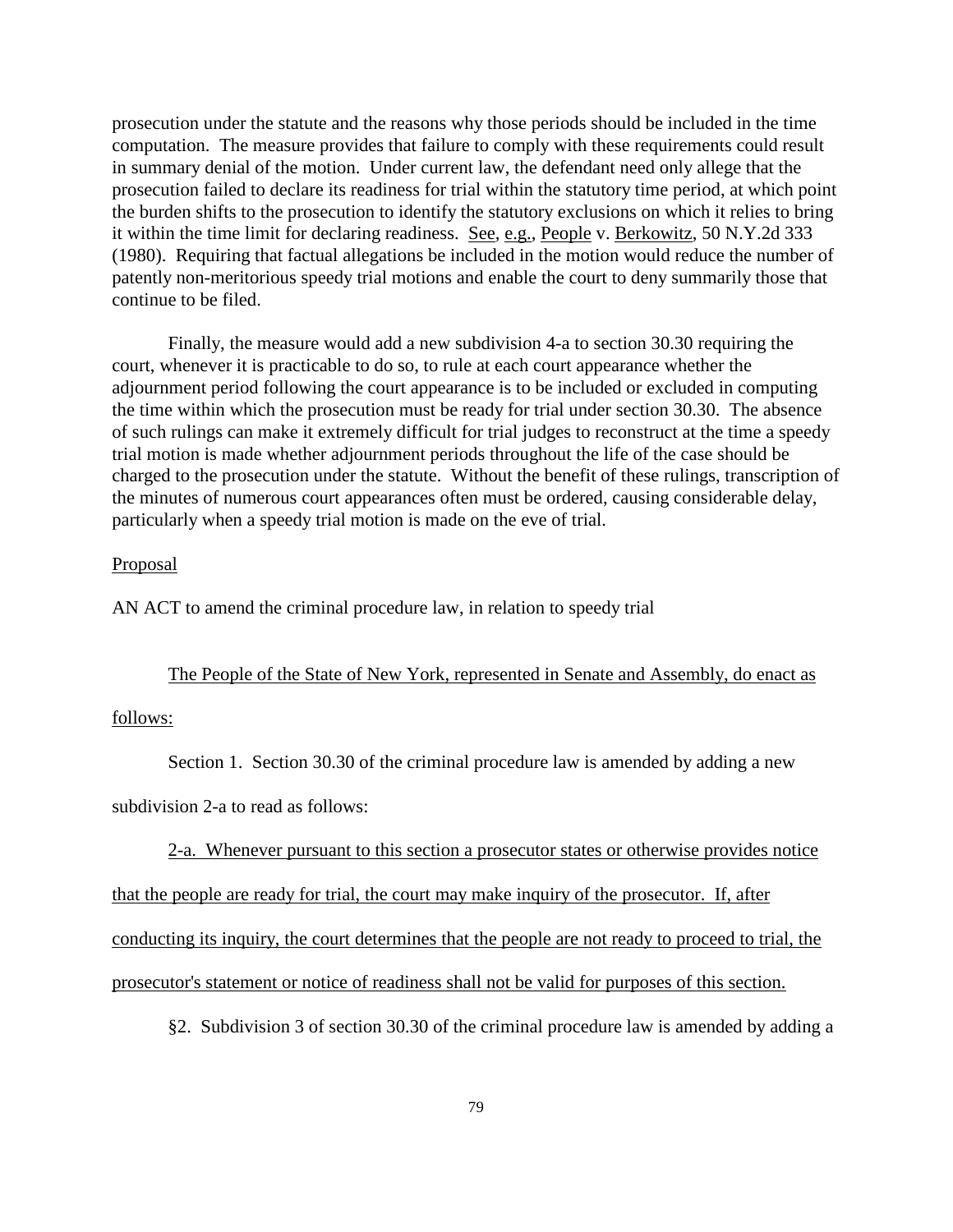new paragraph (d) to read as follows:

(d) A motion pursuant to subdivision one shall be made at least fifteen days before the commencement of trial, provided, however, that for good cause shown the court may permit the motion to be made at a later date, but not later than commencement of trial. The court may reserve decision on such motion until after completion of the trial and a verdict has been rendered and accepted by the court. The motion must be in writing and upon reasonable notice to the prosecution and with opportunity to be heard. The motion papers shall contain sworn allegations of fact specifying the adjournment periods that the defendant alleges should be included in computing the time within which the people must be ready for trial pursuant to subdivision one, and the reasons why such periods should be so included. If the motion papers fail to comply with these requirements, the court may summarily deny the motion.

§3. Section 30.30 of the criminal procedure law is amended by adding a new subdivision 4-a to read as follows:

4-a. At each court appearance date preceding the commencement of trial in a criminal action, the court, whenever it is practicable to do so, shall rule on whether the adjournment period immediately following such court appearance date is to be included or excluded for the purposes of computing the time within which the people must be ready for trial within the meaning of this section. The court's ruling shall be noted in the court file.

§4. This act shall take effect 90 days after it shall have become law.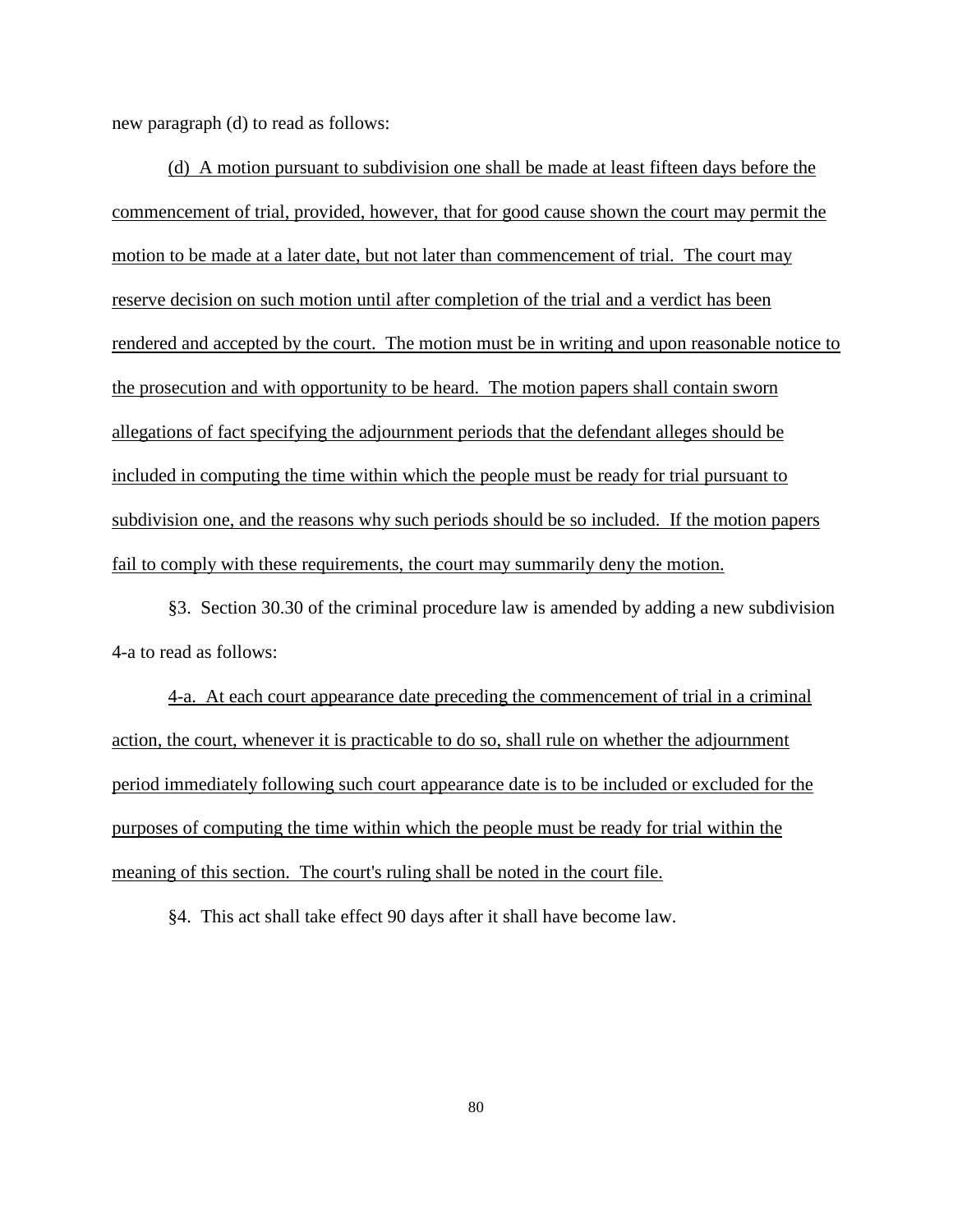10. Selection of Trial Jurors (CPL Articles 270 and 360)

The Committee recommends that the current procedure for selecting trial jurors in criminal cases, as prescribed in articles 270 and 360 of the Criminal Procedure Law, be amended to ensure that those jurors who ultimately decide a case are fully prepared to do so.

Among the specific changes it proposes, this measure would eliminate current law's provision for selection of "alternate" jurors and "trial" jurors. It would substitute a system whereby a court, depending on its view of the anticipated length of the trial, would direct the selection of: (i) at least 12 and up to 18 jurors in felony cases; or (ii) at least 6 and up to 8 jurors in non-felony cases in which jury trials are required. No differentiation would be made at this point in the status or responsibilities of the jurors thereby selected. The number of peremptory challenges now provided for in the Criminal Procedure Law would not change.

Thereafter, following the evidentiary phase of the trial and the court's charge to the jury, the 12 jurors (or 6 in a non-felony case) who actually are to decide the case would be selected. The selection process would be a random one conducted by the clerk of the court in the presence of the court, the defendant, the defense attorney and the prosecutor. The non-deliberating jurors - - that is, those not selected to deliberate the case -- then would be available to serve just as alternate jurors do now once deliberations have begun.

The virtues of this proposal are clear. Experience has shown that, under the current system, alternate jurors often do not devote the required attention unless and until they are actually substituted for a discharged juror. This has resulted in mistrials or, when alternate jurors do not concede their inability to deliberate intelligently, uninformed jury verdicts. Under the system proposed in this measure, however, until the clerk randomly selects the jurors after the close of the proof and the charge, none would know whether or not he or she actually will be among those who deliberate to decide the case. Thus all jurors would have a strong incentive to pay close attention to the trial proceedings and, ultimately, be better prepared to participate in deliberations.

We believe that this proposal would prove workable and would promote economy and fairness. Similar procedures for selecting jurors exist in other states, including New Jersey and Michigan.

#### Proposal

AN ACT to amend the criminal procedure law, in relation to formation of a jury

### The People of the State of New York, represented in Senate and Assembly, do enact as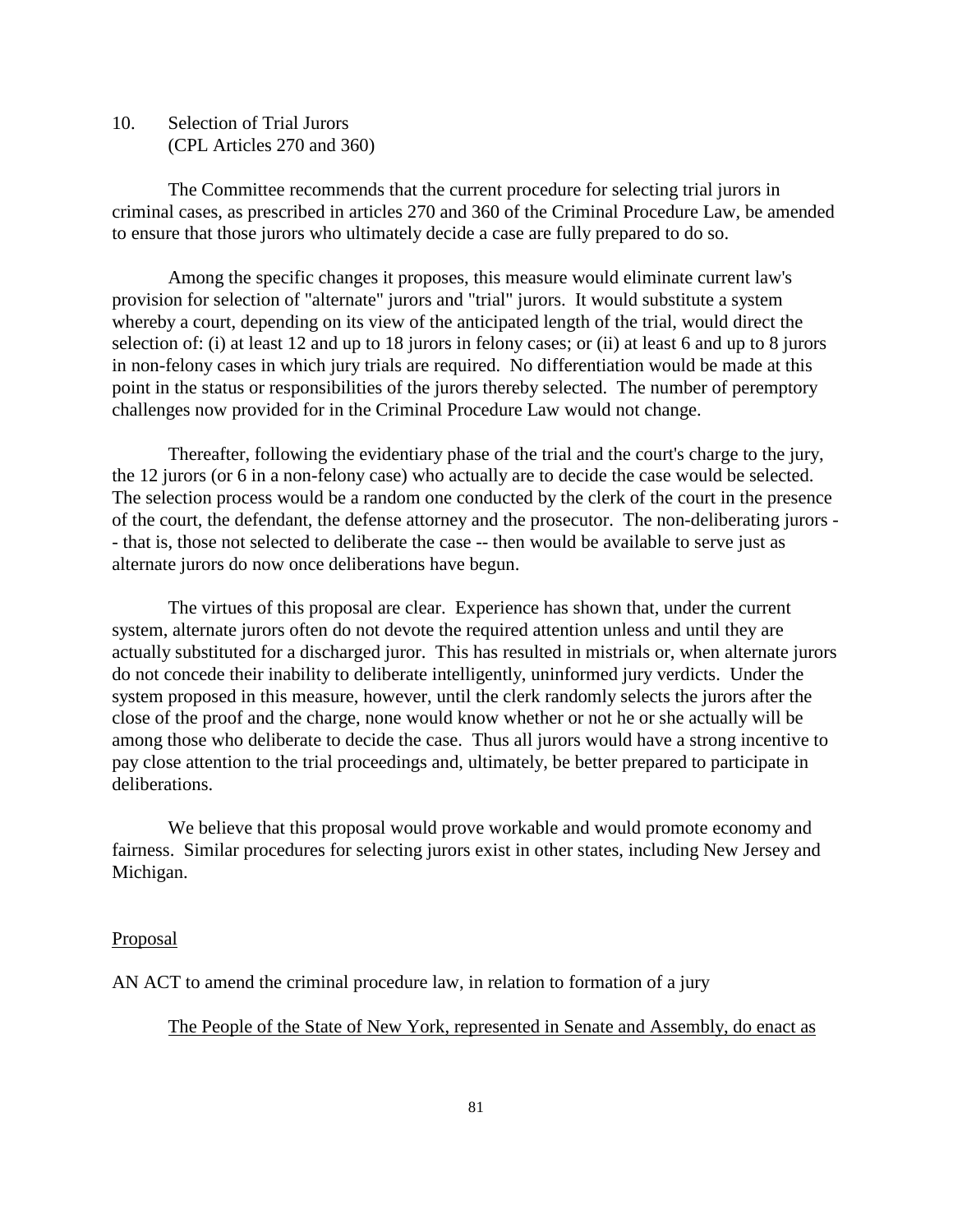follows:

Section 1. Section 270.05 of the criminal procedure law is REPEALED.

§2. Section 270.10 of the criminal procedure law is amended to read as follows:

§270.10. Trial Jury; formation in general; challenge to the panel. 1. The panel from which the jury is drawn is formed and selected as prescribed in the judiciary law.

2. A challenge to the panel is an objection made to the entire panel of prospective trial jurors returned for the term and may be taken to such panel or to any additional panel that may be ordered by the court. Such a challenge may be made only by the defendant and only on the ground that there has been such a departure from the requirements of the judiciary law in the drawing or return of the panel as to result in substantial prejudice to the defendant.

[2.]3. A challenge to the panel must be made before the selection of the jury commences, and, if it is not, such challenge is deemed to have been waived. Such challenge must be made in writing setting forth the facts constituting the ground of challenge. If such facts are denied by the people, witnesses may be called and examined by either party. All issues of fact and law arising on the challenge must be tried and determined by the court. If a challenge to the panel is allowed, the court must discharge that panel and order another panel of prospective trial jurors returned for the term.

§3. Subdivisions 3 and 4 of section 270.15 of the criminal procedure law, subdivision 3 as amended by chapter 634 of the laws of 1997, are amended to read as follows:

3. The court may thereupon direct that the persons excluded be replaced in the jury box by an equal number from the panel or, in its discretion, direct that all sworn jurors be removed from the jury box and that the jury box be occupied by such additional number of persons from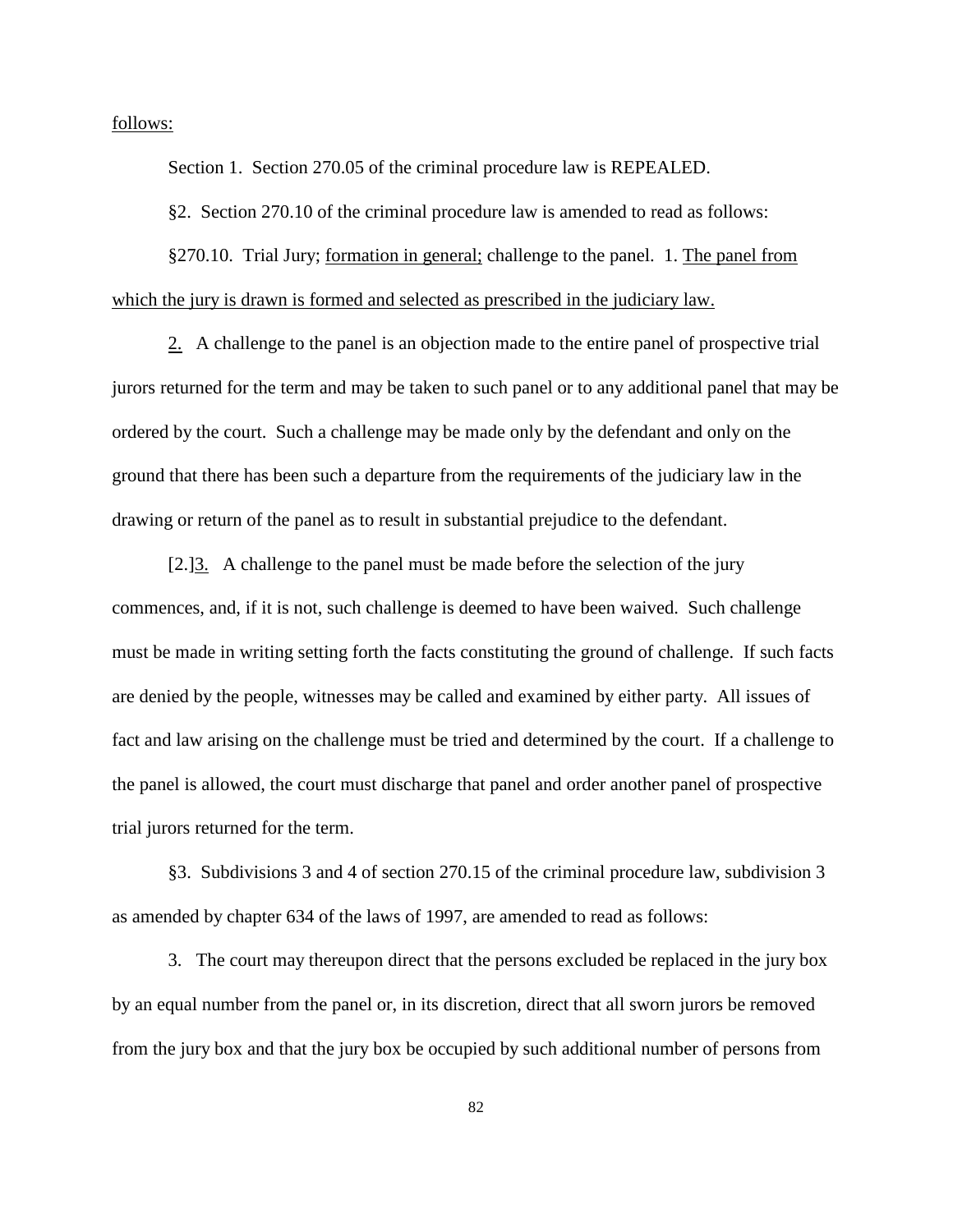the panel as the court shall direct. In the court's discretion, sworn jurors who are removed from the jury box as provided herein may be seated elsewhere in the courtroom separate and apart from the unsworn members of the panel or may be removed to the jury room and allowed to leave the courthouse. The process of jury selection as prescribed herein shall continue until at least twelve persons and as many as eighteen persons, as the court in its discretion and taking into consideration the anticipated length of the trial may direct, are selected and sworn as trial jurors. [The juror whose name was first drawn and called must be designated by the court as the foreperson, and no special oath need be administered to him or her.] If before [twelve] the number of jurors the court has decided should be selected are all sworn, a juror already sworn for any reason fails to appear in court within a reasonable period of time from the time that the court has scheduled for the proceedings to resume or becomes unable to serve by reason of illness or other physical incapacity or for any other reason, the court [must] may discharge him or her and the selection of the trial jury must be completed in the manner prescribed in this section.

4. A challenge for cause of a prospective juror which is not made before he or she is sworn as a trial juror shall be deemed to have been waived, except that such a challenge based upon a ground not known to the challenging party at that time may be made at any time before a witness is sworn at the trial. If such challenge is allowed by the court, the juror shall be discharged and the selection of the trial jury shall be completed in the manner prescribed in this section[, except that if alternate jurors have been sworn, the alternate juror whose name was first drawn and called shall take the place of the juror so discharged].

§4. Subdivision 2 of section 270.25 of the criminal procedure law is amended to read as follows: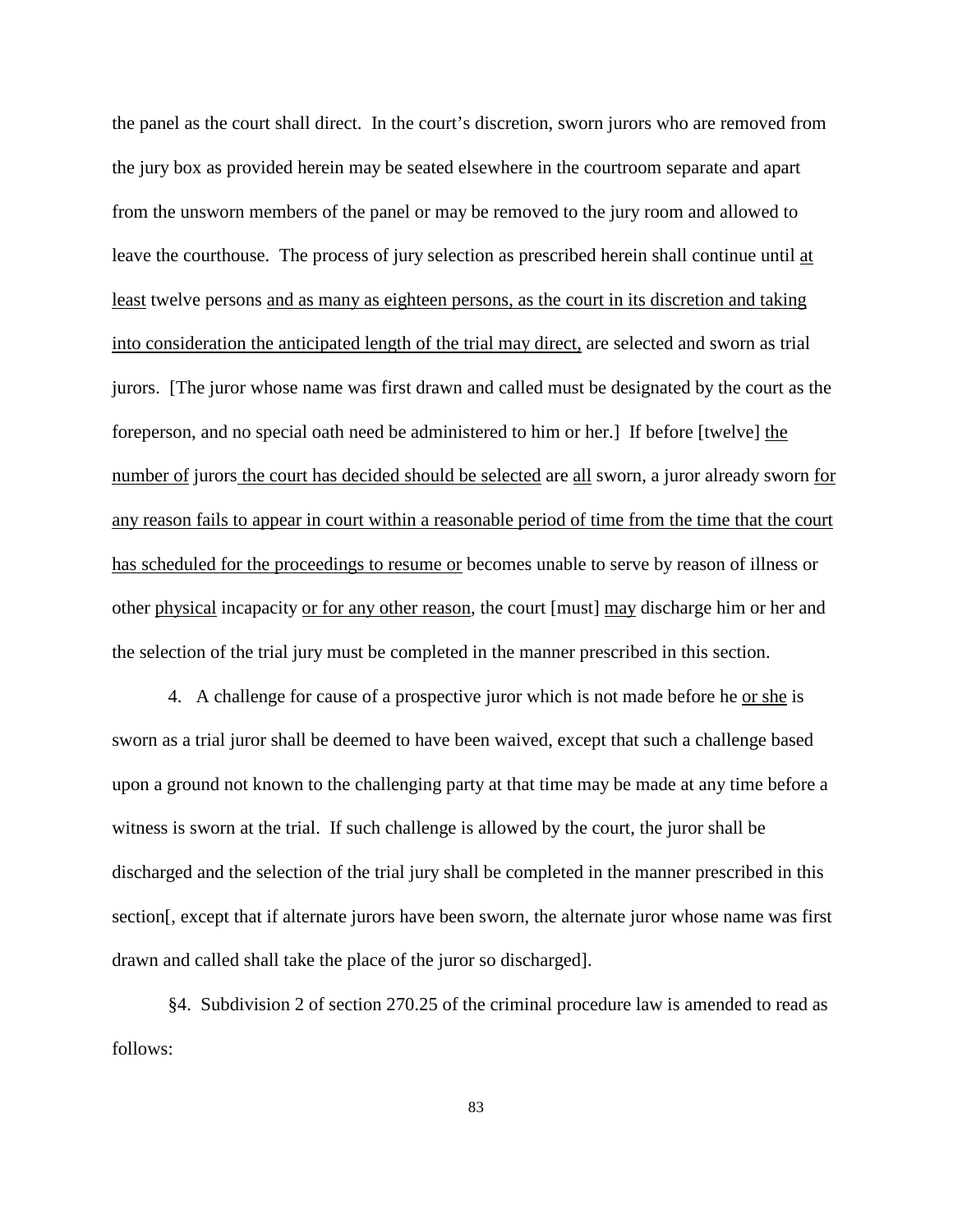2. Each party must be allowed the following number of peremptory challenges:

(a) [Twenty for the regular jurors if] If the highest crime charged is a Class A felony, [and two for each alternate juror] twenty if only twelve jurors are to be selected.

(b) [Fifteen for the regular jurors if] If the highest crime charged is a class B or class C felony, [and two for each alternate juror] fifteen if only twelve jurors are to be selected.

(c) [Ten for the regular jurors in] In all other cases, [and two for each alternate juror] ten if only twelve jurors are to be selected.

The total number of peremptory challenges specified in paragraphs (a), (b) and (c) of this subdivision must be increased by two for each additional juror to be selected beyond the first twelve selected.

§5. Section 270.30 of the criminal procedure law, as amended by chapter 1 of the laws of 1995, is amended to read as follows:

§270.30. Trial jury; [alternate jurors] selection of deliberating jurors. 1. [Immediately after the last trial juror is sworn, the court may in its discretion direct the selection of one or more, but not more than six additional jurors to be known as "alternate jurors", except that, in a prosecution under section 125.27 of the penal law, the court may, in its discretion, direct the selection of as many alternate jurors as the court determines to be appropriate. Alternate jurors must be drawn in the same manner, must have the same qualifications, must be subject to the same examination and challenges for cause and must take the same oath as the regular jurors] If more than twelve jurors were selected and sworn, and if at the conclusion of the court's charge more than twelve jurors remain on the jury, the clerk of the court, in the presence of the court, the defendant, the defendant's attorney and the prosecutor, shall randomly draw the names of twelve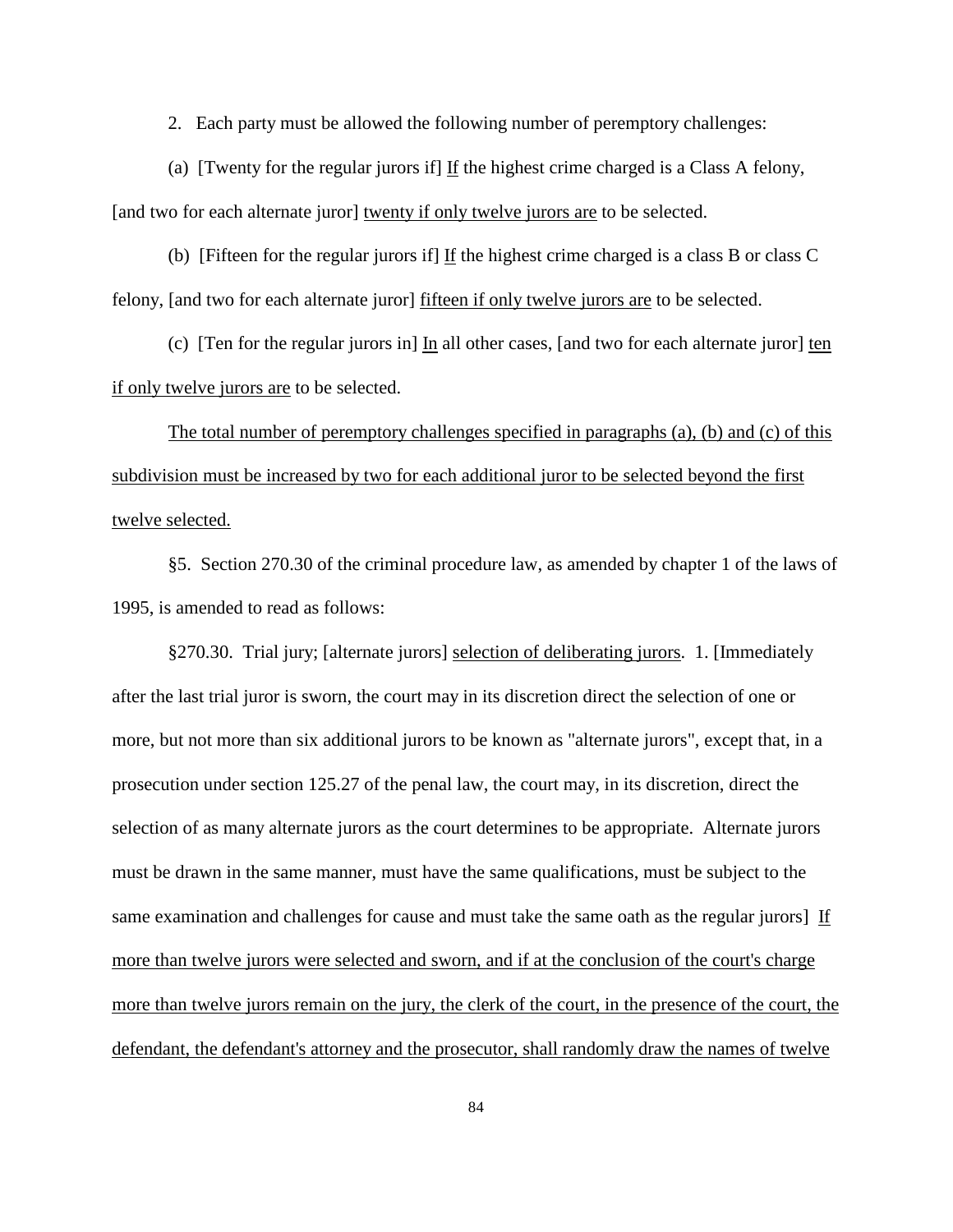of the remaining jurors, and those twelve jurors shall retire to deliberate upon a verdict. The juror whose name was first drawn must be designated by the court as the foreperson, and no special oath need be administered to him or her. After the [jury has] deliberating jurors have retired to deliberate, the court must either (1) with the consent of the defendant and the [people] prosecutor, discharge the [alternate] remaining non-deliberating jurors or (2) direct the [alternate] remaining non-deliberating jurors not to discuss the case and must further direct that they be kept separate and apart from the [regular] deliberating jurors.

2. In any prosecution in which the people seek a sentence of death, the court shall not discharge the [alternate] non-deliberating jurors when the [jury retires] deliberating jurors retire to deliberate upon [its] their verdict and the [alternate] non-deliberating jurors, in the discretion of the court, may be continuously kept together under the supervision of an appropriate public servant or servants until such time as the [jury returns its] deliberating jurors return their verdict. If the [jury returns] deliberating jurors return a verdict of guilty to a charge for which the death penalty may be imposed, the [alternate] non-deliberating jurors shall not be discharged and shall remain available for service during any separate sentencing proceeding which may be conducted pursuant to section 400.27.

§6. Section 360.10 of the criminal procedure law, as amended by chapter 815 of the laws of 1971, is amended to read as follows:

§360.10. Trial jury; formation in general. [1. A trial jury consists of six jurors, but "alternate jurors" may be selected and sworn pursuant to section 360.35.

2.] The panel from which the trial jury is drawn is formed and selected as prescribed in the uniform district court act, uniform city court act, and uniform justice court act. In the New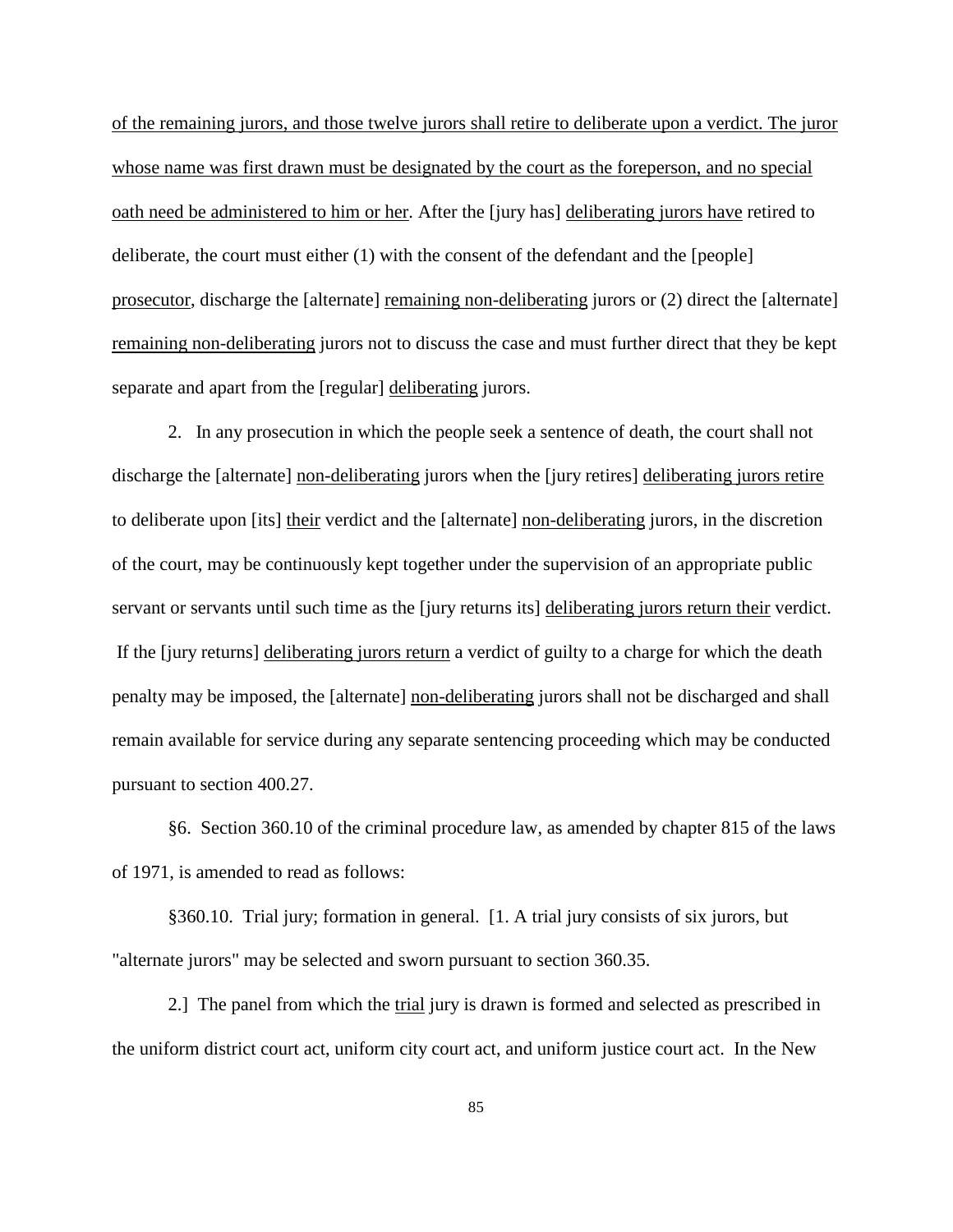York city criminal court the panel from which the jury is drawn is formed and selected in the same manner as is prescribed for the formation and selection of a panel in the supreme court in counties within cities having a population of one million or more.

§7. Section 360.20 of the criminal procedure law is amended to read as follows:

§360.20. Trial jury; examination of prospective jurors; challenges generally. If no challenge to the panel is made as prescribed by section 360.15, or if such challenge is made and disallowed, the court must direct that the names of six members of the panel be drawn and called. Such persons must take their places in the jury box and must be immediately sworn to answer truthfully questions asked them relative to their qualifications to serve as jurors in the action. The procedural rules prescribed in section 270.15 with respect to the examination of the prospective jurors and to challenges are also applicable to the selection of a trial jury in a local criminal court, except that in a local criminal court the process of jury selection as prescribed in section 270.15 shall continue until at least six persons and as many as eight persons, as the court in its discretion and taking into consideration the anticipated length of the trial may direct, are selected and sworn as trial jurors.

§8. Subdivision 2 of section 360.30 of the criminal procedure law is amended to read as follows:

2. Each party must be allowed three peremptory challenges if only six jurors are to be selected. The total number of peremptory challenges must be increased by one for each additional juror to be selected beyond the first six selected. When two or more defendants are tried jointly, such challenges are not multiplied by the number of defendants, but such defendants are to be treated as a single party. In any such case, a peremptory challenge by one or more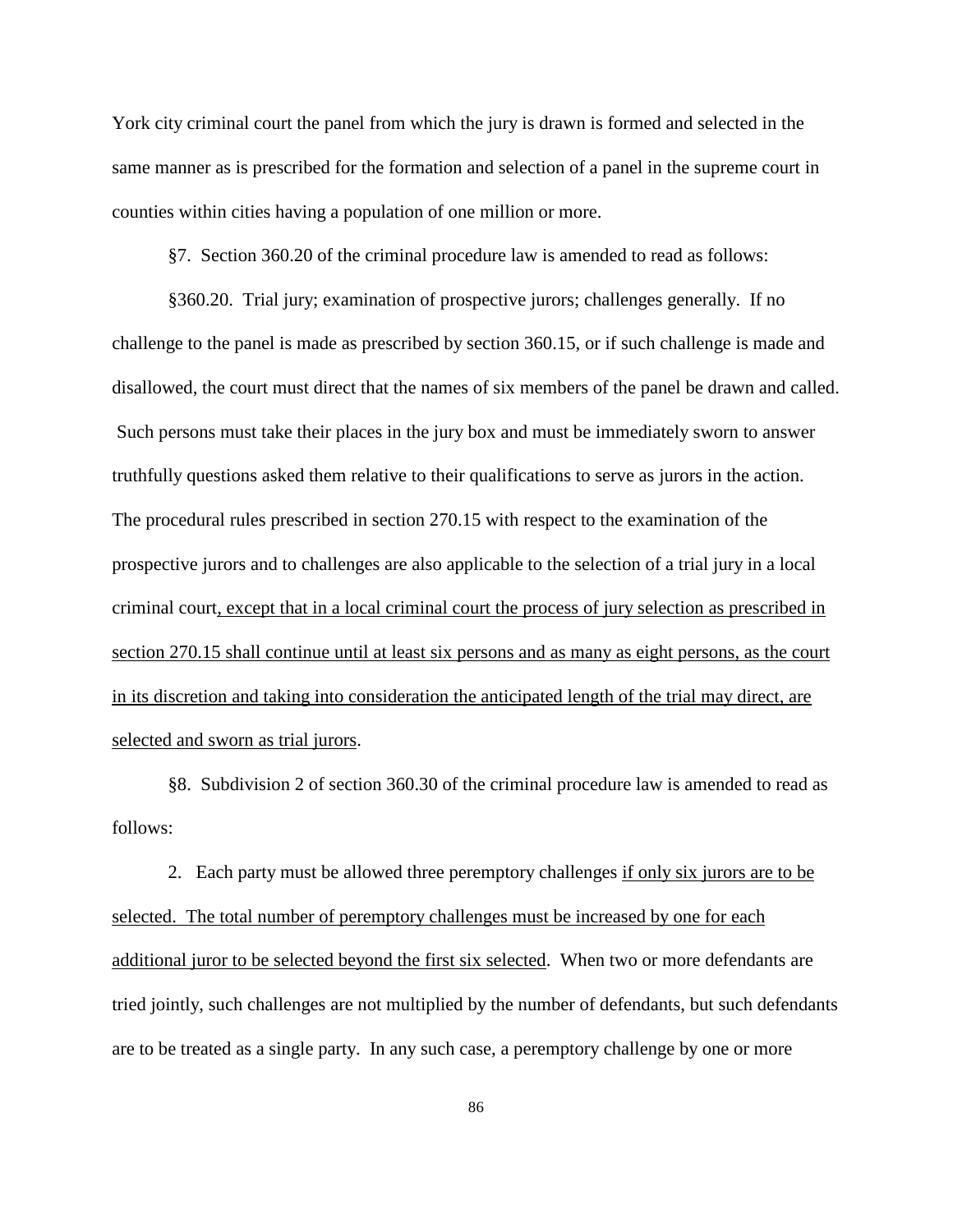defendants must be allowed if a majority of the defendants join in such challenge. Otherwise, it must be disallowed.

§9. Section 360.35 of the criminal procedure law is amended to read as follows:

§360.35. Trial jury; [alternate juror] selection of deliberating jurors.

1. [Immediately after the last trial juror is sworn, the court may in its discretion direct the selection of either one or two additional jurors to be known as "alternate jurors." The alternate jurors must be drawn in the same manner, must have the same qualifications, must be subject to the same examination and challenges for cause and must take the same oath as the regular jurors. Whether or not a party has used its peremptory challenge in the selection of the trial jury, one peremptory challenge is authorized in the selection of the alternate jurors] If more than six jurors were selected and sworn, and if at the conclusion of the court's charge more than six jurors remain on the jury, the clerk of the court, in the presence of the court, the defendant, the defendant's attorney and the prosecutor, shall randomly draw the names of six of the remaining jurors, and those six jurors shall retire to deliberate upon a verdict. The juror whose name was first drawn must be designated by the court as the foreperson, and no special oath need be administered to him or her.

2. The provisions of section [270.35] 270.30 with respect to [alternate] non-deliberating jurors are also applicable to a trial jury in a local criminal court.

§10. The criminal procedure law is amended by adding a new section 360.37 to read as follows:

§360.37. Trial jury; discharge of juror; replacement of juror during deliberations. The provisions of section 270.35 with respect to discharge of a sworn juror and replacement of a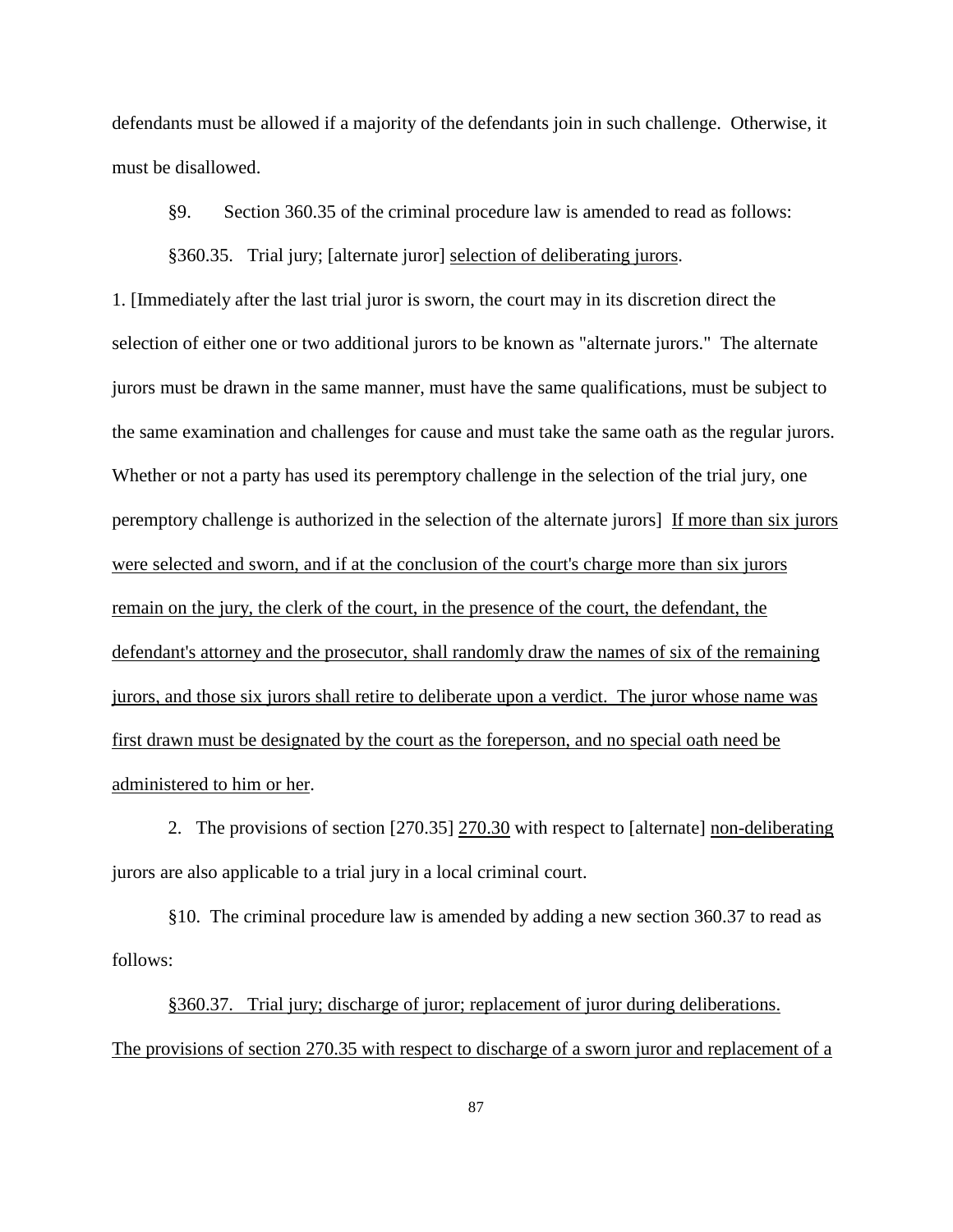deliberating juror with a non-deliberating juror are applicable to a trial jury in a local criminal court.

§11. This act shall take effect 90 days after it shall have become law.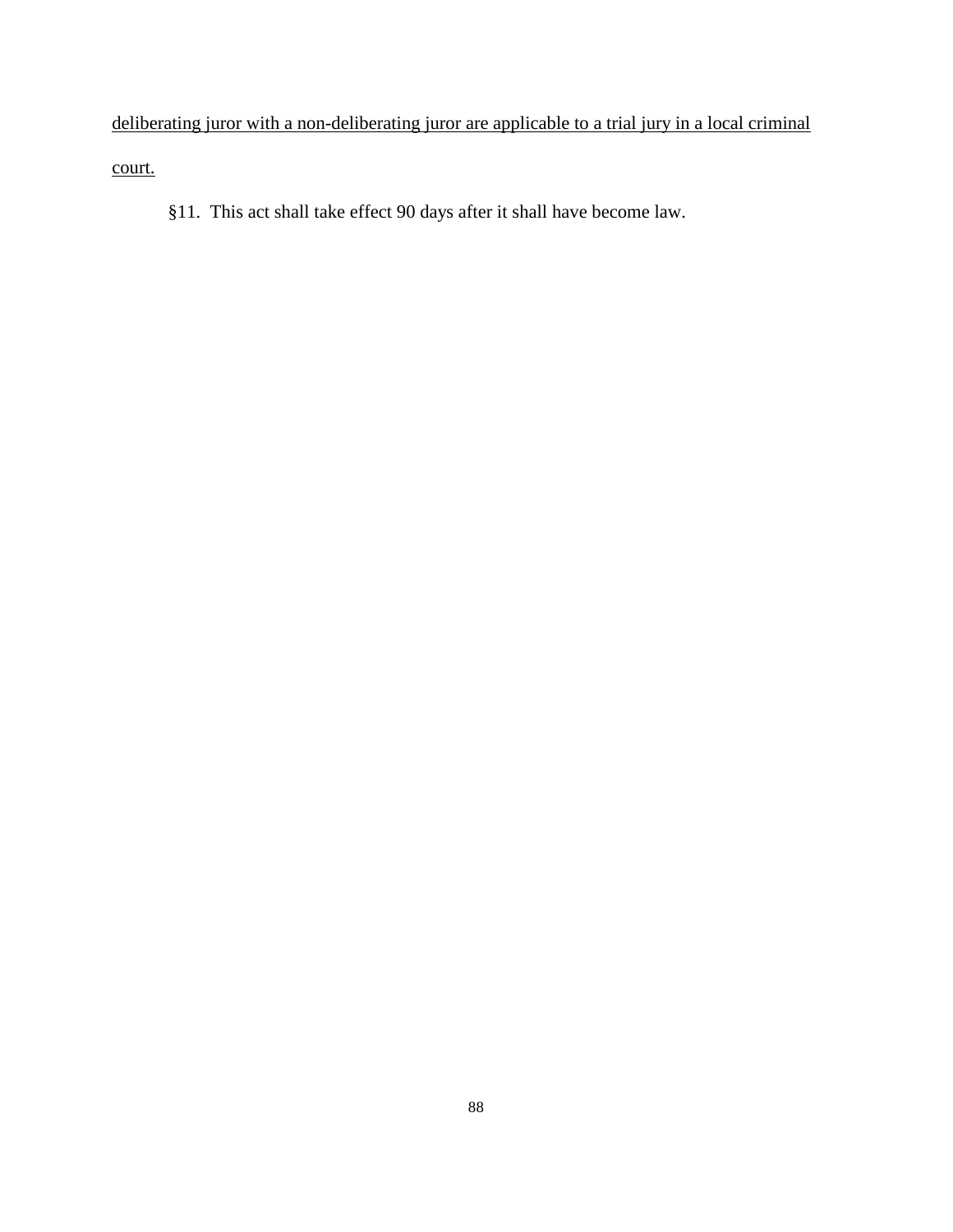11. Motion to Dismiss Indictment for Failure to Afford Defendant the Right to Testify Before Grand Jury (CPL 210.20)

The Committee recommends that section 210.20(1)(c) of the Criminal Procedure Law be amended to provide that an order dismissing an indictment for failure to afford the defendant an opportunity to testify before the grand jury shall be conditioned upon the defendant actually testifying before the grand jury to which the charges are to be resubmitted.

Section 190.50(5)(a) of the Criminal Procedure Law requires the district attorney to notify a defendant who has been arraigned in a local criminal court upon an undisposed felony complaint that a grand jury proceeding against the defendant is pending and to afford the defendant a reasonable time to exercise the right to testify before the grand jury. Paragraph (c) of subdivision five provides that any indictment obtained in violation of paragraph (a) is invalid and must be dismissed upon a motion pursuant to section 210.20. Three Appellate Divisions have construed the language of paragraph (c) as requiring dismissal of an indictment where the People fail to give the notice required by paragraph (a) and as precluding an order conditioning a dismissal upon the defendant appearing before a grand jury to which the charges are re-presented. See Borrello v. Balbach, 112 A.D.2d 1051 (2d Dept. 1985). Accord People v. Massard, 139 A.D.2d 927 (4th Dept. 1988); People v. Bey-Allah, 132 A.D.2d 76 (1st Dept. 1987).

In Borrello v. Balbach, the Second Department acknowledged that several lower courts had fashioned orders conditioning dismissal on the defendant exercising his or her right to testify before the grand jury. The Court, however, rejected this approach, saying:

> To dismiss the indictment outright, it is claimed, would merely encourage the insincere defendant to engage in gamesmanship to delay his prosecution. Such reasoning, however, overlooks the fact that the People may in the first instance avoid any gamesmanship by duly notifying the defendant of the date on which the charges will be presented to the Grand Jury. Moreover, the five-day time limitation for making a motion to dismiss contained in CPL 190.50(5)(c) adequately serves to separate those defendants who sincerely wish to testify before the Grand Jury from those with no such intention.

Accordingly, we conclude that where a person is entitled to relief under CPL 190.50(5), the only proper remedy is outright dismissal of the indictment, in view of the mandatory language contained in paragraph (c) of that subdivision and the absence of any statutory basis for the expedient solution of a conditional dismissal.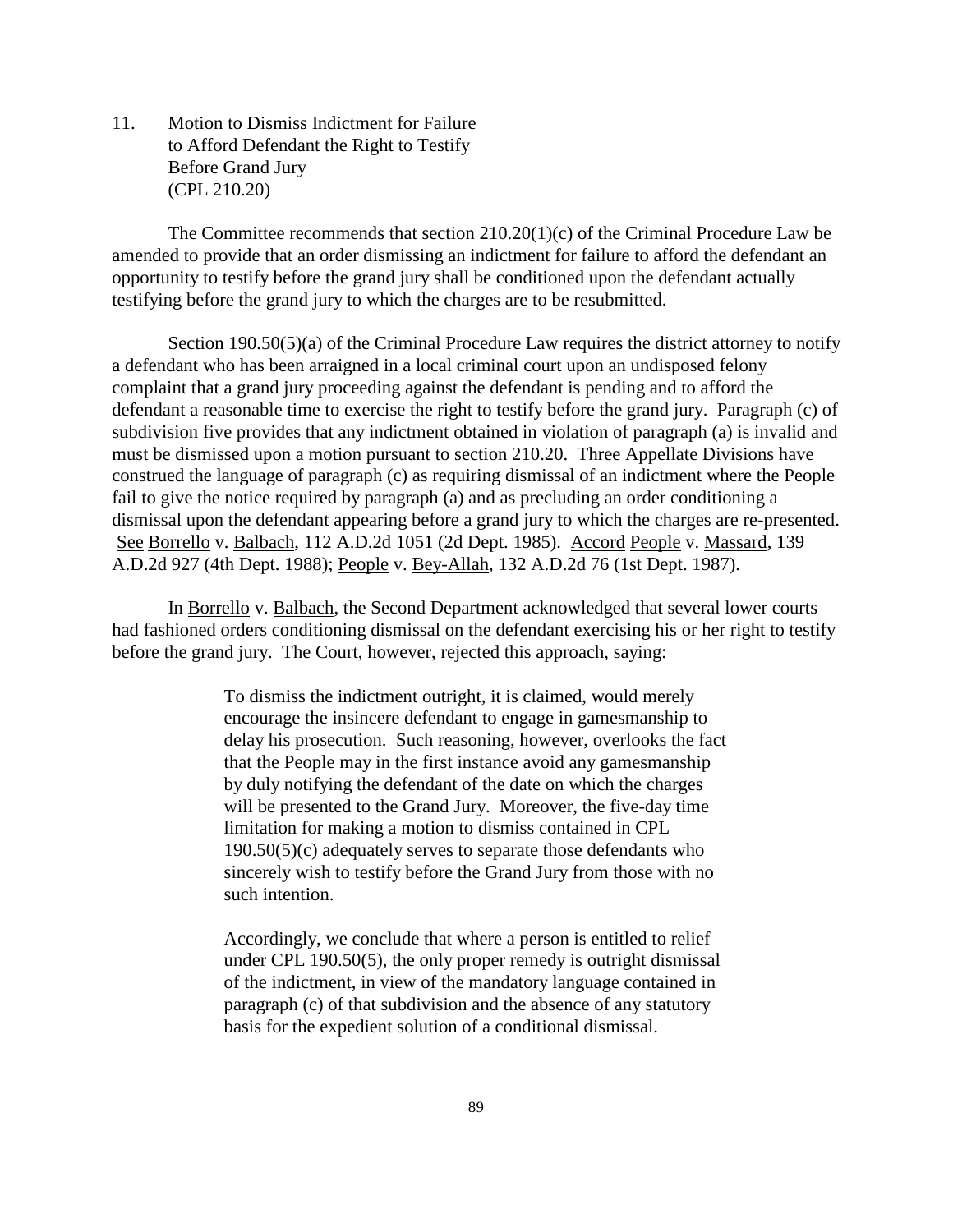112 A.D.2d at 1053 (citations omitted).

Notwithstanding these Appellate Division rulings, the lower courts have struggled to avoid the necessity of dismissing an indictment where the People have failed to give the notice required by section 190.50(5), if the defendant does not intend to take advantage of the right to testify when the case is represented to the grand jury. In People v. Garcia, N.Y.L.J., October 5, 1989, p. 23, col. 2 (Sup. Ct. N.Y. Co.), for example, the Court held that defendant's challenge to a conditional order of dismissal was barred by laches. The Court stated:

> While the Appellate Division, Second Department noted in Borrello, supra, that it felt that there were sufficient statutory safeguards to prevent gamesmanship by insincere defendants serving grand jury notice, this court's practical experience has been to the contrary. Given the difficulties of both scheduling and rescheduling grand jury presentations and the cost in prosecutor, police and court time, a conditional dismissal is appropriate and just and should be authorized. The court commends an appropriate amendment to CPL 190.50 to the Legislature's attention.

See also People v. Lynch, 138 Misc 2d 331, 336 (Sup. Ct. Kings Co. 1988) (converting motion to dismiss indictment based on failure to accord defendant the right to testify into motion to dismiss in interests of justice and denying motion on ground that dismissing indictment without defendant's agreeing to testify would serve no purpose); People v. Salazar, 136 Misc 2d 992 (Sup. Ct. Bronx Co. 1987) (refusing to dismiss indictment where defendant did not intend to testify before a grand jury).

In accordance with the suggestion in People v. Garcia, this measure would amend section 210.20 to provide that an order dismissing an indictment for the People's failure to afford the defendant an opportunity to appear before the grand jury shall be conditioned upon the defendant exercising his or her right to testify before another grand jury to which the charges are to be resubmitted. The measure further provides that the court, in its order, may direct that the defendant testify first before any other witnesses or evidence are presented. Following the order, the prosecutor must provide the defendant with a reasonable opportunity to testify before the grand jury. If the defendant fails to do so, the court, upon the prosecutor's application, must vacate the order and reinstate the indictment. Such an amendment would protect the defendant's right to testify before the grand jury, but would avoid the burden of re-presenting cases to the grand jury where the defendant has no intention of invoking that right.

#### Proposal

AN ACT to amend the criminal procedure law, in relation to motion to dismiss indictment for failure to notify defendant of right to testify before grand jury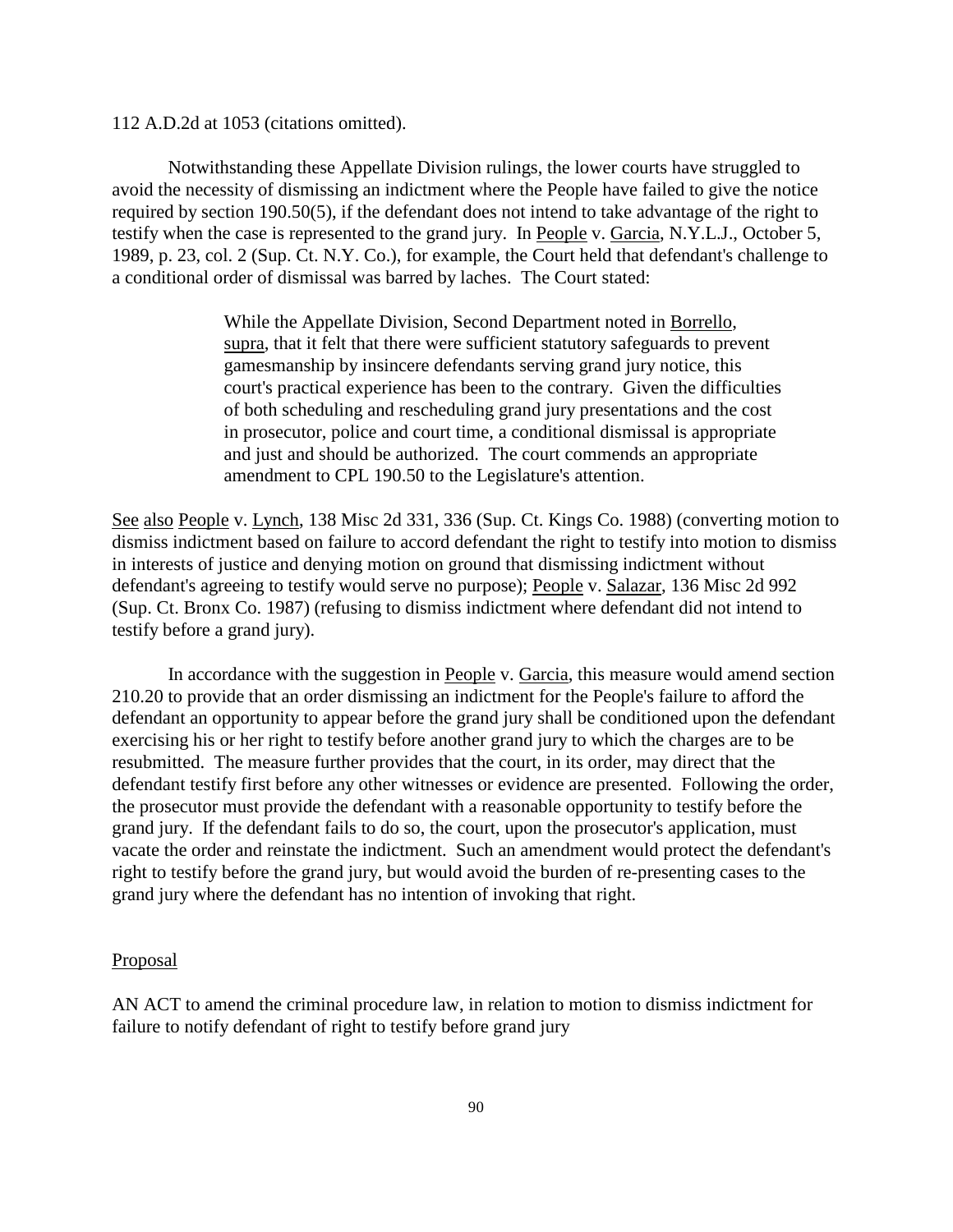The People of the State of New York, represented in Senate and Assembly, do enact as follows:

Section 1. Paragraph (c) of subdivision 1 of section 210.20 of the criminal procedure law is amended to read as follows:

(c) The grand jury proceeding was defective, within the meaning of section 210.35, provided that where the defect is as set forth in subdivision four of that section, an order of dismissal entered pursuant to this subdivision shall be conditioned upon the defendant testifying before another grand jury to which the charge or charges are to be resubmitted. In its order, the court may direct that the defendant testify first before any other witnesses or evidence are presented. Following such an order, the prosecutor shall provide the defendant with a reasonable opportunity to testify before the grand jury. If the defendant fails to so testify, without a reasonable excuse therefore, the court, upon application of the prosecutor, shall vacate the order of dismissal and order the indictment reinstated; or

§2. This act shall take effect 90 days after it shall have become a law.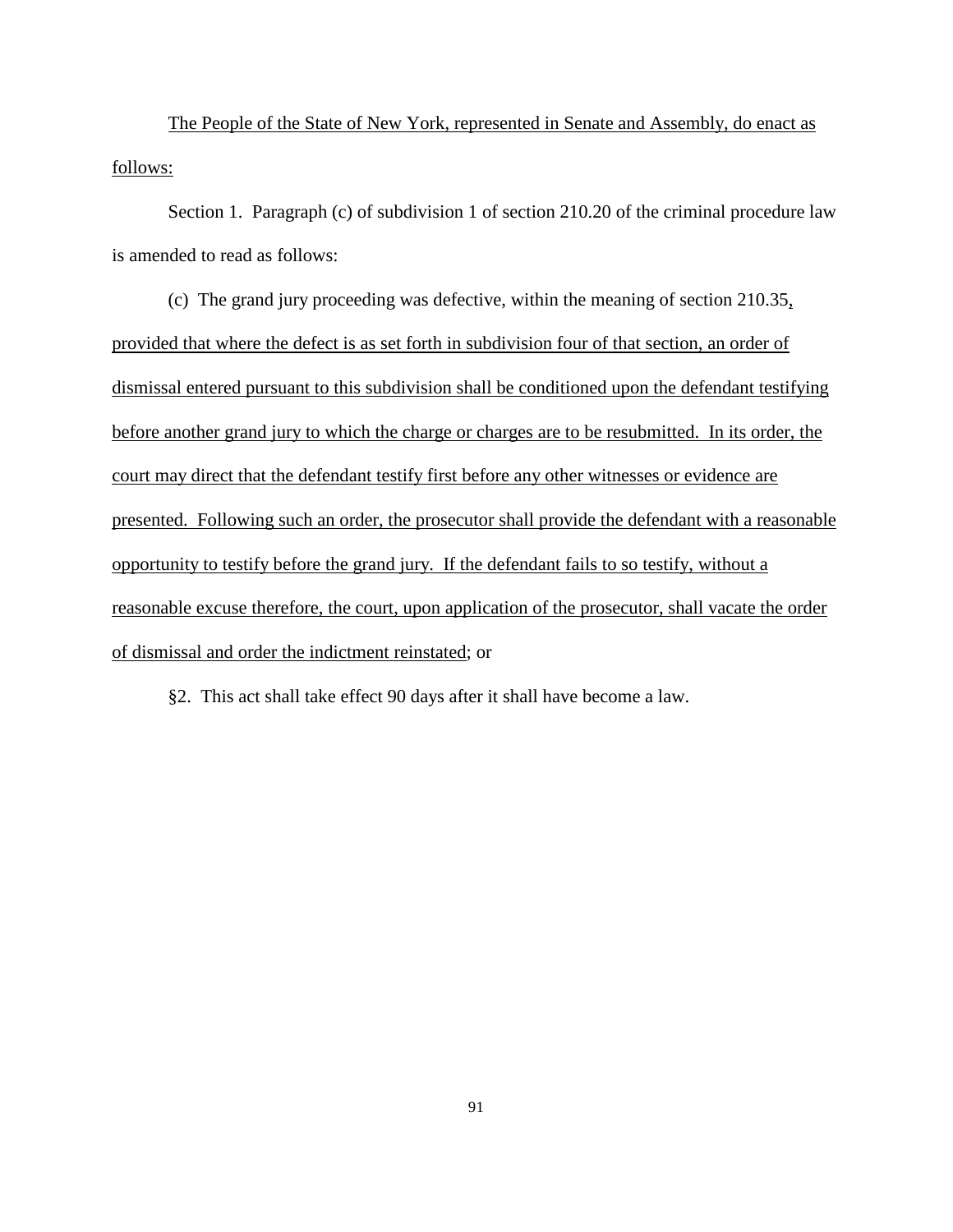12. Discovery of Search Warrant Documents and Seized Property (CPL 240.20)

The Committee recommends that section 240.20(1)(f) of the Criminal Procedure Law be amended to provide that any property seized pursuant to the execution of a search warrant relating to the criminal action or proceeding, and the inventory or return of such property, shall be discoverable by the defendant. The Committee also recommends that a new paragraph (l) be added to section 240.20(1) providing that the search warrant, the search warrant application and the documents or transcript of any testimony or other oral communication offered in support of the search warrant application also shall be discoverable by the defendant, except to the extent such material or information is protected from disclosure by a court order.

Under section 240.20 of the Criminal Procedure Law, upon a defendant's service of a demand to produce, the prosecution must disclose to the defendant and make available for inspection, photographing, copying or testing various information and material. CPL 240.20(1). Conspicuously absent from the detailed listing of such information and material, however, is the property that has been seized pursuant to a search warrant relating to the case, and the search warrant itself and its underlying documents (including the search warrant application and the supporting affidavits). The absence of an express statutory direction has engendered confusion as to whether these items are subject to discovery.

In the Committee's view, fairness and efficiency dictate that these items be subject to discovery in routine cases, and that the Criminal Procedure Law so provide. The defense should be entitled to inspect any property seized pursuant to a search warrant relating to the case and the written inventory of such property (see CPL 690.50(4), requiring the police to prepare such an inventory). In addition, to enable it to prepare any potential motion to contravene the search warrant, the defense should be entitled to copies of the warrant and its underlying documents.

Accordingly, this measure would amend section  $240.20(1)(f)$  of the CPL to include among the property that the prosecution must disclose to the defense any property seized pursuant to a search warrant relating to the case and the inventory or return of such property; the measure also would add a new paragraph (l) to section 240.20(1) of the CPL to require the prosecution to disclose a copy of the search warrant, the search warrant application and the documents or transcript of any testimony or other oral communication offered in support of the search warrant application. Of course, in those cases in which disclosure of any of these items would raise a risk of harm to any individual, interfere with an ongoing law enforcement investigation or have some other significant adverse effect, the prosecution could seek a protective order from the court limiting or denying such disclosure (see CPL 240.50).

#### Proposal

AN ACT to amend the criminal procedure law, in relation to discovery of search warrants and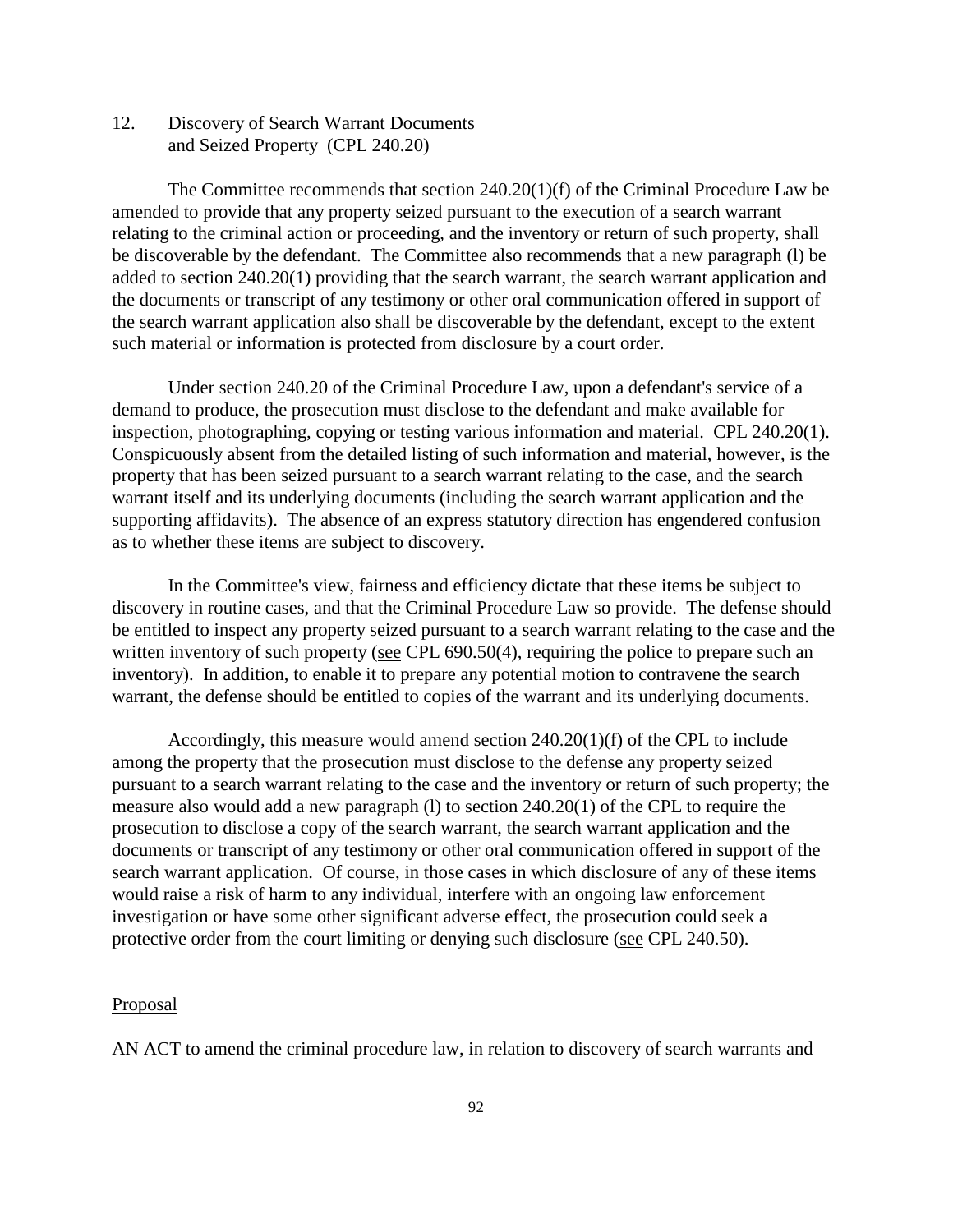related materials

The People of the State of New York, represented in Senate and Assembly, do enact as follows:

Section 1. Paragraph (f) of subdivision 1 of section 240.20 of the criminal procedure law, as amended by chapter 795 of the laws of 1994, is amended to read as follows:

(f) Any other property obtained from the defendant, or a co-defendant to be tried jointly, as well as any property seized pursuant to the execution of a search warrant relating to the criminal action or proceeding and the inventory or return of such property;

§2. Subdivision 1 of section 240.20 of the criminal procedure law is amended by adding a new paragraph (l) to read as follows:

(l) Any search warrant relating to the criminal action or proceeding, the search warrant application and the documents or transcript of any testimony or other oral communication offered in support of the search warrant application, except such material or information as is protected from disclosure by a court order issued pursuant to law.

§3. This act shall take effect immediately.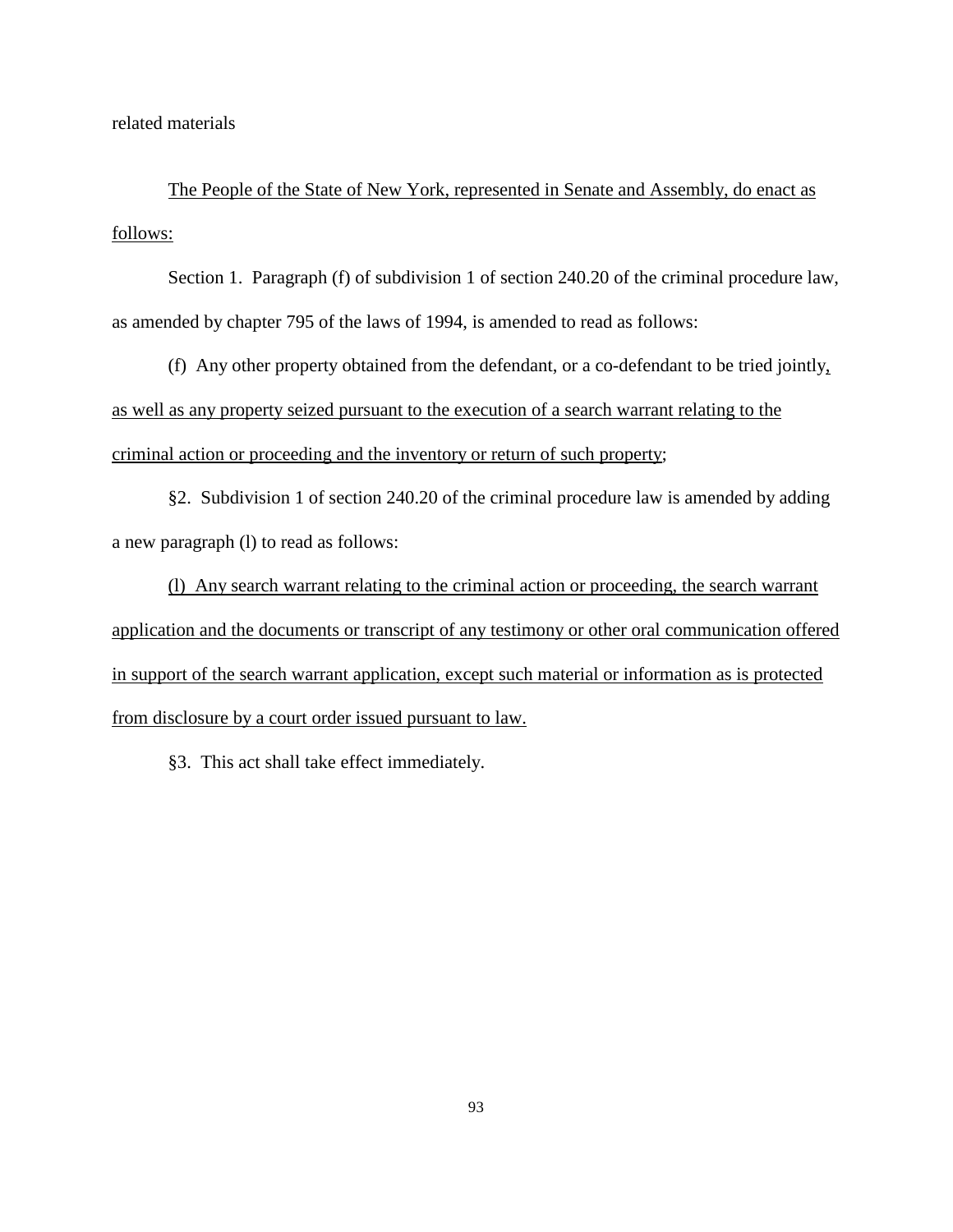## 13. Anonymous Jury (CPL 270.15)

The Committee recommends that a new subdivision 1-b be added to section 270.15 of the Criminal Procedure Law to permit the court to issue a protective order precluding disclosure of jurors' and prospective jurors' names and addresses to any person where the court determines that there is a likelihood that one or more jurors or prospective jurors will be subject to bribery, tampering, injury, harassment or intimidation.

Subdivision 1-a of section 270.15 of the Criminal Procedure Law now provides that the court may issue a protective order regulating disclosure of the business or residential address of any prospective or sworn juror to any person or persons, other than to counsel for either party. Significantly, subdivision 1-a, which the measure retains, does not allow the court to protect jurors' and prospective jurors' names from disclosure, nor does it provide complete assurance that jurors' addresses will not be disclosed to defendant by defense counsel. See New York Criminal Procedure Law §270.15, Supplementary Practice Commentary (McKinney Supp. 1989, pp. 199- 200) (potential conflict between attorney's faithfulness to officer-of-the-court code and attorneyclient relationship "could cause trouble in the very type case for which this legislative protection is created"). While salutary, subdivision 1-a may not provide sufficient protection for jurors and prospective jurors in all cases.

Although there are no reported New York State appellate cases addressing the propriety of withholding the names and addresses of jurors and prospective jurors, an anonymous jury was selected in the celebrated 1983 Brinks case in Orange County. See also People v. Watts, 173 Misc 2d 373, 377 (Sup. Ct., Richmond Cty. 1997) (holding that a defendant's statutory right to knowledge of jurors' names and addresses may be forfeited where defendant's acts represent a "clear threat to either the safety or integrity of the jury"). Moreover, the federal courts are in agreement that a trial judge has the discretion to protect the identities of jurors and prospective jurors in an appropriate case. See United States v. Scarfo, 850 F.2d 1015, 1021-1023 (3rd Cir.), cert. denied, 488 U.S. 910 (1988) (motion to impanel an anonymous jury granted where alleged boss of organized crime group was charged with conspiracy and extortion, prospective witness and judge had been murdered in the past and attempts had been made to bribe other judges); United States v. Persico, 832 F.2d 705, 717 (2d Cir. 1987), cert. denied, 486 U.S. 1022 (1988) (upholding decision to impanel anonymous jury based on violent acts committed in normal course of Columbo Family business, the Family's willingness to corrupt and obstruct criminal justice system and extensive pretrial publicity); United States v. Ferguson, 758 F.2d 843, 854 (2d Cir.), cert. denied, 474 U.S. 841 (1985) (trial court justified in keeping jurors' identities secret where evidence that defendants had discussed killing five government witnesses and "Wanted: Dead or Alive" poster of another government witness had been circulated); United States v. Thomas, 757 F.2d 1359, 1362-1365 (2d Cir. 1985), cert. denied, 479 U.S. 818 (1986) (anonymous jury impaneled where defendants charged with narcotics, firearm and RICO violations and government submitted evidence that defendants had bribed a juror at a prior trial and had put out a contract on the life of the chief government witness); United States v. Barnes,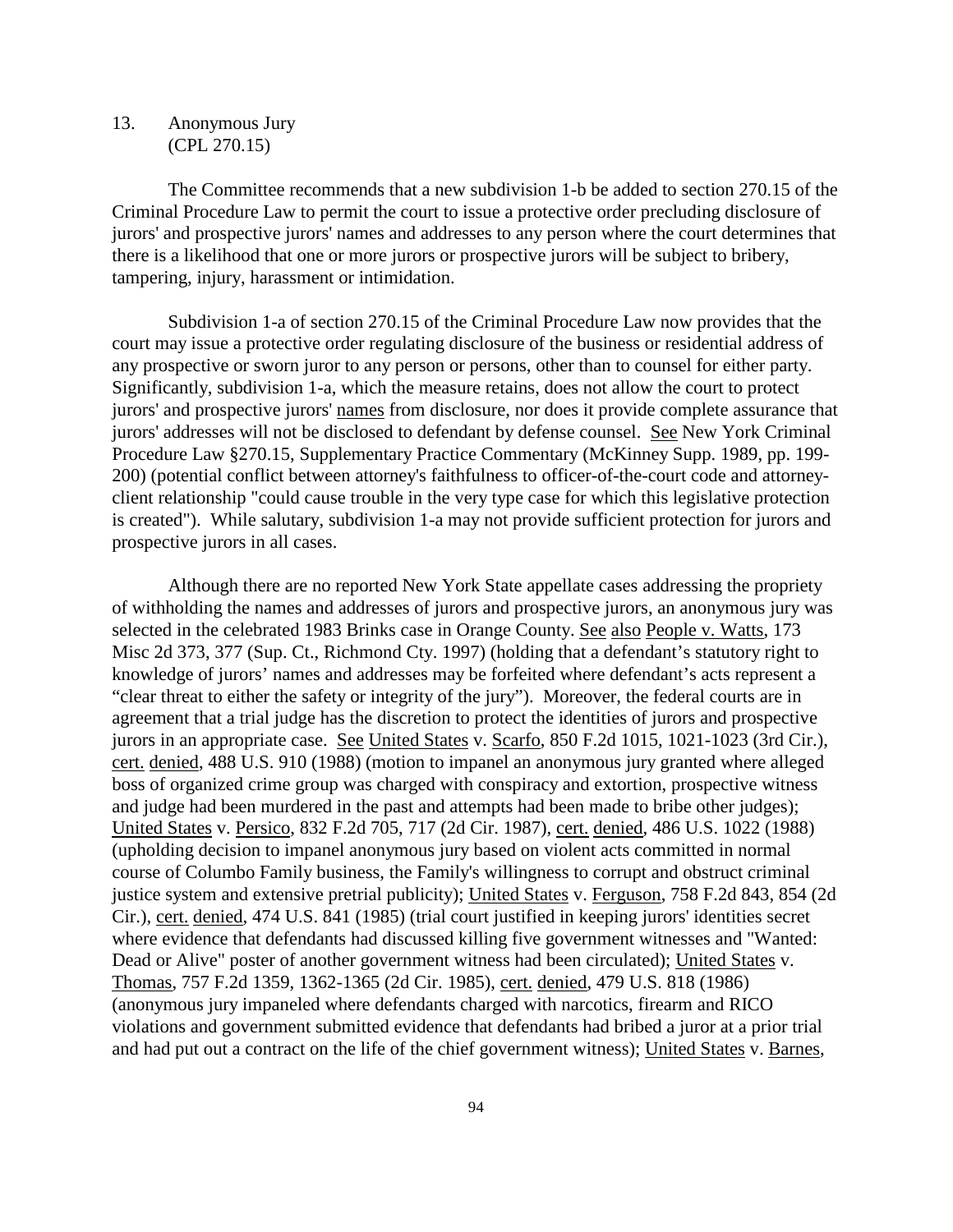604 F.2d 121, 140-141 (2d Cir. 1979), cert. denied, 446 U.S. 907 (1980) (court properly directed jurors not to disclose their names and addresses where notwithstanding that no actual threats were received, the seriousness of the charges, the extent of pretrial publicity and the history of attempts to influence and intimidate jurors in multi-defendant narcotics cases tried in the Southern District of New York was sufficient to put the court on notice that safety precautions should be taken). See generally United States v. Gambino, 809 F.Supp. 1061, 1064-1065 (S.D.N.Y. 1992).

In United States v. Thomas, defendants claimed that impaneling an anonymous jury deprived them of due process by destroying the presumption of innocence. The Second Circuit rejected this argument, saying:

> [P]rotection of jurors is vital to the functioning of the criminal justice system. As a practical matter, we cannot expect jurors to "take their chances" on what might happen to them as a result of a guilty verdict. Obviously, explicit threats to jurors or their families or even a general fear of retaliation could well affect the jury's ability to render a fair and impartial verdict. Justice requires that when a serious threat to juror safety reasonably is found to exist, precautionary measures must be taken.

> > \* \* \* \*

Nevertheless, we do not mean to say that the practice of impaneling an anonymous jury is constitutional in all cases. As should be clear from the above analysis, there must be, first, strong reason to believe that the jury needs protection and, second, reasonable precaution must be taken to minimize the effect that such a decision might have on the jurors' opinions of the defendants.

757 F.2d at 1364-1365. Accord United States v. Scarfo, 850 F.2d at 1021-1023 (selection of anonymous jury did not impair defendant's right to exercise peremptory challenges or infringe on the presumption of innocence).

There are compelling policy considerations favoring the use of anonymous juries in appropriate cases. As the Third Circuit observed in United States v. Scarfo:

> Juror's fears of retaliation from criminal defendants are not hypothetical; such apprehension has been documented .... As judges, we are aware that, even in routine criminal cases, veniremen are often uncomfortable with disclosure of their names and addresses to a defendant. The need for such information in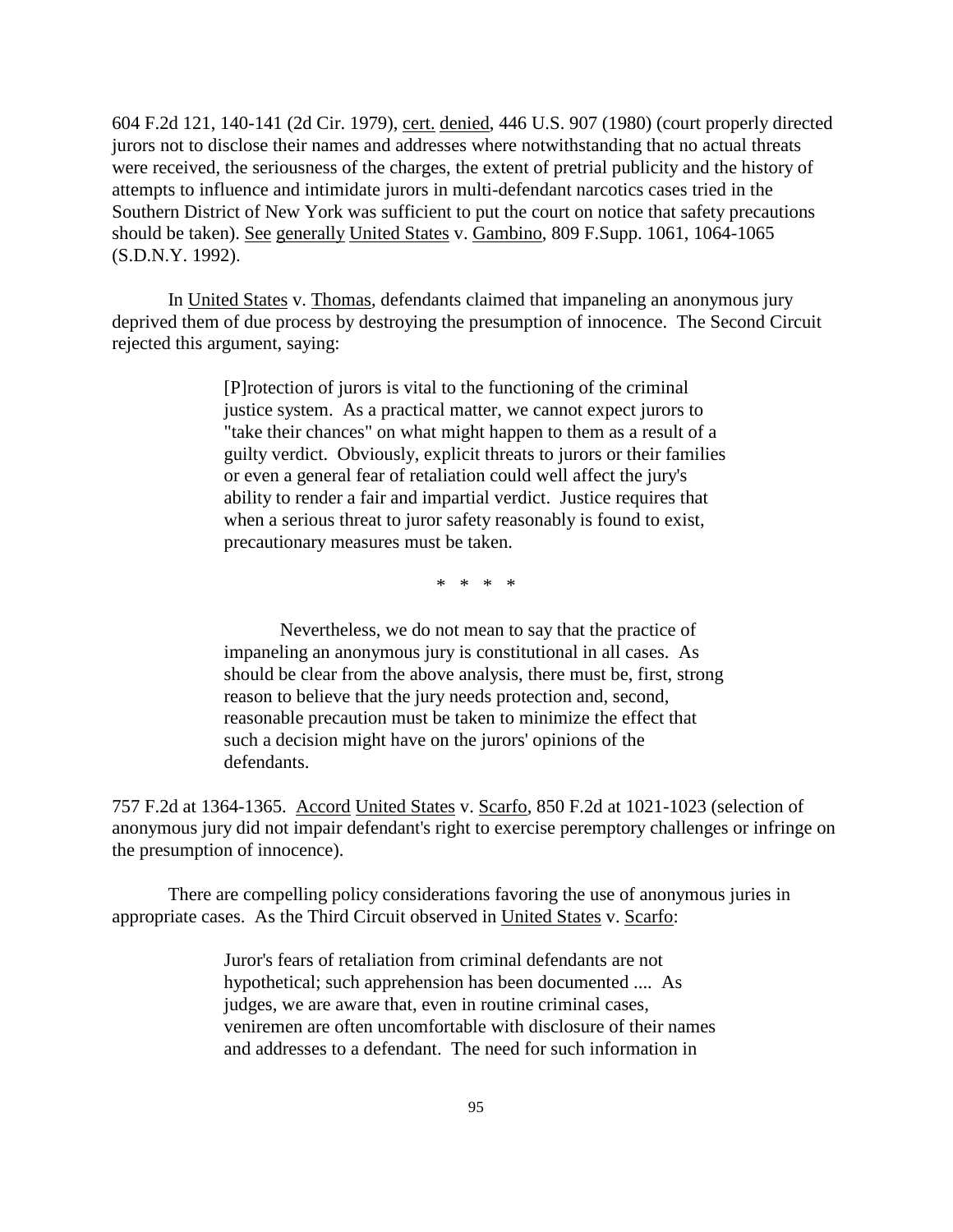preparing an effective defense is not always self-evident. If, in circumstances like those in Barnes, jury anonymity promotes impartial decision making, that result is likely to hold equally true in less celebrated cases.

The virtue of the jury system lies in the random summoning from the community of twelve "indifferent" persons - "not appointed till the hour of trial" - to decide a dispute, and in their subsequent, unencumbered return to their normal pursuits. The lack of continuity in their service tends to insulate jurors from recrimination for their decisions and to prevent the occasional mistake of one panel from being perpetuated in future deliberations. Because the system contemplates that jurors will inconspicuously fade back into the community once their tenure is completed, anonymity would seem entirely consistent with, rather than anathema to, the jury concept. In short, we believe that the probable merits of the anonymous jury procedure are worthy, not of a presumption of irregularity, but of disinterested appraisal by the courts.

850 F.2d at 1023 (citations omitted). These considerations, together with the lack of any constitutional bar to impaneling an anonymous jury, warrant passage of legislation that expressly would permit the court to protect the identities of jurors from disclosure.

This measure provides that any party may move within three days prior to the commencement of jury selection for an order directing that jurors and prospective jurors names and residential or business addresses not be disclosed to any person. The court may permit the filing of such a motion thereafter, for good cause shown. The measure requires that the motion be made under seal, and directs that any papers submitted in support thereof or in opposition thereto, as well as any record of the proceedings, remain under seal unless otherwise ordered by the court. The court must make findings of fact "essential to the determination" of the motion and may conduct a hearing, provided that any such hearing "shall be closed." At a hearing on the motion, the moving party is required to show by clear and convincing evidence that such an order is necessary. The court may issue the protective order only when, based on the "totality of the circumstances," it determines "that there is a likelihood that one or more jurors or prospective jurors will be subject to bribery, tampering, injury, harassment or intimidation."

To balance any adverse effect on defendant of withholding the identities of jurors, this measure permits the court to enlarge the scope and duration of voir dire. See United States v. Scarfo, 850 F.2d at 1017 (potential jurors completed written questionnaires encompassing wide range of personal demographics and jurors questioned personally by court and counsel); United States v. Persico, 832 F.2d at 717 (searching voir dire conducted by trial judge alleviated risk that use of anonymous jury would cast unfair aspersions on defendants); United States v. Barnes, 604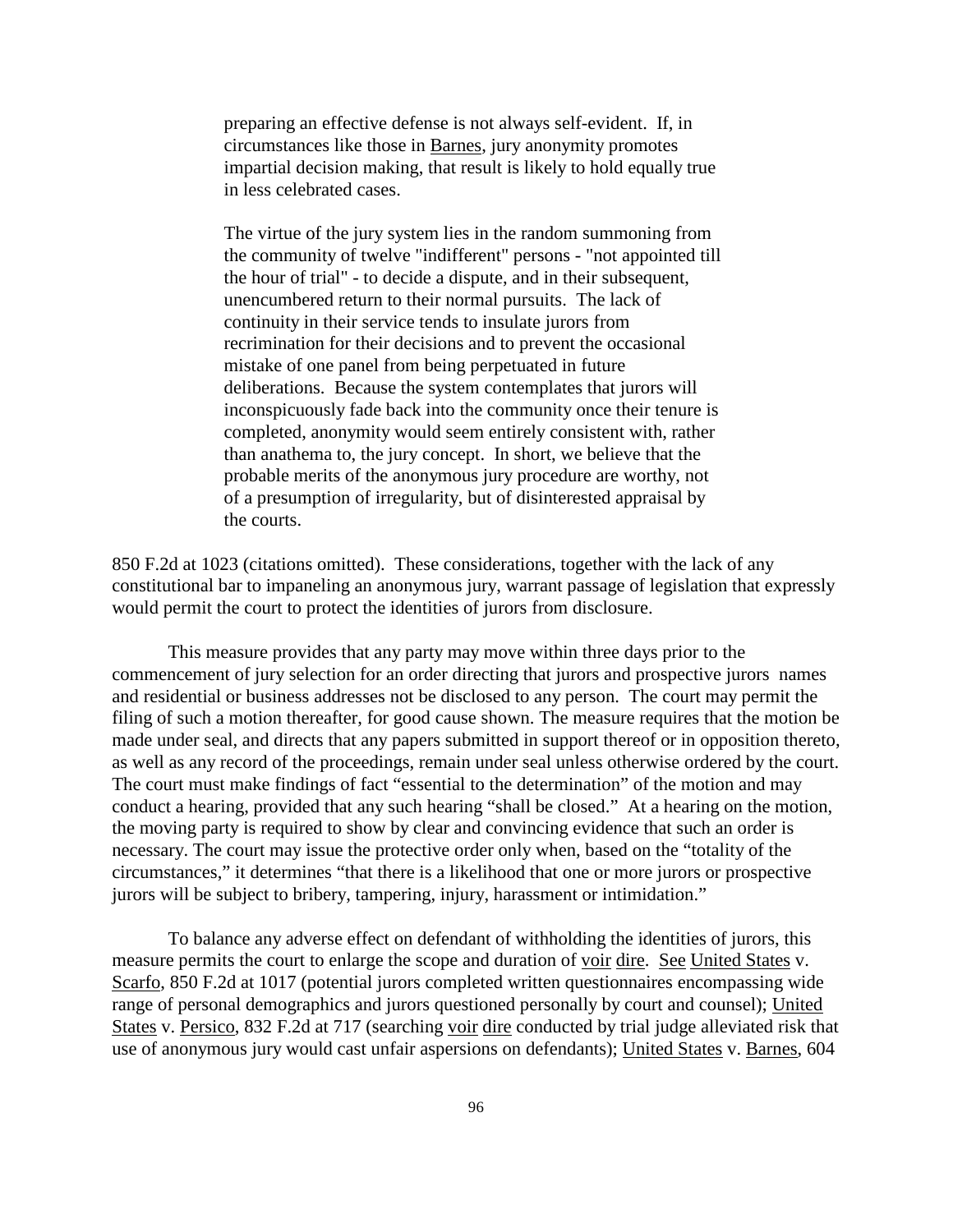F.2d at 142 (no denial of right to exercise challenges where parties had "arsenal of information" about prospective jurors based on extensive voir dire).

The measure further seeks to offset any prejudicial effect of selecting jurors on an anonymous basis by requiring the court to give a precautionary instruction to the jury upon defendant's request. See United States v. Thomas, 757 F.2d at 1364-1365 (trial judge's explanation to the jury minimized potential for prejudice to defendant). But see United States v. Scarfo, 850 F.2d at 1026 (suggesting that if court had not made a point of discussing anonymity, jurors simply might have assumed nondisclosure to be the normal course).

The measure also makes a conforming change to subdivision one of section 270.15, and further provides that, if the court issues a protective order under subdivision 1-b and a party or counsel is aware of or otherwise learns of the identity of a juror or prospective juror, that party or counsel must notify the court and the other party of that fact. The court may then, in its discretion, take appropriate action, including but not limited to discharging or releasing the juror or directing disclosure of the juror's identity to the other party.

## Proposal

AN ACT to amend the criminal procedure law, in relation to anonymous juries

The People of the State of New York, represented in Senate and Assembly, do enact as

## follows:

Section 1. Paragraph (a) of subdivision 1 of section 270.15 of the criminal procedure law, as amended by chapter 467 of the laws of 1985, is amended to read as follows:

(a) If no challenge to the panel is made as prescribed by section 270.10, or if such

challenge is made and disallowed, the court shall direct that the names of not less than twelve members of the panel be drawn and called as prescribed by the judiciary law, except as otherwise required by this section. Such persons shall take their places in the jury box and shall be immediately sworn to answer truthfully questions asked them relative to their qualifications to serve as jurors in the action. In its discretion, the court may require prospective jurors to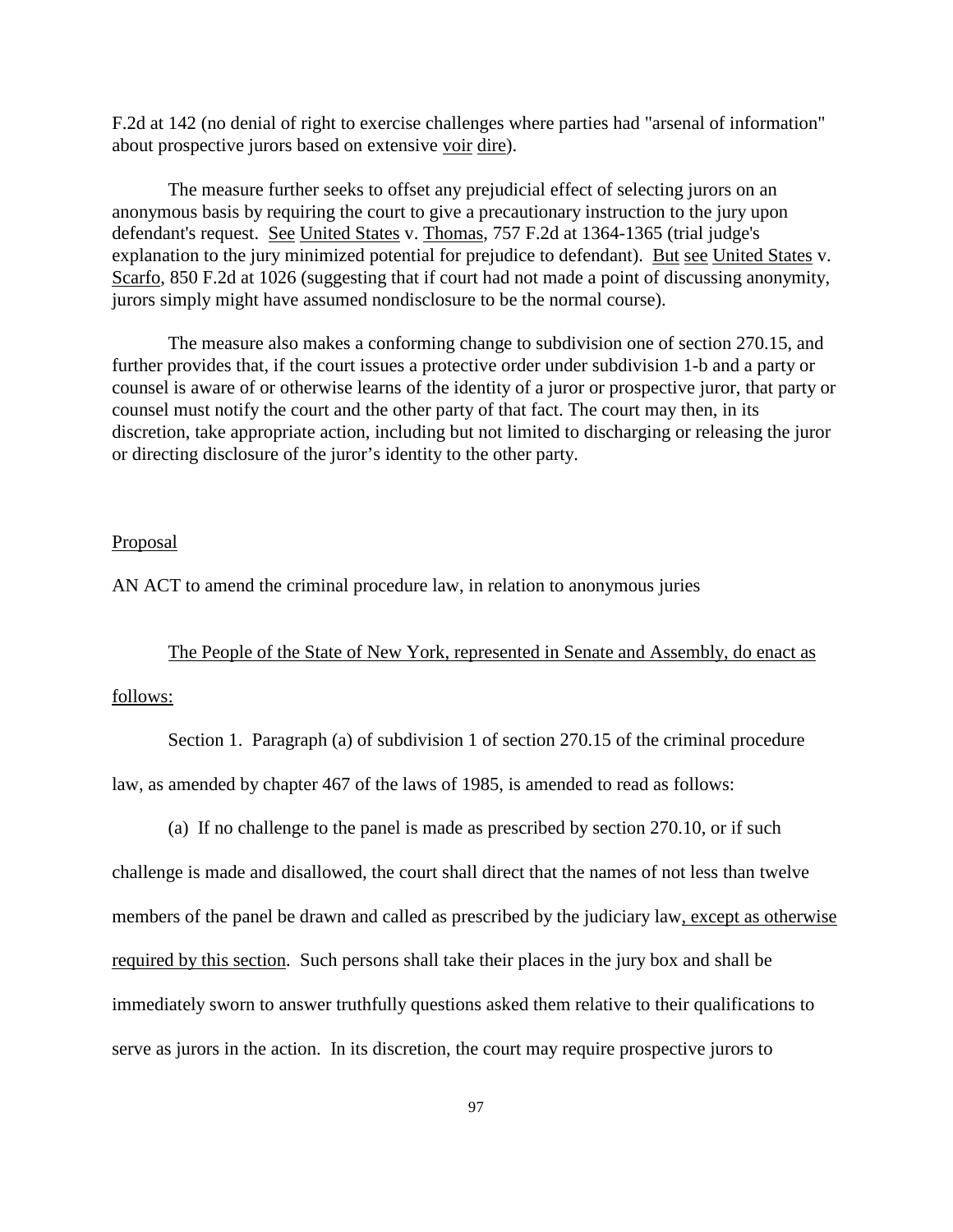complete a questionnaire concerning their ability to serve as fair and impartial jurors, including but not limited to place of birth, current address, education, occupation, prior jury service, knowledge of, relationship to, or contact with the court, any party, witness or attorney in the action and any other fact relevant to his or her service on the jury. An official form for such questionnaire shall be developed by the chief administrator of the courts in consultation with the administrative board of the courts. A copy of questionnaires completed by the members of the panel shall be given to the court and each attorney prior to examination of prospective jurors.

§2. Section 270.15 of the criminal procedure law is amended by adding a new subdivision 1-b to read as follows:

1-b. (a) Any party may make a motion for an order protecting the names and business or residential addresses of jurors and prospective jurors from disclosure to any person. The procedure for bringing on such a motion shall, except as otherwise provided herein, accord with the procedure prescribed in subdivisions one and two of section 210.45 of this chapter. Such a motion shall be made no later than three days, excluding Saturdays, Sundays and holidays, prior to the commencement of jury selection, but for good cause may be made thereafter. The motion shall be made under seal, and any papers submitted in support thereof or in opposition thereto as well as any record of the proceedings shall remain under seal unless otherwise ordered by the court. The court shall make findings of fact essential to the determination thereof and, if necessary, shall conduct such a hearing as the court may require, provided that any such hearing shall be closed. All persons giving factual information at such hearing must testify under oath, except that unsworn evidence pursuant to subdivision two of section 60.20 of this chapter also may be received. Upon such hearing, hearsay evidence shall be admissible to establish any

98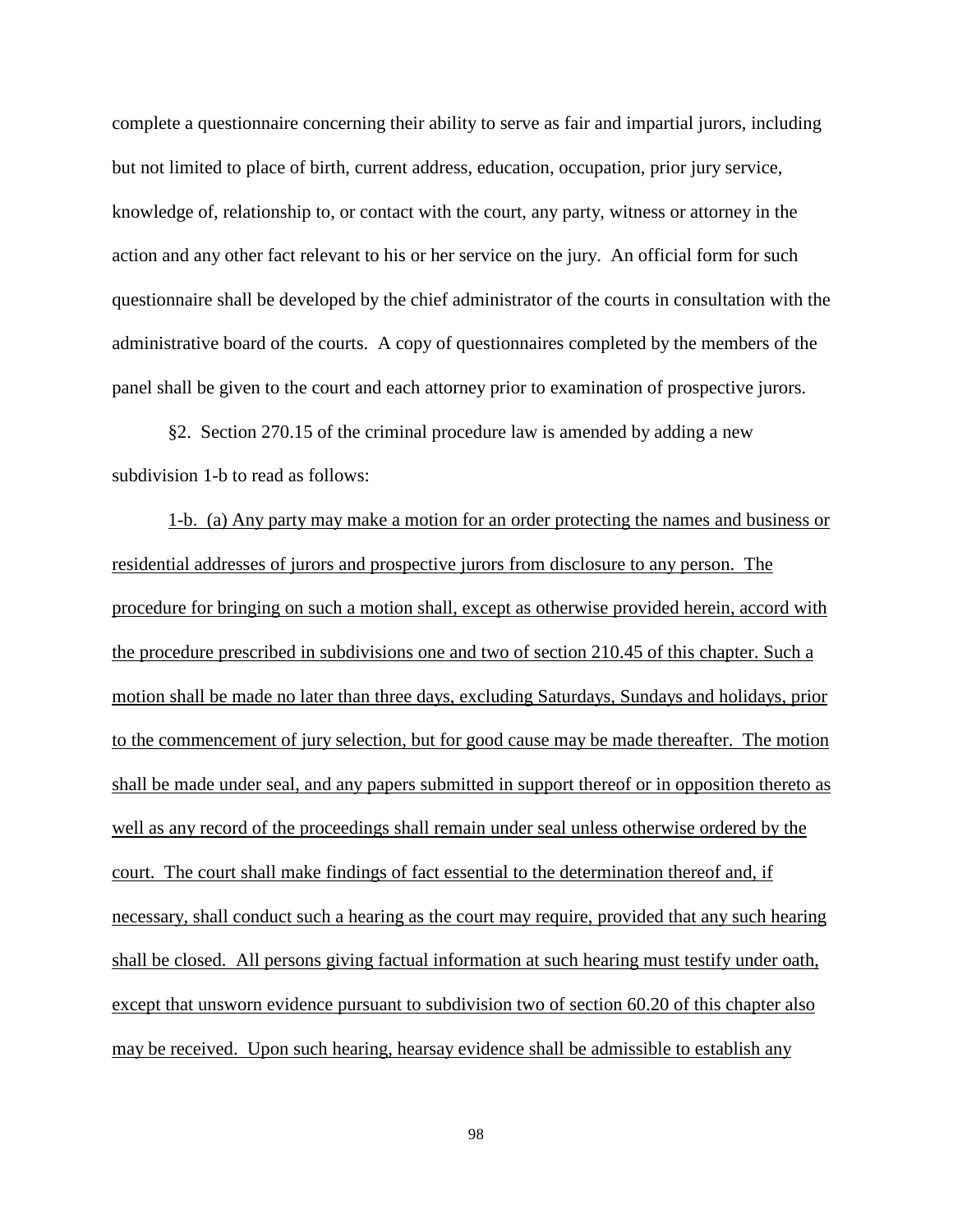material fact.

(b) At the hearing, the moving party shall bear the burden of proving by clear and convincing evidence that a protective order is necessary. The court may issue a protective order pursuant to this subdivision only when, based on the totality of the circumstances, it determines that there is a likelihood that one or more jurors or prospective jurors will be subject to bribery, tampering, injury, harassment or intimidation.

(c) If the court grants the motion, it shall direct that all jurors and prospective jurors thereafter shall be identified by some means other than their names. The court may enlarge the scope and duration of the parties' examination of prospective jurors to assure that the parties have sufficient information upon which to base the exercise of peremptory challenges and challenges for cause pursuant to sections 270.20 and 270.25.

(d) If the court grants the motion, and a party or counsel is aware of or otherwise learns of the identity of a juror or prospective juror, that party or counsel shall notify the court and the other party of the fact that it knows the identity of a juror. The court, in its discretion, may then take appropriate action, including but not limited to discharging or releasing the juror or prospective juror or directing disclosure of the juror's identity to the other party.

(e) Upon request by a defendant, but not otherwise, the court shall instruct the jury that the fact that the jury was selected on an anonymous basis is not a factor from which any inference unfavorable to the defendant may be drawn.

§4. This act shall take effect 90 days after it shall have become a law.

99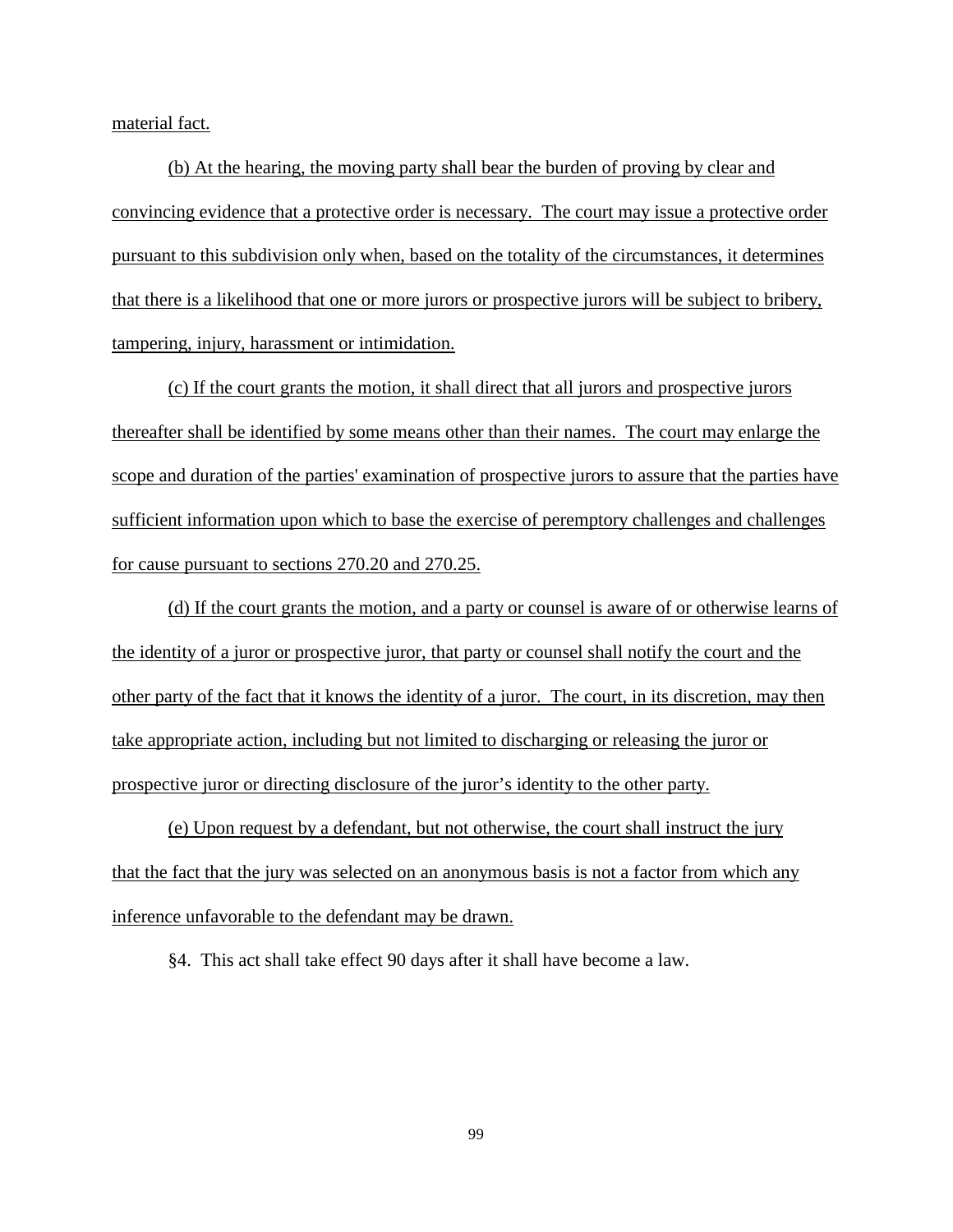14. Revision of the Contempt Law (Judiciary Law Article 19)

 $\overline{a}$ 

The Committee recommends that Article 19 of the Judiciary Law be amended to effect comprehensive reform of the law governing contempt. This measure was originally proposed in 2000 by the Chief Administrative Judge's Advisory Committee on Civil Practice, and appeared in revised form in that Committee's 2001 Report to the Chief Administrative Judge. The measure was then referred to this Committee for review, and was further revised to incorporate provisions authorizing, inter alia: the setting of bail on an alleged or adjudicated contemnor where there is reasonable cause to believe such is necessary to insure the individual's future appearance when required; the use of bench warrants in certain circumstances to bring an alleged or adjudicated contemnor before the court; the assignment of counsel pursuant to Article 18-B of the County Law for indigent contemnors facing a possible jail sanction or appealing a sanction that includes jail; the vacating or modification of a previously entered contempt finding or sanction by the court that entered it; and the appointment by an administrative judge or appellate court of a "disinterested member of the bar" to prosecute a contempt charge or respond to an appeal of a contempt finding. The measure, as so revised, appeared in both Committees' 2002 Reports to the Chief Administrative Judge. In 2003, a few additional changes were made at the recommendation of the Chief Administrative Judge's Advisory Committee on Local Courts.

The measure repeals Article 19 of the Judiciary Law in its entirety, replacing the largely outdated and often confusing language of that Article with more modern terminology, and eliminating provisions that are duplicative or have outlived their usefulness. At the same time, the measure retains, albeit in a more comprehensible form, virtually all of the concepts traditionally associated with a court's exercise of the contempt power, including "summary" contempt (section 753(1)),<sup>1</sup> the authority to impose fines and/or jail as sanctions for contemptuous conduct, and the authority to apply these sanctions either as a punishment for such conduct (section 751), or as a remedy where the conduct interferes with or otherwise prejudices the rights or remedies of a party to an action or proceeding (section 752).

In defining contempt under proposed section 750, the measure eliminates all references to "civil" and "criminal" contempt -- concepts that have generated substantial litigation and confusion in the past -- and replaces them with an inclusive definition that, despite its brevity, encompasses nearly all of the conduct constituting "civil" and "criminal" contempt under existing Judiciary Law sections 750 and 753. $2$  To conform with the Penal Law, which uses the

<sup>&</sup>lt;sup>1</sup>Unless otherwise specifically noted, all parenthetical section references are to proposed sections of Article 19 of the Judiciary Law, as added by this measure.

<sup>&</sup>lt;sup>2</sup>This is accomplished, in part, through the use of a single "catch-all" provision in proposed section 750(4), which includes within the definition of contempt under Article 19 "any other conduct designated by law as a contempt." This provision replaces several cumbersome cross-references in existing Judiciary Law section 750 to, inter alia, the "unlawful practice of law" under Judiciary Law Article 15, and an employer's subjection of an employee to "penalty or discharge" for jury service, in violation of Judiciary Law section 519 (see, e.g., subdivisions (A)(7) and (B) of existing Judiciary Law section 750).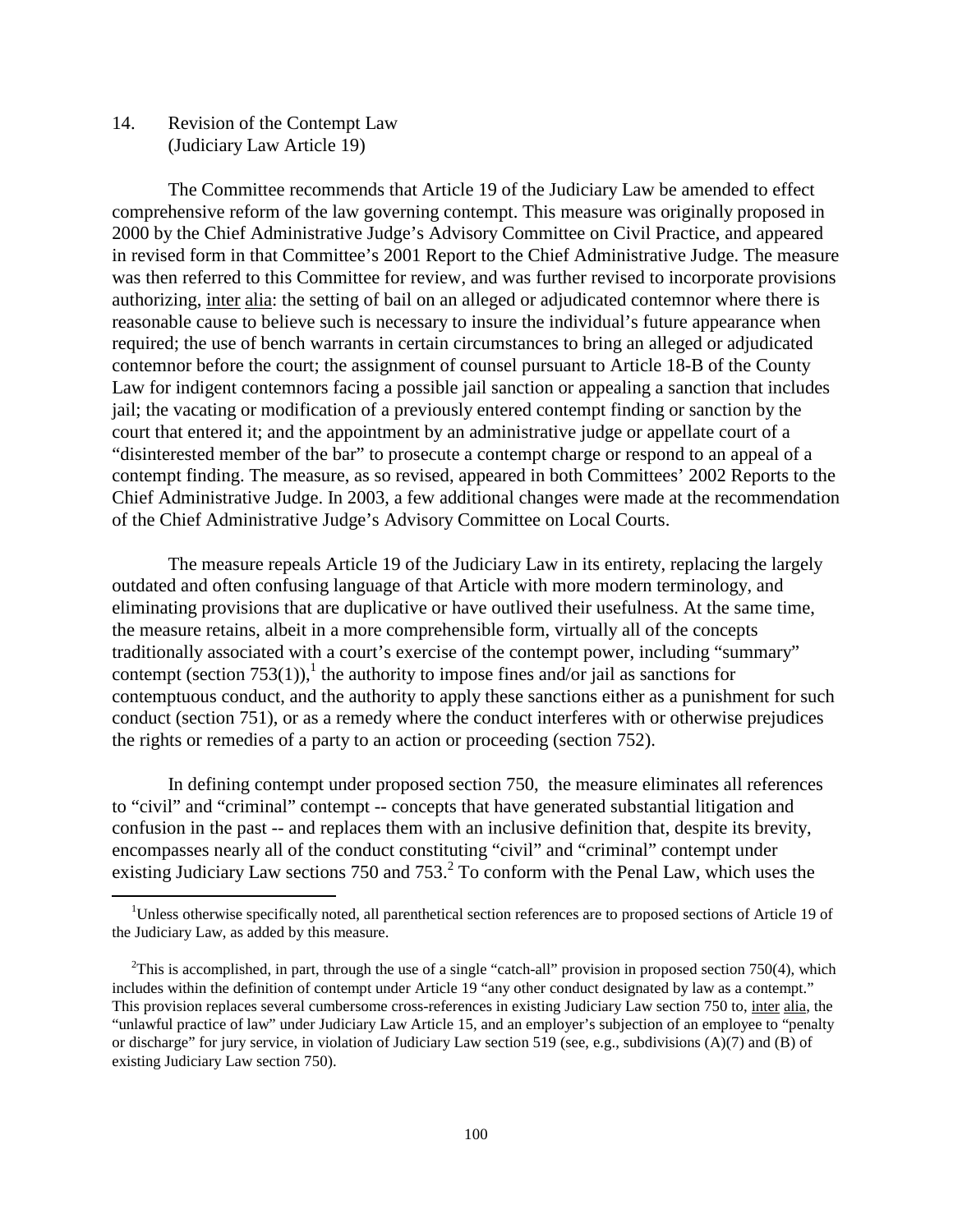term "intentionally" rather than "willfully" in defining the mens rea for various offenses under that chapter, the measure has been amended this year to replace "willful" with "intentional" in the proposed section 750 definition of contempt. It should be noted, however, that, in so harmonizing the two chapters, no substantive change in the "mens rea" requirement for contempt under Judiciary Law Article 19 is intended.

Where a person is found to have engaged in conduct constituting contempt under proposed section 750, the court, under proposed sections 751 and 752, may "punish" or "remedy" the contempt, through the imposition of a fine or imprisonment, or both, in accordance with the procedures set forth in those sections.

Thus, for example, under proposed section 751 ("Punitive contempt; sanctions"), where the court makes a finding of contempt and seeks to *punish* the contemnor, it may do so by imposing a fine or a jail sanction of up to six months, or both. Where the contempt involves willful conduct that disrupts or threatens to disrupt court proceedings, or that "undermines or tends to undermine the dignity and authority of the court," the permissible fine under that section may not exceed \$5000 "for each such contempt." In fixing the amount of the fine or period of imprisonment, the court, under proposed section 751(2), must consider "all the facts and circumstances directly related to the contempt," including the nature and extent of the contempt, the amount of gain or loss caused thereby, the financial resources of the contemnor and the effect of the contempt "upon the court, the public, litigants or others." The measure also directs that, where a punitive sanction of a fine or imprisonment is imposed, the underlying contempt finding must be based "upon proof beyond a reasonable doubt" (section 753(5)).

The court also has the authority, under proposed section 752 ("Remedial contempt; sanctions"), to impose a *remedial* sanction for a contempt in order to "protect or enforce a right or remedy of a party to an action or proceeding or to enforce an order or judgment." As with the punitive contempt sanction, this remedial sanction would be in the form of a fine (including successive fines) or imprisonment, or both (section 752). The measure requires, however, that in imposing a remedial fine or term of imprisonment, the court must direct that the imprisonment, and the cumulation of any successive fines imposed, "continue only so long as is necessary to protect or enforce such right, remedy, order or judgment" (section 752). Where a remedial sanction for contempt is imposed, the underlying contempt finding must be supported by "clear and convincing" evidence (section 753(5)).

The measure provides that a court's finding of contempt must be in writing and must "state the facts which constitute the offense" (section 754). Similarly, if a sanction is imposed, the order imposing it must be in writing, and "shall plainly and specifically prescribe the punishment or remedy ordered therefor" (section 754). However, where a contempt is summarily punished pursuant to proposed section 753(1), the facts supporting the contempt finding, and the specific punishment imposed thereon, shall be placed on the record, to be followed "as soon thereafter as is practicable" by a written finding and order (proposed section 754).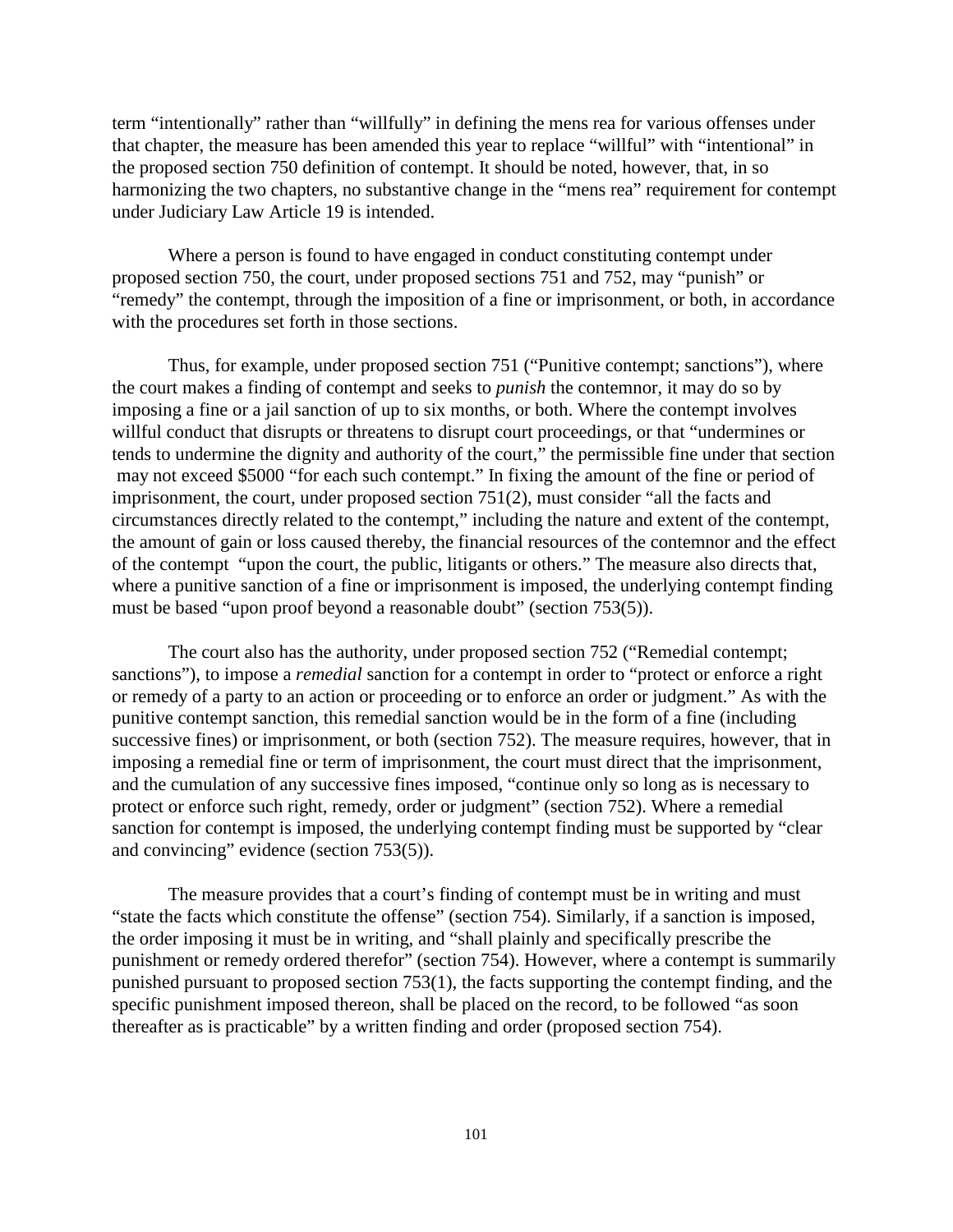The procedures governing contempt proceedings, including the summary adjudication and punishment of contempt, are set forth in proposed section 753 ("Procedure"). With regard to summary contempt, the measure provides, in substance, that where the contempt is

> committed in the immediate view and presence of the court [it] may be punished summarily where the conduct disrupts proceedings in progress, or undermines or threatens to undermine the dignity and authority of the court in a manner and to the extent that it reasonably appears that the court will be unable to continue to conduct its normal business in an appropriate way.

### Proposed section 753(1).

The measure also provides that, before a person may be summarily found in contempt and punished therefor, the court must give the person "a reasonable opportunity to make a statement on the record in his or her defense or in extenuation of his or her conduct" (section 753(1)).

Where the contempt is not summarily punished, the court, under proposed section 753(2), must provide the alleged contemnor with written notice of the contempt charge, an opportunity to be heard and to "prepare and produce evidence and witnesses in his or her defense," the right to assistance of counsel and the right to cross-examine witnesses. Where the contemptuous conduct involves "primarily personal disrespect or vituperative criticism of the judge," and the conduct is not summarily punished, the alleged contemnor is entitled to a "plenary hearing in front of another judge designated by the administrative judge of the court in which the conduct occurred" (section 753(3)). This judicial disqualification provision, which has no analogue in existing Judiciary Law Article 19, is modeled after the Rules of the Appellate Division (see, section 604.2(d) of the Rules of the First Department and section 701.5 of the Rules of the Second Department), and is intended to insure that due process is satisfied in cases where the contemptuous conduct involves a particularly egregious personal attack on the judge. See, generally, Mayberry v. Pennsylvania, 400 U.S. 455 (1971).

Proposed section 753 includes an additional provision not found in existing Article 19 that would allow for the appointment by an Administrative Judge (or the appellate court on an appeal of a contempt adjudication) of a "disinterested member of the bar" to prosecute a contempt charge or respond to a contempt appeal (section 753(4)). This provision is intended to address the situation in which, due to the nature of the alleged contempt or the circumstances of its commission, there is no advocate to pursue the contempt charge in the trial court or argue in favor of upholding the contempt finding on appeal. Where, for example, a contempt is committed by a non-party to a civil or criminal case (e.g., a reporter violates a trial judge's order prohibiting the taking of photographs in court), or involves misconduct by a party that does not affect the opposing party's rights or remedies, the court may be forced to either pursue the contempt charge itself, or forgo prosecution altogether. By allowing for the appointment in these situations of a disinterested attorney to pursue the contempt charge, and to argue in support of any resulting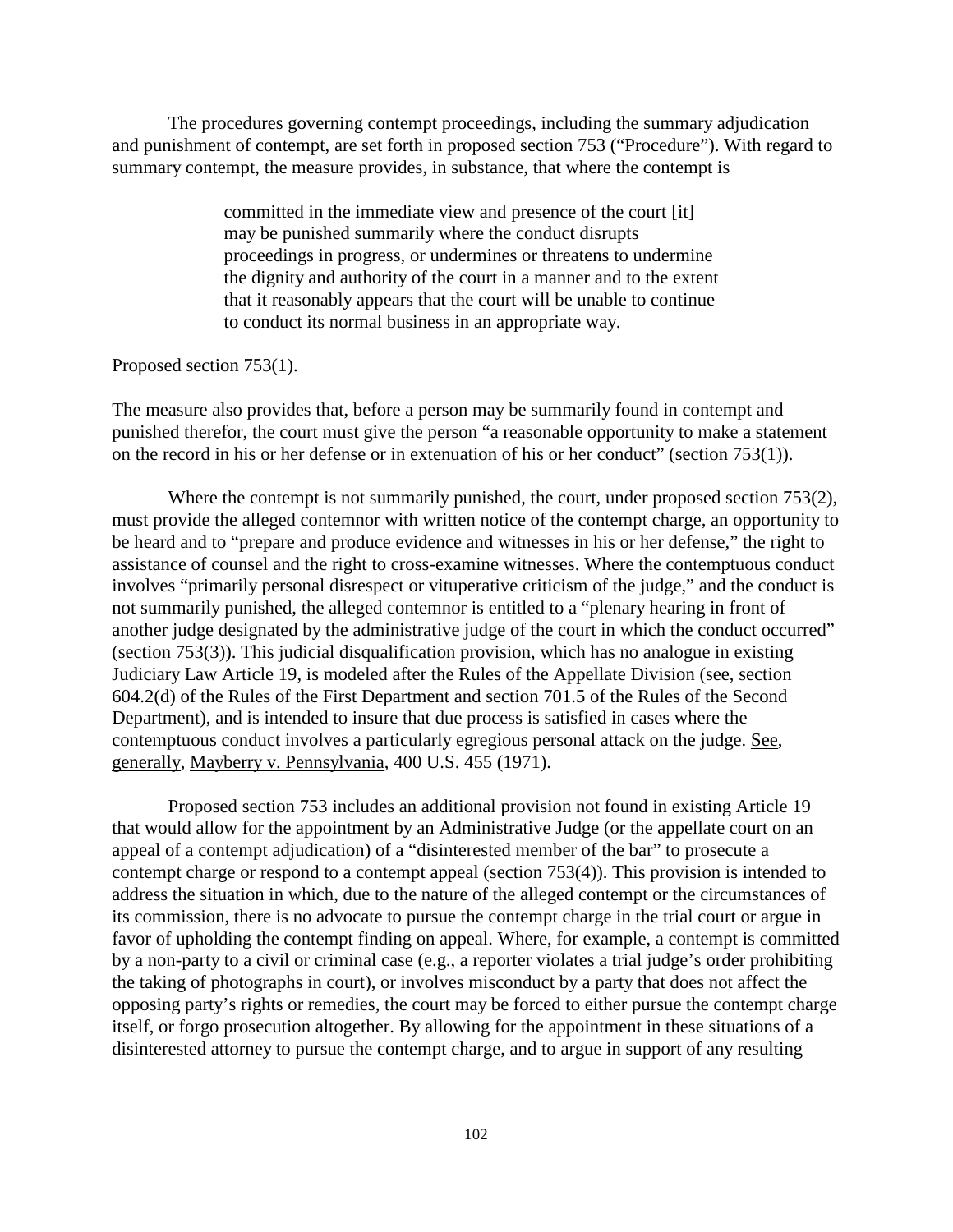contempt ruling on appeal, this provision fills a critical gap in existing Article 19 and insures that the fundamental nature of the adversarial process remains intact.<sup>1</sup>

The measure provides that where a person charged with contempt is financially unable to obtain counsel, and the court determines that, upon a finding of contempt, it might impose a sanction of imprisonment, the court must, unless it punishes the contempt summarily under proposed section 753(1), assign counsel pursuant to Article 18-B of the County Law (section 753(6)). The requirement that the court, before assigning counsel, make a preliminary determination that it may impose jail as a sanction if a contempt is found, is intended to eliminate the need to assign counsel in every single contempt case involving an indigent contemnor (see, existing Judiciary Law section 770 [providing, in pertinent part, that where it appears that a contemnor is financially unable to obtain counsel, "the court *may in its discretion* assign counsel to represent him or her"], emphasis added). Notably, the measure requires that counsel be assigned *regardless* of whether the indigent contemnor is facing a "punitive" jail sanction under proposed section 751, or a "remedial" jail sanction under proposed section 752 (see, generally, People ex rel Lobenthal v. Koehler, 129 AD2d 28, 29 [1st Dept. 1987] [holding that, under U.S. Supreme Court precedent, an indigent alleged contemnor facing possible jail as a sanction has the right to assigned counsel, regardless of whether the charged contempt is "civil" or "criminal" in nature]; see also, Hickland v. Hickland, 56 AD2d 978, 980 [3d Dept. 1977]).

Similarly, the measure requires that, where an adjudicated contemnor who is financially unable to obtain counsel appeals a contempt ruling that includes a sanction of imprisonment, the appellate court must assign counsel pursuant to Article 18-B (section 755(2)). Because existing Article 18-B of the County Law contains no express reference to the assignment of counsel to indigent persons charged with contempt under the Judiciary Law, the measure makes conforming changes to County Law section 722-a to include these Judiciary Law contempt proceedings (other than summary proceedings) and appeals within the scope of proceedings to which Article 18-B applies (see, section 5 of the measure).

With regard to appeals generally, the measure provides that an "adjudication of contempt" -- which is defined in proposed section 755(1) as the court's written "finding" of contempt together with its written order imposing a sanction, if any -- is "immediately appealable and shall be granted a preference by the appellate court" (section 755(1)). Such appeals are to be governed by the provisions of CPLR Articles 55, 56 and 57, and "shall be in accordance with the applicable rules of the appellate division of the department in which the appellate court is located" (section 755(2)). As previously noted, in the interest of uniformity, the measure eliminates the requirement, found in existing Judiciary Law section 752, that review of summary

 $\overline{a}$ 

<sup>&</sup>lt;sup>1</sup>The Committee recognizes that, under existing practice, where a summary contempt ruling is challenged by way of a CPLR Article 78 proceeding in accordance with existing Judiciary Law section 752, the issuing judge, as the named respondent, is generally represented by the State Attorney General's Office. As discussed, infra, however, under this measure, all contempt rulings, including those rendered summarily, will be appealable only pursuant to CPLR Articles 55, 56 and 57.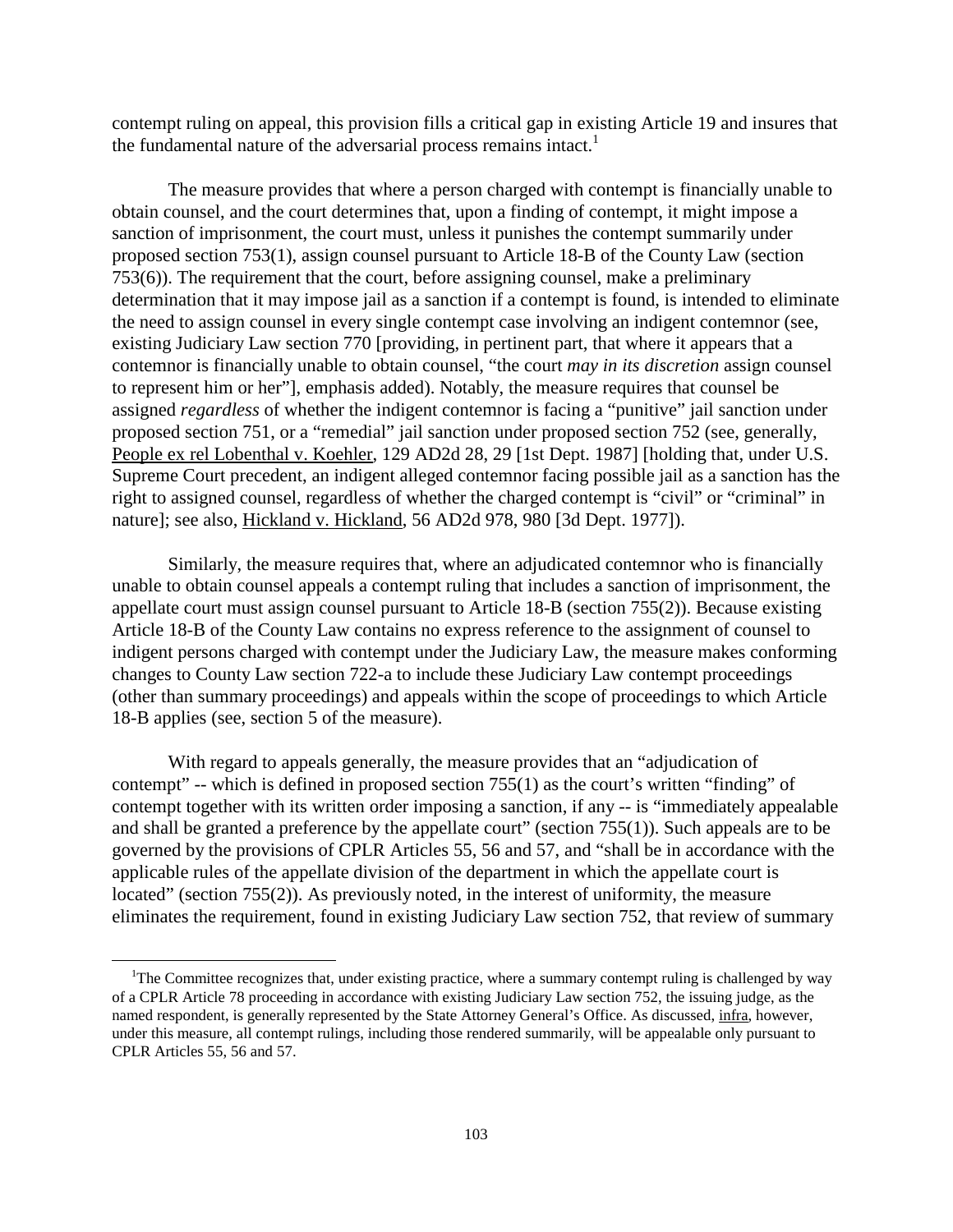contempt rulings be had pursuant to CPLR Article 78, and requires that *all* appeals of Article 19 contempt adjudications be pursuant to the aforementioned "appeal" articles of the Civil Practice Law and Rules (see, section 3 of the measure [amending CPLR section 7801(2) to conform that section to proposed Judiciary Law section 755(2)]). In addition to these appellate provisions, proposed section 755 contains a related provision, not found in existing Judiciary Law Article 19, authorizing the court that makes a contempt finding or issues an order imposing a sanction thereon, to vacate or modify such finding or order "at any time after entry thereof" (section 755(3)).

One of the most significant provisions of the measure is proposed section 756, which authorizes, inter alia, the issuance of a securing order to insure an alleged or adjudicated contemnor's presence in court when required, as well as the issuance of a bench warrant directing a police officer to bring a contemnor before the court "forthwith." Although existing Judiciary Law Article 19 includes references to a contemnor's giving an "undertaking" for his or her appearance in court, and to the "prosecution" of the undertaking where the contemnor fails to appear (see, e.g., existing Judiciary Law sections 777 through 780), the situations in which an undertaking may be used under Article 19 appear to be limited to certain "civil" contempt proceedings (see, Brunetti, "The Judiciary Law's Criminal Contempt Statute: Ripe for Reform," NYS Bar Journal, December 1997, at 57-58). As such, it is unclear whether, in a "criminal" contempt proceeding under existing Article 19, a judge has the authority to issue a securing order setting bail on an alleged contemnor who may not return to court when directed (Id).

Proposed section 756 fills this gap in the law by establishing clear rules for the use of securing orders and bench warrants in all Article 19 contempt proceedings. The section provides, for example, that:

> [W]here a person is charged with, or is awaiting the imposition of a sanction upon a finding of, contempt..., the court may, where it has reasonable cause to believe that a securing order is necessary to secure such person's future court attendance when required during the pendency of the contempt proceedings, issue a securing order fixing bail...With respect to a person charged with contempt but against

whom a finding of contempt has not yet been entered, no securing order may be issued...absent an additional finding...that there is reasonable cause to believe that the person so charged committed the contempt.

#### Section 756(a) and (b).

The measure incorporates by reference, in subdivision  $(1)(c)$  of proposed section 756, relevant provisions of CPL Articles 510 (relating to securing orders and applications for recognizance or bail), 520 (relating to bail and bail bonds), 530 (relating to orders of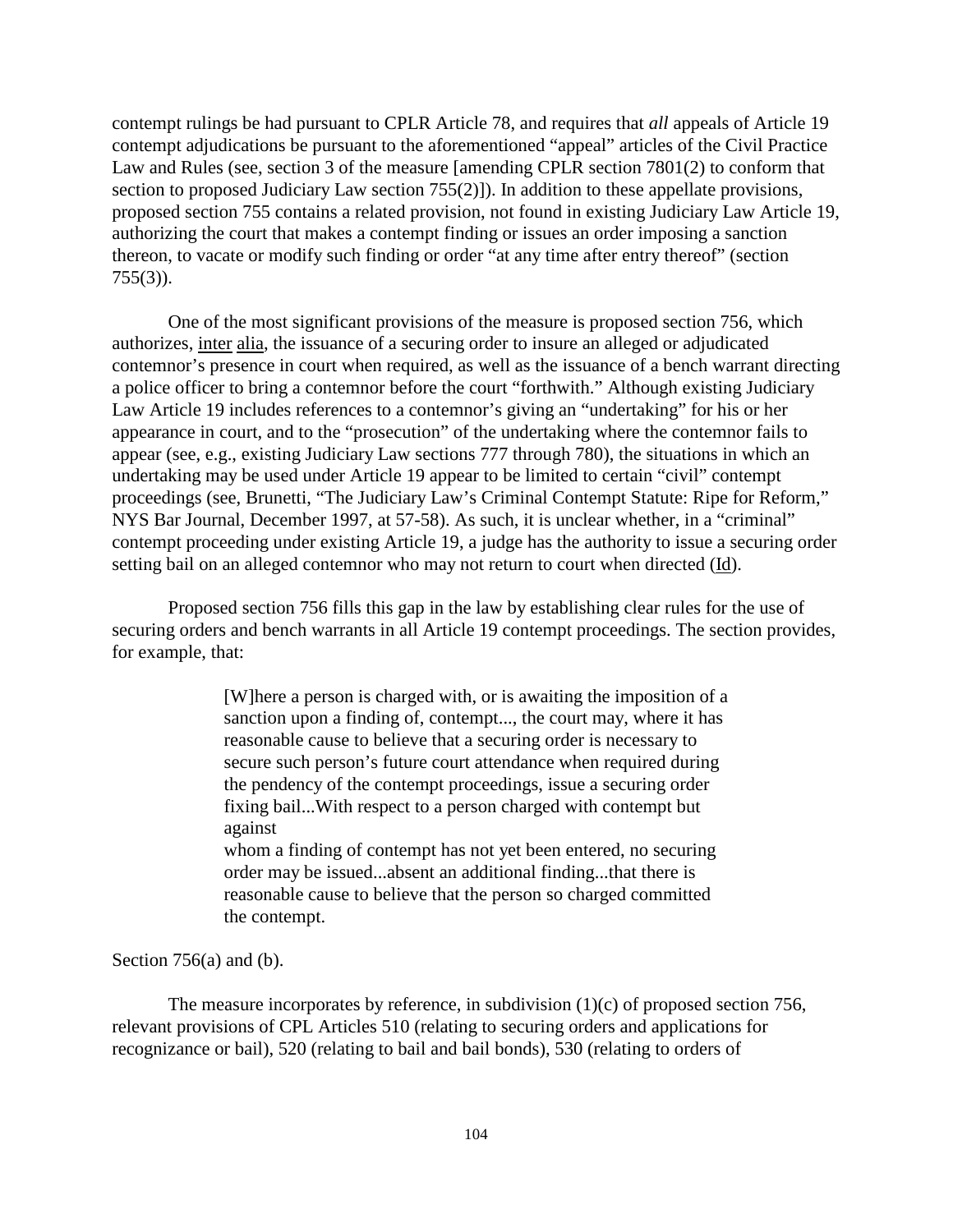recognizance or bail) and 540 (relating to the forfeiture and remission of bail), and renders these provisions applicable to securing orders issued under proposed section 756, but only "to the extent not inconsistent with" that section  $(756(1)(c))$ . As noted, the measure also expressly provides for the issuance of bench warrants in certain specified circumstances, and directs that any such warrant "be executed in the manner prescribed by section 530.70 of the criminal procedure law" (756(2) and (3)). The measure further requires that, where a court enters a finding of contempt under Article 19 and issues an order imposing a punishment or remedy of imprisonment thereon, it "must commit the person who is the subject of the order to the custody of the sheriff, or must order such person to appear on a future date to be committed to the custody of the sheriff" (section 756(3)). Where, under proposed section 751, the imprisonment is imposed as a *punitive* sanction, the person is entitled to credit for time spent in jail on the contempt charge prior to commencement of the imposed term of imprisonment, in accordance with the provisions of section 756(4)).

Notably, the measure does not address the exercise of the contempt power by courts "not of record." A proposed section 756, dealing with the extent of the contempt power for these courts, which had appeared in an earlier version of the measure, has been removed, leaving the articulation of this power to the terms of the lower court acts. Conforming amendments will be proposed at a later time to address the exercise of the contempt power by courts of limited jurisdiction, as well as the use of the terms "civil contempt" and "criminal contempt" in a variety of other statutory contexts.

Finally, the measure makes conforming changes to: (1) Judiciary Law sections 476-a(1) and 485 to clarify that certain conduct constituting the "unlawful practice of law" under Judiciary Law Article 15 shall continue to be punishable as contempt under Article 19, and to replace certain references to repealed sections of the Penal Law in section 476-a(1) with their modernday counterparts in the General Business Law (see, section 6 of the measure); and (2) Judiciary Law section 519 to clarify that violations by employers of that section shall continue to be punishable as contempt under Article 19 (see, section 8 of the measure).

It has been stated that "[a] court lacking the power to coerce obedience of its orders or punish disobedience thereof is an oxymoron" (Gray, "Judiciary and Penal Law Contempt in New York: A Critical Analysis," Journal of Law and Policy, Vol. III, No. 1, at 84), and that, "[i]n the United States, 'the contempt power lies at the core of the administration of a state's judicial system'[citation omitted]. A court without contempt power is not a court" (Id). This Committee, and the Advisory Committee on Civil Practice, fully concur with these observations, and jointly offer this comprehensive measure as a means of bringing much needed reform to an area of the law that is of critical importance to the Judiciary and to the effective administration of justice.

#### Proposal

AN ACT to amend the judiciary law, the civil practice law and rules, and the county law, in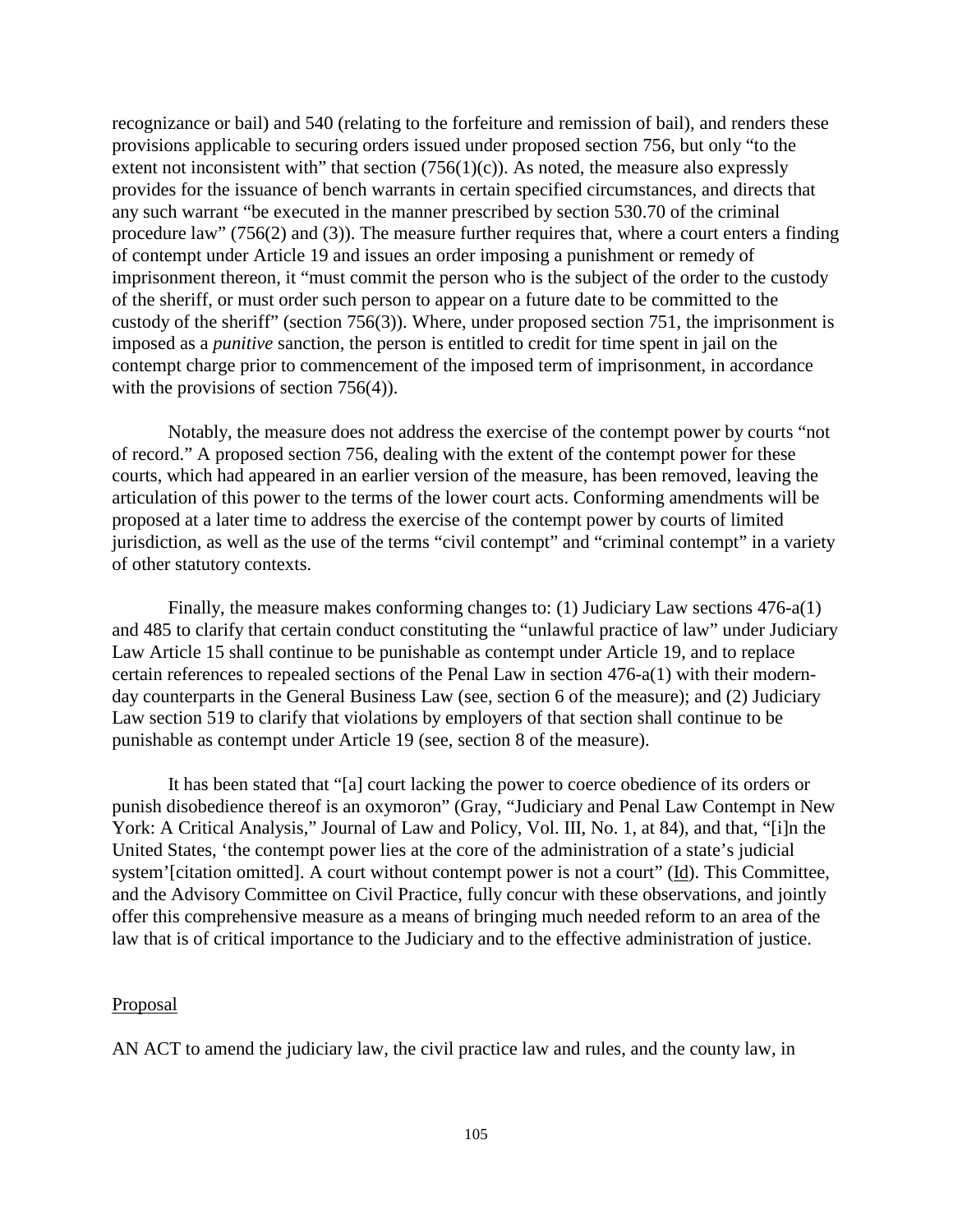relation to the law governing contempt

The People of the State of New York, represented in Senate and Assembly, do enact as follows:

Section 1. Sections 750 through 781 of the judiciary law are REPEALED.

§2. The judiciary law is amended by adding eight new sections, 750 through 757, to read as follows:

§750. Contempt. Contempt of court is defined as (1) intentional conduct that disrupts or threatens to disrupt court proceedings or that undermines or tends to undermine the dignity and authority of the court; (2) intentional disobedience of the court's lawful order or mandate; (3) intentional violation of a duty or other misconduct by which a right or remedy of a party to an action or special proceeding or enforcement of an order or judgment may be defeated, impaired, impeded or prejudiced; (4) any other conduct designated by law as a contempt; or (5) intentional conduct that aids or abets another person in committing any of the acts listed above. Failure to pay a sum of money ordered or adjudged, except a fine or sanction, for which execution may be had pursuant to the civil practice law and rules shall not constitute contempt.

§751. Punitive contempt; sanctions. 1. A court of record may, following a finding of contempt, punish such contempt by a fine or by imprisonment, not exceeding six months in the jail of the county where the court is sitting, or both, in the discretion of the court; provided, however, that where a fine is imposed pursuant to this section for conduct constituting contempt as defined in subdivision one of section seven hundred fifty, such fine shall not exceed five thousand dollars for each such contempt. Where a person is committed to jail for the nonpayment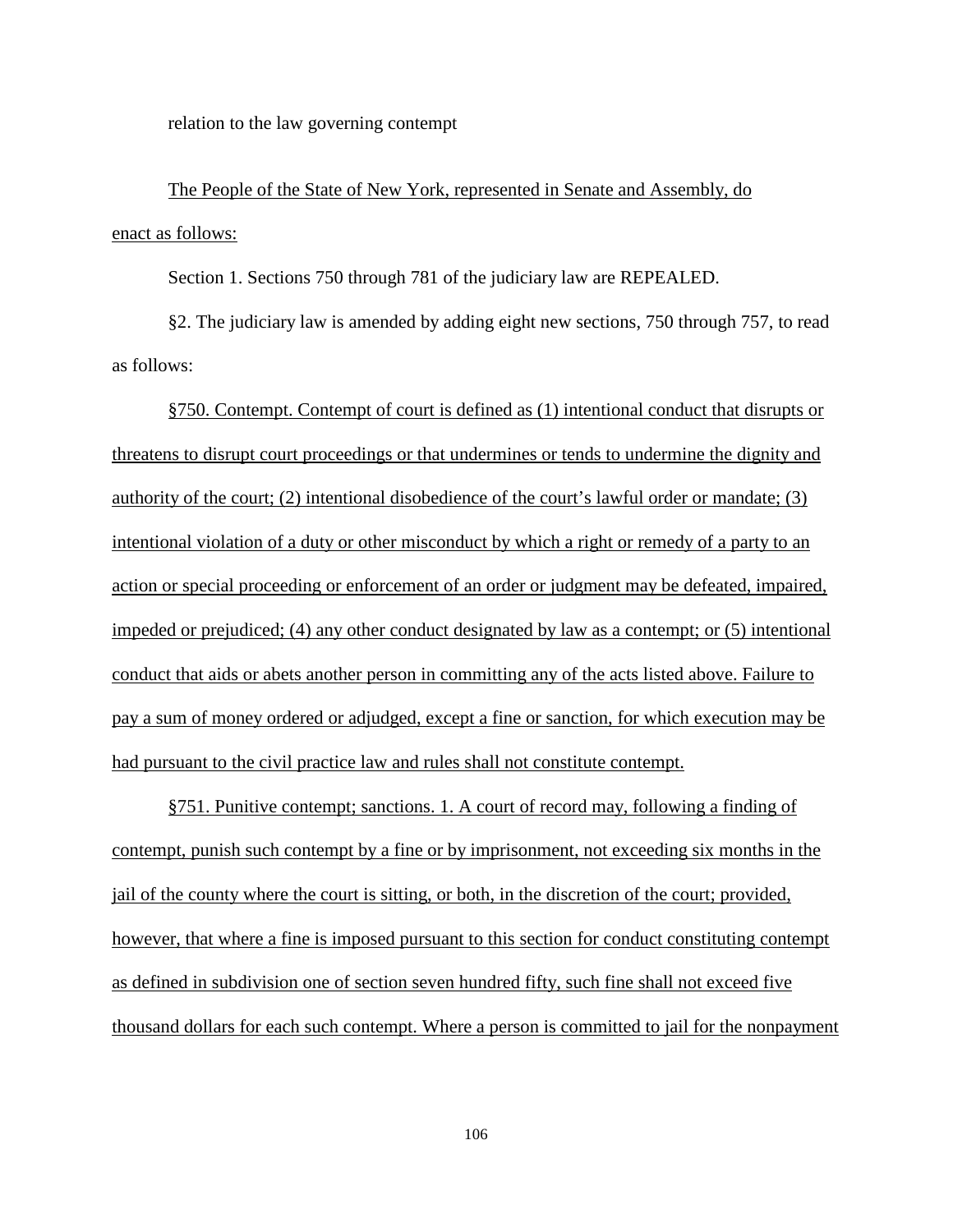of a fine imposed under this section, such commitment shall be for a period not to exceed six months, and such period of imprisonment shall run consecutively with any other term of imprisonment imposed under this section.

2. In fixing the amount of the fine or imprisonment, the court shall consider all the facts and circumstances directly related to the contempt, including, but not limited to: (a) the nature and extent of the contempt; (b) the amount of gain or loss caused by the contempt; (c) the financial resources of the person held in contempt; and (d) the effect of the contempt upon the court, the public, litigants or others.

§752. Remedial contempt; sanctions. A court of record has the power to remedy, by fine, including successive fines, or imprisonment, or both, a contempt so as to protect or enforce a right or remedy of a party to an action or proceeding or to enforce an order or judgment; provided however, that the court, in imposing such remedial sanction, shall direct that such imprisonment, and the cumulation of any such successive fines, shall continue only so long as is necessary to protect or enforce such right, remedy, order or judgment.

§753. Procedure. 1. Contempt committed in the immediate view and presence of the court may be punished summarily where the conduct disrupts or threatens to disrupt proceedings in progress, or undermines or threatens to undermine the dignity and authority of the court in a manner and to the extent that it reasonably appears that the court will be unable to continue to conduct its normal business in an appropriate way. Before a summary adjudication of contempt, the court shall give the person charged a reasonable opportunity to make a statement on the record in his or her defense or in extenuation of his or her conduct.

2. Where a contempt is not summarily punished and the court has reason to believe that a

107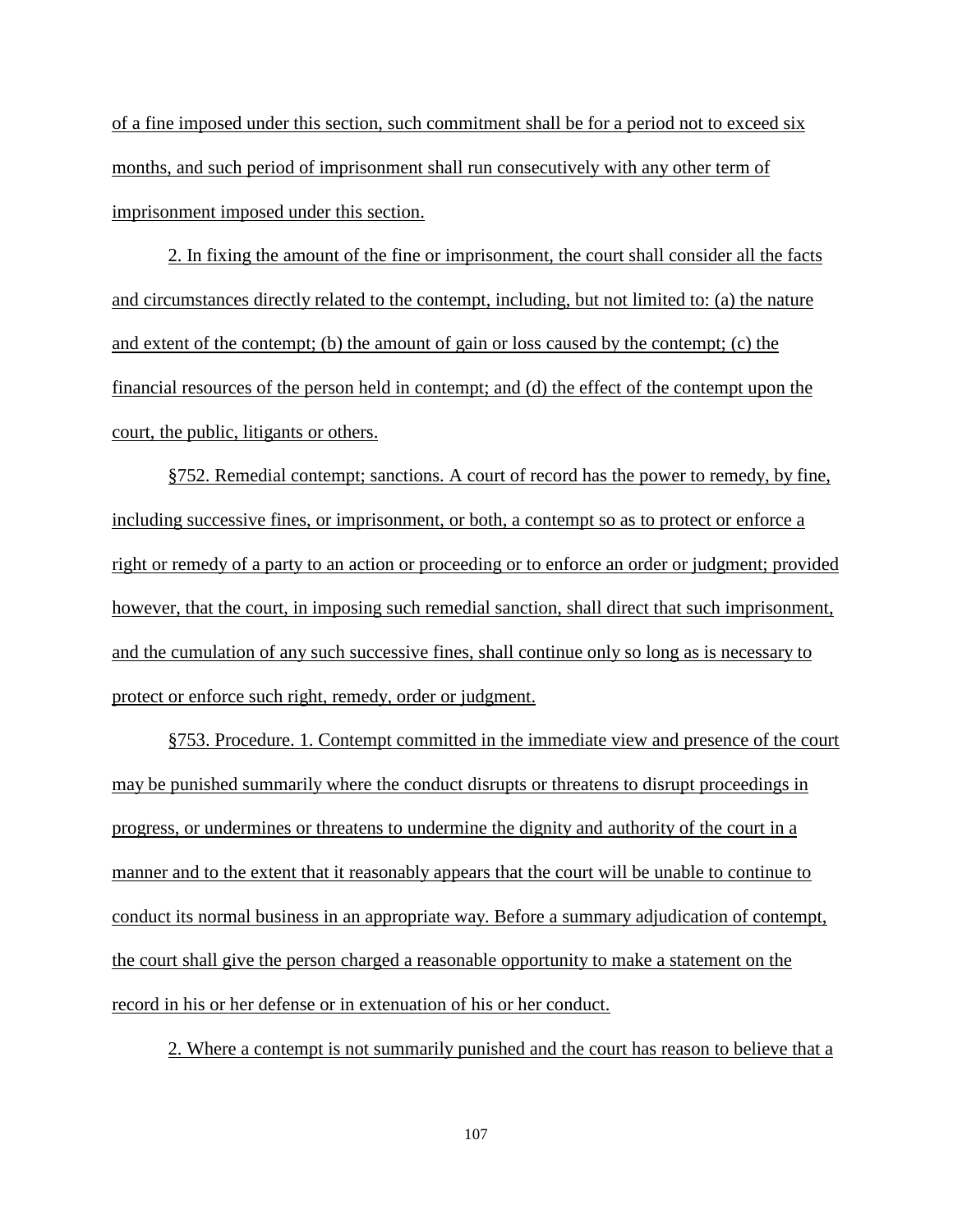contempt has been committed as defined by section seven hundred fifty, the court shall provide written notice to the person charged with contempt; a reasonable opportunity to prepare and produce evidence and witnesses in his or her defense; an opportunity to be heard; the right to assistance of counsel; and the right to cross-examine witnesses.

3. In all cases where the alleged contempt primarily involves personal disrespect or vituperative criticism of the judge, and where such contempt is not summarily adjudicated pursuant to subdivision one of this section, the person charged with the contempt is entitled to a plenary hearing in front of another judge designated by the administrative judge of the court in which the conduct occurred.

4. In any proceeding held pursuant to subdivision two or three of this section, or in any appeal from an adjudication of contempt, the administrative judge of the court conducting the proceeding, or the appellate court on the appeal, may appoint a disinterested member of the bar to prosecute the alleged contempt or respond to the appeal in accordance with this article and any rules governing such appointments which may be promulgated by the chief administrator of the courts.

5. A finding of contempt for which a fine or imprisonment is imposed pursuant to section seven hundred fifty-one shall be based only upon proof beyond a reasonable doubt. A finding of contempt for which a fine or imprisonment is imposed pursuant to section seven hundred fiftytwo shall be based only upon proof by clear and convincing evidence.

6. Where it appears in any proceeding held pursuant to subdivision two or three of this section that the person charged with contempt is financially unable to obtain counsel, and where the court determines that it may, upon a finding of contempt against such person, impose a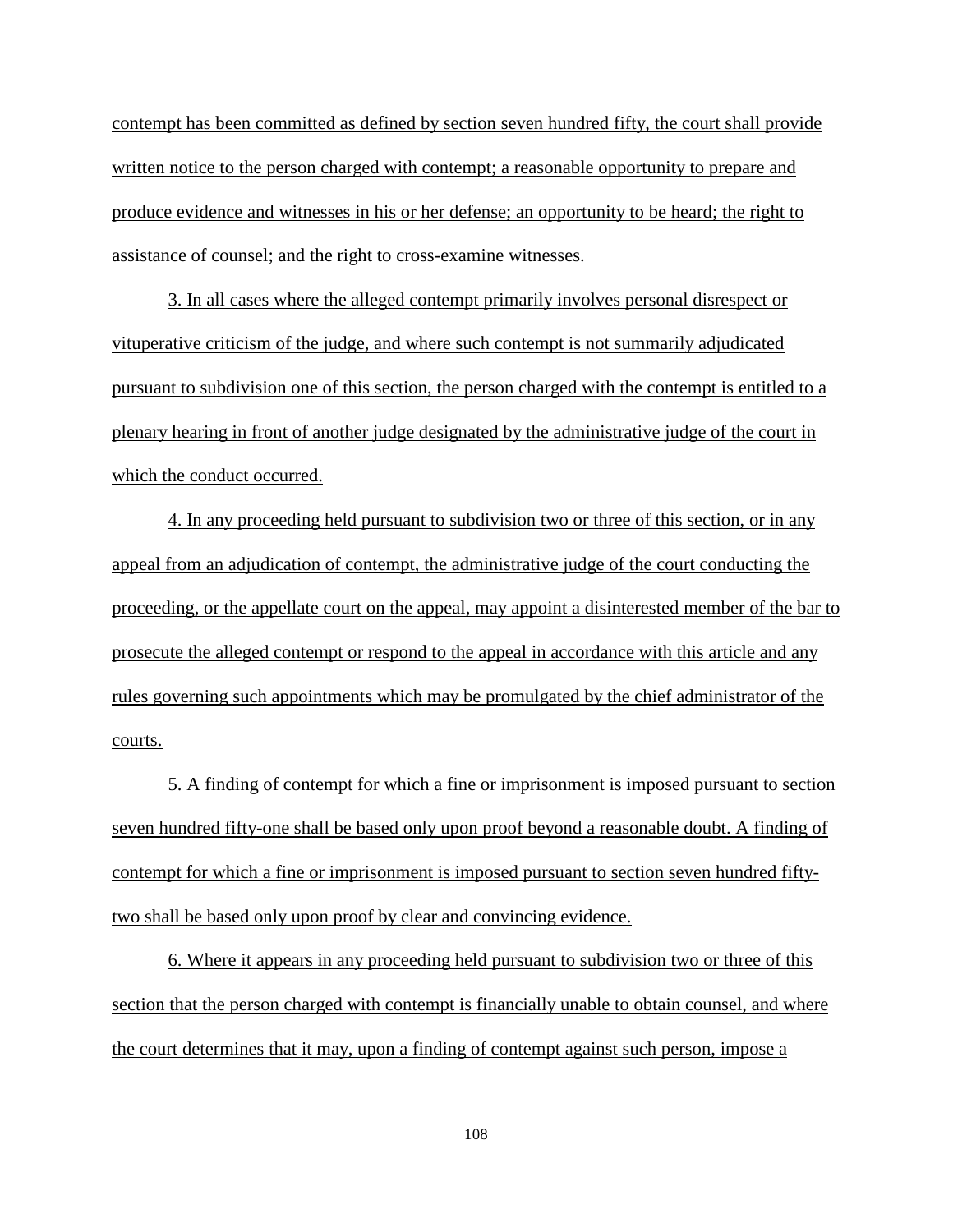sanction of imprisonment pursuant to section seven hundred fifty-one or seven hundred fifty-two, the court shall assign counsel to represent such person at such proceeding in accordance with the relevant provisions of article 18-B of the county law.

§754. Finding of contempt; order imposing sanction. A finding of contempt shall be in writing stating the facts which constitute the offense. Where a sanction is imposed upon such finding, the order imposing such sanction shall also be in writing and shall plainly and specifically prescribe the punishment or remedy ordered therefor. Where, however, a contempt is summarily punished pursuant to subdivision one of section seven hundred fifty-three, the court shall place on the record the facts constituting the offense and the specific punishment ordered therefor and shall, as soon thereafter as is practicable, prepare a written finding and order conforming to the requirements of this section.

§755. Adjudication of contempt; appeals; power of court to modify or vacate contempt finding or sanction. 1. An adjudication of contempt shall consist of the court's written finding of contempt and its written determination and order with respect to the imposition of a sanction, if any; and such adjudication shall be immediately appealable and shall be granted a preference by the appellate court.

2. An appeal from an adjudication of contempt shall be pursuant to the provisions of articles fifty-five, fifty-six and fifty-seven of the civil practice law and rules, and shall be in accordance with the applicable rules of the appellate division of the department in which the appellate court is located. Where such adjudication of contempt includes a sanction of imprisonment, and where the person upon whom such sanction has been imposed is financially unable to obtain counsel for the appeal, the appellate court shall assign counsel to represent such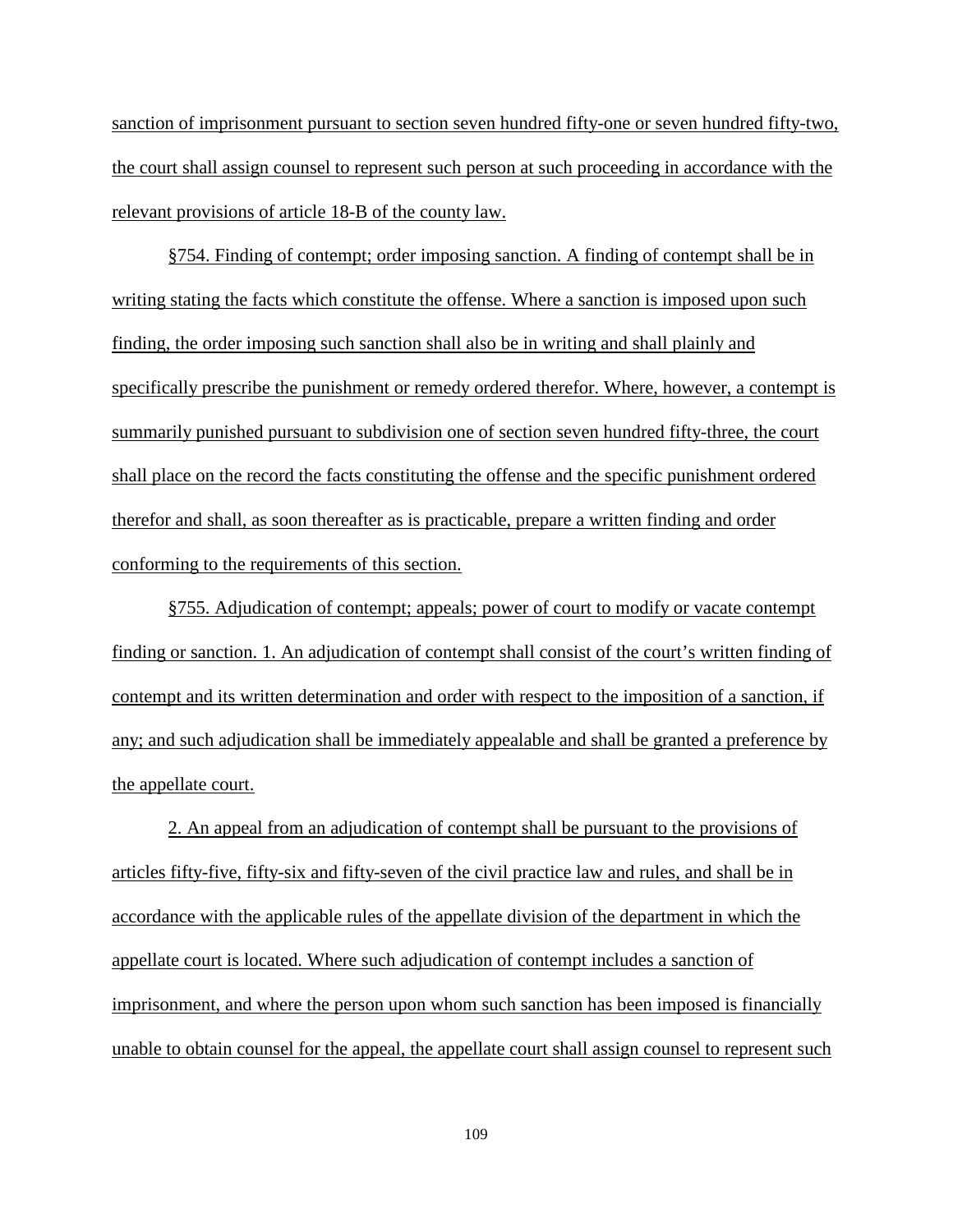person in accordance with the relevant provisions of article 18-B of the county law.

3. Notwithstanding any provision of law to the contrary, a finding of contempt under this article, as well as an order imposing a sanction upon such finding, may, at any time after entry thereof, be vacated or modified by the court that made such finding or imposed such sanction.

§756. Securing attendance of persons in contempt proceedings; warrants; commitment; jail time. 1. (a) Notwithstanding any provision of law to the contrary, where a person is charged with, or is awaiting the imposition of a sanction upon a finding of, contempt under this article, the court may, where it has reasonable cause to believe that a securing order is necessary to secure such person's future court attendance when required during the pendency of the contempt proceedings, issue a securing order fixing bail.

(b) With respect to a person charged with contempt but against whom a finding of contempt has not yet been entered, no securing order may be issued pursuant to paragraph (a) absent an additional finding by the court that there is reasonable cause to believe that the person so charged committed the contempt.

(c) The provisions of section 510.10 of the criminal procedure law, relating to the revocation or termination of a securing order; section 510.20 of the criminal procedure law, relating to applications for recognizance or bail and the making and determination thereof; subdivision two of section 510.30 of the criminal procedure law, relating to the factors and criteria to be considered in issuing an order of recognizance or bail; subdivisions two and three of section 510.40 of the criminal procedure law, relating to the court's granting an application for recognizance and the examination and approval of bail posted, respectively; section 510.50 of the criminal procedure law, relating to the enforcement of a securing order; article 520 of the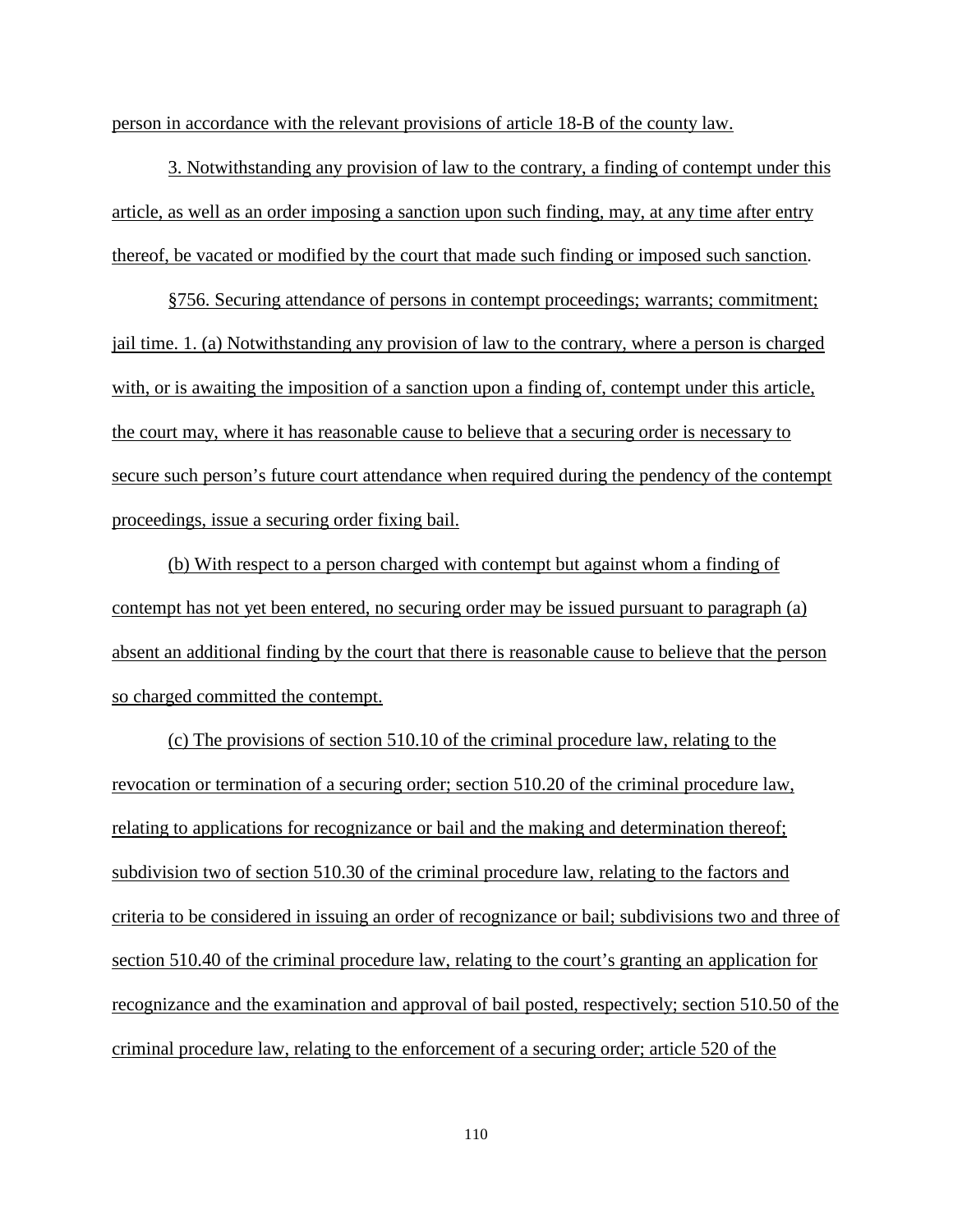criminal procedure law, relating to bail and bail bonds; subdivision one of section 530.60 of the criminal procedure law, relating to the revocation, for good cause shown, of an order of recognizance or bail; and article 540 of the criminal procedure law, relating to the forfeiture and remission of bail, shall, to the extent not inconsistent with this section, apply to orders issued pursuant thereto.

2. Where a person charged with, or awaiting the imposition of a sanction upon a finding of, contempt under this article fails to appear in court as required, the court may issue a warrant, addressed to a police officer, directing such officer to take such person into custody anywhere within the state and to bring him or her to the court forthwith. Such warrant shall be executed in the manner prescribed by section 530.70 of the criminal procedure law relating to bench warrants. Upon the person's appearance before the court following the execution of such warrant, or upon his or her voluntary appearance following the issuance of such warrant, the court may, after providing such person an opportunity to be heard on the circumstances surrounding such failure to appear, issue an order fixing bail in accordance with subdivision one of this section; provided however, that, where such person, at the time of such failure to appear, is at liberty on bail pursuant to a previously issued order under this section, the court, upon such appearance, must vacate the order and issue a new order fixing bail in a greater amount or on terms more likely to secure the future attendance of such person, or committing such person to the custody of the sheriff.

3. Where a court enters a finding of contempt under this article and issues an order upon such finding that includes a punishment or remedy of imprisonment, the court must commit the person who is the subject of the order to the custody of the sheriff, or must order such person to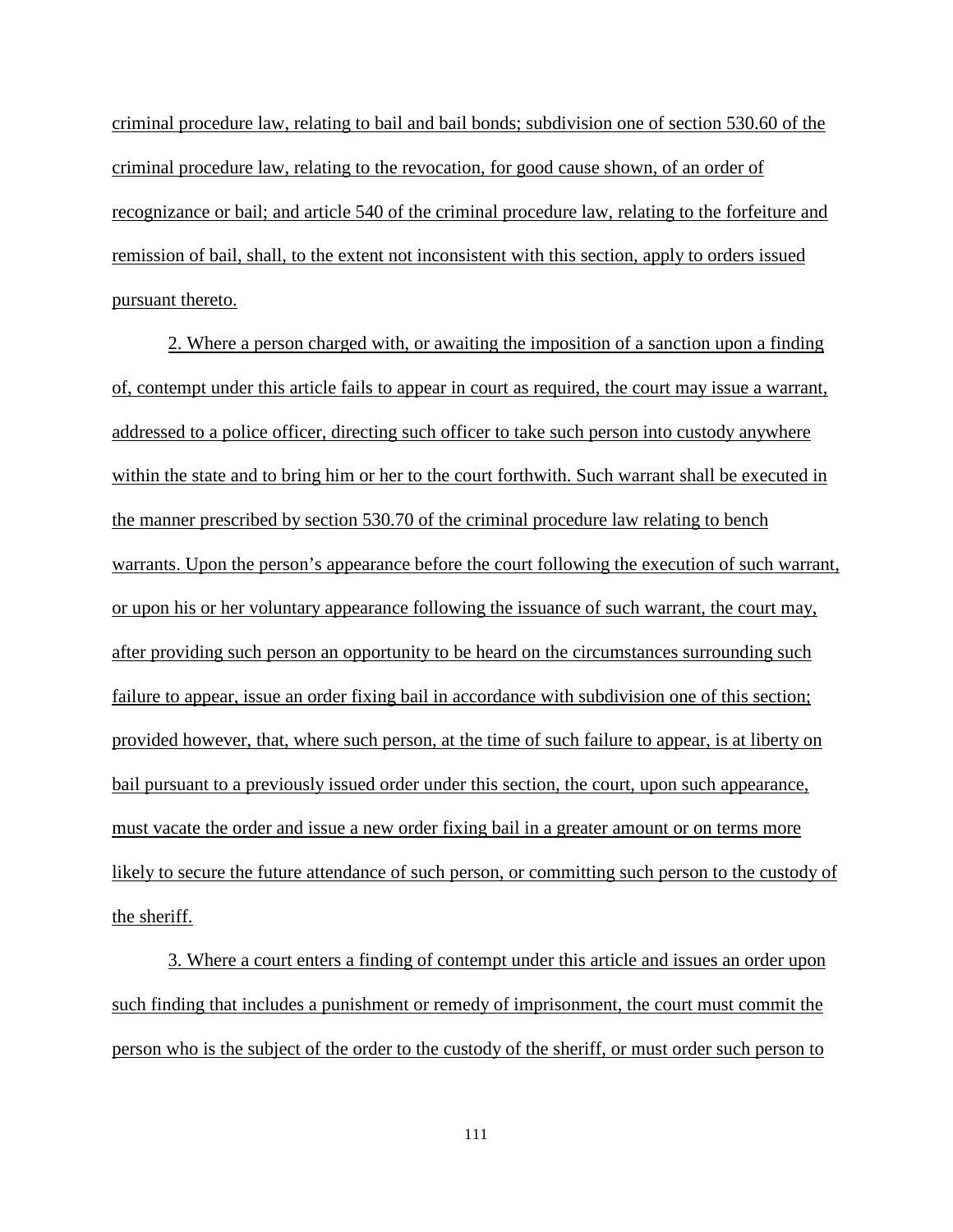appear on a future date to be committed to the custody of the sheriff. If the person is not before the court when the order that includes a punishment or remedy of imprisonment is entered, the court may issue a warrant authorizing a police officer to take such person into custody anywhere within the state and to bring that person before the court. Such warrant shall be executed in the manner prescribed by section 530.70 of the criminal procedure law relating to bench warrants.

4. Where a term of imprisonment is imposed on a person as a sanction for a punitive contempt in accordance with section seven hundred fifty-one of this article, such term shall be credited with and diminished by the amount of time the person spent in custody prior to the commencement of such term as a result of the contempt charge that culminated in the imposition of such sanction. The credit herein provided shall be calculated from the date custody under the charge commenced to the date such term of imprisonment commences and shall not include any time that is credited against the term or maximum term of any previously imposed sentence or period of post-release supervision to which the person is subject.

§3. Subdivision 2 of section 7801 of the civil practice law and rules is amended as follows:

2. Which was made in a civil action or criminal matter [unless it is an order summarily punishing a contempt committed in the presence of the court].

§4. Subdivision 4 of section 722 of the county law is amended to read as follows:

4. Representation according to a plan containing a combination of any of the foregoing. Any judge, justice or magistrate in assigning counsel pursuant to sections 170.10, 180.10, 210.15 and 720.30 of the criminal procedure law, or in assigning counsel to a defendant when a hearing

112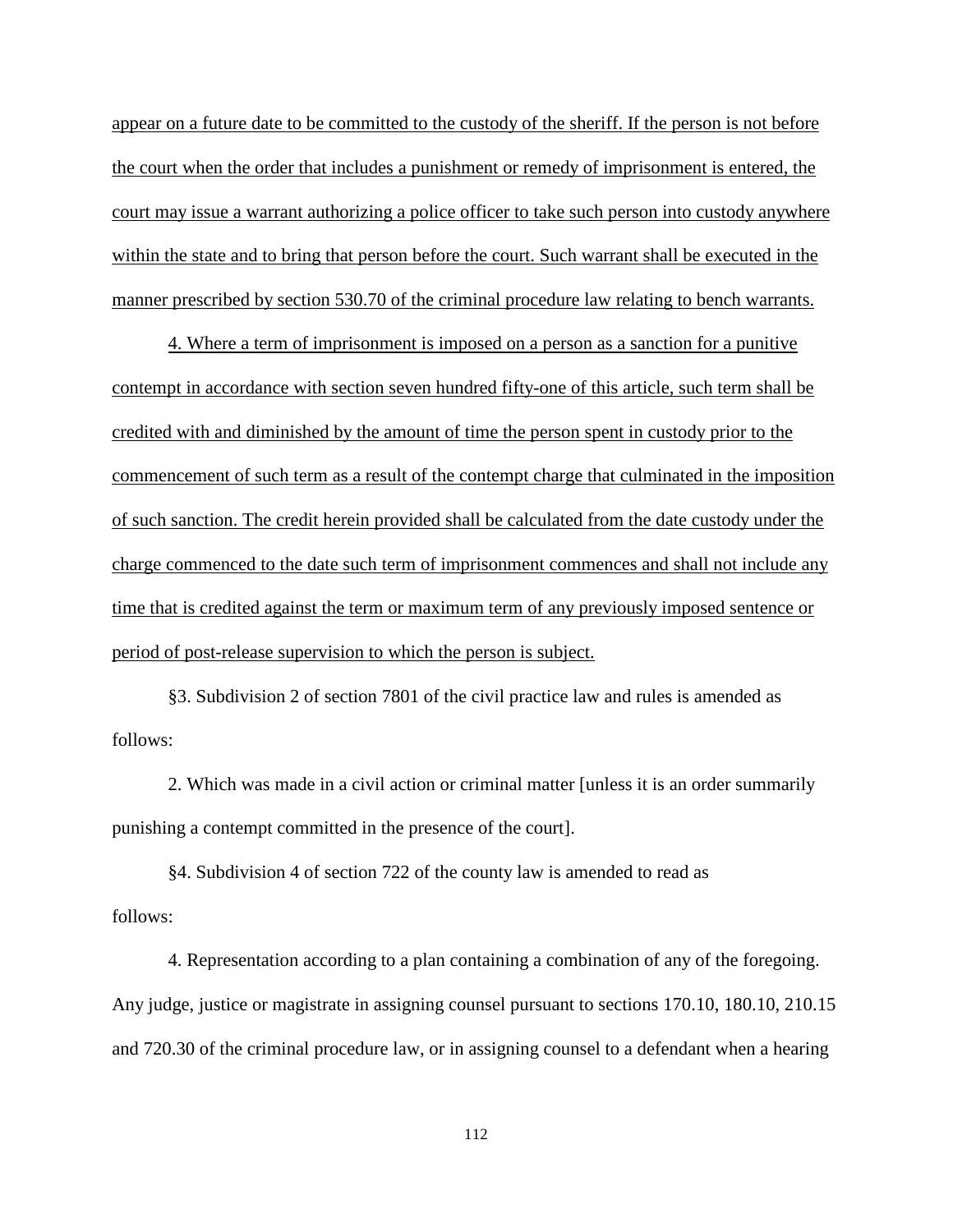has been ordered in a proceeding upon a motion, pursuant to article four hundred forty of the criminal procedure law, to vacate a judgment or to set aside a sentence, or in assigning counsel pursuant to the provisions of subdivision six of section seven hundred fifty-three of the judiciary law or section two hundred sixty-two of the family court act or section four hundred seven of the surrogate's court procedure act, shall assign counsel furnished in accordance with a plan conforming to the requirements of this section; provided, however, that when the county or the city in which a county is wholly contained has not placed in operation a plan conforming to that prescribed in subdivision three or four of this section and the judge, justice or magistrate is satisfied that a conflict of interest prevents the assignment of counsel pursuant to the plan in operation, or when the county or the city in which a county is wholly contained has not placed in operation any plan conforming to that prescribed in this section, the judge, justice or magistrate may assign any attorney in such county or city and, in such event, such attorney shall receive compensation and reimbursement from such county or city which shall be at the same rate as is prescribed in section seven hundred twenty-two-b of this chapter.

§5. Section 722-a of the county law is amended to read as follows:

§722-a. [Definition of Crime] Definitions. 1. For the purposes of this article, the term "crime" shall mean: (a) a felony, misdemeanor, or the breach of any law of this state or of any law, local law or ordinance of a political subdivision of this state, other than one that defines a "traffic infraction," for which a sentence to a term of imprisonment is authorized upon conviction thereof; and (b) a contempt of court, as defined in section seven hundred fifty of the judiciary law, other than a contempt that is summarily punished pursuant to subdivision one of section seven hundred fifty-three of the judiciary law, for which a sanction of imprisonment is authorized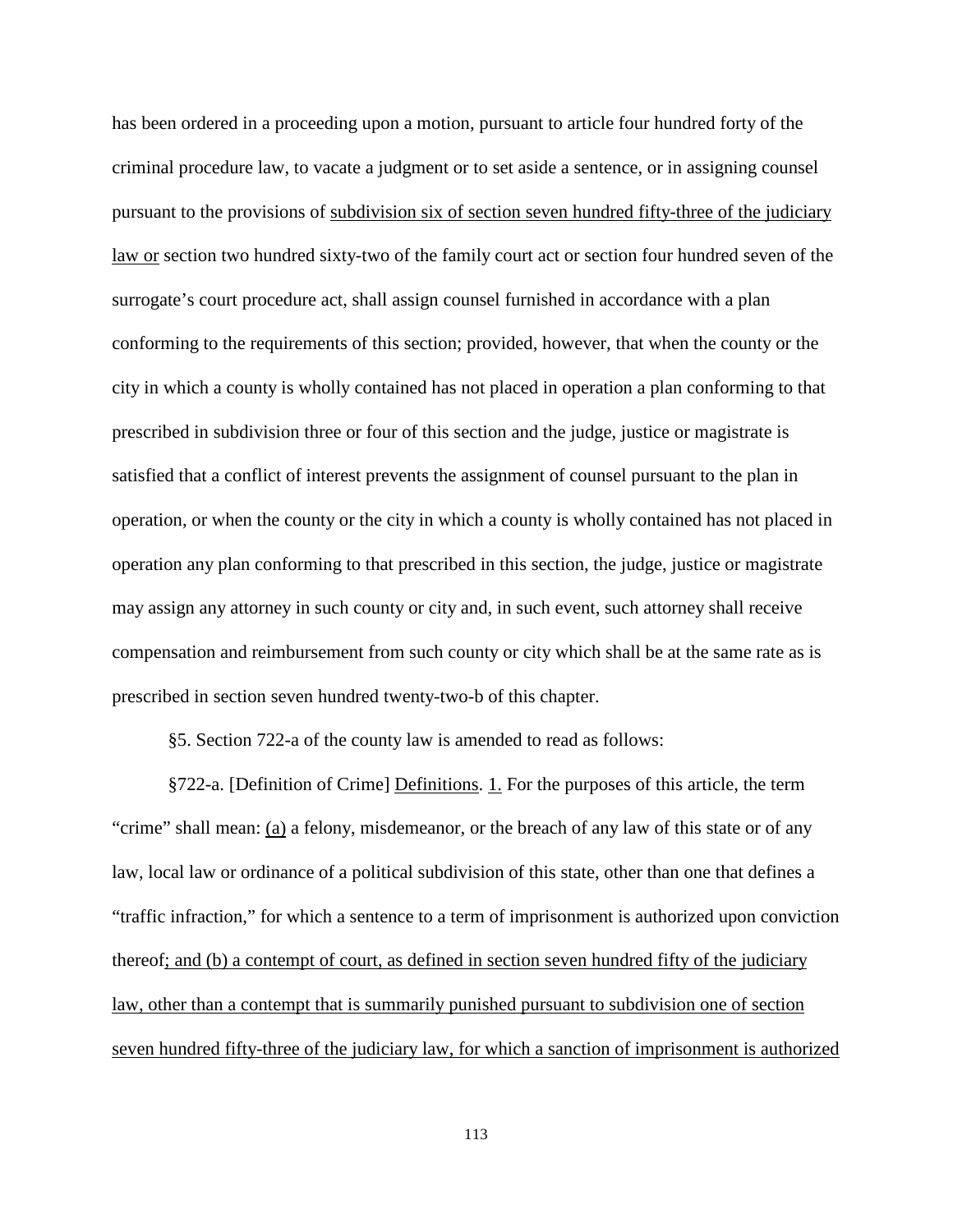and may be imposed pursuant to section seven hundred fifty-one or seven hundred fifty-two of the judiciary law.

2. For the purposes of this article, the terms "criminal action" and "criminal proceeding," in addition to having their ordinary meaning, shall also mean an action or proceeding conducted pursuant to article nineteen of the judiciary law involving a charge of contempt for which a sanction of imprisonment is authorized and may be, or has been, imposed pursuant to section seven hundred fifty-one or seven hundred fifty-two of the judiciary law.

§6. Subdivision 1 of section 476-a of the judiciary law, as amended by chapter 709 of the laws of 1965, is amended to read as follows:

1. The attorney-general may maintain an action upon his or her own information or upon the complaint of a private person or of a bar association organized and existing under the laws of this state against any person, partnership, corporation, or association, and any employee, agent, director, or officer thereof who commits any act or engages in any conduct prohibited by law as constituting the unlawful practice of the law.

 The term "unlawful practice of the law" as used in this article shall include, but is not limited to, (a) any act prohibited by [penal law] sections [two hundred seventy, two hundred seventy-a, two hundred seventy-e, two hundred seventy-one, two hundred seventy-five, two hundred seventy-five-a, two hundred seventy-six, two hundred eighty or four hundred fifty-two] four hundred seventy-eight, four hundred seventy-nine, four hundred eighty-three, four hundred eighty-four, four hundred eighty-nine, four hundred ninety, four hundred ninety-one or four hundred ninety-five of this article, or section three hundred thirty-seven of the general business law, or (b) any other act forbidden by law to be done by any person not regularly licensed and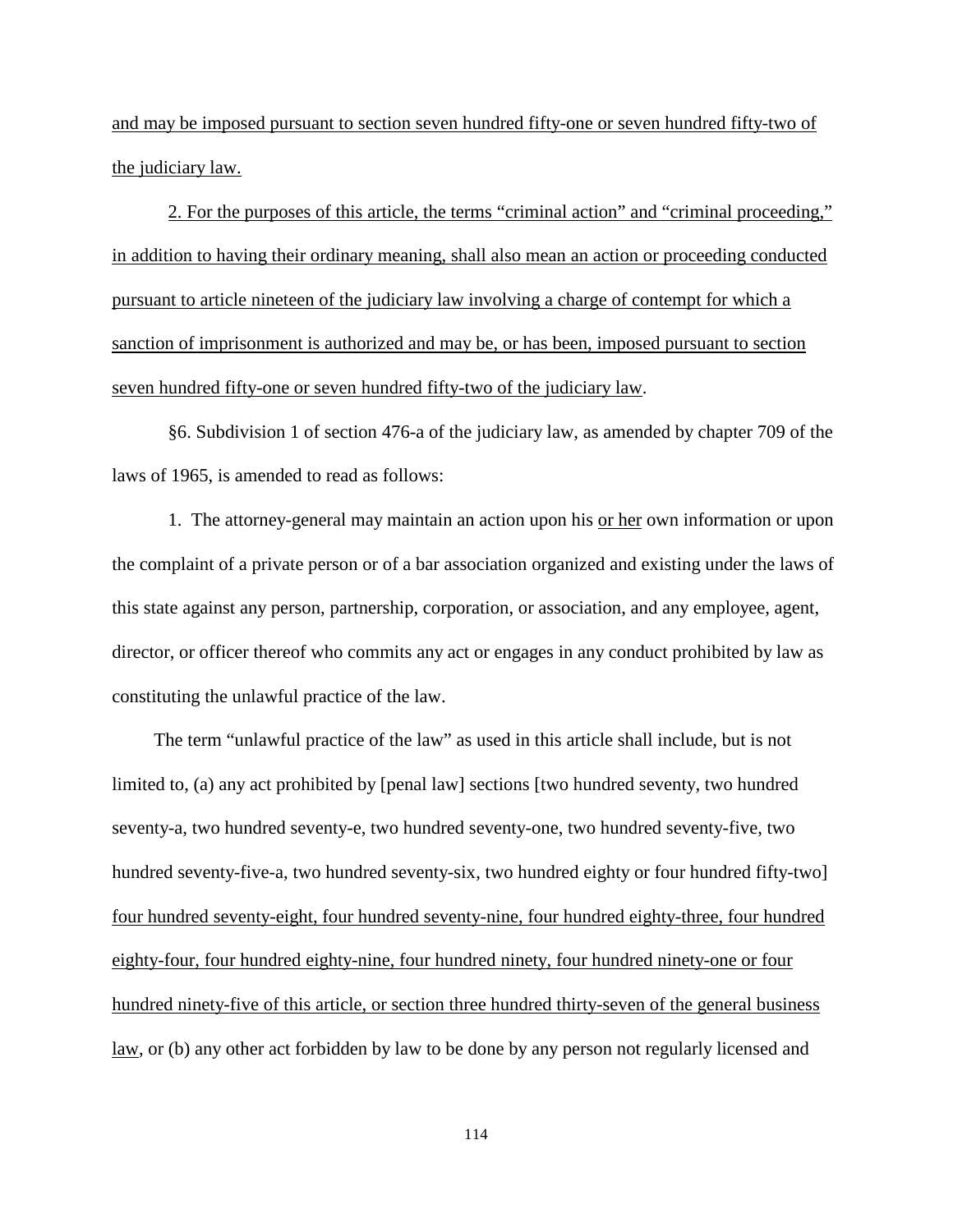admitted to practice law in this state [, or (c) any act punishable by the supreme court as a criminal contempt of court under section seven hundred fifty-B of this chapter].

§7. Section 485 of the judiciary law is amended to read as follows:

§485. Violation of certain preceding sections a misdemeanor; violation of certain sections a contempt of court. Any person violating the provisions of sections four hundred seventy-eight, four hundred seventy-nine, four hundred eighty, four hundred eighty-one, four hundred eightytwo, four hundred eighty-three or four hundred eighty-four, shall be guilty of a misdemeanor. In addition, a violation of the provisions of section four hundred seventy-eight, four hundred eightyfour or four hundred eighty-six shall constitute a contempt of court punishable pursuant to article nineteen of this chapter.

§8. Section 519 of the judiciary law, as amended by chapter 85 of the laws of 1995, is amended to read as follows:

§519. Right of juror to be absent from employment. Any person who is summoned to serve as a juror under the provisions of this article and who notifies his or her employer to that effect prior to the commencement of a term of service shall not, on account of absence from employment by reason of such jury service, be subject to discharge or penalty. An employer may, however, withhold wages of any such employee serving as a juror during the period of such service; provided that an employer who employs more than ten employees shall not withhold the first forty dollars of such juror's daily wages during the first three days of jury service. Withholding of wages in accordance with this section shall not be deemed a penalty. Violation of this section shall constitute a [criminal] contempt of court punishable pursuant to [section seven hundred fifty] article nineteen of this chapter.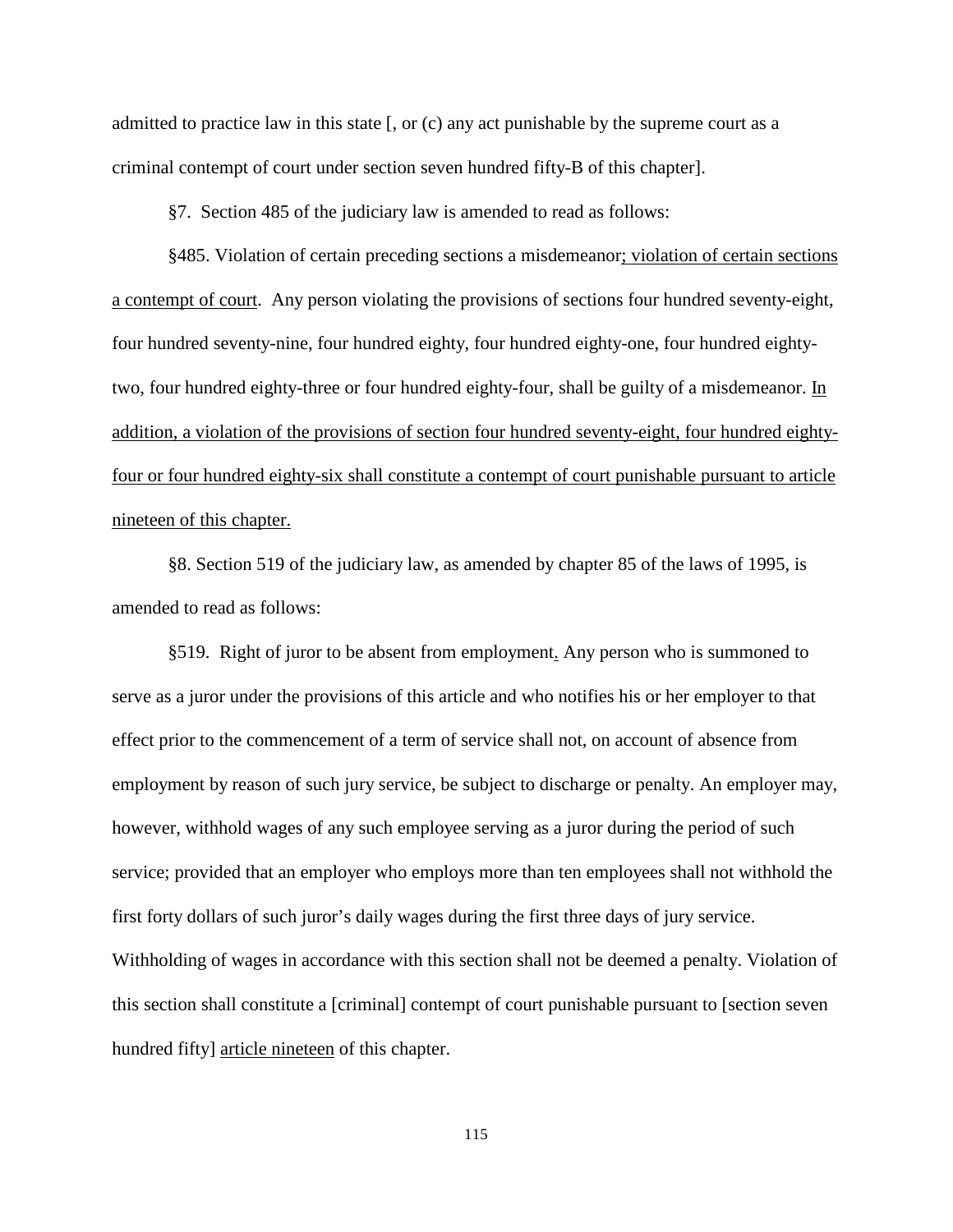§9. This act shall take effect immediately.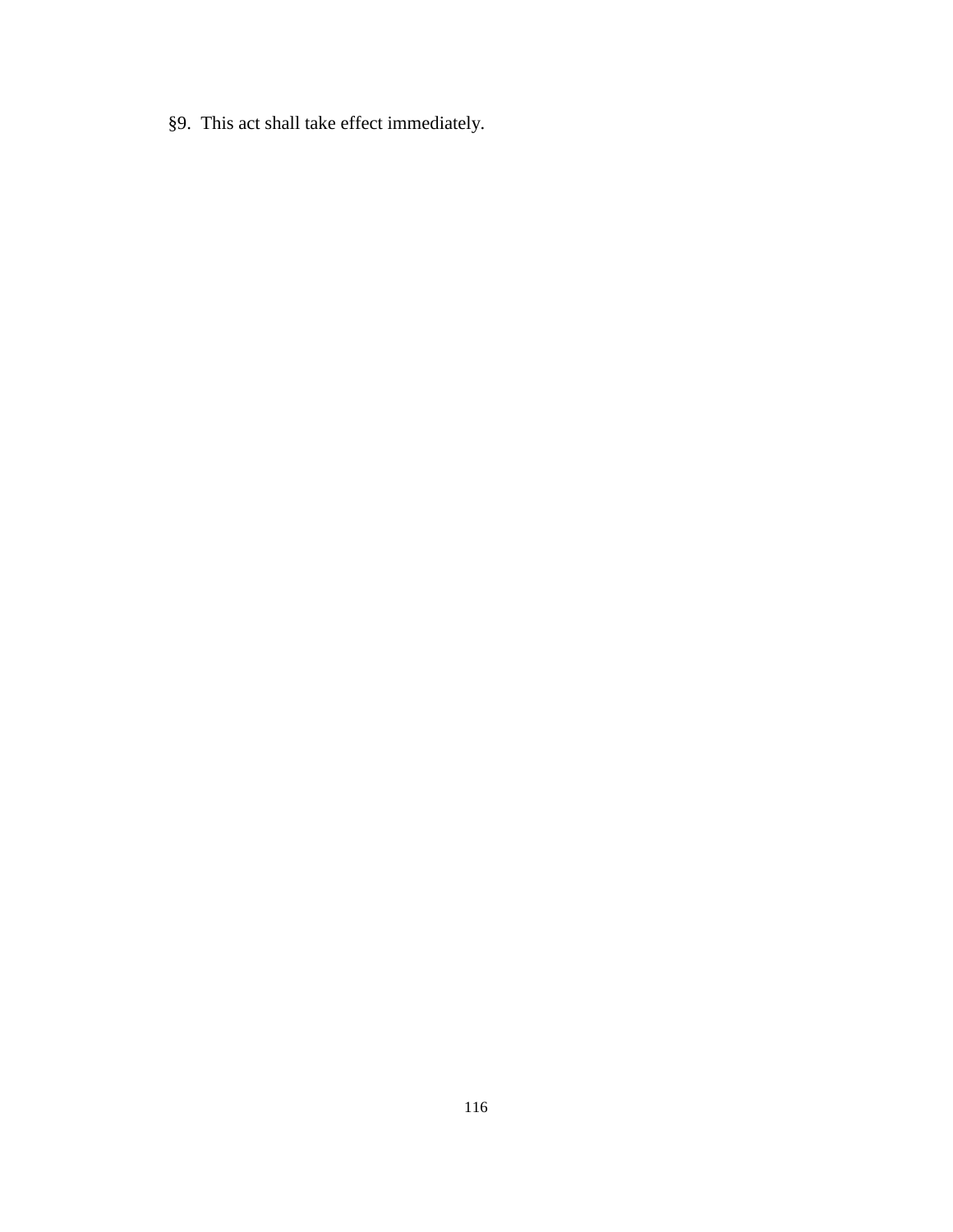15. Compensation of Experts (Judiciary Law § 34-a)

> The Committee recommends that a new section 34-a be added to the Judiciary Law to clarify that, where a trial court engages the services of an expert in a criminal action or proceeding, the expert shall be entitled to receive "reasonable compensation" for his or her services, and such compensation shall be a state charge.

 In People v. Arnold (98 NY2d 63, 68), the Court of Appeals, in a prosecution for drug and weapons possession, held that the trial court committed reversible error when, after both sides had rested, it called as its own witness a police officer who both parties had deliberately chosen not to call. The Court found that, under the circumstances of that case, the trial court had "abused its discretion as a matter of law" by "assum[ing] the parties' traditional role of deciding what evidence to present, and introduc[ing] evidence that had the effect of corroborating the prosecution's witnesses and discrediting defendant on a key issue" (Id., at 68). The Court noted, however, that, while the practice "should be engaged in sparingly," a trial court's calling its own witness may be permissible in certain circumstances, such as where "special expertise" is required (Id).

 While the Committee agrees that there are certain limited circumstances in which a trial court in a criminal case may properly retain the services of an expert witness to testify at a trial or hearing, there is currently no provision in law for compensating an expert so retained. This measure is intended to fill this statutory gap by expressly providing for the compensation of court-retained experts. The measure would take effect immediately, and by its terms would not apply to an expert witness appointed pursuant to section 722-c of the County Law, or pursuant to sections 35 or 35-b of the Judiciary Law.

# **Proposal**

AN ACT to amend the judiciary law, in relation to the compensation of experts in criminal cases

### The People of the State of New York, represented in Senate and Assembly, do

### enact as follows:

Section 1. The judiciary law is amended by adding a new section 34-a to read as follows:

§34-a. Compensation of certain experts who serve as witnesses or otherwise in criminal

action or proceeding. Where, in a criminal action or proceeding, the court engages the services of

an expert, he or she shall be entitled to receive reasonable compensation for his or her services in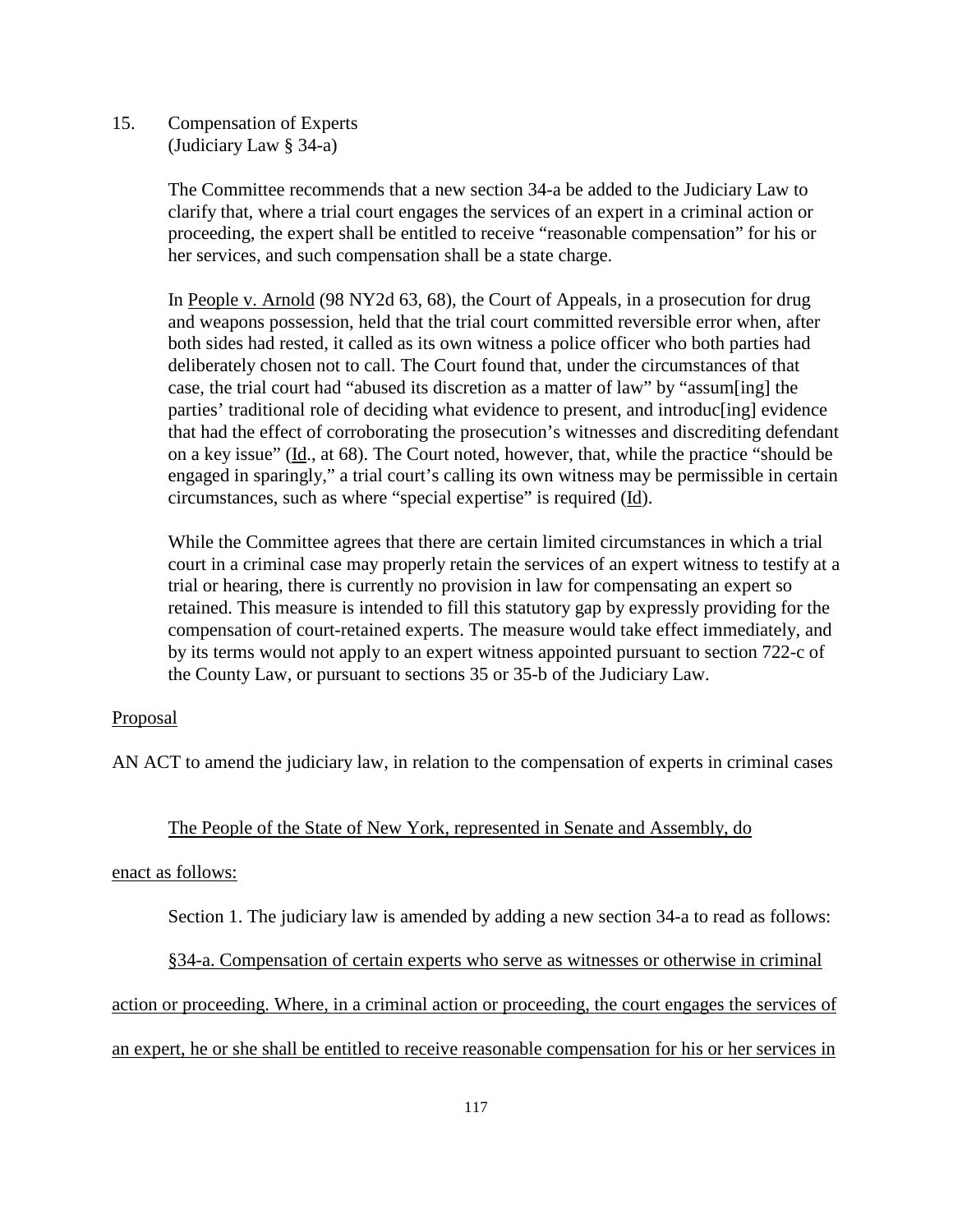an amount to be fixed by the court. All expenses for compensation under this section shall be a state charge to be paid out of funds appropriated to the administrative office for the courts for that purpose. The provisions of this section shall not apply to an expert appointed pursuant to section 722-c of the county law or pursuant to sections 35 or 35-b of this chapter.

§2. This act shall take effect immediately.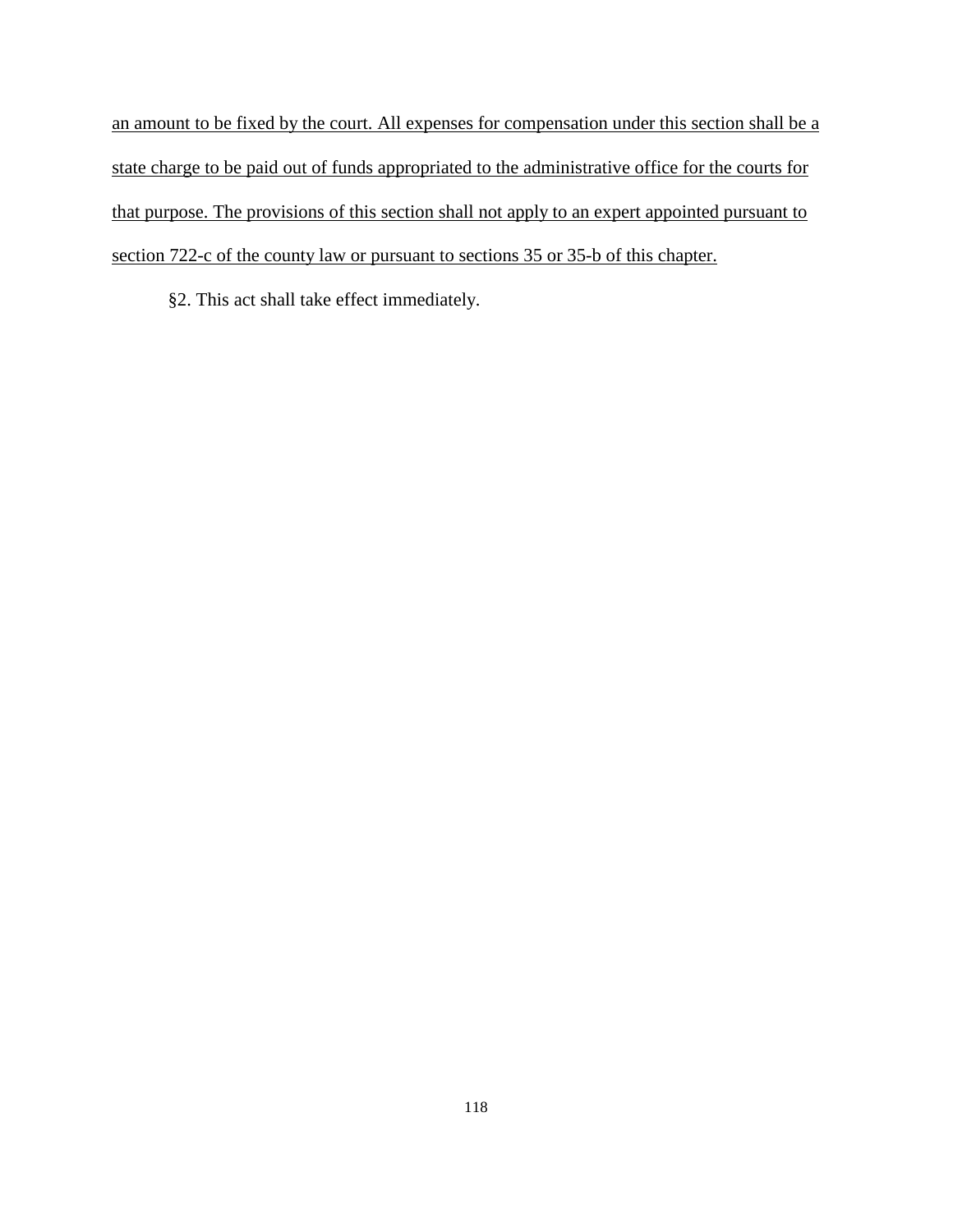16. Providing Written Instructions Regarding the Offense Charged to Jurors Upon Request (CPL 310.30)

The Committee recommends that section 310.30 of the Criminal Procedure Law be amended to allow a trial judge, without the consent of the parties, to provide a deliberating jury, upon its request therefor, with written instructions regarding the elements of the crime or crimes charged, or of any defense or affirmative defense submitted in relation thereto.

Sections 310.20 and 310.30 of the Criminal Procedure Law specify the materials that may be provided by the court to a deliberating jury, which include exhibits received in evidence as may be permitted by the court (CPL section 310.20(1)), a verdict sheet (CPL section 310.20(2)), a written list of the names of the witnesses whose testimony was presented during the trial (CPL section 310.20(3)) and, under certain circumstances and with the consent of the parties, copies of the text of a statute (CPL section 310.30).

It is not uncommon, especially in complex prosecutions involving numerous counts with multiple defendants, for a deliberating jury to ask the trial judge to provide it with written instructions on elements of some or all of the offenses submitted, and any related defenses. Because, however, there is nothing in existing CPL section 310.30 that would expressly permit a court to provide the jury with these materials, a trial judge who complies with such a request, especially without first obtaining the defendant's consent, may be committing reversible error. See, generally, People v. Damiano (87 NY2d 477), People v. Johnson (81 NY2d 980) and People v. Owens (69 NY2d 585).

This measure would amend CPL section 310.30 to expressly permit a trial judge to respond to a deliberating jury's request for written instructions regarding the elements of one or more of the crimes or defenses submitted by providing the requested materials to the jury. Under the measure, there would be no need to obtain the consent of the parties prior to such submission, but counsel for both parties would be permitted to examine the written instructions and be heard thereon, and the documents would be marked as a court exhibit, prior to their submission to the jury.

This measure would facilitate the deliberative process by allowing a jury that so requests to take into its deliberations written instructions regarding the elements or defenses submitted for its consideration.

### Proposal

AN ACT to amend the criminal procedure law, in relation to jury deliberations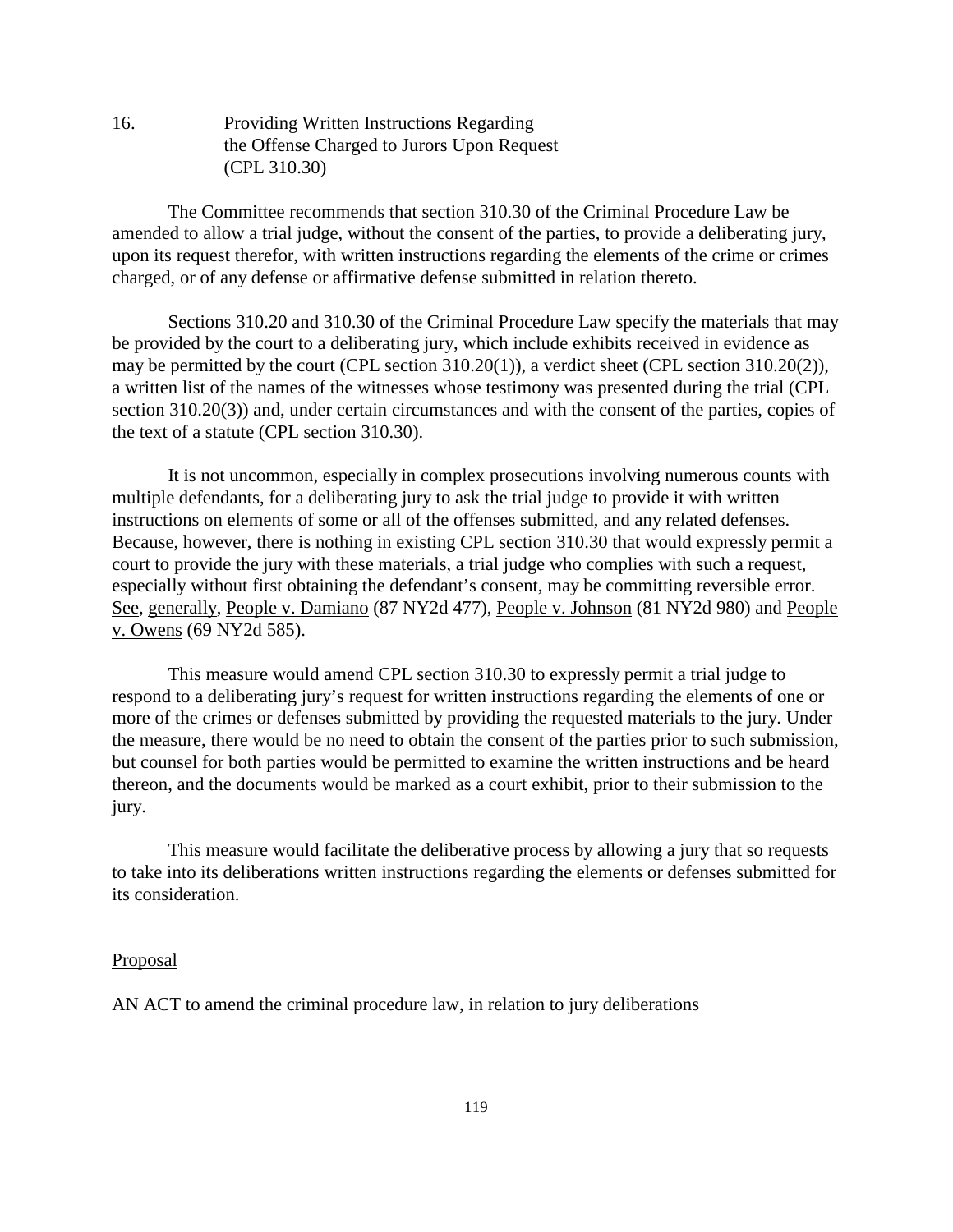The People of the State of New York, represented in Senate and Assembly, do enact as follows:

Section 1. Section 310.30 of the criminal procedure law, as amended by chapter 208 of the laws of 1980, is amended to read as follows:

§310.30. Jury deliberation; request for information. At any time during its deliberation, the jury may request the court for further instruction or information with respect to the law, with respect to the content or substance of any trial evidence, or with respect to any other matter pertinent to the jury's consideration of the case. Upon such a request, the court must direct that the jury be returned to the courtroom and, after notice to both the people and counsel for the defendant, and in the presence of the defendant, must give such requested information or instruction as the court deems proper. With the consent of the parties and upon the request of the jury for further instruction with respect to a statute, the court may also give to the jury copies of the text of any statute which, in its discretion, the court deems proper. In addition, where the jury requests written instructions regarding the elements of any offense submitted, or of any defense or affirmative defense submitted in relation thereto, the court may provide the jury with such written instructions as the jury has requested and the court deems proper. Before giving to the jury such written instructions regarding the elements of any offense or of any defense or affirmative defense pursuant to this section, the court shall permit counsel to examine such written instructions, shall afford counsel an opportunity to be heard and shall mark such written instructions as a court exhibit.

§2. This act shall take effect immediately, and shall apply to all trials commenced on or after such effective date.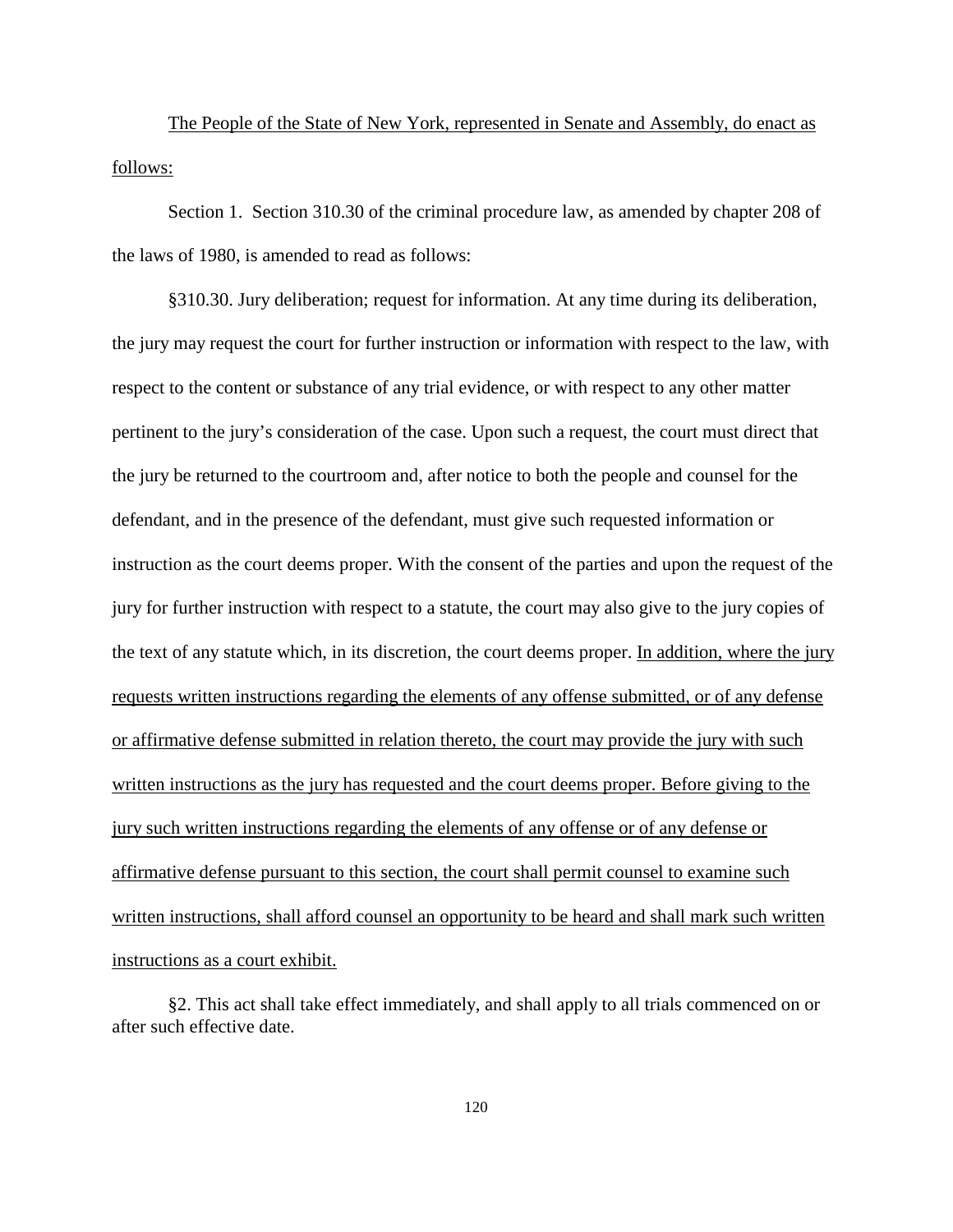17. Issuance and Duration of Final Orders of Protection (CPL 530.12(5), 530.13(4))

The Committee recommends that sections 530.12(5) and 530.13(4) of the Criminal Procedure Law be amended to provide that the duration of a final order of protection issued in a case where the defendant is sentenced to probation on a "sexual assault" conviction shall not exceed, in the case of a felony sexual assault, ten years, and in the case of a misdemeanor sexual assault, six years. The Committee further recommends that these same two provisions of law be amended to require that, when a final order of protection is issued in any case, it be issued at sentencing rather than at the time of conviction.

In 2000, the Legislature amended subdivision three of Penal Law section 65.00 to increase the period of probation for a felony "sexual assault" from five to ten years, and the period of probation for a Class A misdemeanor "sexual assault" from three to six years. *See*, Laws of 2000, ch. 1, section  $10<sup>1</sup>$  At the time, however, the Legislature made no corresponding change to the provisions of CPL sections 530.12(5) and 530.13(4), which establish the duration of a so-called "final" order of protection issued upon conviction of a family offense (CPL 530.12) or non-family offense (CPL 530.13). As a result, final orders of protection issued on felony or misdemeanor "sexual assault" convictions where a sentence of probation was imposed were required by law to expire at a point when only half of the defendant's probation sentence had been served.

To address this problem, the Committee, in 2004, proposed legislation to amend CPL sections 530.12(5) and 530.13(4) to extend the permissible duration of final orders of protection issued in "sexual assault" probation cases. Prompted in part by the Committee's proposal, the Legislature, by Chapter 215 of the Laws of 2006, amended these CPL provisions to significantly extend the permissible duration of final orders of protection issued in *all* criminal cases. Unfortunately, the 2006 amendments again failed to fully account for the statutorily required longer probation periods for misdemeanor and felony "sexual assault" convictions. Thus, despite the Legislature's salutary 2006 amendments extending the permissible duration of final orders of protection, when such an order is issued on a "sexual assault" conviction where a sentence of probation is imposed, the order must still expire *before* the defendant's probation sentence has been completely served.

Accordingly, the Committee again offers this measure – revised to incorporate the aforementioned 2006 legislative changes – to remedy this continuing gap in the law. The measure, which is otherwise identical to the Committee's 2004 proposal, would amend CPL sections 530.12(5) and 530.13(4) to provide that the duration of a final order of protection issued in a case where the defendant is sentenced to probation on a "sexual assault" conviction shall not

<u>.</u>

<sup>&</sup>lt;sup>1</sup>As added to section 65.00(3) by Chapter 1 of 2000, the term "sexual assault" means an offense defined in Penal Law Articles 130 or 263, or in Penal Law section 255.25 (Incest), or an attempt to commit any such offense. Penal Law section 65.00(3).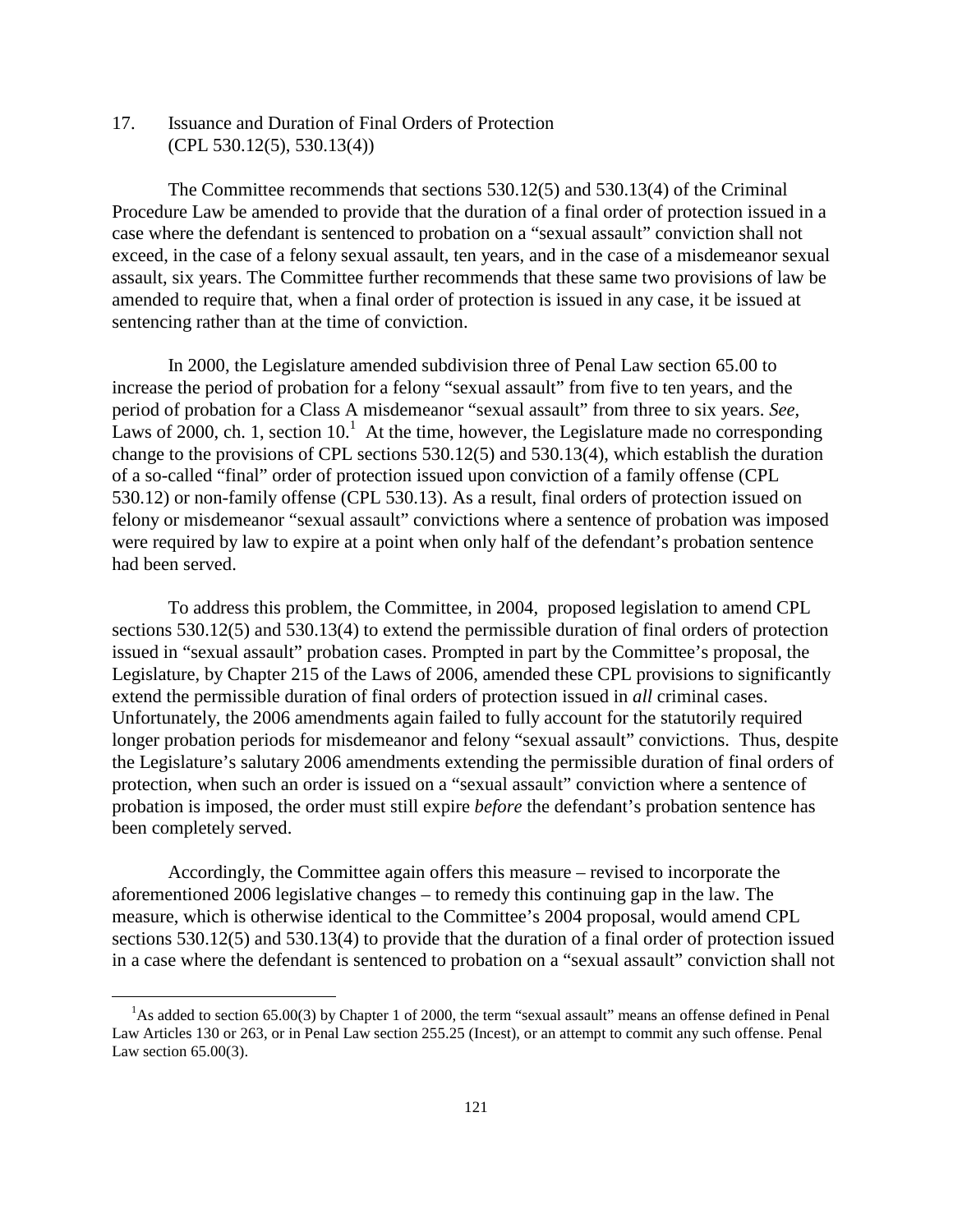exceed, in the case of a felony sexual assault, ten years, and in the case of a misdemeanor sexual assault, six years.

In addition to extending the permissible duration of a final order of protection in sexual assault prosecutions where a probation sentence is imposed, the measure would correct another problem in these same two sections of law. Specifically, the measure would amend CPL sections 530.12(5) and 530.13(4) to provide that a final order of protection, when issued in *any* case, shall be issued not on the date of conviction, as is currently required under the statutes, but on the date of sentence. A final order of protection is intended to provide protection to a victim or witness during the period following disposition of the case, when the defendant may no longer be subject to a temporary order of protection issued as a condition of bail or recognizance (*see,* CPL sections 530.12(1) and 530.13(1)). It makes no sense, therefore, to require that the final order be issued "upon conviction," when the defendant may lawfully be subject to a temporary order of protection (i.e., one issued as a condition of bail or recognizance) right up until the date of sentencing. Further, by calculating the duration of a final order of protection from the sentencing date rather than from the date of conviction, the result in many cases will be that the order will expire later, thus providing a longer period of protection for the victim, witness or family member named therein.

### Proposal

AN ACT to amend the criminal procedure law, in relation to final orders of protection

The People of the State of New York, represented in Senate and Assembly, do enact as

#### follows:

Section 1. The opening unlettered paragraph of subdivision 5 of section 530.12 of the

criminal procedure law is amended to read as follows:

Upon sentencing on a conviction of any crime or violation between spouses, parent and child, or between members of the same family or household, the court may in addition to any other disposition, including a conditional discharge or youthful offender adjudication, enter an order of protection. Where a temporary order of protection was issued, the court shall state on the record the reasons for issuing or not issuing an order of protection. The duration of such an order shall be fixed by the court and, in the case of a felony conviction, shall not exceed the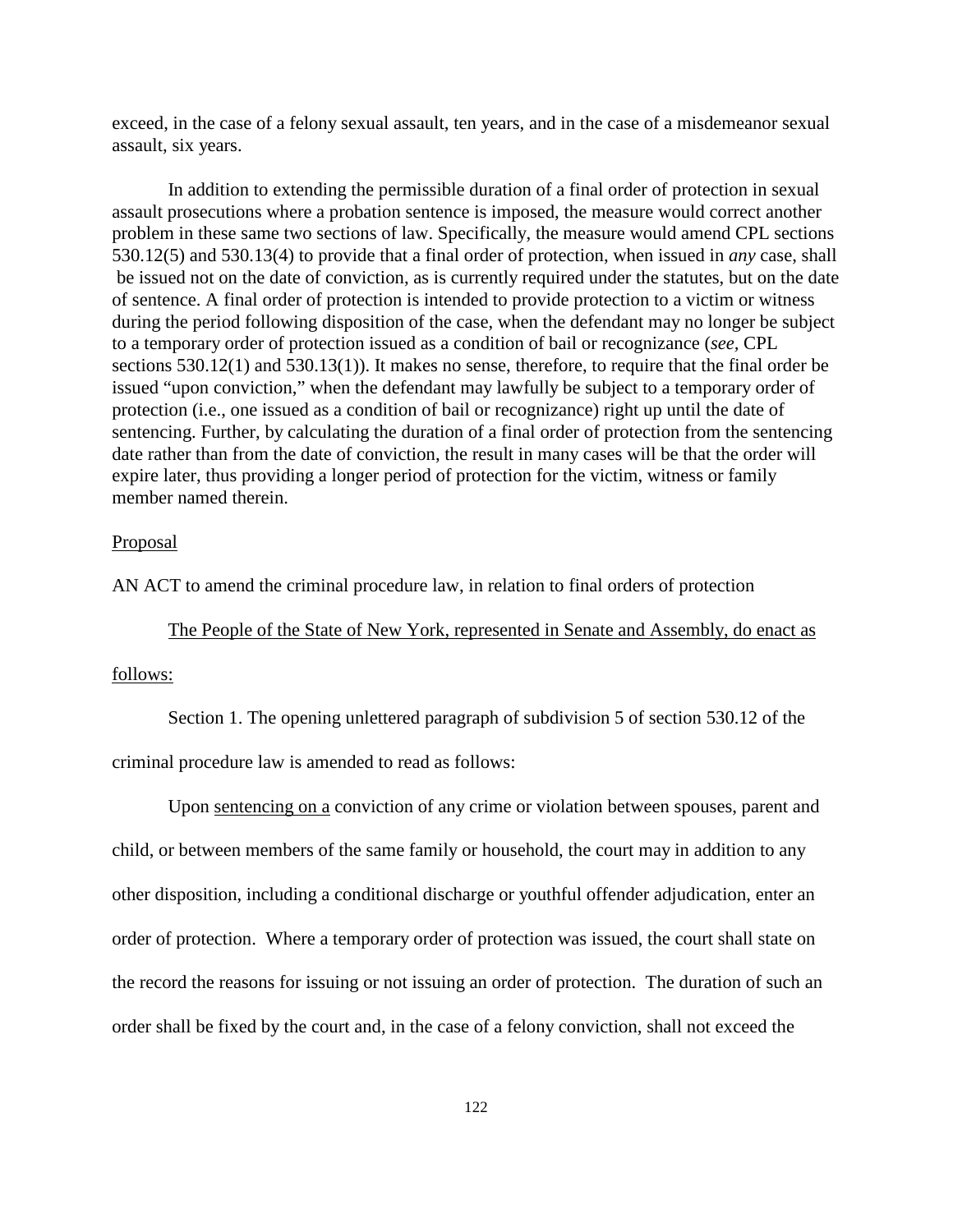greater of: (i) eight years from the date of such [conviction] sentencing, except where the sentence is or includes a sentence of probation on a conviction for a felony sexual assault, as defined in subdivision three of section 65.00 of the penal law, in which case, ten years from the date of such sentencing, or (ii) eight years from the date of the expiration of the maximum term of an indeterminate or the term of a determinate sentence of imprisonment actually imposed; or in the case of a conviction for a Class A misdemeanor, shall not exceed five years from the date of such [conviction] sentencing, except where the sentence is or includes a sentence of probation on a conviction for a Class A misdemeanor sexual assault, as defined in subdivision three of section 65.00 of the penal law, in which case, six years from the date of such sentencing; or in the case of a conviction for any other offense, shall not exceed two years from the date of [conviction] sentencing. For purposes of determining the duration of an order of protection entered pursuant to this subdivision, a conviction shall be deemed to include a conviction that has been replaced by a youthful offender adjudication. In addition to any other conditions, such an order may require the defendant:

§2. The opening unlettered paragraph of subdivision 4 of section 530.13 of the criminal procedure law, set out first, is amended to read as follows:

Upon sentencing on a conviction of any offense, where the court has not issued an order of protection pursuant to section 530.12 of this article, the court may, in addition to any other disposition, including a conditional discharge or youthful offender adjudication, enter an order of protection. Where a temporary order of protection was issued, the court shall state on the record the reasons for issuing or not issuing an order of protection. The duration of such an order shall be fixed by the court and, in the case of a felony conviction, shall not exceed the greater of: (i)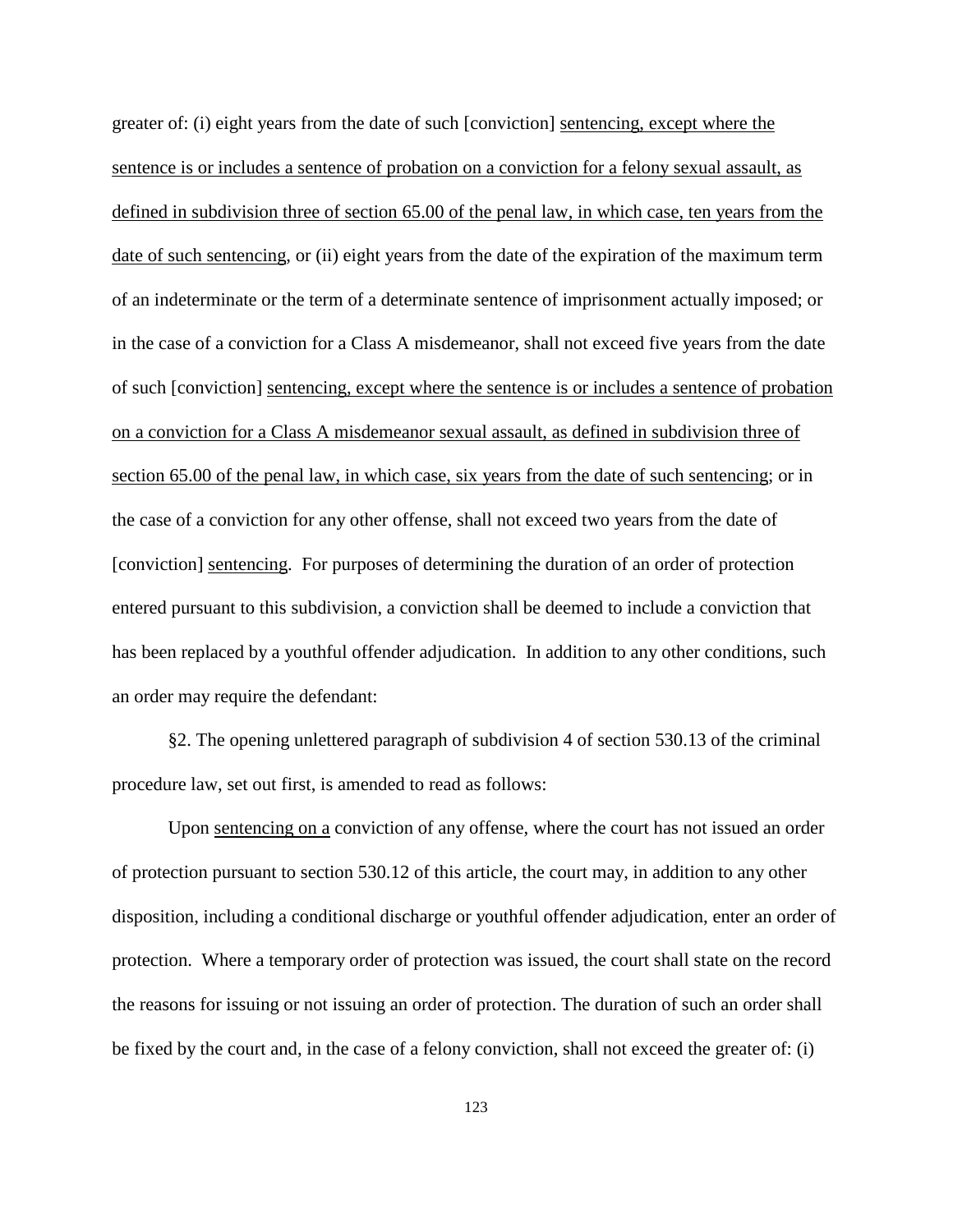eight years from the date of such [conviction] sentencing, except where the sentence is or includes a sentence of probation on a conviction for a felony sexual assault, as defined in subdivision three of section 65.00 of the penal law, in which case, ten years from the date of such sentencing, or (ii) eight years from the date of the expiration of the maximum term of an indeterminate or the term of a determinate sentence of imprisonment actually imposed; or in the case of a conviction for a Class A misdemeanor, shall not exceed five years from the date of such [conviction] sentencing, except where the sentence is or includes a sentence of probation on a conviction for a Class A misdemeanor sexual assault, as defined in subdivision three of section 65.00 of the penal law, in which case, six years from the date of such sentencing; or in the case of a conviction for any other offense, shall not exceed two years from the date of [conviction] sentencing. For purposes of determining the duration of an order of protection entered pursuant to this subdivision, a conviction shall be deemed to include a conviction that has been replaced by a youthful offender adjudication. In addition to any other conditions such an order may require that the defendant:

§3. This act shall take effect on the first day of November next succeeding the date on which it shall have become a law.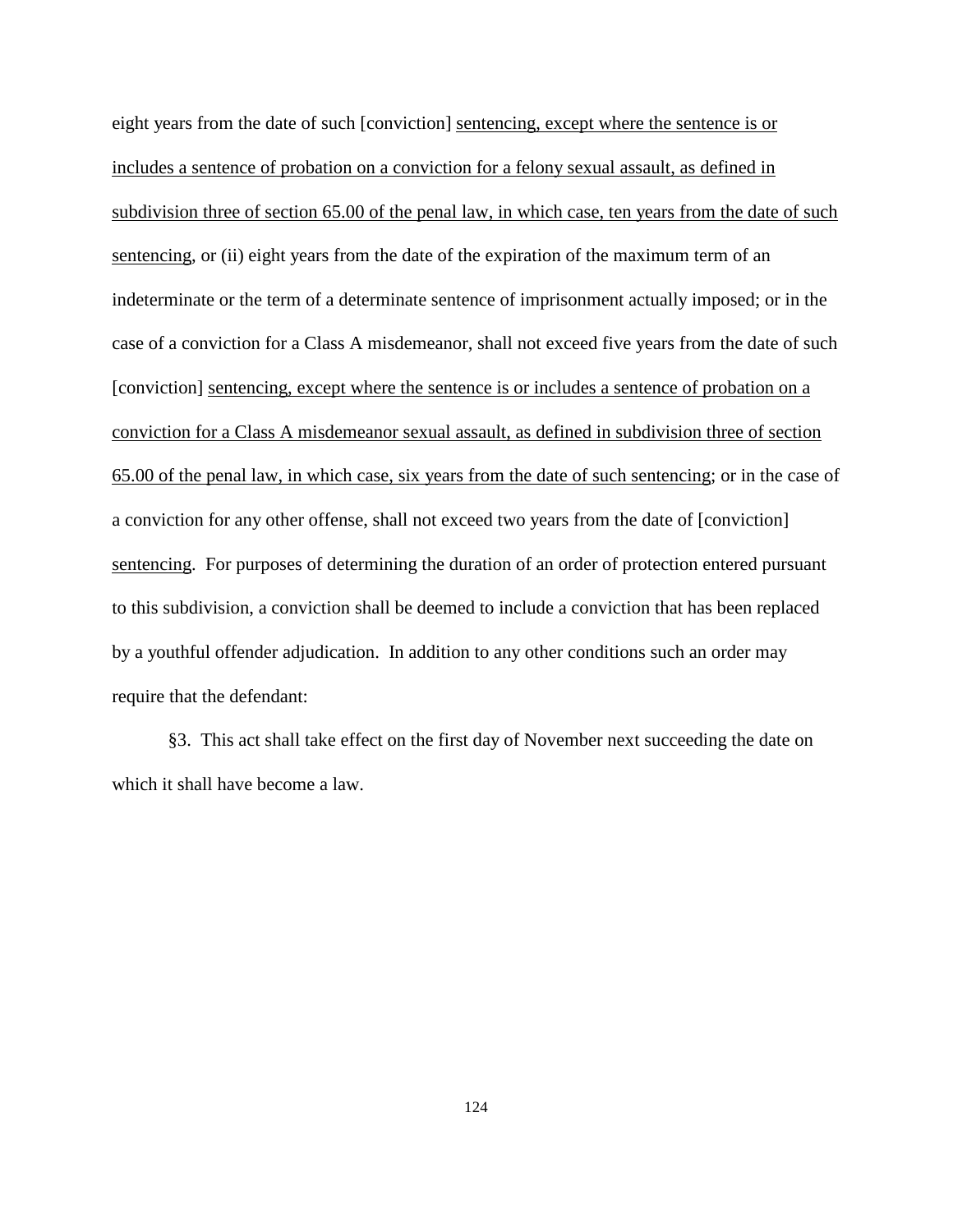18. Permitting All Ineffective Assistance of Counsel Claims to be Raised on Collateral Review (CPL 440.10(2))

The Committee recommends that paragraphs (b) and (c) of subdivision two of section 440.10 of the Criminal Procedure Law be amended to provide that ineffective assistance of counsel claims shall be exempt from the procedural bars to collateral review imposed by these two provisions of the post-conviction motion statute.

Although CPL section  $440.10(1)(h)$  allows generally for a defendant to challenge the constitutionality of his or her conviction on collateral review, subdivision two of the statute establishes a number of mandatory procedural bars to such claims. Specifically, pursuant to subdivision (2)(b) of section 440.10, the court *must* deny a motion to vacate a judgment under that section when "[t]he judgment is, at the time of the motion, appealable or pending on appeal, and sufficient facts appear on the record with respect to the ground or issue raised upon the motion to permit adequate review thereof upon such an appeal." CPL section 440.10(2)(b). And, under CPL section 440.10(2)(c), the court *must* deny such motion when, "[a]lthough sufficient facts appear on the record of the proceedings underlying the judgment to have permitted, upon appeal from such judgment, adequate review of the ground or issued raised upon the motion, no such appellate review or determination occurred owing to the defendant's unjustifiable failure to take or effect an appeal during the prescribed period or to his unjustifiable failure to raise such ground or issue upon an appeal actually perfected by him." CPL section  $440.10(2)(c)$ .<sup>1</sup>

The underlying purpose of subdivisions  $2(b)$  and  $2(c)$  is to prevent a defendant from using CPL section 440.10 as a substitute for direct appeal. See, People v. Cook, 67 N.Y.2d 100 (1986). Many jurisdictions, including the federal system, have analogous procedural bars. According to the United States Supreme Court, such rules are intended to "conserve judicial resources and to respect the law's important interest in the finality of judgments." Massaro v. United States, 123 S. Ct. 1690, 1693 (2003). But, as the Supreme Court recognized in exempting ineffectiveassistance claims from the federal judiciary's similar procedural bar, requiring a criminal defendant to bring ineffective-assistance claims on direct appeal "does not promote these objectives." Id. Applying the procedural bar to ineffective-assistance claims creates a "risk that defendants w[ill] feel compelled to raise the issue before there has been an opportunity fully to develop the claim's factual predicate," and the issue will "be raised for the first time in a forum not best suited to assess those facts." Id. at 1694. As the Supreme Court further explained, "when [an ineffectiveness] claim is brought on direct appeal, appellate counsel and the court must proceed on a trial record that is not developed precisely for the purpose of litigating or

 $\overline{a}$ 

<sup>&</sup>lt;sup>1</sup>The prohibition on collateral review established by these two provisions of section  $440.10(2)$  currently includes ineffective-assistance claims that are based on facts appearing in the trial record. See, e.g., People v. Allen, 285 A.D.2d 470 (2d Dept. 2001).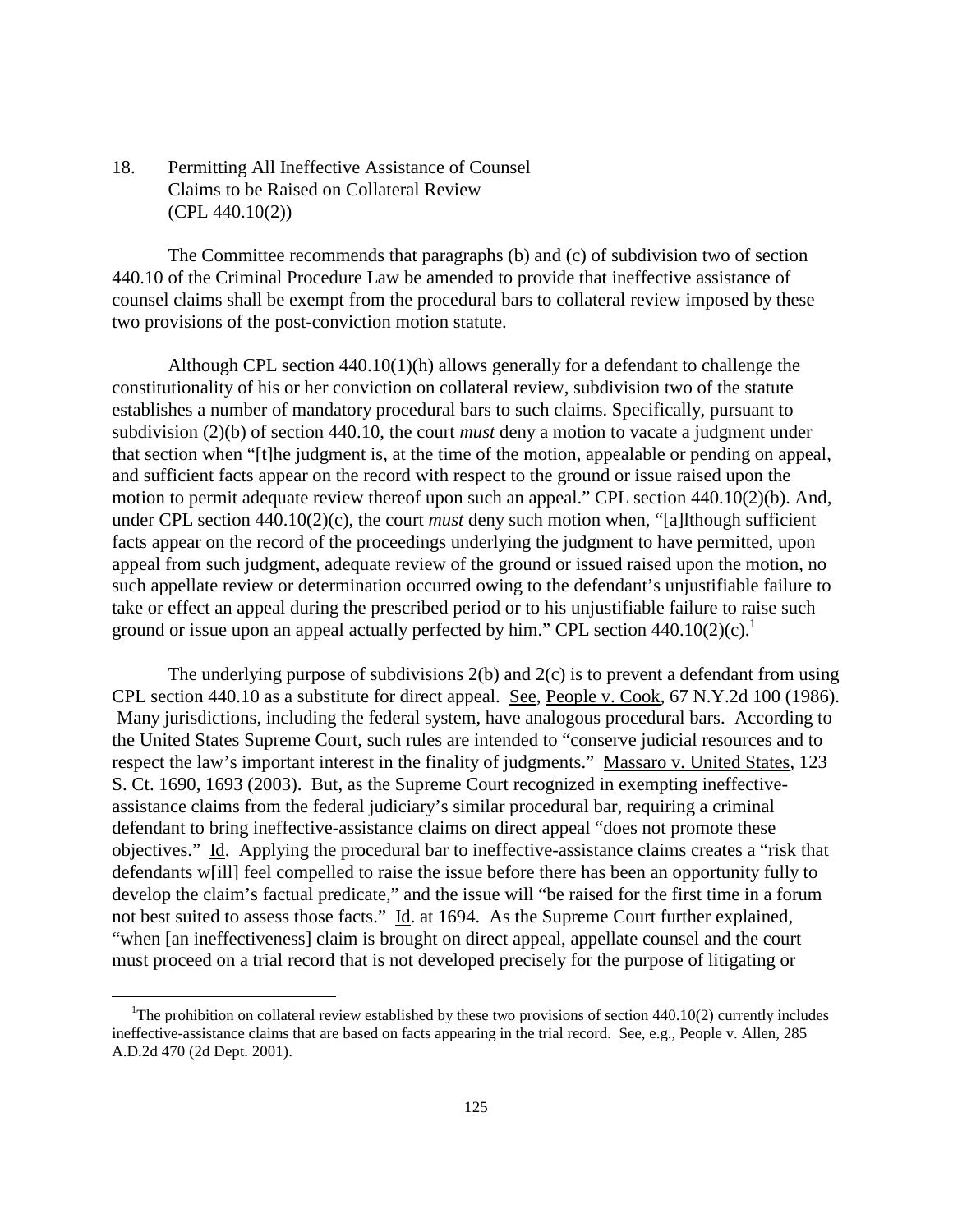preserving the claim and thus often incomplete or inadequate for this purpose." Id. The trial court is, "the forum best suited to developing the facts necessary to determining the adequacy of representation during an entire trial." Id. In addition, the collateral motion "often will be ruled upon by the judge who presided at trial, who should have an advantageous perspective for determining the effectiveness of counsel's conduct and whether any deficiencies were prejudicial." Id.

The Supreme Court's reasons for exempting ineffective-assistance claims from its equivalent procedural bar are equally applicable to New York's statutory scheme. New York courts have already emphasized that in typical cases, ineffective-assistance claims should be raised on collateral review. See, e.g., People v. Brown, 45 N.Y.2d 852 (1978) ("in the typical case, it would be better, and in some cases essential, that an appellate attack on the effectiveness of counsel be bottomed on an evidentiary exploration by collateral or post-conviction proceeding brought under CPL 440.10"). However, notwithstanding this seemingly broad language, it is far from unheard of for a court to deny the CPL 440.10 application on the premise that the trial record was adequate to permit raising the claim on appeal. See, e.g., People v. Duver, 294 A.D.2d 594 ( $2<sup>nd</sup>$  Dept. 2002); People v. Cardenas, 4 A.D.3d 103 ( $2<sup>nd</sup>$  Dept. 2004). Prohibiting a defendant from collaterally raising an ineffective-assistance claim that potentially falls within the narrow class of directly appealable ineffectiveness claims imposes unnecessary burdens on defendants and on the judicial system. Importantly, it is often difficult for a defendant to predict whether a given court will categorize his or her ineffectiveness claim as cognizable on direct appeal.

This creates a dilemma for a defendant who plans to press an ineffective-assistance claim. If the defendant raises the claim on collateral review, there is a risk that the trial court will deny his or her claim under the mandatory procedural bars – the defendant then will only be able to raise the claim on direct appeal if the appellate court has agreed to delay the perfection of his or her appeal until the disposition of the 440.10 motion and if the appellate court agrees with the trial court's determination that the claim is cognizable on appeal. If, on the other hand, the defendant raises the claim first on direct appeal, there is a risk that the appellate court will decide that the claim is not cognizable on direct appeal – in that situation, the defendant will have had to complete the entire appellate process before getting to raise a claim that could have obviated the need for an appeal in the first place. If the defendant raises the claim in both fora simultaneously, he or she runs the greatest risk of all – losing on procedural grounds in two courts without any adjudication of the merits of the claim.

Following the lead of the federal system and the majority of other states, this measure would amend subdivision two of CPL section 440.10 to remove the existing bars to collateral review where the claim is the ineffective assistance of counsel. In so doing, it would encourage these claims to be brought in the preferable forum in the first instance, would help to eliminate the potential injustices to defendants outlined above, and would help to prevent unnecessary, or unduly delayed, appeals in these cases.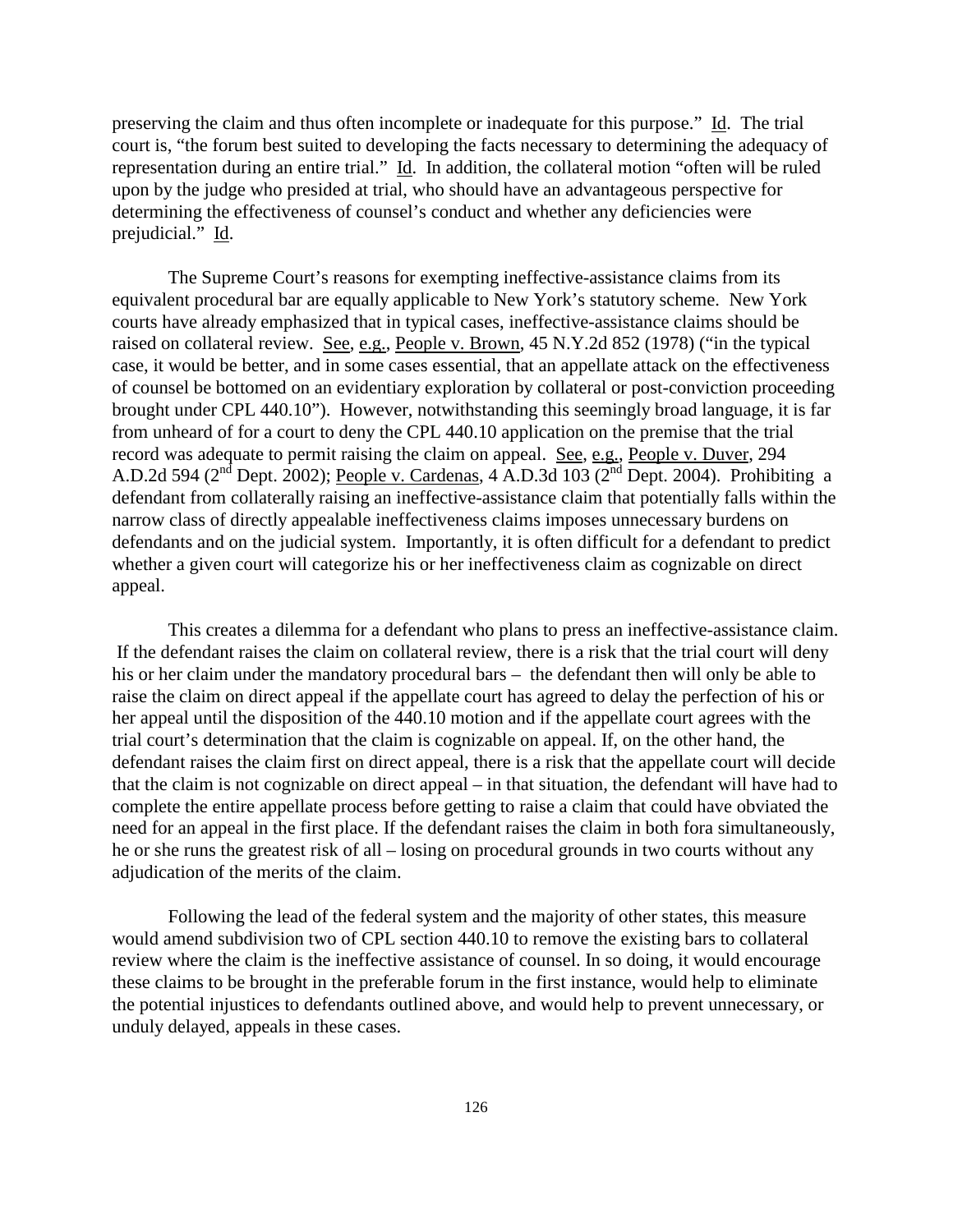### **Proposal**

AN ACT to amend the criminal procedure law, in relation to claims of ineffective assistance of counsel in post-conviction motions

The People of the State of New York, represented in Senate and Assembly, do enact as follows:

Section 1. Paragraphs (b) and (c) of subdivision 2 of section 440.10 of the criminal procedure law are amended to read as follows:

(b) The judgment is, at the time of the motion, appealable or pending on appeal, and sufficient facts appear on the record with respect to the ground or issue raised upon the motion to permit adequate review thereof upon such an appeal unless the issue raised upon such motion is ineffective assistance of counsel; or

(c) Although sufficient facts appear on the record of the proceedings underlying the judgment to have permitted, upon appeal from such judgment, adequate review of the ground or issue raised upon the motion, no such appellate review or determination occurred owing to the defendant's unjustifiable failure to take or perfect an appeal during the prescribed period or to his or her unjustifiable failure to raise such ground or issue upon an appeal actually perfected by him or her unless the issue raised upon such motion is ineffective assistance of counsel; or

§2. This act shall take effect immediately.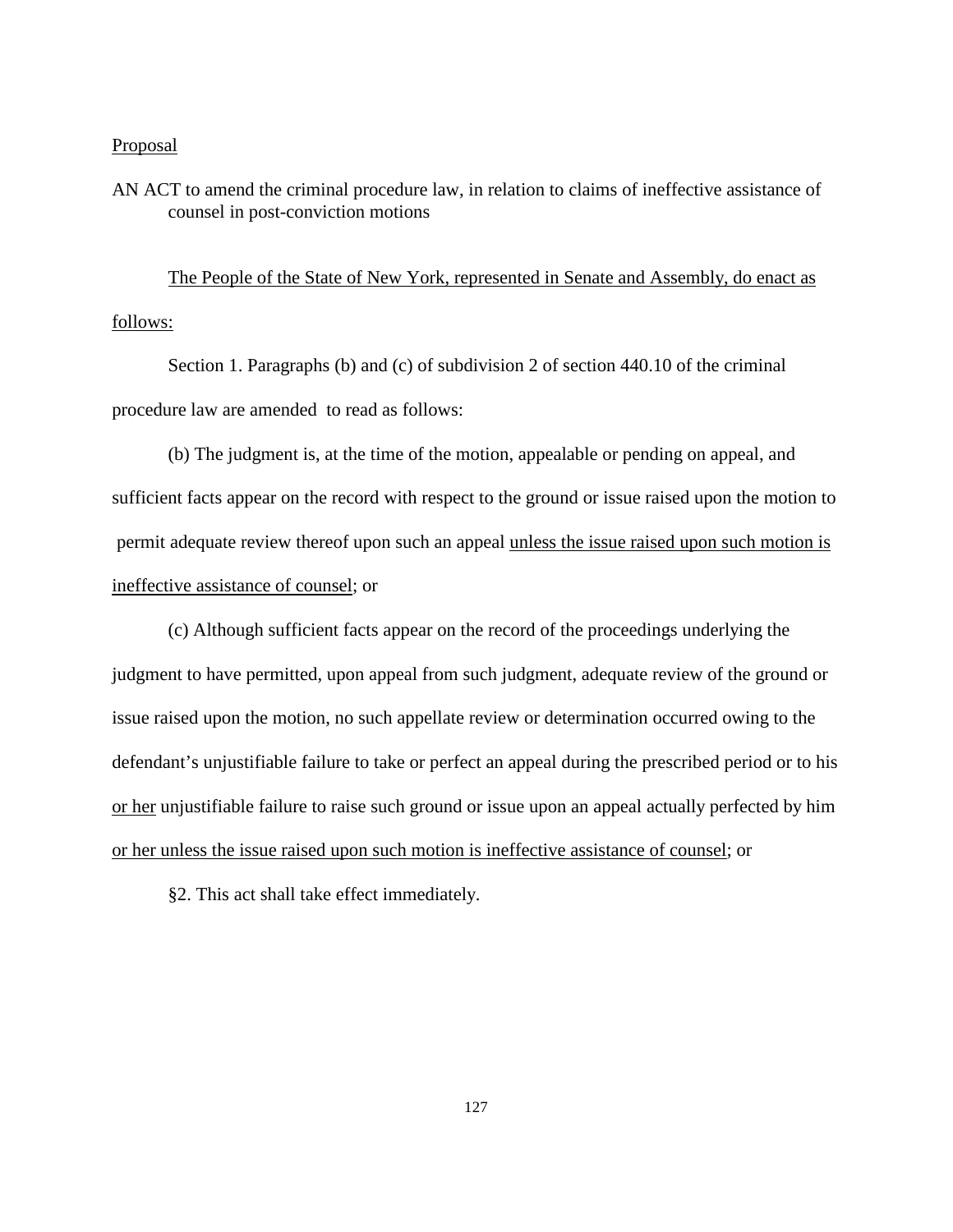19. Raising the Monetary Threshold for Felony-Level Criminal Mischief and Securities Fraud (Penal Law §§ 145.05(2), 145.10; GBL 352-c(6))

The Committee recommends that Penal Law sections 145.05(2) (criminal mischief in the third degree) and 145.10 (criminal mischief in the second degree), and General Business Law section 352-c(6) (securities fraud) be amended to raise the existing monetary thresholds for commission of these felony offenses.

Under Penal Law section 145.05(2), a person is guilty of the class E felony of criminal mischief in the third degree when,

> with intent to damage property of another person, and having no right to do so nor any reasonable ground to believe that he or she has such right, he or she...damages property of another person *in an amount exceeding two hundred fifty dollars.*

Penal Law section 145.05(2); emphasis added.

Pursuant to Penal Law section 145.00(1), a person is guilty of criminal mischief in the fourth degree, a Class A misdemeanor, when "having no right to do so nor any reasonable ground to believe that he has such a right, he...[i]ntentionally damages property of another person..." Penal Law section 145.00(1).

A review of the legislative history of the crime of criminal mischief reveals that the current distinction between misdemeanor and felony-level criminal mischief dates back to the 1881 Penal Law, which provided for a felony-level punishment of up to four-years imprisonment for a person who "unlawfully and willfully destroys or injures any real or personal property of another...[i]f the value of the property destroyed, or the diminution in the value of the property by the injury is more than twenty-five dollars." See, Laws of 1881, chapter 676. The minimum threshold amount for property damage for this felony-level offense was raised to \$50 in 1912 (see, Laws of 1912, chap. 163), and to \$250 in 1915 (see, Laws of 1915, chap. 342), where it has remained for the past 90 years.

While the current \$250 property damage threshold for felony-level criminal mischief has remained unchanged since 1915, the corresponding minimum thresholds for felony-level treatment of certain *other* property and theft-related offenses have, in recent years, been significantly increased. Thus, for example, in 1986, the Legislature amended the class E felony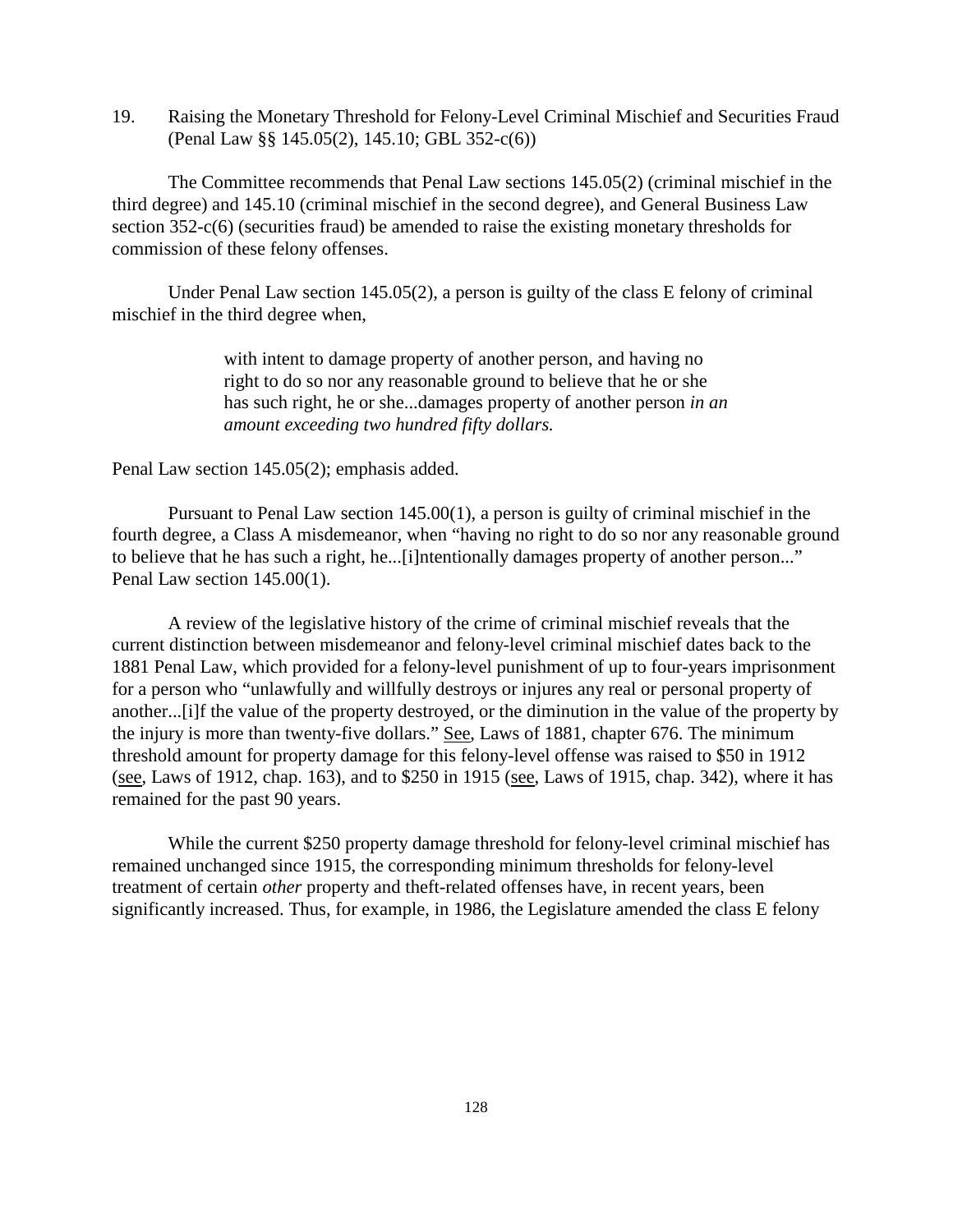offenses of grand larceny in the third degree (PL section 155.30(1)), criminal possession of stolen property in the second degree (PL section 165.45(1)) and insurance fraud in the second degree (PL section 176.15) to increase from \$250 to \$1000 the monetary threshold needed to establish those offenses. <u>See</u>, Laws of 1986, chap. 515, sections 1, 5 and  $8<sup>1</sup>$ .

In addition, the Legislature, in 1986, amended the class D felony offenses of grand larceny in the third degree (PL section 155.35), criminal possession of stolen property in the third degree (PL section 165.50) and insurance fraud in the third degree (PL section 176.20) to raise from \$1500 to \$3000 the monetary threshold for commission of those class D felony offenses, but failed to make any corresponding change to the \$1500 threshold for commission of the class D felony offense of criminal mischief in the second degree under Penal Law section 145.10. See, Laws of 1986, chap. 515, sections 2, 6 and  $8<sup>2</sup>$ .

The Committee believes that the current monetary thresholds for criminal mischief in the third and second degrees (Penal Law sections 145.05(2) and 145.10, respectively) are too low and should be raised to conform to the higher thresholds established by the Legislature in 1986 for comparable theft and stolen property-related felony offenses such as grand larceny, criminal possession of stolen property and insurance fraud. Accordingly, this measure would amend Penal Law section 145.05(2)(criminal mischief in the third degree) to raise the current \$250 monetary damage threshold for commission of that class E felony offense to match the existing (\$1000) monetary threshold for the class E felony offenses of grand larceny in the fourth degree (PL section 155.30(1)), criminal possession of stolen property in the fourth degree (PL section 165.45(1)) and insurance fraud in the fourth degree (PL section 176.15).

Further, the measure would amend Penal Law section 145.10 (criminal mischief in the second degree) to raise the current \$1500 monetary threshold for commission of that class D felony offense to match the existing \$3000 threshold for the class D felony offenses of grand larceny in the third degree (PL section 155.35), criminal possession of stolen property in the third degree (PL section 165.50) and insurance fraud in the third degree (PL section 176.20).

Finally, the measure would correct a related anomaly in the law by amending subdivision six of General Business Law section 352-c to raise to \$1000 the current \$250 threshold for the

<u>.</u>

 $<sup>1</sup>$ As with the crime of criminal mischief in the third degree under Penal Law section 145.05(2), each of these class</sup> E felony offenses represents, in effect, an aggravated form of a Class A misdemeanor offense, with the sole aggravating factor being the value of the stolen property in question. See, Penal Law sections 155.25 (defining the Class A misdemeanor of petit larceny); 165.40 (defining the Class A misdemeanor of criminal possession of stolen property in the fifth degree) and 176.10 (defining insurance fraud in the fifth degree).

<sup>&</sup>lt;sup>2</sup>Note that the Legislature, by Chapter 515 of the Laws of 1986, also changed the degree (but not the "D" and "E" felony classifications or section numbers) of several of the aforementioned offenses.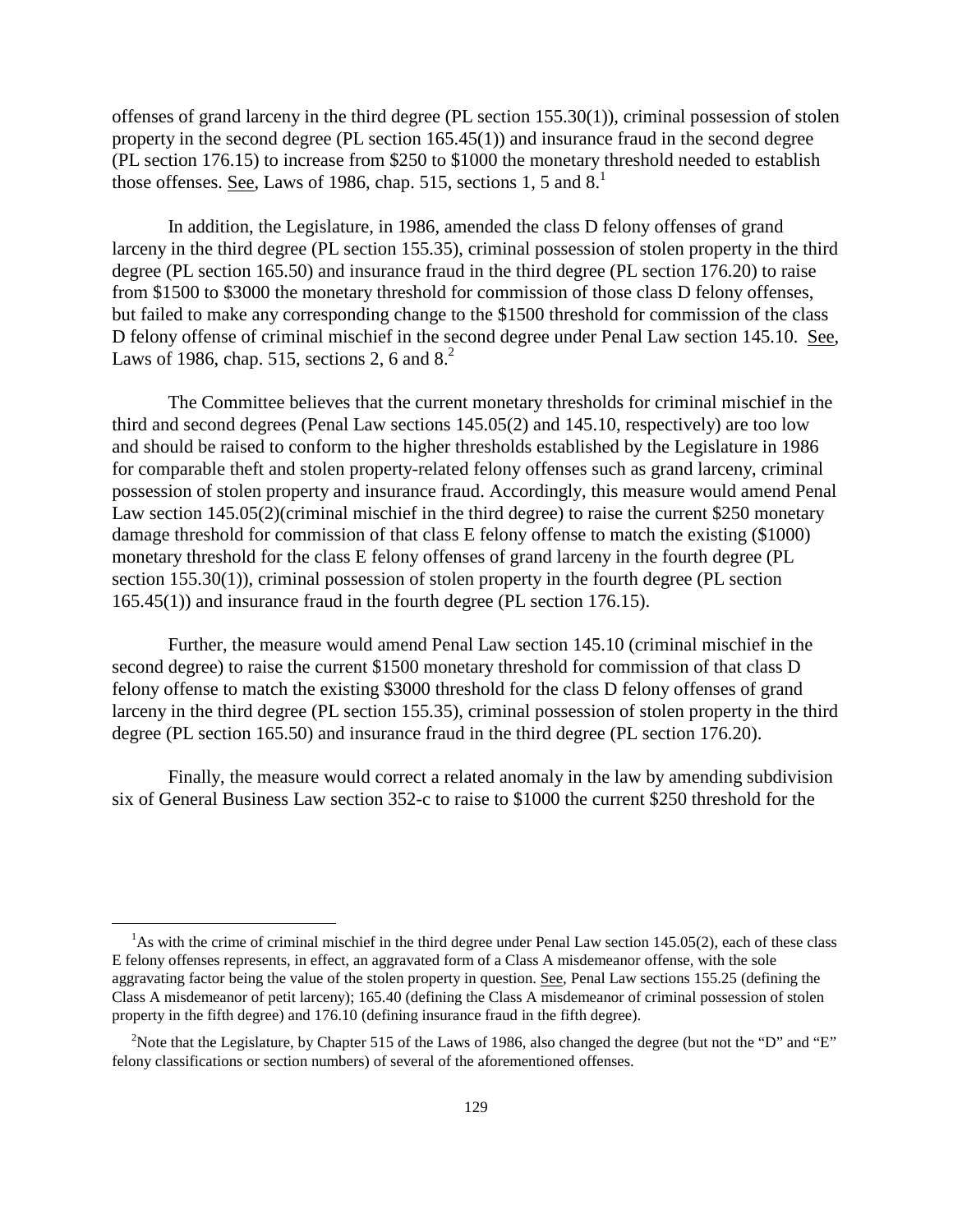class E felony securities fraud offense defined in that section.<sup>3</sup>

In proposing these substantive, and long overdue, changes to the Penal Law and General Business Law, the Committee finds that the rationale in support of Chapter 515 of 1986, as expressed by the Governor in his Memorandum approving that legislation, is equally applicable here:

> The bill adjusts for inflation to reflect the realities of the monetary world of 1986. Dollar values distinguishing degrees of larceny, possession of stolen property, and insurance fraud have remained unchanged since the adoption of the new Penal Law in 1965. Thus, for example, criminal possession of three hundred dollars worth of stolen property is currently a felony, punishable by up to four years in prison. These monetary thresholds are unrealistically low and unduly strain police resources. While felony arrests for low-level thefts are routinely reduced to misdemeanors by prosecutors and judges, the police must adhere to the law and process a three hundred dollar theft as a felony. This requires substantial allocation of resources and reduces the number of police officers available for patrol. The bill adjusts for inflation by raising the monetary threshold to one thousand dollars for the class E felonies and three thousand dollars for the class D felonies of grand larceny, criminal possession of stolen property, and insurance fraud.

Governor's Memorandum of Approval for L.1986, ch. 515, 1986 McKinney's Session Laws of N.Y., at 3175 [July 24, 1986].

The measure would take effect immediately.

<u>.</u>

<sup>&</sup>lt;sup>3</sup>Subdivision six of General Business Law section 352-c, which was added to that section in 1982 and was never amended (see, Section 3 of Chapter 146 of the Laws of 1982), currently provides as follows: "Any person, partnership, corporation, company, trust or association, or any agent or employee thereof who intentionally engages in fraud, deception, concealment, suppression, false pretense or fictitious or pretended purchase or sale, or who makes any material false representation or statement with intent to deceive or defraud, while engaged in inducing or promoting the issuance, distribution, exchange, sale, negotiation, or purchase within or from this state of any securities or commodities, as defined in this article, and thereby wrongfully obtains property of a value in excess of two hundred fifty dollars, shall be guilty of a class E felony." GBL section 352-c(6). General Business Law section 352-c is contained in Article 23-A of the General Business Law (commonly referred to as the "Martin Act"), which "provides the regulatory framework governing the offer and sale of securities, commodities and other investment vehicles in and from New York." Mihaly and Kaufmann, Practice Commentary, McKinney's Cons. Laws of N.Y., Book 19, General Business Law art. 23-A, at 10.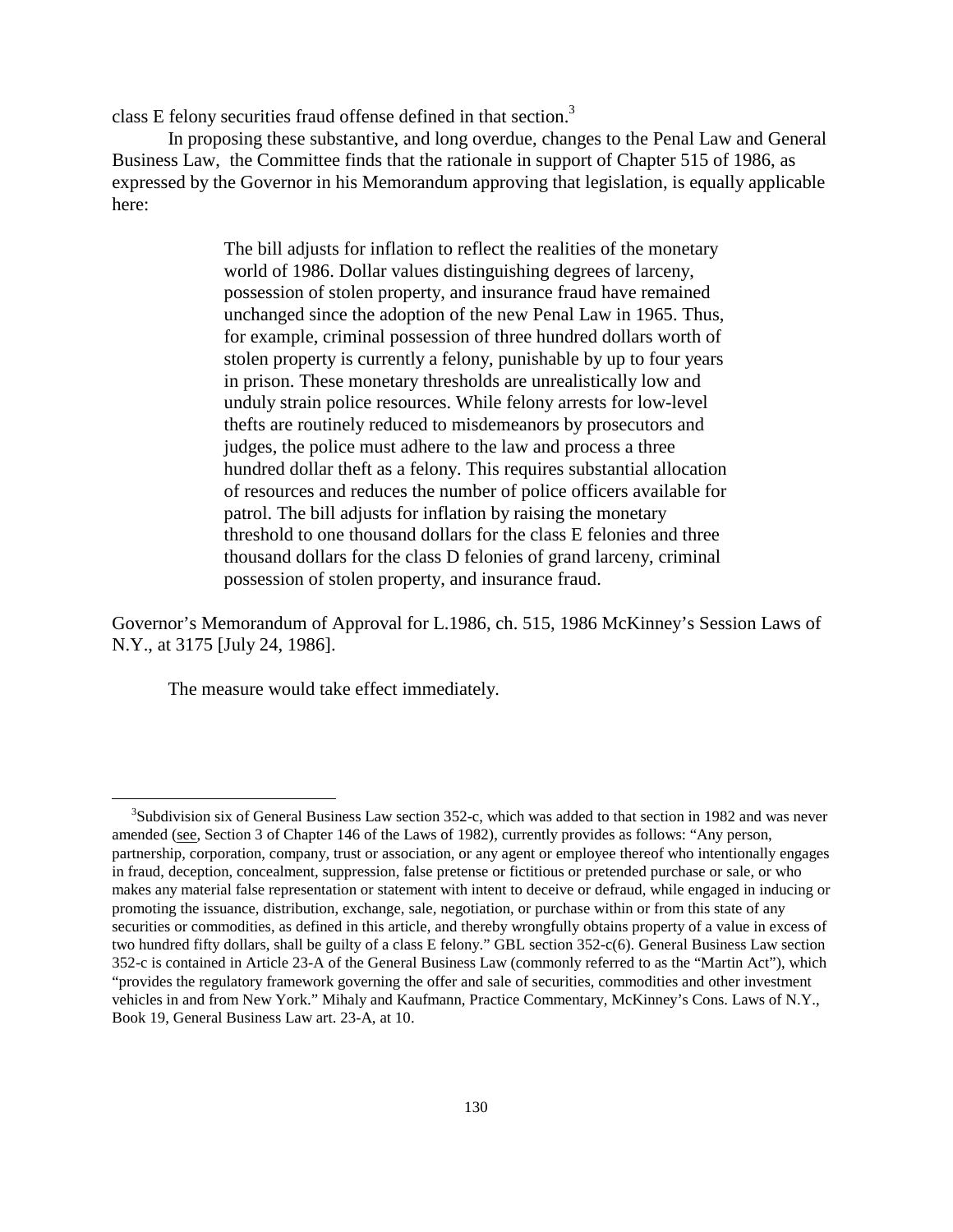### Proposal

AN ACT to amend the penal law and the general business law, in relation to criminal mischief and securities fraud

 The People of the State of New York, represented in Senate and Assembly, do enact as follows:

 Section. 1. Subdivision 2 of section 145.05 of the penal law is amended to read as follows:

 2. damages property of another person in an amount exceeding [two hundred fifty] one thousand dollars.

Criminal mischief in the third degree is a class E felony.

§2. Section 145.10 of the penal law is amended to read as follows:

 §145.10. Criminal mischief in the second degree. A person is guilty of criminal mischief in the second degree when with intent to damage property of another person, and having no right to do so nor any reasonable ground to believe that he has such right, he damages property of another person in an amount exceeding [one] three thousand [five hundred] dollars.

Criminal mischief in the second degree is a class D felony.

 §3. Subdivision 6 of section 352-c of the general business law is amended to read as follows:

 6. Any person, partnership, corporation, company, trust or association, or any agent or employee thereof who intentionally engages in fraud, deception, concealment, suppression, false pretense or fictitious or pretended purchase or sale, or who makes any material false representation or statement with intent to deceive or defraud, while engaged in inducing or promoting the issuance, distribution, exchange, sale, negotiation, or purchase within or from this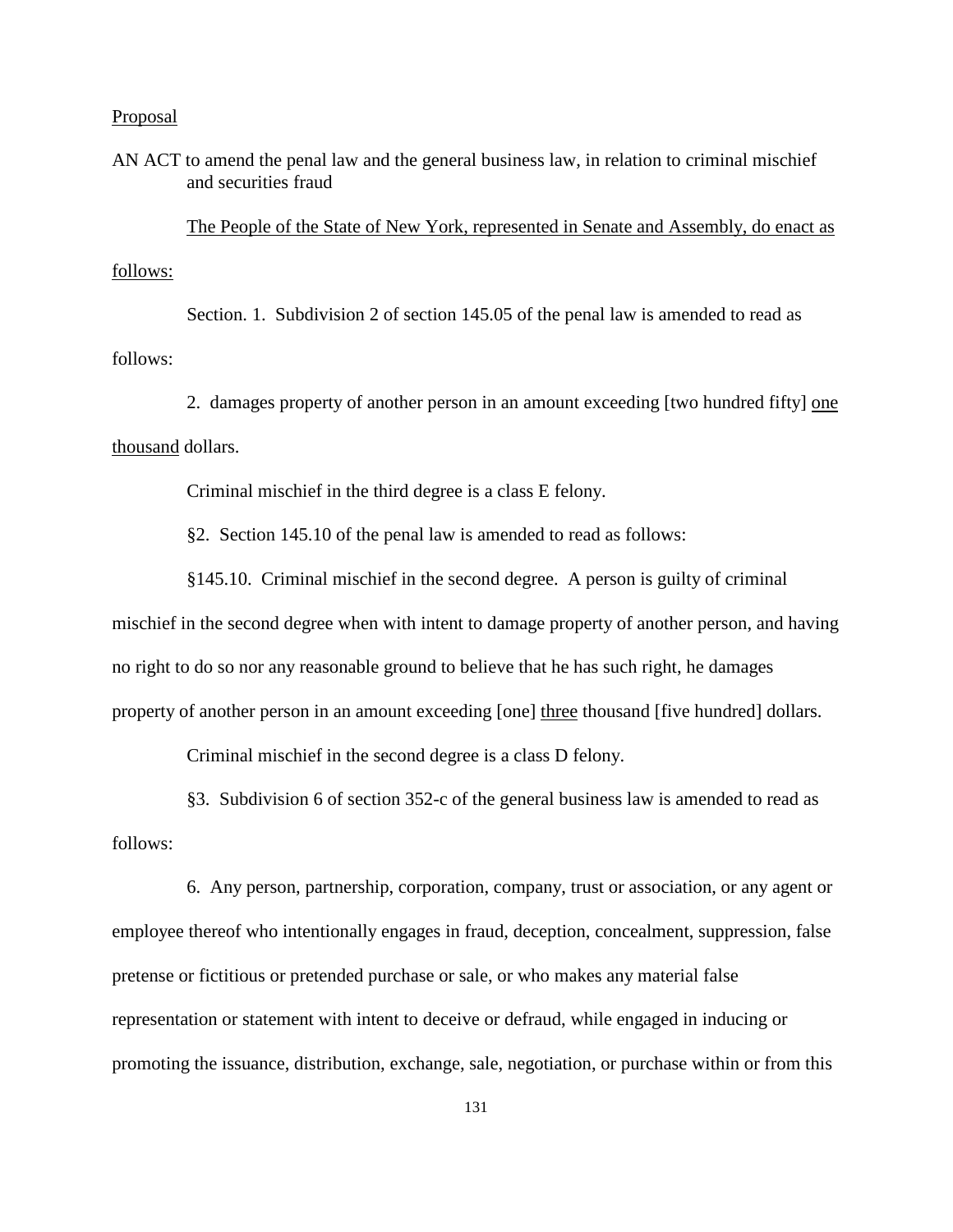state of any securities or commodities, as defined in this article, and thereby wrongfully obtains property of a value in excess of [two hundred fifty] one thousand dollars, shall be guilty of a class E felony.

 §4. This act shall take effect immediately and shall apply to offenses committed on or after such effective date, and to offenses committed prior to such effective date provided sentence is imposed on or after such date.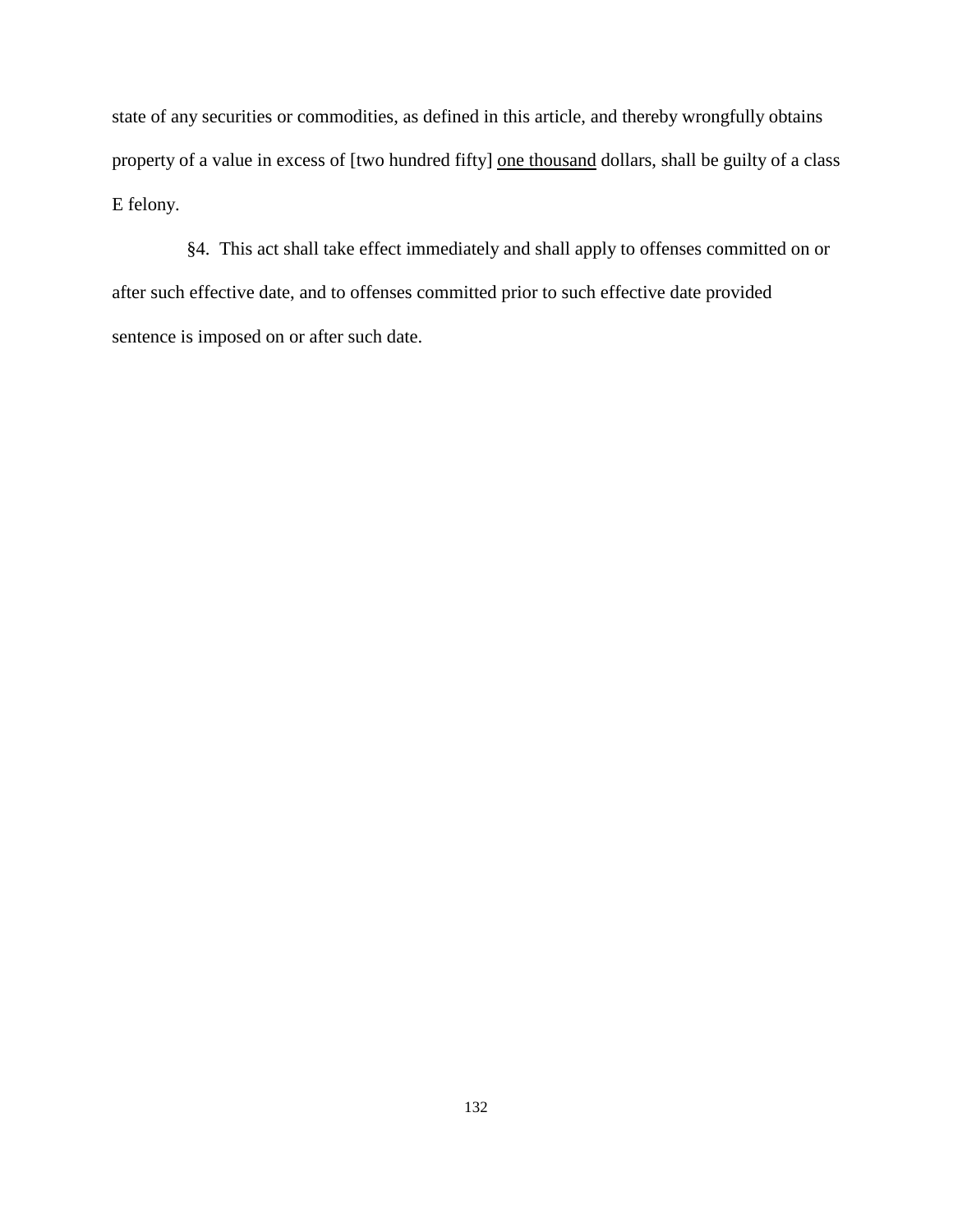20. Written Grand Jury Instructions (CPL 190.25(6))

<u>.</u>

The Committee recommends that subdivision six of section 190.25 of the Criminal Procedure Law be amended to clarify that the court or district attorney may, when providing to a grand jury any oral instructions "concerning the law with respect to its duties or any matter before it" under that subdivision, also provide written instructions thereon.

Notably, there is nothing in existing CPL section 190.65, or elsewhere in the CPL, that expressly precludes a prosecutor or the impaneling court from providing grand jurors with the applicable substantive law in writing. Further, while the Court of Appeals, relying on CPL section 310.30, has expressly disapproved the practice of providing a deliberating *petit* jury, over the defendant's objection, with a written copy of all or a portion of the court's charge (see, e.g*.*, People v. Owens, 69 N.Y.2d 585, and People v. Johnson, 81 N.Y.2d 980), there appears to be no reported appellate or trial level decision that addresses the propriety of providing a *grand* jury with written substantive instructions. Nonetheless, it appears that, in at least some jurisdictions in the State, there is a reluctance on the part of impaneling courts and prosecutors to provide any written substantive materials, such as relevant Penal Law offense definitions, to a grand jury when giving instructions pursuant to section 190.25(6).

This measure would remove any doubt as to the propriety of providing grand jurors with substantive written instructions under subdivision six of section 190.25 by amending that subdivision to expressly permit the practice.<sup>1</sup> To ensure a reviewable record of the written grand jury instructions, the measure would further provide that "the complete text of any such written instructions must, following the distribution of such written instructions to the grand jury, be read into the record by the district attorney, who shall state on the record that such written instructions have been so distributed." In addition, the measure would clarify that nothing contained in the proposed amendment to subdivision six of section 190.25 "shall be deemed to affect the court's obligation, pursuant to subdivision five of [CPL] section 190.20...to deliver or cause to be delivered to each grand juror a printed copy of all the provisions of...[CPL] article [190], or the giving of oral or written instructions pursuant to such subdivision five."<sup>2</sup>

The Committee recognizes that the idea of amending CPL Article 190 to expressly authorize the practice of providing written substantive instructions to a grand jury is not a new one. Indeed, in its 1999 Report to the Chief Judge and the Chief Administrative Judge, the Grand

<sup>&</sup>lt;sup>1</sup>In accordance with the Committee's view that at least some of the instructions provided under section 190.25(6) should be given orally, the measure expressly provides that, where instructions are given under that subdivision, the court or prosecutor *must* orally instruct the grand jury and *may* "also distribute written instructions."

<sup>&</sup>lt;sup>2</sup>Subdivision five of CPL section 190.20 provides as follows: "After a grand jury has been sworn, the court must deliver or cause to be delivered to each grand juror a printed copy of all the provisions of this article, and the court may, in addition, give the grand jurors any oral and written instructions relating to the proper performance of their duties as it deems necessary or appropriate." CPL section 190.20(5).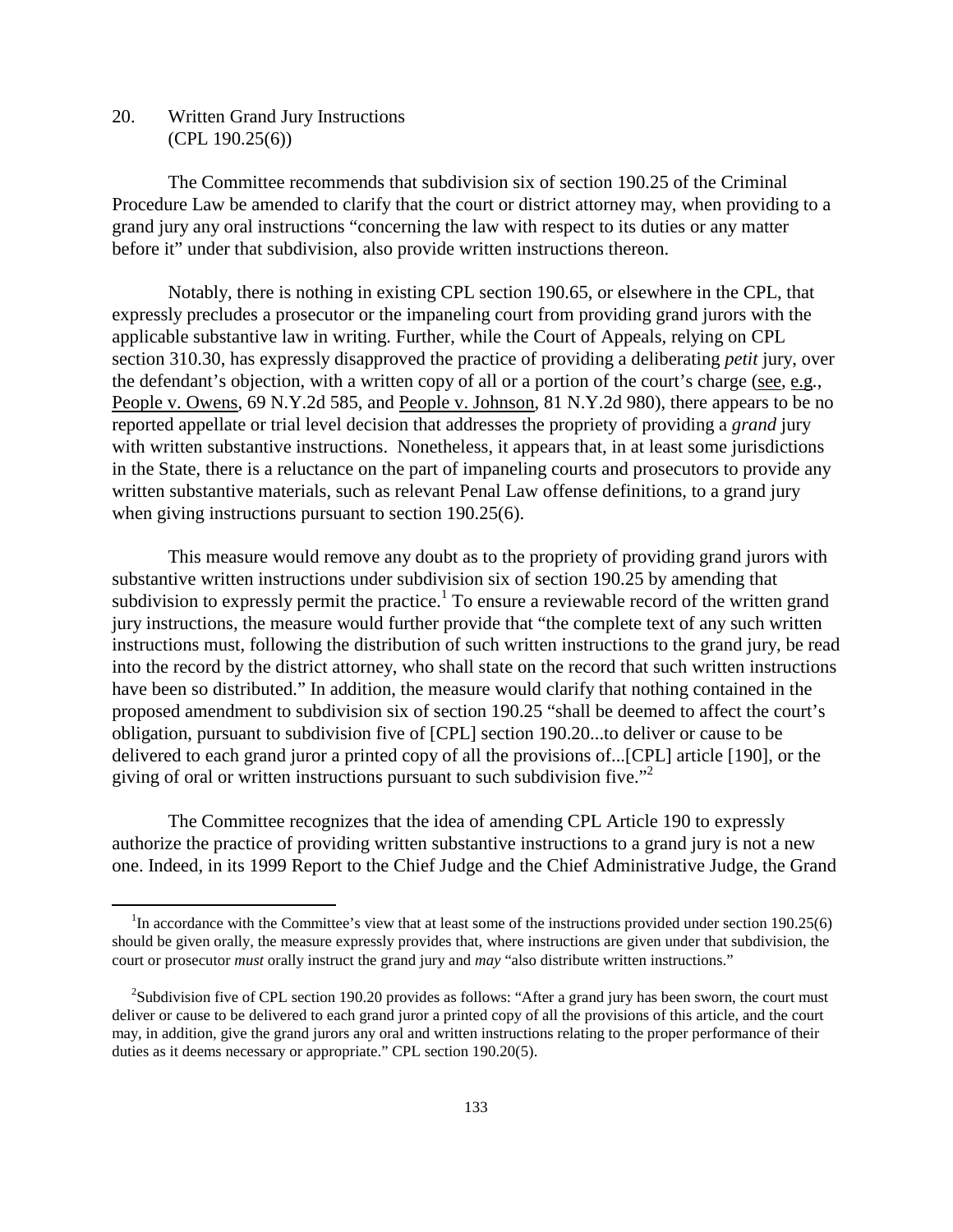Jury Project made the following recommendation:

CPL 190.25(6) should be amended to make explicit that, upon request of a grand juror for further instruction with respect to a statute, the court or the prosecutor may give to the grand jury copies of the text of any statute which, in its discretion, the court or prosecutor deems proper. The amendment should include a requirement that a copy of any such text be made an exhibit in the proceeding in which it is furnished to the grand jury. However, the determination of a court or prosecutor of whether to submit the text of a particular statute should not be a ground for dismissing an accusatory instrument filed after an otherwise proper proceeding.

1999 Report of the Grand Jury Project, Volume I, at p.84.

As noted in the Report, the Grand Jury Project's proposed amendment to CPL section 190.25(6) would closely track the procedure set forth in CPL section 310.30, which applies to the deliberations of a trial jury. That section provides, in relevant part, as follows: "With the consent of the parties and upon the request of the jury for further instruction with respect to a statute, the court may also give to the jury copies of the text of any statute which, in its discretion, the court deems proper." CPL section 310.30. Similar to section 310.30, the proposal would "permit the court or prosecutor to furnish the text of a statute when a grand juror requests further instruction concerning a statute and the court or the prosecutor, in the sound exercise of discretion, believes that the request is necessary or appropriate." 1999 Report of the Grand Jury Project, Volume I, at p.85.

While the Committee fully agrees with the conclusion reached by the Grand Jury Project that CPL section 190.25(6) ought to be amended to clarify the authority of the court and prosecutor to provide written substantive instructions under that section, it is the Committee's view that the measure proposed here, which is arguably broader and less cumbersome than the proposal recommended by the Grand Jury Project, would better assist grand jurors in meeting their obligations under CPL Article 190.

### Proposal

AN ACT to amend the criminal procedure law, in relation to written grand jury instructions

The People of the State of New York, represented in Senate and Assembly, do enact as

#### follows:

Section 1. Subdivision 6 of section 190.25 of the criminal procedure law is amended to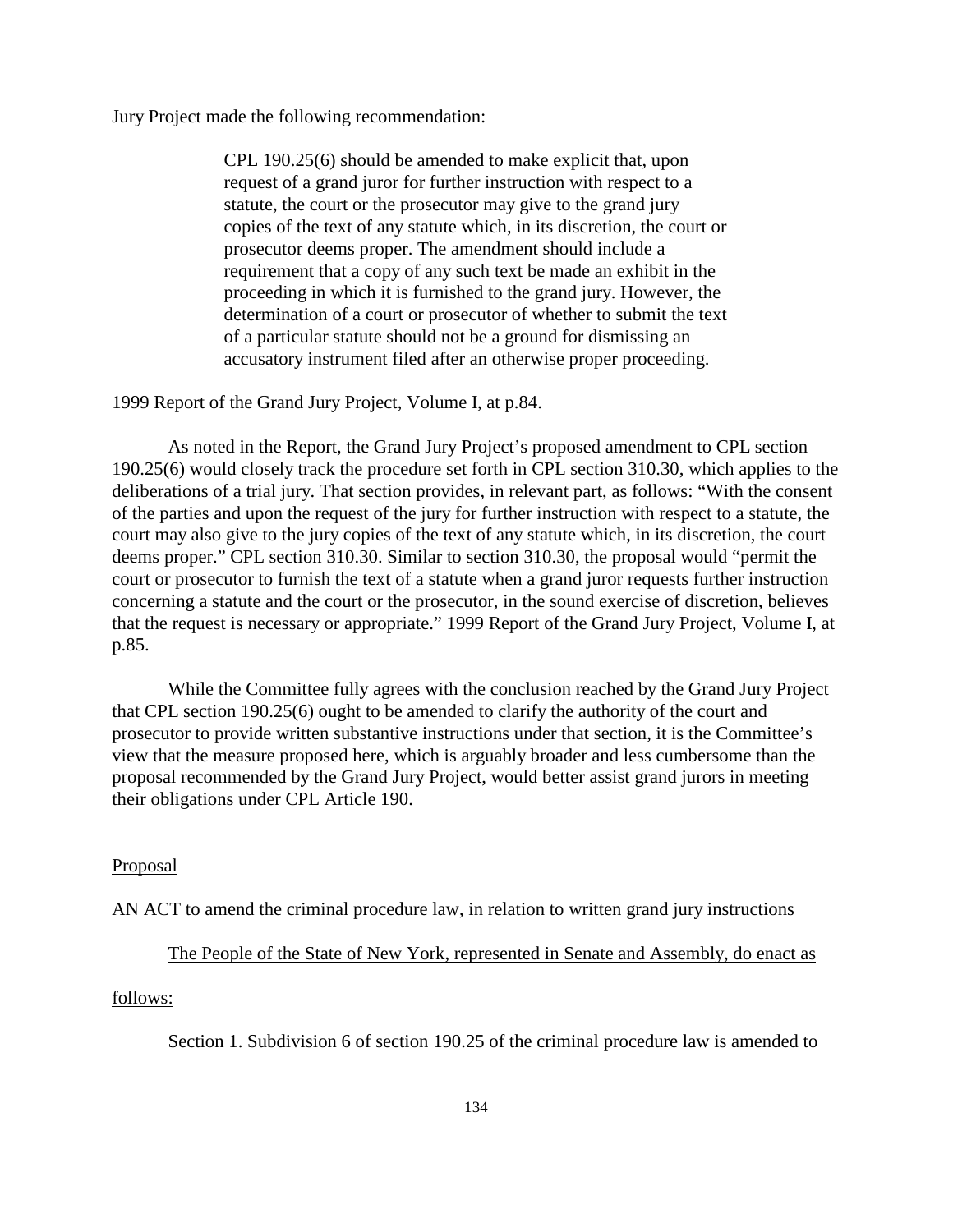read as follows:

6. The legal advisors of the grand jury are the court and the district attorney, and the grand jury may not seek or receive legal advice from any other source. Where necessary or appropriate, the court or the district attorney, or both, must orally instruct the grand jury, and may also distribute written instructions to the grand jury, concerning the law with respect to its duties or any matter before it[, and]. Any such oral instructions and legal advice must be recorded in the minutes, and the complete text of any such written instructions must, following the distribution of such written instructions to the grand jury, be read into the record by the district attorney, who shall state on the record that such written instructions have been so distributed. Nothing contained in this subdivision shall be deemed to affect the court's obligation, pursuant to subdivision five of section 190.20 of this chapter, to deliver or cause to be delivered to each grand juror a printed copy of all the provisions of this article, or the giving of oral or written instructions pursuant to such subdivision five. Nor shall the provisions of this subdivision be deemed to require the reading into the record of the text of any written instructions or materials provided to grand jurors pursuant to any other provision of this chapter.

§2. This act shall take effect 90 days after it shall have become a law, and shall apply to all grand jury proceedings occurring on or after such date.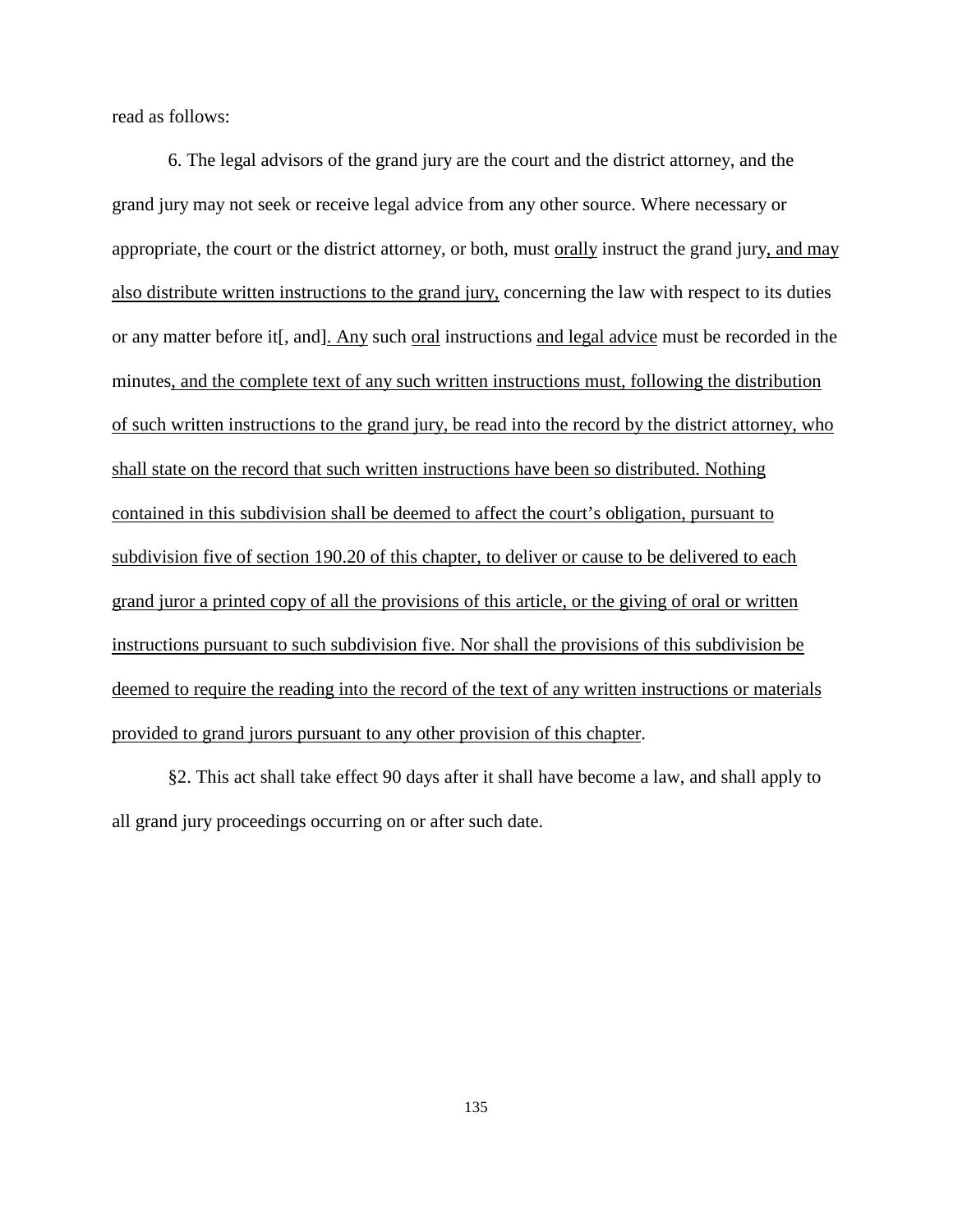21. Criminal Contempt and Double Jeopardy: Repealer (Penal Law § 215.54; Judiciary Law § 776)

 To conform with controlling appellate decisional law in the areas of double jeopardy and criminal contempt, the Committee recommends that section 215.54 of the Penal Law and section 776 of the Judiciary Law, both of which provide, in substance, that the imposition of a prior punishment for criminal contempt under Article 19 of the Judiciary Law shall not bar a subsequent prosecution for criminal contempt under the Penal Law based upon the same conduct, be repealed.

Judiciary Law section 776 provides that

[a] person, punished as prescribed in...[Judiciary Law Article 19], may, notwithstanding, be indicted for the same misconduct, if it is an indictable offense; but the court, before which he is convicted, must, in forming its sentence, take into consideration the previous punishment.

Judiciary Law section 776.

The corresponding provision of Penal Law Article 215 provides that

[a]djudication for criminal contempt under subdivision A of section seven hundred fifty of the judiciary law shall not bar a prosecution for the crime of criminal contempt under section  $215.50<sup>1</sup>$  based upon the same conduct but, upon conviction thereunder, the court, in sentencing the defendant shall take the previous punishment into consideration.

Penal Law section 215.54.

<u>.</u>

 In People v. Columbo (31 N.Y.2d 947, 949 [1972]), the Court of Appeals, following a second remand of the case to that Court from the United States Supreme Court for reconsideration of a double jeopardy issue (see, Columbo v. New York, 405 U.S. 9, 11 [1972]), held that the defendant's previous punishment for contempt of court under the Judiciary Law for refusing to obey an order to testify before the grand jury barred a subsequent indictment for the same offense under the Penal Law. The Court of Appeals, in Columbo, stated as follows:

> Although defendant could have been properly indicted for his refusal to testify before the Grand Jury on October 14, 1965, after

<sup>&</sup>lt;sup>1</sup>Penal Law section 215.50 defines, in seven separate subdivisions, the Class A misdemeanor of criminal contempt in the second degree.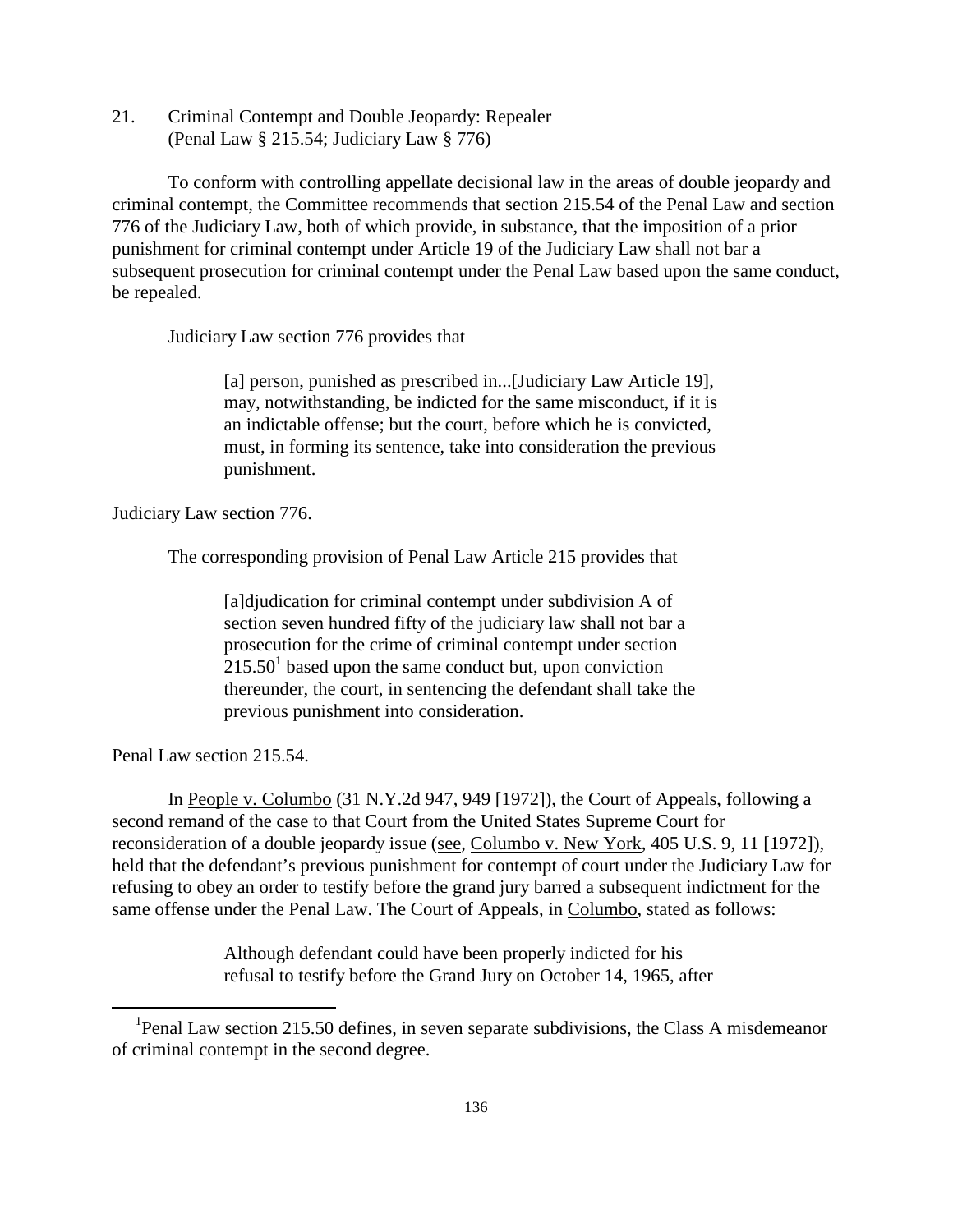having been granted full immunity [citation omitted] and such indictment would not be barred by double jeopardy, he was not indicted for that crime, but, instead was indicted for his refusal to obey the order of ...[the Grand Jury Judge] on December 7, 1965, to return to the same Grand Jury and testify. Thus, defendant was indicted for the same act and offense for which he previously was punished by...[the Grand Jury Judge] for contempt of court pursuant to section 750 of the Judiciary Law. The same evidence proves the Judiciary Law contempt for which defendant was previously punished and the Penal Law contempt charged in the indictment, and the elements of the two contempt charges are the same. Since the Supreme Court of the United States has held that defendant's previous punishment for contempt...pursuant to the Judiciary Law was for "criminal" contempt under the particular facts of this case [citation omitted], defendant's subsequent indictment for the same offense under...the ...Penal Law is barred by the double jeopardy clause [citation omitted].

Colombo, supra., at 949; see also, Matter of Capio v. Justices of the Supreme Court, 34 N.Y.2d 603 [1974], affirming on the opinion at 41 A.D.2d  $235.<sup>2</sup>$ 

 In a more recent case, People v. Wood (95 N.Y.2d 509, 515 [2000]), the Court of Appeals, citing Columbo, held that the defendant's prosecution for criminal contempt in the first degree under Penal Law section 215.51 for violating an order of protection was barred because the defendant had previously been prosecuted for contempt under Family Court Article 8 based upon the same conduct. As in Columbo, the Court in Wood, in analyzing the double jeopardy issue, applied the "same elements test" enunciated by the United States Supreme Court in Blockburger v. United States (284 U.S. 299 [1932]) and reiterated in the criminal contempt context in United States v. Dixon (509 U.S. 688 [1993]):

> The Double Jeopardy Clause "protects only against the imposition of multiple criminal punishments for the same offense"[citation omitted]. The "applicable rule is that, where the same act or transaction constitutes a violation of two distinct statutory provisions, the test to be applied to determine whether there are two offenses or only one is whether each provision requires proof of an additional fact which the other does not" [citing Blockburger]. If each of the offenses contains an element which the other does not, they are not the "same offense" under the rule enunciated by Blockburger and any claim of constitutional double

<u>.</u>

<sup>&</sup>lt;sup>2</sup>Notably, there is no mention by the Court in Columbo of either Penal Law section 215.54 or Judiciary Law section 776.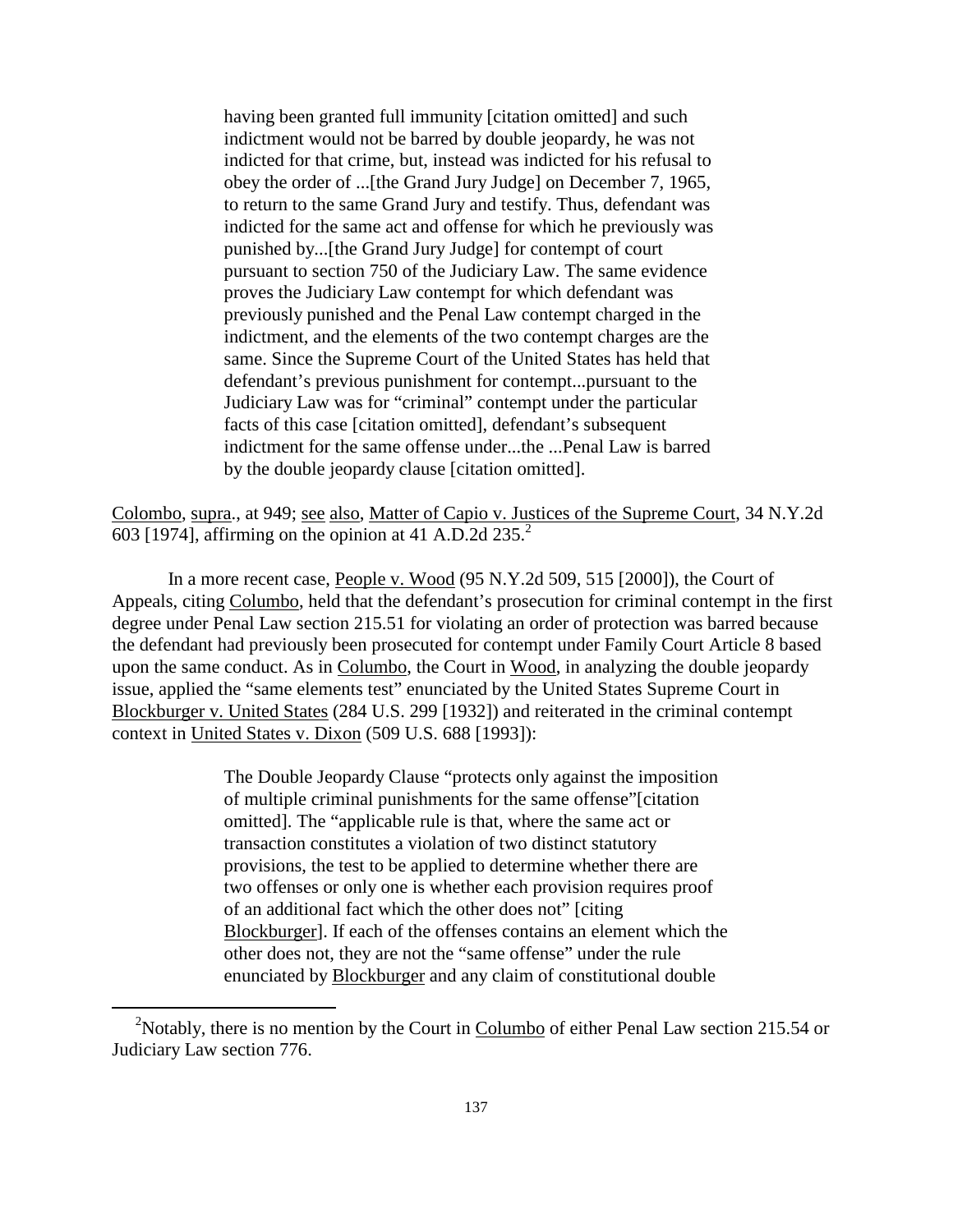jeopardy necessarily fails [citation omitted]. The test focuses on "the proof necessary to prove the statutory elements of each offense charged against the defendant, not on the actual evidence to be presented at trial" [citations omitted].

#### Wood, supra., at 513.

 In his comments on the interplay between criminal contempt and double jeopardy in the 1998 law review article, *Criminal and Civil Contempt: Some Sense of a Hodgepodge* (72 St. John's L. Rev. 337, 407-408 [Spring, 1998]), Lawrence Gray notes that the Court of Appeals' and U.S. Supreme Court's decisions in Columbo "do...not appear to be the proverbial 'last word'" on the topic. As stated in that article,

> [i]n United States v. Dixon, the latest Supreme Court decision on the issue, a badly splintered Court hardly achieved a coherent conclusion. Specifically, the Court held that where a criminal contempt of court does not have the "same elements" as a legislatively-enacted crime, a contempt proceeding followed by a criminal prosecution does *not* implicate double jeopardy [citations omitted].

Gray, <u>Id</u>; emphasis added.

 Notwithstanding Mr. Gray's observation that the Court of Appeals' decision in Columbo may not be the "last word" on the issues of constitutional double jeopardy and criminal contempt, it is clear that Penal Law section 215.54 and Judiciary Law section 776, at the very least, raise serious constitutional concerns in light of Columbo and also appear to conflict directly with certain of the statutory double jeopardy protections afforded by CPL Article 40 ["Exemption"] From Prosecution by Reason of Previous Prosecution"]. For these reasons, the Committee offers this measure repealing both sections in their entirety.<sup>3</sup>

## Proposal

-

AN ACT to amend the penal law and the judiciary law, in relation to criminal contempt

 $3$ It should be noted that, as part of the Committee's existing legislative proposal to reform Judiciary Law Article 19, sections 750 through 781 of that Article are repealed in their entirety and replaced with new provisions. Although the Committee does not specifically address the repeal of Judiciary Law section 776, or the related double jeopardy issue, in its memorandum in support of that proposal, the Committee created no analogue to section 776 in its proposed new Article 19.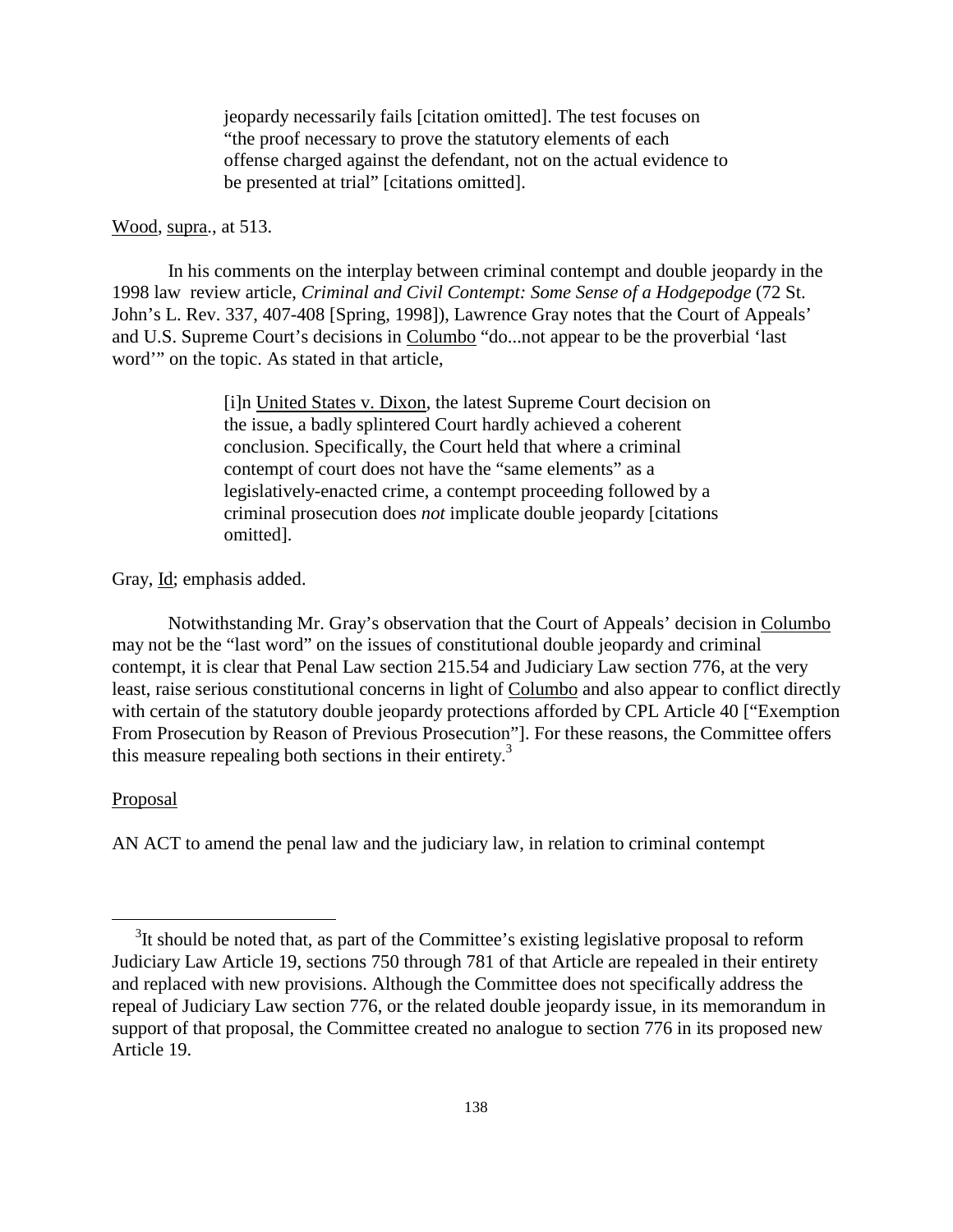The People of the State of New York, represented in Senate and Assembly, do enact as follows:

Section 1. Section 215.54 of the penal law is REPEALED.

- §2. Section 776 of the judiciary law is REPEALED.
- §3. This act shall take effect immediately.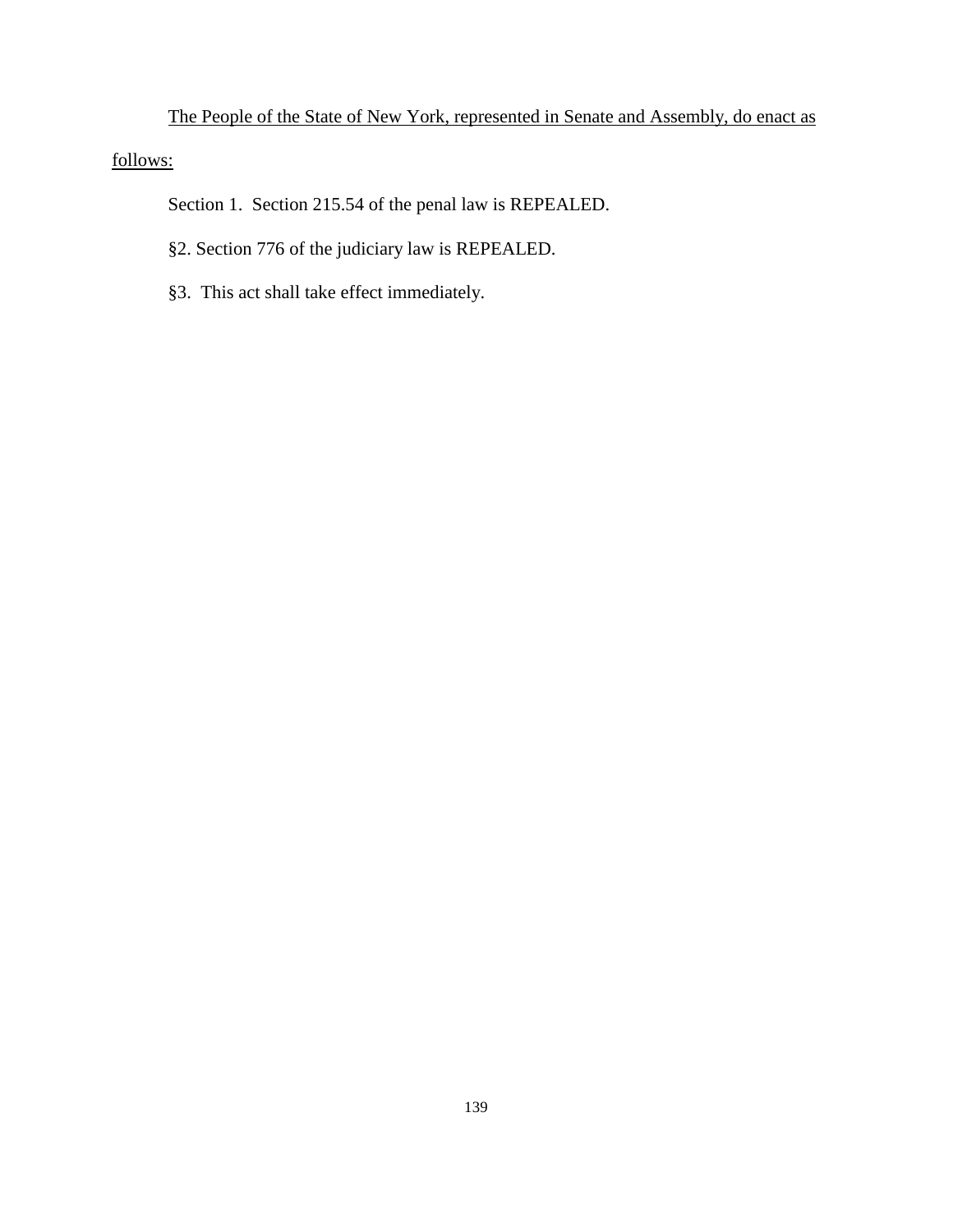22. Prosecution by Superior Court Information After Dismissal of Indictment (CPL 195.10(1)(a); CPL 210.20(4))

The Committee recommends that the Criminal Procedure Law be amended to establish a procedure to allow a defendant to waive indictment and be prosecuted by Superior Court Information in cases where the court has dismissed an initial indictment against the defendant.

Under current law, a defendant may only waive indictment and consent to be prosecuted by a superior court information where a local criminal court has held the defendant for the action of a grand jury, the defendant is not charged with a Class A felony, and the district attorney consents to the waiver (CPL 195.10). The Court of Appeals has strictly construed these conditions, and has repeatedly invalidated waivers made with the consent of both the defendant and the prosecution where the parties have otherwise failed to conform to the statute (*see People v. Boston*, 75 NY2d 585 [1990]; *People v. Trueluck*, 88 NY2d 546 [1996]; *People v. Casdia*, 78 NY2d 1024 [1991]; *compare People v. D'Amico*, 76 NY2d 877 [1990]).

It is not unusual, however, for the defendant and the prosecution to negotiate a plea in the period after a court dismisses an indictment but before the prosecution has re-presented the case to the grand jury. Plea negotiations are often completed during this interlude because the parties have invariably completed discovery and motion practice on the original indictment and generally have a better understanding of the relative strengths and weaknesses of the case. Yet, although the parties may reach agreement on a plea, there is no readily available procedure for the court to accept the plea. A superior court information is unavailable to the parties because the defendant has not been technically "held" for the action of the grand jury (*see People v. Rivera*, 14 Misc.3d 726 [2006]). Either the prosecution must re-present the case to the grand jury and secure a new indictment, a needless waste of resources and a burden for witnesses, or else follow the strict requirements for filing a superior court information. This requires the prosecutor to file a new felony complaint, re-arrest the defendant on the new felony complaint and arraign the defendant in the local criminal court so the defendant can be "held" for the action of the grand jury.

To avoid the burden of securing a new indictment or filing a new felony complaint, this measure would amend paragraph (a) of subdivision 1 of section 195.10 and subdivision 4 of section 210.20 of the Criminal Procedure Law to provide that after a court dismisses an indictment against a defendant, if the court authorizes the People to resubmit the charge to the grand jury, the defendant will be deemed held for the action of the grand jury. This would then provide the basis for the defendant to waive prosecution by indictment and be prosecuted by superior court information.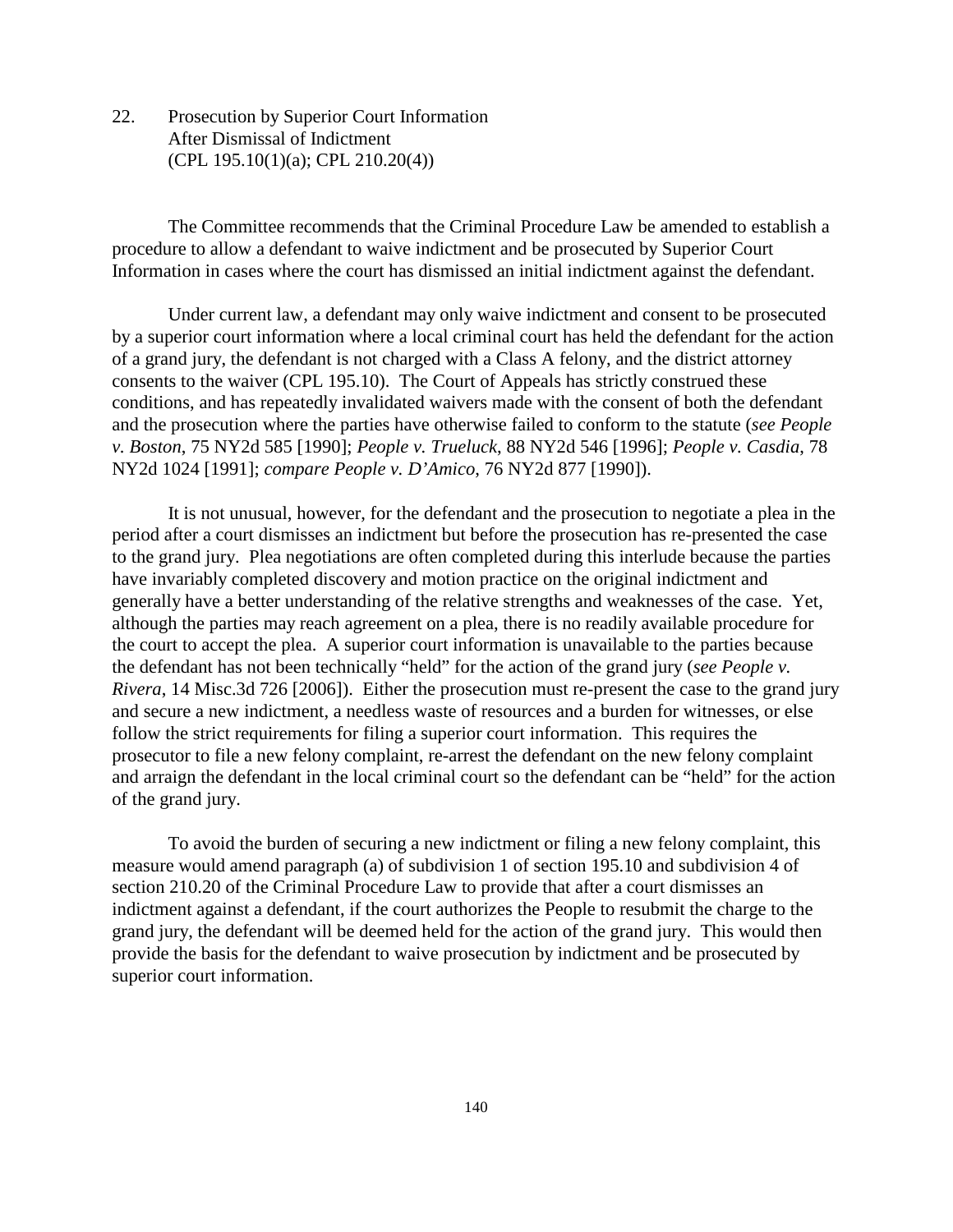## Proposal

An ACT to amend the criminal procedure law, in relation to prosecution by superior court information following dismissal of an indictment or count thereof

The People of the State of New York, represented in Senate and Assembly, do enact as follows:

 Section 1. Paragraph (a) of subdivision 1 of section 195.10 of the criminal procedure law, as added by chapter 467 of the laws of 1974, is amended to read as follows:

 (a) a local criminal court, or a superior court acting pursuant to subdivision four of section 210.20, has held the defendant for the action of a grand jury; and

 §2. Subdivision 4 of section 210.20 of the criminal procedure law is amended to read as follows:

 4. Upon dismissing an indictment or a count thereof upon any of the grounds specified in paragraphs (a), (b), (c) and (i) of subdivision one, or, upon dismissing a superior court information or a count thereof upon any of the grounds specified in paragraphs (a) or (i) of subdivision one, the court may, upon application of the people, in its discretion authorize the people to submit the charge or charges to the same or another grand jury. Such authorization shall, for purposes of paragraph (a) of subdivision one of section 195.10, be deemed to constitute an order holding the defendant for the action of a grand jury with respect to such charge or charges. When the dismissal is based upon some other ground, such authorization may not be granted. In the absence of authorization to submit or resubmit, the order of dismissal constitutes a bar to any further prosecution of such charge or charges, by indictment or otherwise, in any criminal court within the county.

§3. This act shall take effect immediately.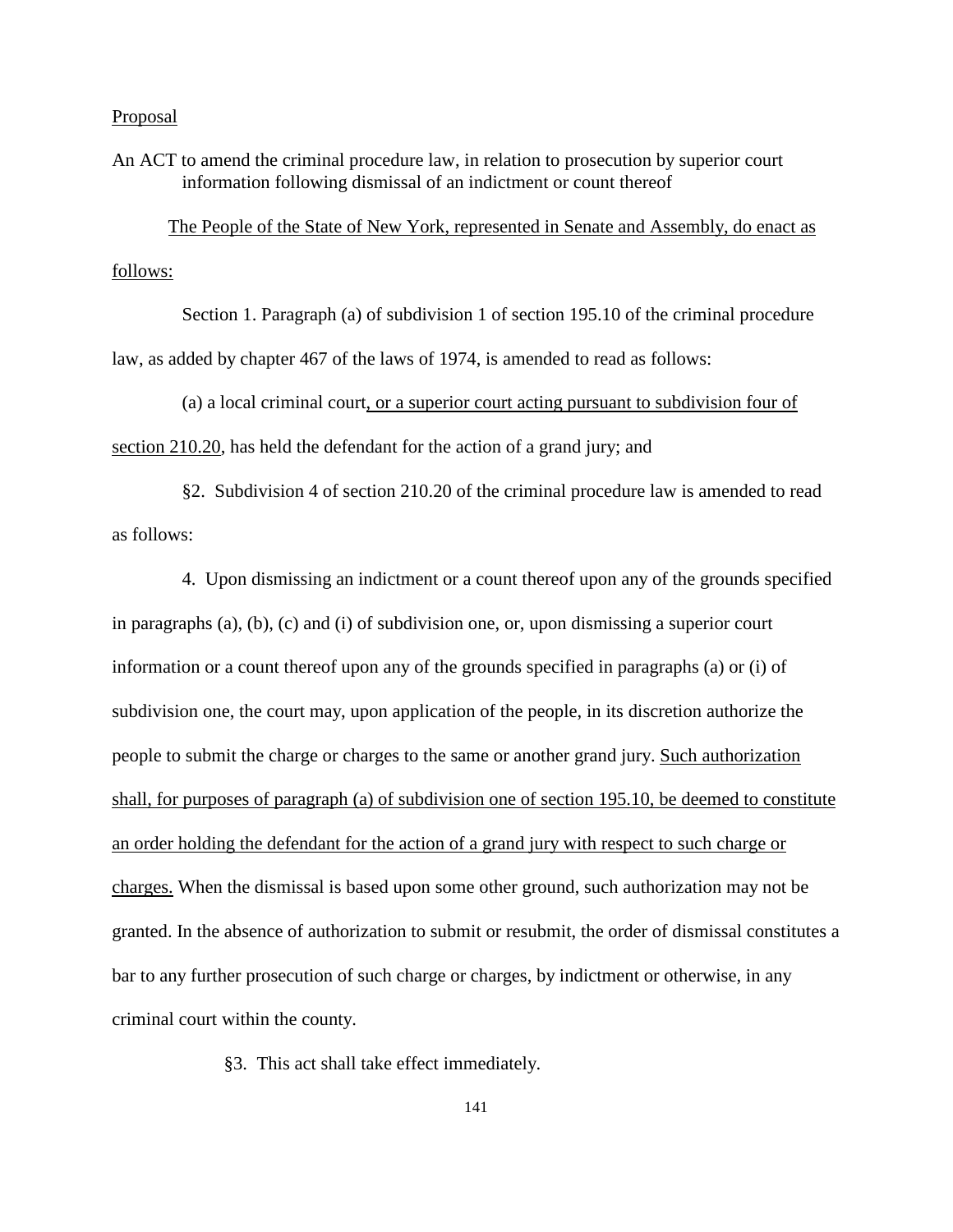23. Disclosure by the People of Police-Arranged Identifications of Defendant  $(CPL 240.20(e)(1))$ 

 The Committee recommends that subdivision one of section 240.20(e) of the Criminal Procedure Law be amended to provide that the People must give notice to the defendant of all prior police-arranged identifications of the defendant made by a person whom the prosecutor intends to call as a witness at trial and from whom they intend to elicit an in-court identification.

 The Court of Appeals recently held that the People are not required to give notice of a police-arranged *photographic* identification of the defendant by a trial witness (*People v. Grajales*, 8 NY3d 861 [2007]). While the Court recognized that the "better practice is to give defendant notice of all prior police-arranged identifications made by a witness from whom they intend to elicit in-court identification testimony," there is no obligation to provide such notice unless that pretrial identification will be offered at trial. Since pretrial photographic identifications of a defendant are inadmissable at trial, the Court held that by definition there is no requirement that it be provided to the defendant under the notice provisions of CPL 710.30(1)(b).

 The Committee believes that it is important for the Criminal Procedure Law to provide a mechanism to insure that photographic identifications of any witness the prosecutor intends to call at trial are disclosed to the defendant prior to trial. At the very least, evidence of a prior photographic identification is relevant to the issue of possible suggestiveness at any subsequent corporeal identification of the defendant by that witness. The Committee does not endorse the position, however, that disclosure should be made part of the People's notice obligation under CPL 710.30(1)(b). The Committee is of the view that the harsh remedy of preclusion for the People's failure to serve timely notice under CPL 710.30 (*see People v O'Doherty*, 70 NY2d 479 [1987]), would be unwarranted in the case where the evidence of the identification is inadmissable at trial.

The Committee's proposal therefore strikes a balance by requiring the information be disclosed as part of the People's discovery under CPL 240. By placing the obligation within the discovery section, the court will have an adequate range of remedies for discovery violations (*see, e.g.*, CPL Section 240.70 [enumerating available court-imposed sanctions for noncompliance with CPL Article 240]. In addition, the Committee believes that the proposal would further the strong public policy goal of protecting against witness misidentification in criminal prosecutions.

#### **Proposal**

AN ACT to amend the criminal procedure law, in relation to discovery of prior police-arranged corporeal and non-corporeal identifications of the defendant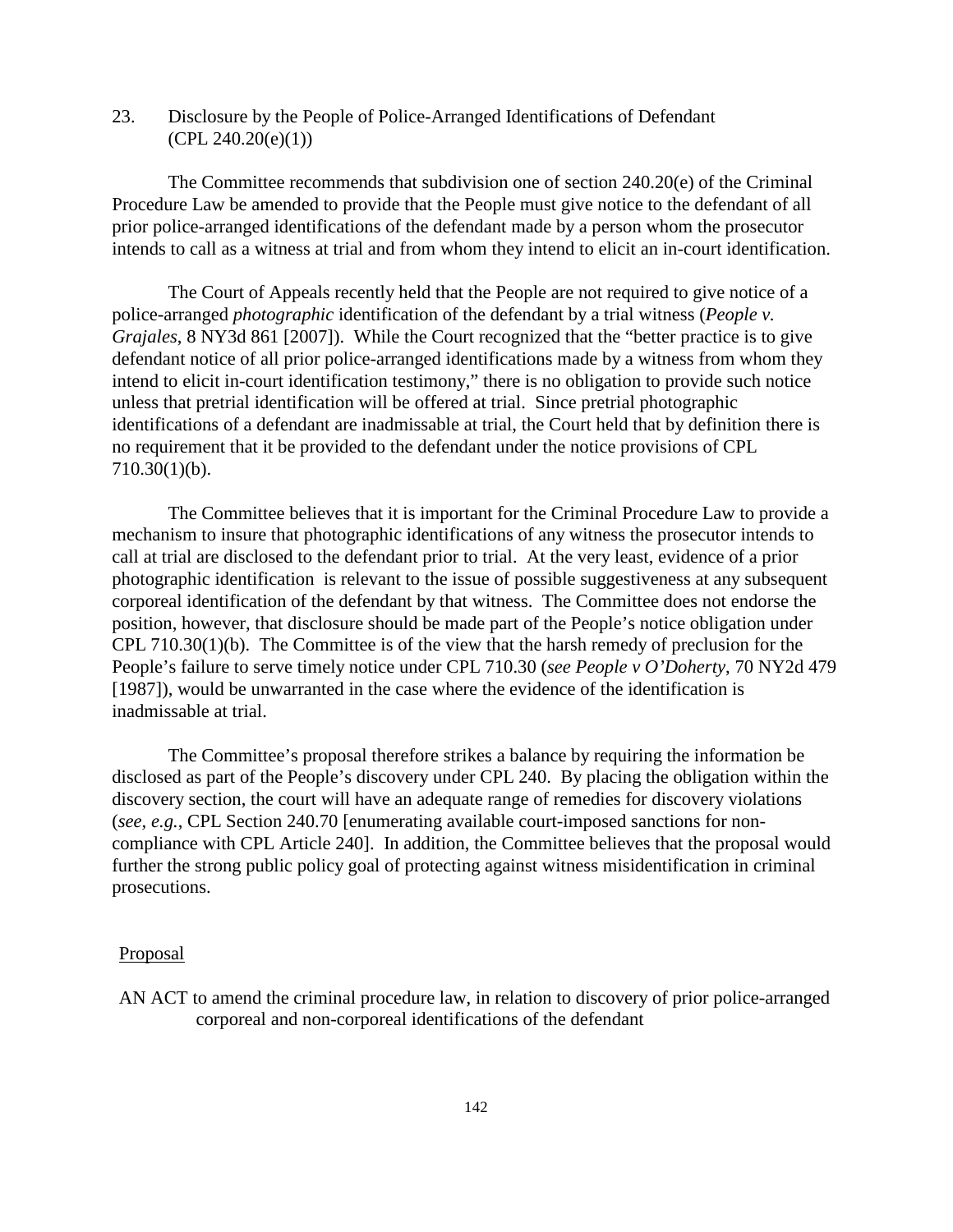The People of the State of New York, represented in Senate and Assembly, do enact as follows:

 Section 1. Subdivision 1 of section 240.20 of the criminal procedure law is amended by adding a new paragraph (e-1) to read as follows:

 (e-1) A written statement setting forth the date, time, location and circumstances of any corporeal or non-corporeal identification of the defendant made by or in the presence of a person whom the prosecutor intends to call as a witness at trial where the procedures leading to such identification were arranged by or at the request or direction of a public servant engaged in law enforcement, irrespective of whether the people intend to introduce at trial evidence of such identification;

§2. This act shall take effect immediately.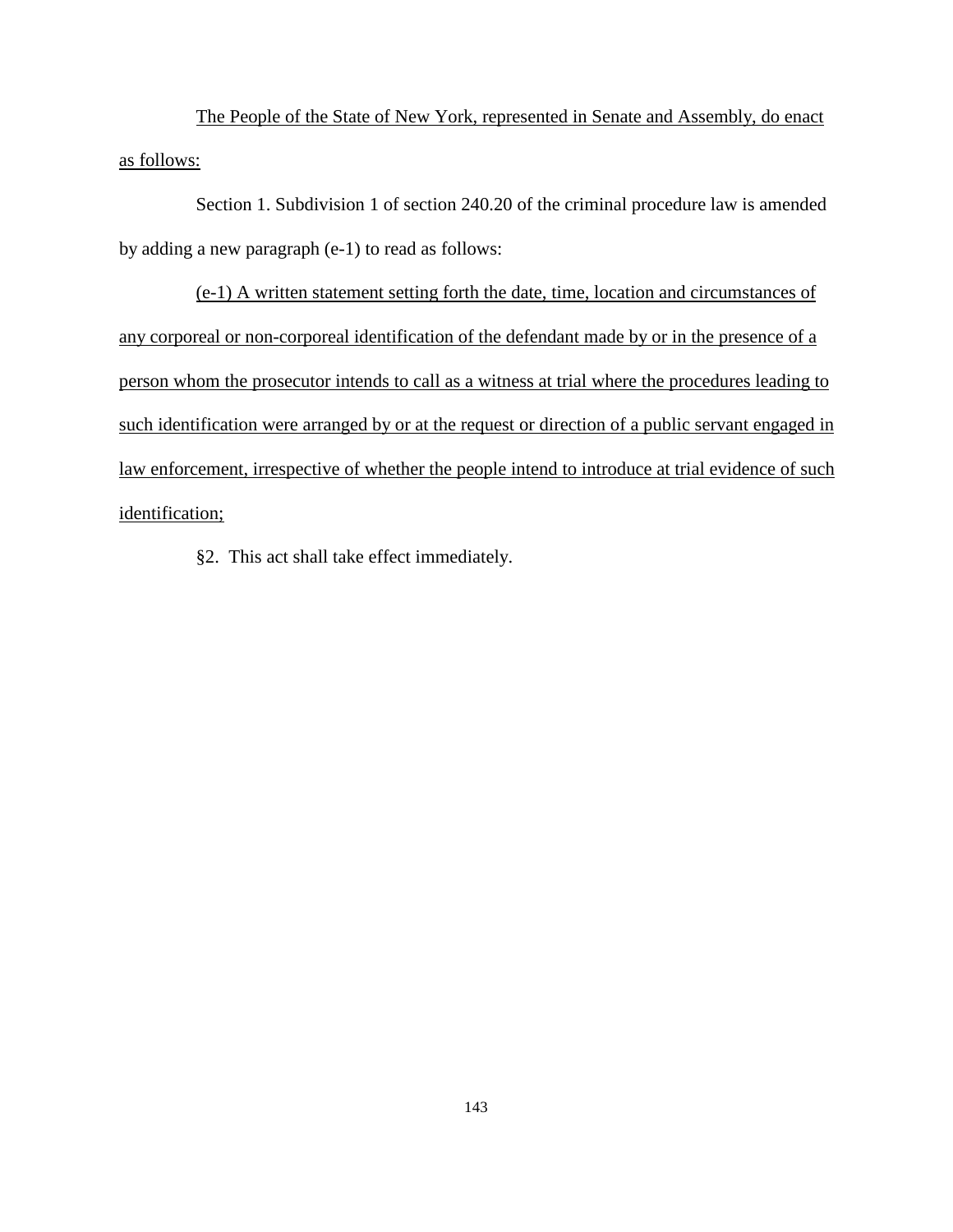24. Geographical Jurisdiction of Counties (CPL 20.40(2))

The Committee recommends that the Criminal Procedure Law be amended to establish a basis for a county to have jurisdiction over criminal conduct where, although New York State has jurisdiction over the conduct, no county can establish jurisdiction under current law.

The Court of Appeals recently affirmed the dismissal of a perjury prosecution stemming from an out-of state deposition where the defendant was questioned by the New York State Attorney General's office in connection with an ongoing New York State antitrust investigation (*see People v Zimmerman*, 9 NY3d 421 [2007]). The Court of Appeals held that while New York State had jurisdiction to prosecute the alleged perjury, it could find no basis for the defendant to be prosecuted in New York County or any other county in the state. The Court acknowledged the principle that once the State has jurisdiction to prosecute a case, it can "as a general rule, assign the trial of that case to any county it chooses" (9 NY3d at 428-429). But for a county to prosecute, the Legislature must provide a specific jurisdictional basis. Under the current legislative scheme there is simply no provision to allow any county to have jurisdiction over a case which only impacts the State as a whole. As explicitly stated by the Court, the current statute leaves a gap that the Court is not permitted to fill. Instead, the Court suggested that it is up to the Legislature to fill the gap (*see id*. at 430).

In order to provide a basis for jurisdiction in an appropriate county under the situation faced by the prosecution in *Zimmerman*, this measure would add a new paragraph (f) to CPL 20.40(2) to allow a county to exercise jurisdiction if there is a "logical nexus" between the criminal conduct and the county. By the statute's express terms, it would only operate in cases where no other basis for a county to exercise jurisdiction can be established. Therefore, it does not extend the current reach of the remaining provisions of CPL 20.40(2), and is limited solely to closing the legislative "gap" recognized by the Court of Appeals in *Zimmerman*.

#### **Proposal**

AN ACT to amend the criminal procedure law, in relation to geographical jurisdiction of offenses

# The People of the State of New York, represented in Senate and Assembly, do enact as

#### follows:

Section 1. Subdivision 2 of section 20.40 of the criminal procedure law, as amended by

chapter 681 of the laws of 1967, is amended by adding a new paragraph (f) to read as follows: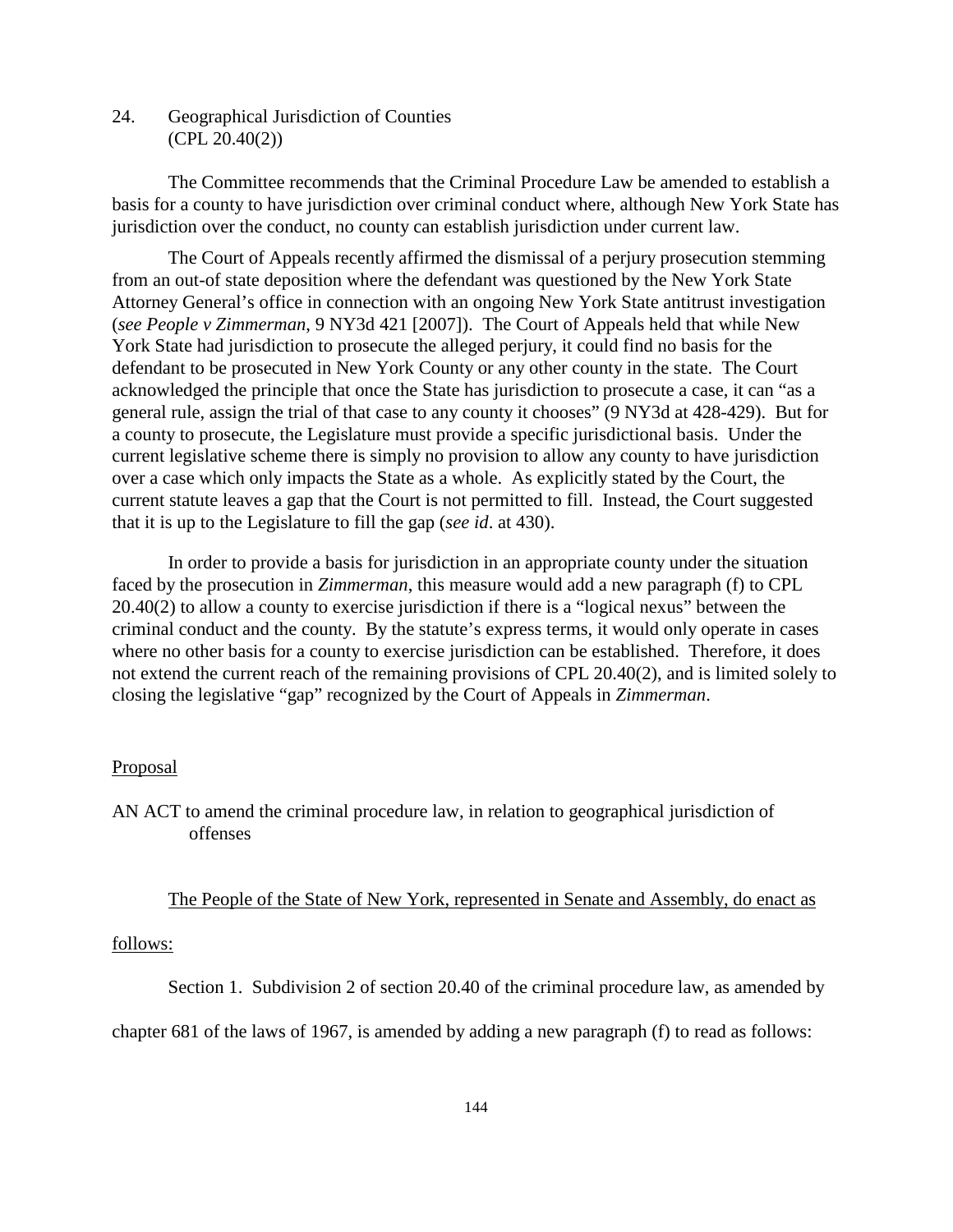(f) there is a logical nexus between the conduct and such county, and no other county within the state otherwise has jurisdiction pursuant to this section. Evidence of a logical nexus may include the place of residence of witnesses relevant to the prosecution or any other relevant fact that establishes good cause for such county to exercise geographical jurisdiction over the conduct.

§2. This act shall take effect on the first day of November next succeeding the date on which it shall have become a law, and shall apply only to offenses where the conduct constituting the offense occurred on or after such date.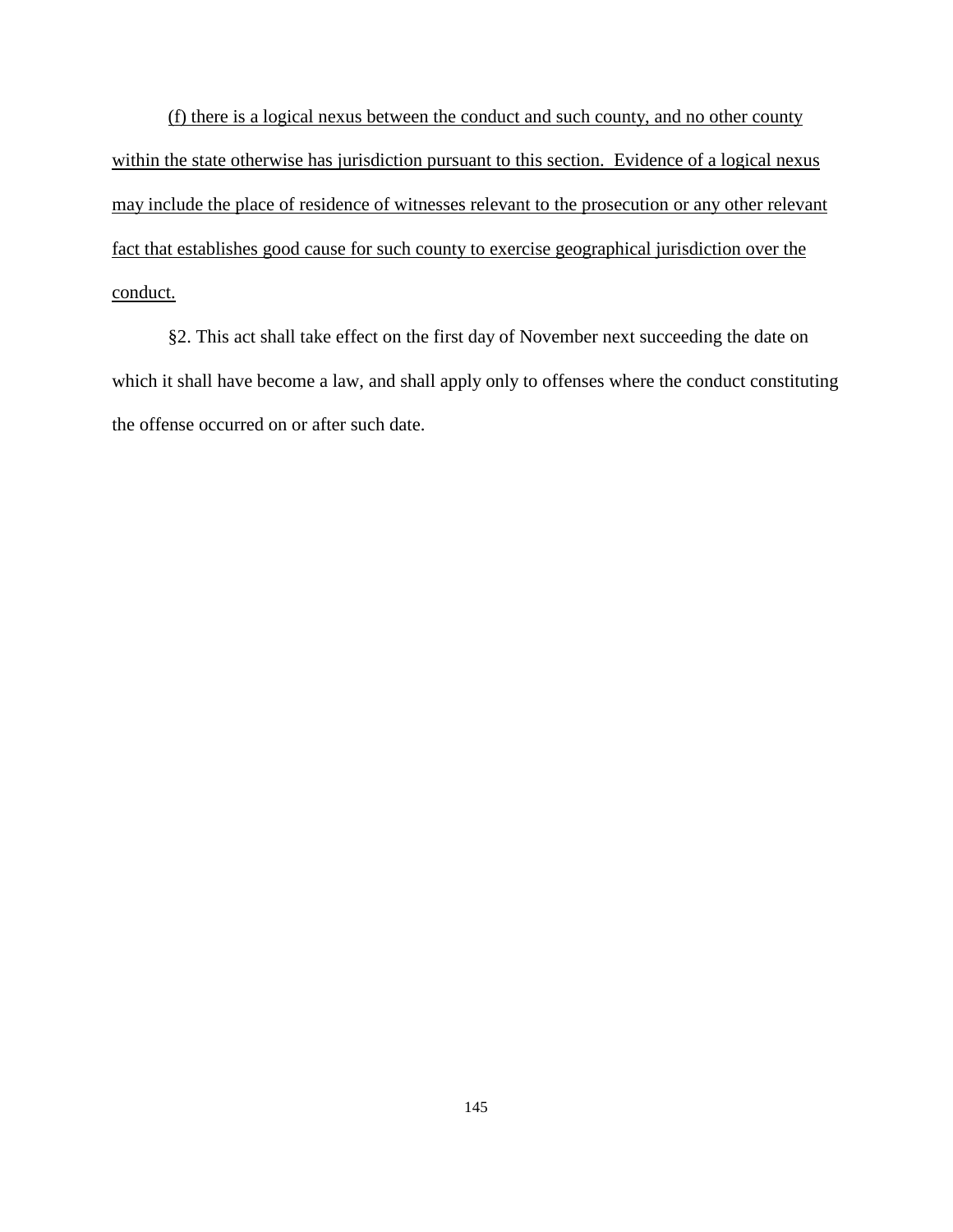# 25. Allegations of Previous Convictions Involving Certain Traffic Infractions (CPL 200.60)

The Committee recommends that the Criminal Procedure Law be amended to allow a prosecutor to file a special information after a court informs the parties that it will submit a lesser included offense of a traffic infraction. This change would only affect those cases where the defendant's prior convictions would raise the lesser included offense from an infraction to a misdemeanor.

The Vehicle and Traffic Law sets forth a graduated scheme of criminal penalties attendant to a conviction for driving while ability impaired [DWAI] (*see* VTL § 1193(1)). First and second offenses are traffic infractions. A third offense within 10 years, however, elevates the offense to a misdemeanor and provides for significantly stiffer penalties, including up to 180 days in jail. Several courts have held that in order to sentence the defendant to the misdemeanor penalties, a prosecutor must file an appropriate accusatory instrument and prove, at trial, that the defendant had twice before been previously convicted of DWAI (*see People v Greer*, 189 Misc.2d 310 [App Term, 2d Dept 2001]); *People v Lazaar*, 3 Misc.3d 328 [Webster Just Ct 2004]); *People v Jamison*, 170 Misc.2d 974 [Rochester City Ct 1996]).

When a defendant is initially accused of driving while intoxicated [DWI], however, the accusatory instrument does not allege the defendant's prior history of DWAI because those convictions are not relevant to a DWI charge. Where the proof at trial later provides a reasonable view that the defendant was impaired but not intoxicated, the court in its discretion may submit, and at the request of a party must submit, the lesser included offense of DWAI (*see* CPL 300.50; *People v Hoag*, 51 NY2d 632 [1981]). If a defendant is then acquitted of DWI, but convicted of the lesser included offense of DWAI, there is currently no mechanism to elevate the traffic infraction to a misdemeanor on the basis of the defendant's prior driving record. This results in an undeserved windfall for defendants who have a history of impaired driving.

The following proposed legislation insures that the defendant's prior driving history is taken into account by providing the prosecutor with an opportunity to file a special information when a court agrees to submit a lesser included offense of a traffic infraction. The Committee believes that by utilizing a special information under CPL 200.60, an appropriate balance is struck between protecting the defendant from any prejudice that might result from the jury hearing evidence of the defendant's prior driving record, and giving the People an opportunity to prove the previous convictions before the lesser included offense is put before the jury.

#### **Proposal**

AN ACT to amend the criminal procedure law in relation to filing of a special information alleging previous convictions involving certain traffic offenses.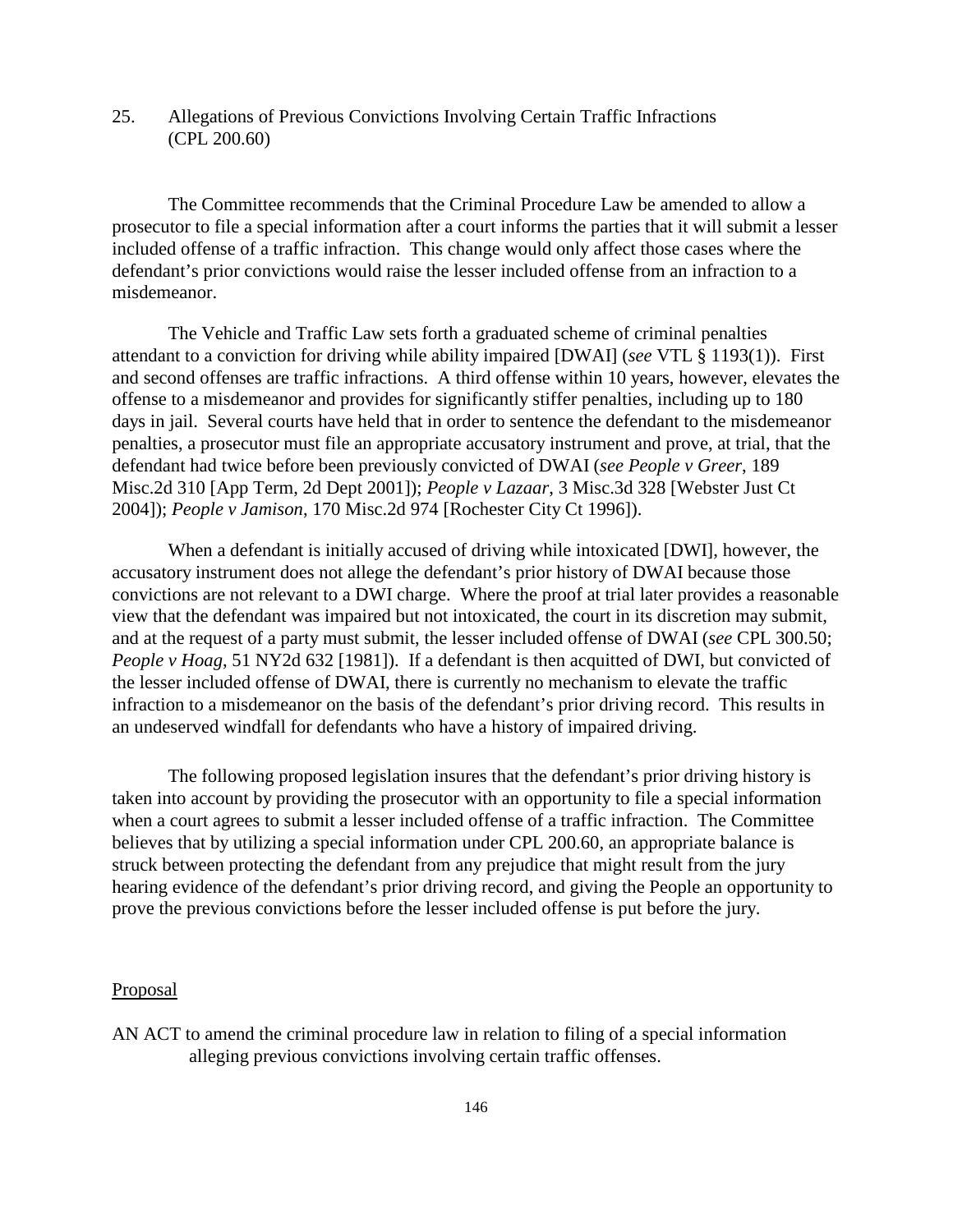The People of the State of New York, represented in Senate and Assembly, do enact as follows:

Section 1. Paragraph 4 of section 200.60 of the criminal procedure law is renumbered to paragraph 5, and a new paragraph 4 is added thereto to read as follows:

4. Where the court informs the parties that it will submit a lesser included offense that, solely because of the defendant's prior convictions, would raise the lesser offense from a traffic infraction to a misdemeanor, the people may thereafter file a special information pursuant to this section. If the defendant admits the previous conviction, that element of the offense shall be deemed established, no evidence in support thereof may be adduced by the people, and the court must submit the case to the jury without reference thereto and as if the fact of the previous conviction were not an element of the offense. The court may not submit to the jury any lesserincluded offense which is distinguished from the offense charged solely by the fact that a previous conviction is not an element thereof. If the defendant does not admit the previous conviction, the court must allow the people an opportunity to prove the previous conviction before the jury as a part of their case.

§ 2. This act shall take effect on the first of November next succeeding the date on which it shall have become a law, and shall apply to all criminal actions whenever commenced.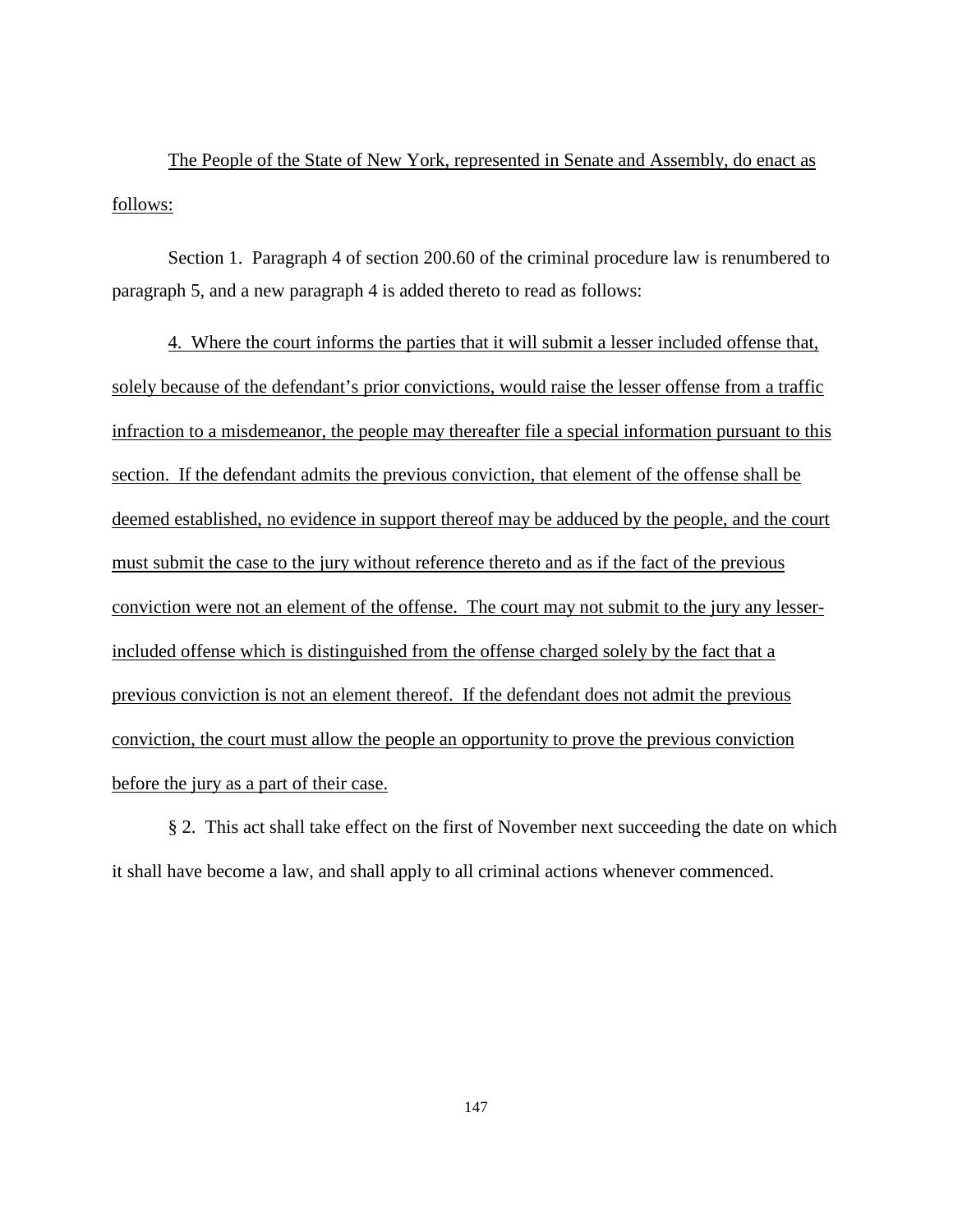26. Dismissal of Outstanding Traffic Infractions (CPL 30.30)

The Committee recommends that the Criminal Procedure Law be amended to authorize a court to dismiss any traffic infraction that remains as the sole charge in an accusatory instrument whose other charges were dismissed pursuant to CPL 30.30.

Traffic infractions do not fall within the offenses for which CPL 30.30 provisions apply (*see People v Gonzalez*, 168 Misc.2d 136 [App Term 1st Dept 1996]). As noted in the Commentary to CPL 30.30, speedy trial provisions do not apply to traffic infractions because CPL 30.30(1)(d) specifically applies to "offenses," and a traffic infraction is only a "petty offense."

In practice, especially in DWI cases, the prosecutor will often charge a defendant with misdemeanor or felony criminal charges (i.e., VTL 1192 (2)) as well as a lesser included traffic infraction (VTL 1192(1)). In cases where the prosecutor fails to timely announce readiness on the more serious charges, and the defense files a successful 30.30 motion, however, the court is authorized to dismiss the misdemeanor or felony counts but not the traffic infraction. Although constitutional speedy limitations will still apply (*see e.g., People v Polite,* 16 Misc.3d 18 [App Term 1st Dept 2007], *citing People v Taranovich*, 37 NY2d 442 [1975]), this generally permits a much greater period of delay. In the end, by not being able to dismiss the traffic infraction, the case continues to languish in the criminal courts, congesting dockets and rarely being resolved on the merits. To the extent that speedy trial rules promote fair and efficient practice, it would be helpful to grant courts the authority to dismiss traffic infractions at the same time the court is compelled to dismiss all other charges in the same accusatory instrument.

By this measure, the Committee does not recommend a general speedy trial rule for traffic infractions. Instead, this measure provides that where a traffic infraction is charged in the same accusatory instrument with other charges, at least one of which is a violation, misdemeanor or felony, any traffic infraction will not survive longer than the other, more serious, charges. Notably, this measure keeps in place the current procedures for routine traffic infractions not filed as part of more serious charges in an accusatory instrument.

# Proposal

AN ACT to amend the criminal procedure law in relation to the speedy trial of certain traffic infractions.

The People of the State of New York, represented in Senate and Assembly, do enact as

# follows: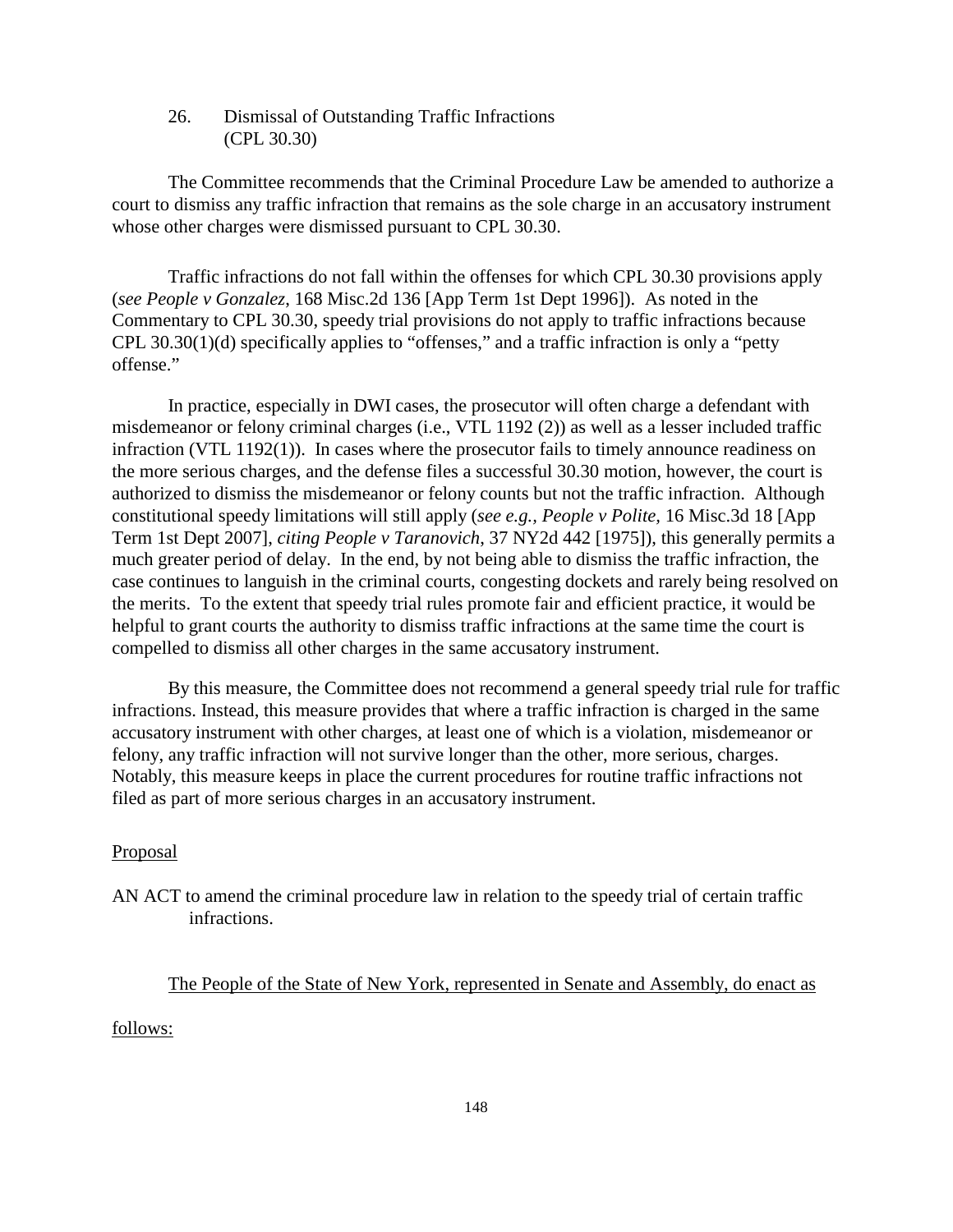Section 1. Subdivision 3 of section 30.30 of the criminal procedure law, as amended by chapter 96 of the laws of 2006, is amended by adding a new paragraph (d) of subdivision 3, to read as follows:

(d) Where a motion to dismiss all offenses charged in an accusatory instrument must be granted pursuant to subdivision one of this section, and such accusatory instrument charges one or more traffic infractions, such traffic infraction or infractions shall also be dismissed.

§ 2. This act shall take effect on the first of November next succeeding the date on which it shall have become a law, and shall apply to criminal actions commenced after that date.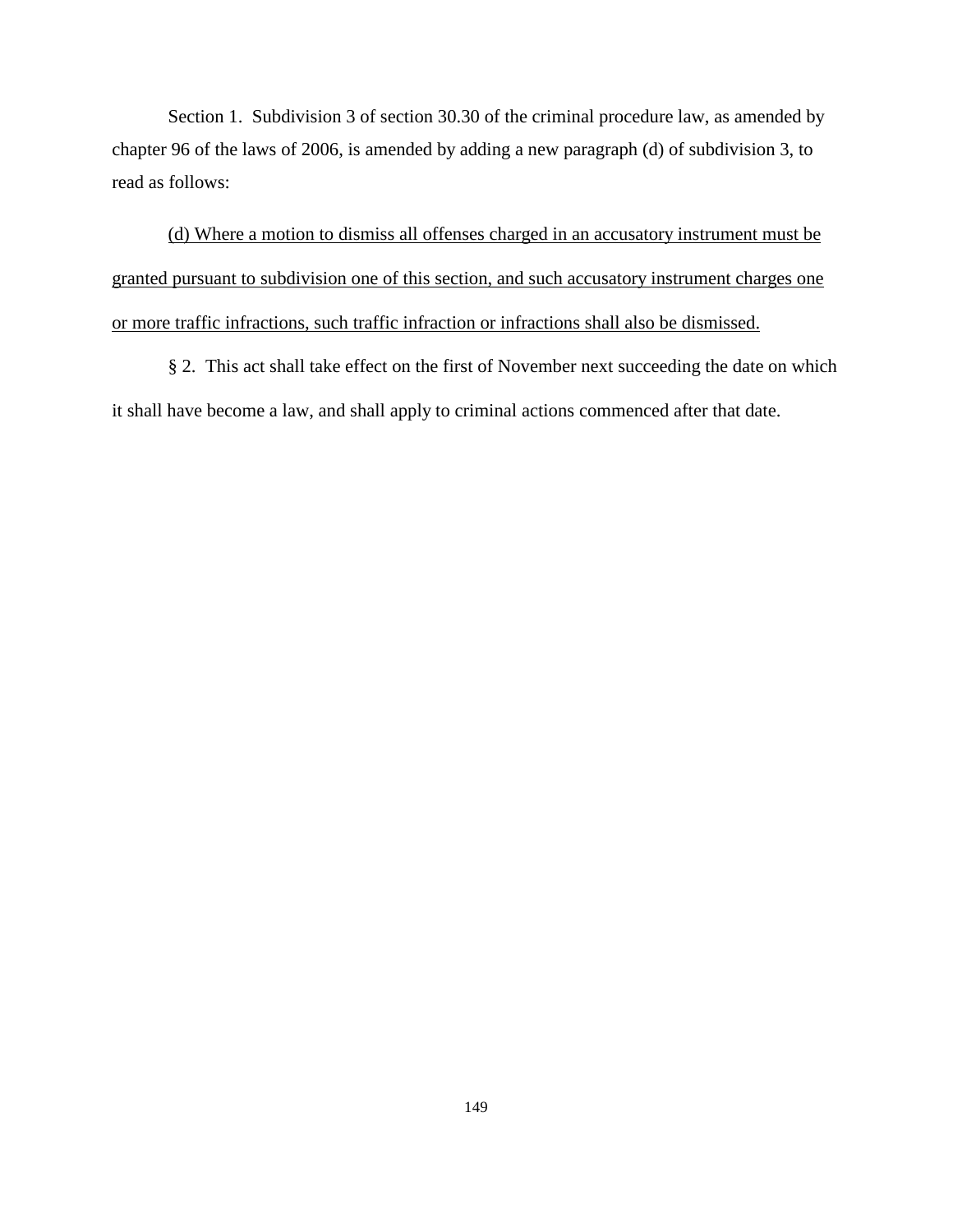# 27. Waiving a Probation Report in Certain Misdemeanor Cases (CPL 390.20)

Under CPL 390.20, a pre-sentence report is not required where a person is convicted of a misdemeanor except in limited instances. One of those instances, however, is where the court is pronouncing a sentence in excess of ninety days. Yet, in many cases, there is appears to be little additional need for a probation report after a defendant has been found guilty of a misdemeanor and where the court intends to sentence to less than 180 days in jail. Notably, at least for determining a right to a jury trial, a six-month penalty is short enough to classify the offense as 'petty' (*see Baldwin v New York*, 399 US 66 [1970]).

Moreover, in the vast majority of cases involving misdemeanors, the cases are resolved by a plea bargain that includes an agreed upon sentence. As it currently stands, if the court intends to sentence the defendant to between three and six months in jail, it requires at least one additional court appearance, and sometimes several, while a presentence report is prepared and filed. As a practical matter, probation reports on misdemeanor cases following an agreed upon plea rarely impact the court's sentencing promise. In these cases especially, it wasteful to delay sentencing and expend public resources for a pre-sentence investigation and report on sentences of short duration. Although CPL 390.20 currently allows a court to sentence a defendant without a probation report for cases up to ninety days, the Committee believes that it is more appropriate to recognize that, where the court and the parties agree to a sentence without a probation report for a jail term of 180 days or less, a probation report is unnecessary.

This measure would apply to cases where all parties, as well as the court, agree to waive the report. As noted in subdivision 3 of CPL 390.20, the court always maintains the discretion to order a pre-sentence report in any case. Thus, for any case where it would be inappropriate to sentence the defendant without a probation report, the court or one of the parties can require that a probation report be prepared and filed prior to the sentence.

## Proposal

AN ACT to amend the criminal procedure law in relation to the filing of a probation report for certain misdemeanor cases

# The People of the State of New York, represented in Senate and Assembly, do enact as

### follows:

Section 1. Paragraph (b) of subdivision 2 of section 390.20 of the criminal procedure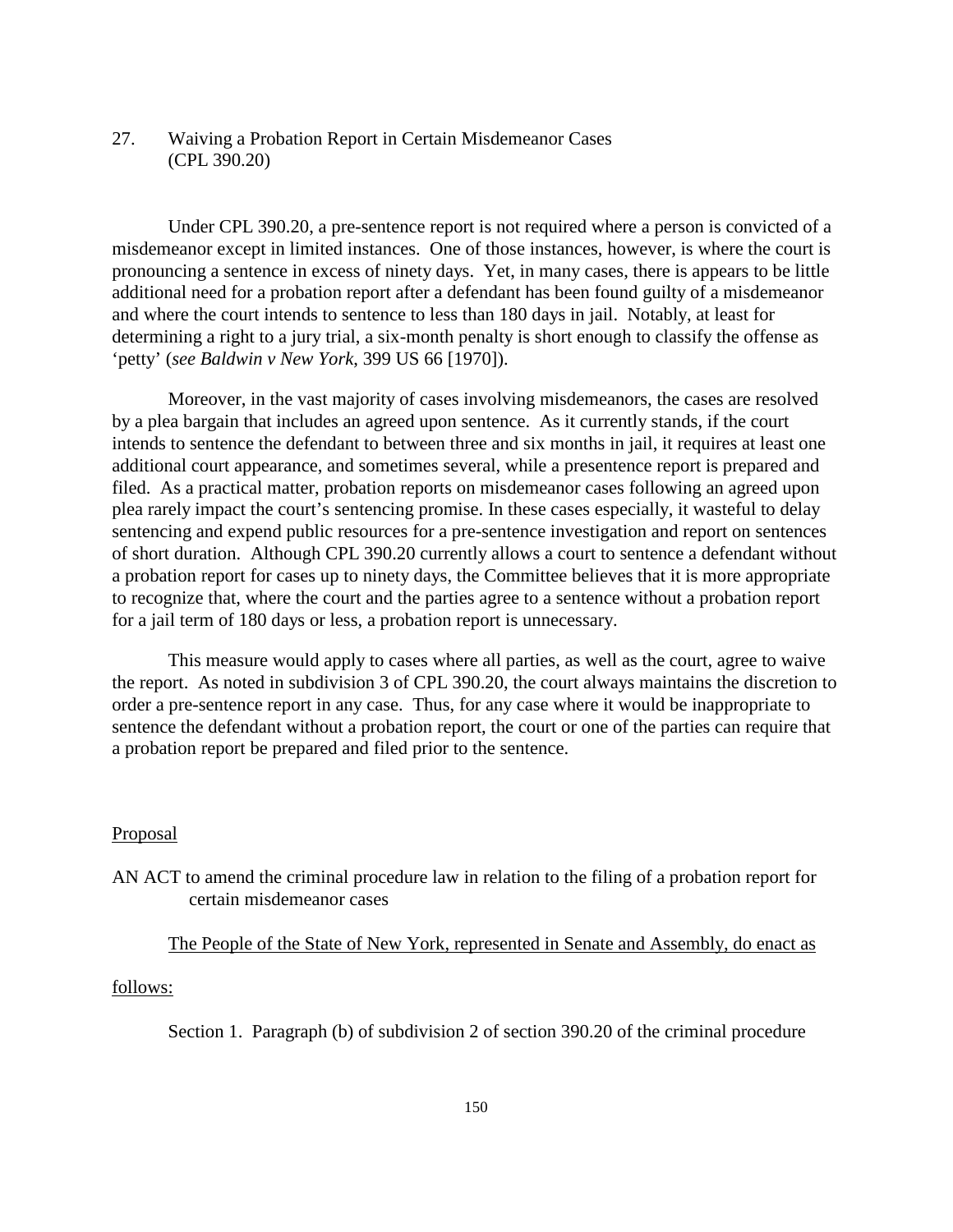law, as amended by chapter 996 of the laws of 1970, is amended to read as follows:

(b) A sentence of imprisonment for a term in excess of ninety one hundred eighty days;

§2. This act shall take effect immediately and shall apply to offenses committed on or after such effective date, and to offenses committed prior to such effective date provided sentence is imposed on or after such date.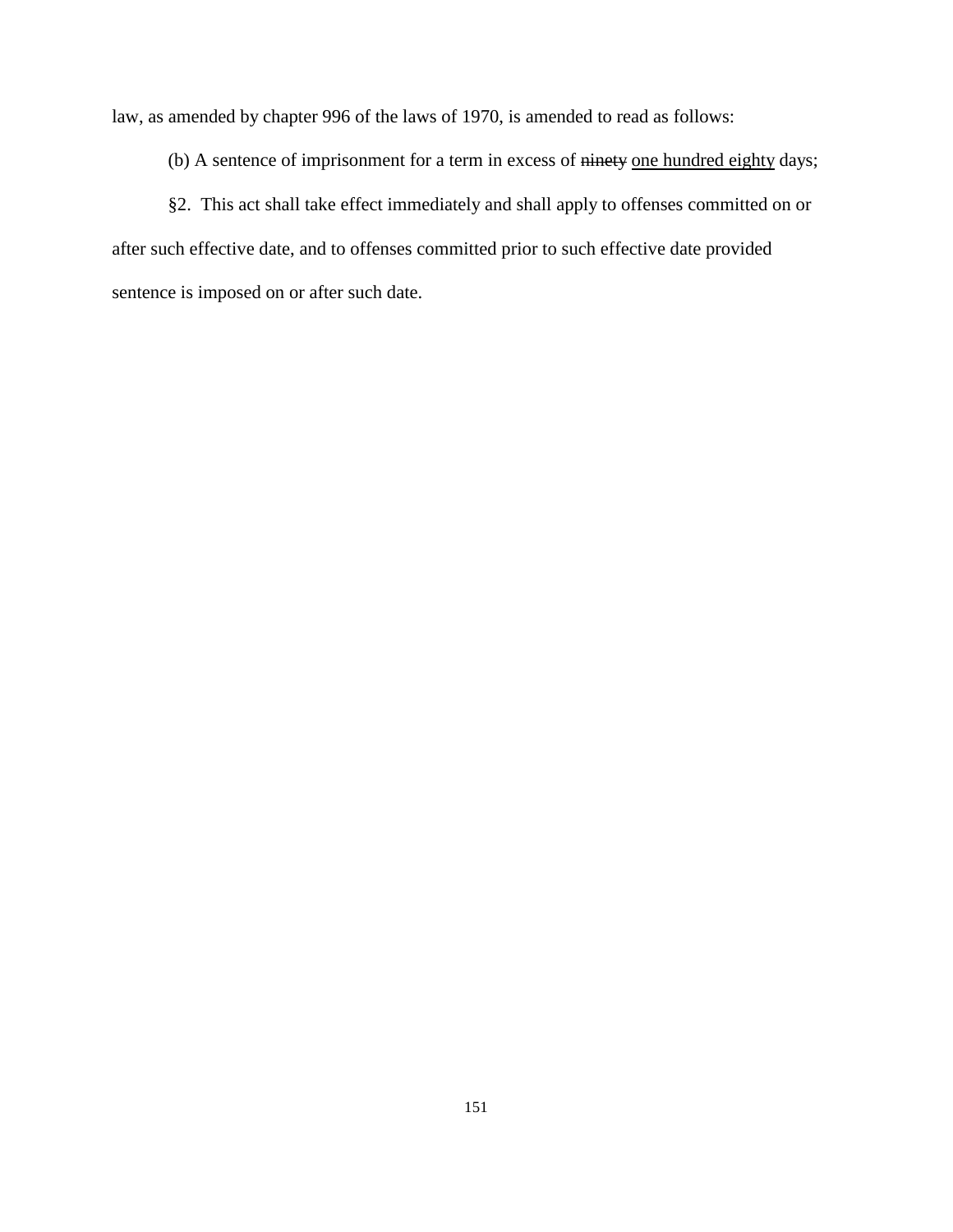28. Authorizing a 30-Day "Hardship Privilege" to Qualified Defendants  $(VTL \S 1193(2)(e)(7)(e))$ 

The Committee recommends that the Vehicle and Traffic Law be amended to authorize a court to grant a hardship privilege to qualifying defendants to allow operation of a noncommercial vehicle in the course of employment for the interim period before a conditional license application can be entertained by the Commissioner of Motor Vehicles.

VTL § 1193(2)(e)(7)(a) provides for the automatic license suspension at arraignment, "of any person charged with a violation of subdivision two, two-a, three or four-a of section eleven hundred ninety-two of this article who, at the time of arrest, is alleged to have had .08 of one percent or more by weight of alcohol in such driver's blood as shown by chemical analysis of blood, breath, urine or saliva, made pursuant to subdivision two or three of section eleven hundred ninety-four of this article."

If a defendant, however, can establish that the automatic suspension will impose an "extreme hardship," the VTL permits a court to grant a "hardship privilege" (VTL §  $1193(2)(e)(7)(e)$ ). The statute defines extreme hardship as "the inability to obtain alternative means of travel to or from the licensee's employment, or to or from necessary medical treatment for the licensee or a member of the licensee's household, or if the licensee is a matriculating student enrolled in an accredited school, college or university travel to or from such licensee's school, college or university if such travel is necessary for the completion of the educational degree or certificate.

Significantly, the statute "does not encompass within its definition inconvenience to the defendant or any consideration of whether the defendant is required, as a condition of employment, to operate vehicles as a properly licensed driver" (*People v Correa*, 168 Misc 2d 309 [Crim Ct, NY County 1996], *see also People v Henderson*, NYLJ, Oct. 24, 2006 at 24 col 3). In *Correa*, the defendant was a New York City firefighter who was required to maintain a valid driver's license for his employment, even though he did not drive any emergency vehicles during the work day. In *Henderson,* the defendant's employment duties required him to drive to and from various job sites on a daily basis. In both cases, the respective courts held that the statute did not authorize the court to grant a limited license for the defendant to drive while at work even though holding a valid license was necessary for their employment. In cases such as these defendants risk loss of their employment before their cases can be adjudicated.

The Commissioner of Motor Vehicles does have the power to issue a conditional license that allows a defendant to drive during work hours (*see* VTL § 1196(a)(2)). But the Commissioner can only grant the conditional license after the defendant's license has been suspended for 30 days (*see* VTL § 1193(2)(e)(7)(d)). The Committee believes that a court should have the authority to grant a hardship privilege in appropriate cases to allow a defendant to use a non-commercial vehicle where required for the defendant's employment. This measure does not allow the court to preempt the decision of the Commissioner of Motor Vehicles, but instead provides the court with the authority to bridge the gap until the defendant can apply to the Commissioner of Motor Vehicles for a conditional license. Significantly, the measure provides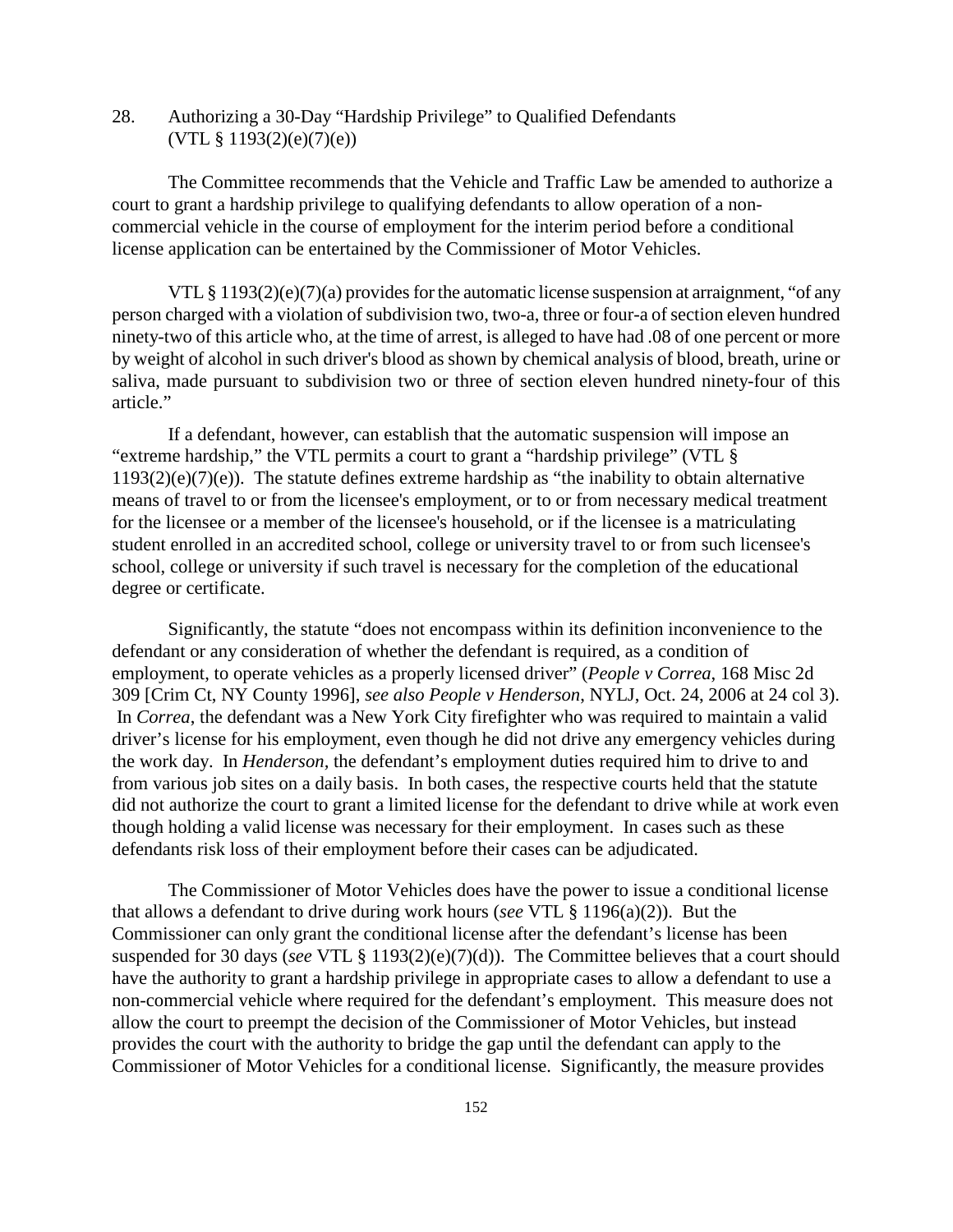that the hardship privilege will terminate when the defendant is able to apply for a conditional license from the Commissioner of Motor Vehicles.

## Proposal

AN ACT to amend the vehicle and traffic law, in relation to automatic suspensions of a license

The People of the State of New York, represented in Senate and Assembly, do enact as follows:

Section 1. Clause (e) of subparagraph (7) of paragraph (e) of subdivision 2 of section 1193 of the vehicle and traffic law, as added by chapter 47 of the laws of 1988, and amended by chapter 251 of the laws of 2007, is amended to read as follows:

e. If the court finds that the suspension imposed pursuant to this subparagraph will result in extreme hardship, the court must issue such suspension, but may grant a hardship privilege, which shall be issued on a form prescribed by the commissioner. For the purposes of this clause, "extreme hardship" shall mean the inability to obtain alternative means of travel to or from the licensee's employment, or necessary travel during the course of the licensee's employment, or to or from necessary medical treatment for the licensee or a member of the licensee's household, or if the licensee is a matriculating student enrolled in an accredited school, college or university travel to or from such licensee's school, college or university if such travel is necessary for the completion of the educational degree or certificate. The burden of proving extreme hardship shall be on the licensee who may present material and relevant evidence. A finding of extreme hardship may not be based solely upon the testimony of the licensee. In no event shall arraignment be adjourned or otherwise delayed more than three business days solely for the purpose of allowing the licensee to present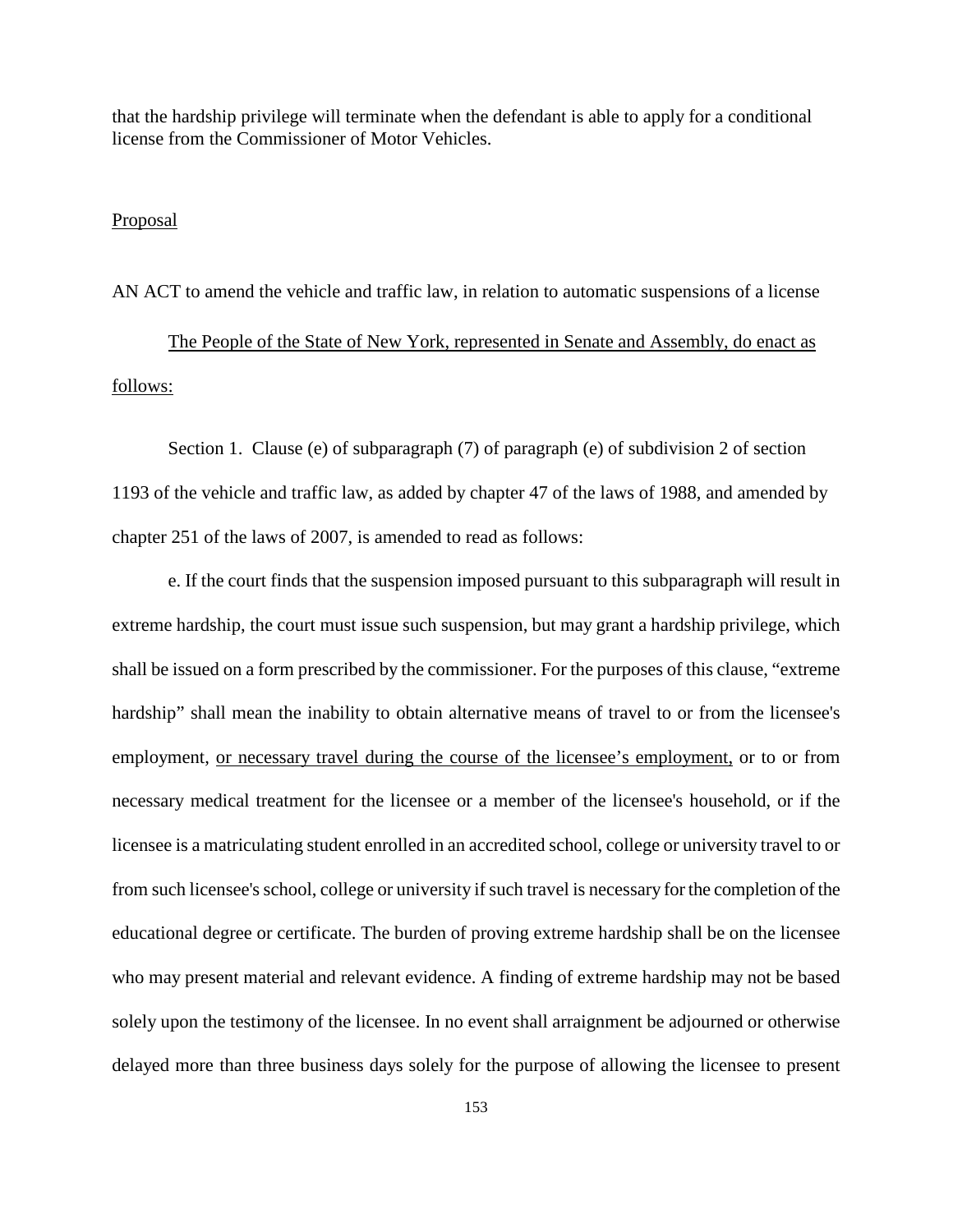evidence of extreme hardship. The court shall set forth upon the record, or otherwise set forth in writing, the factual basis for such finding. The hardship privilege shall permit the operation of a vehicle only for travel to or from the licensee's employment, or for necessary travel during the course of the licensee's employment for a period of no more than 30 days, or to or from necessary medical treatment for the licensee or a member of the licensee's household, or if the licensee is a matriculating student enrolled in an accredited school, college or university travel to or from such licensee's school, college or university if such travel is necessary for the completion of the educational degree or certificate. A hardship privilege shall not be valid for the operation of a commercial motor vehicle.

§ 2. This act shall take effect 30 days after the date on which it shall have become law.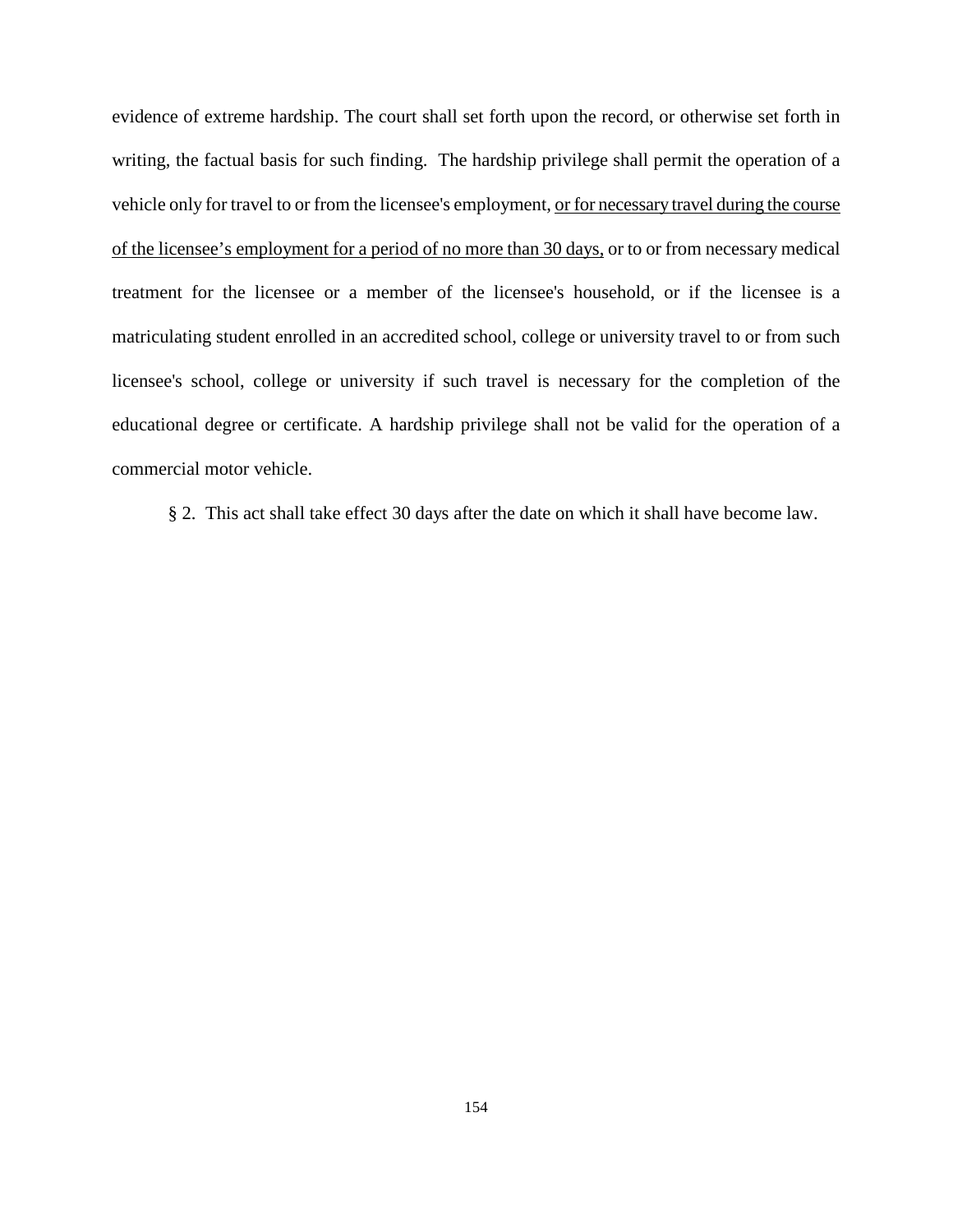29. Clarifying the Dissemination Rules under the Sex Offender Registration Act (Correction Law  $\S 168-l(6)(a)$ )

The Committee recommends that the Correction Law be amended to expressly clarify that the Sex Offender Registration Act [SORA] prohibits law enforcement agencies from releasing certain information about level one sex offenders to the general public over the internet.

Under SORA, the risk level assigned to the offender determines the breadth of dissemination of information regarding the offender to the public and law enforcement agencies. When the law was first enacted, a level one designation limited notification solely to law enforcement agencies; thus, no information was disseminated to the public. The law was modified in 2006, however, and now permits law enforcement to disseminate information regarding the offender "to any entity with vulnerable populations related to the nature of the offense committed by such sex offender" (Correction Law § 168-l(6)(a)).

The law does not expressly define an "entity with vulnerable populations" but elsewhere in the statute the phrase is limited to "organizational entities." As provided in Correction Law § 168-l:

Such law enforcement agencies shall compile, maintain and update a listing of vulnerable organizational entities within its jurisdiction. Such listing shall be utilized for notification of such organizations in disseminating such information on level two sex offenders pursuant to this paragraph. Such listing shall include and not be limited to: superintendents of schools or chief school administrators, superintendents of parks, public and private libraries, public and private school bus transportation companies, day care centers, nursery schools, pre-schools, neighborhood watch groups, community centers, civic associations, nursing homes, victim's advocacy groups and places of worship (Correction Law §168  $l(6)(b)$ ).

It has been reported that some law enforcement agencies in New York State interpret the 2006 statute to permit dissemination of information to 'vulnerable populations" by posting information on a website open to the general public. The Department of Criminal Justice Services has not opposed this position. The Committee believes that this interpretation is plainly at odds with the statute and should be corrected. This measure provides necessary clarification in this area by tasking the Division of Criminal Justice Services with insuring that dissemination of relevant information is appropriately limited.

### Proposal

AN ACT to amend the correction law, in relation to the Sex Offender Registration Act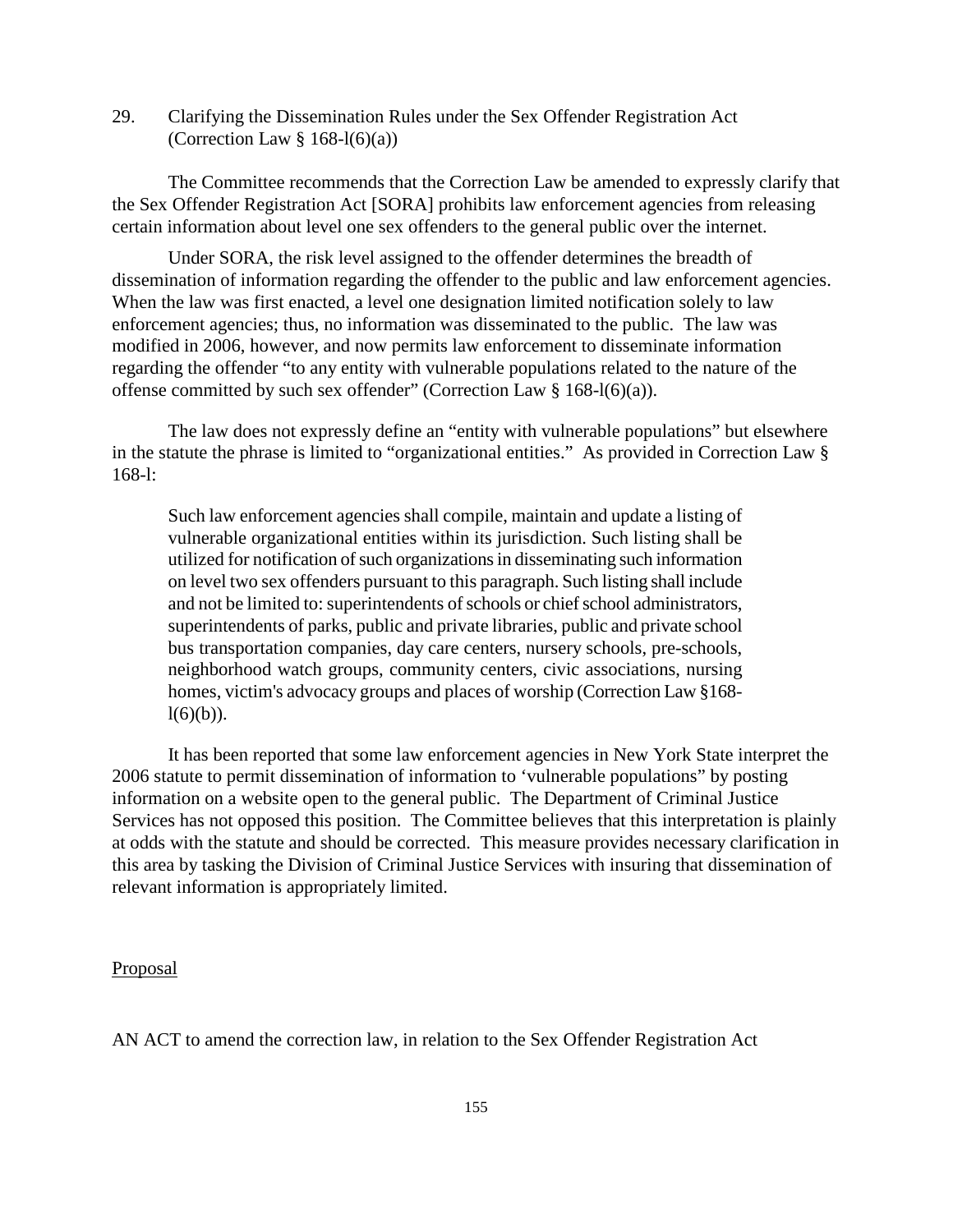The People of the State of New York, represented in Senate and Assembly, do enact as follows:

Section 1. Paragraph (e) of subdivision 2 of section 168-b of the Correction Law, as added by chapter 192 of the laws of 1995, is amended to read as follows:

e. The division shall require that no information included in the registry shall be made available except in the furtherance of the provisions of this article, including, but not limited to, requiring that law enforcement agencies not release information about level one sex offenders to the general public over the internet as provided by paragraph a of subdivision six of one hundred sixty-eight-1 of this chapter.

§ 2. This act shall take effect on the first of November next succeeding the date on which it shall have become a law.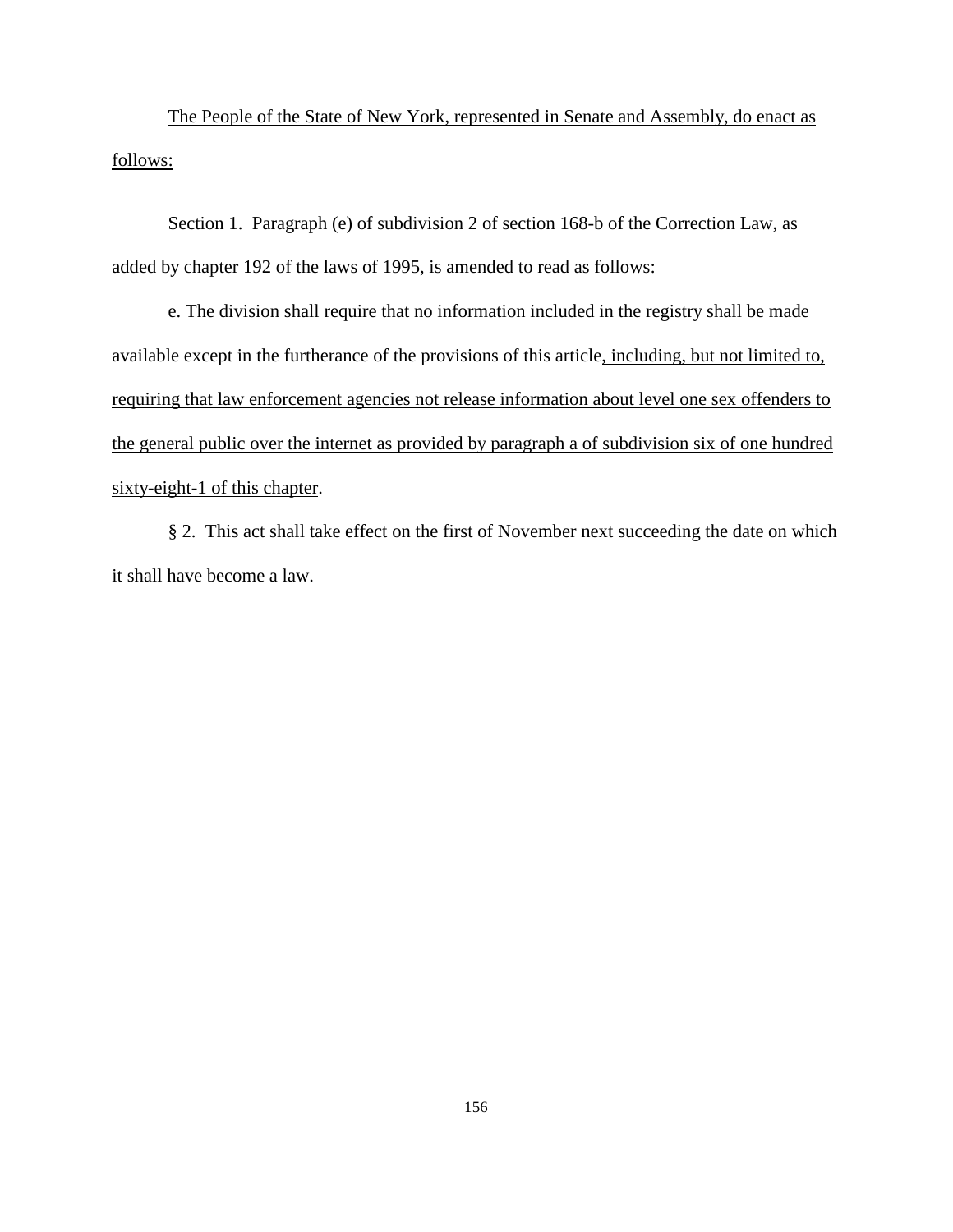30. Authority to Unseal Records in the Interest of Justice (CPL 160.50; CPL 160.55)

The Committee recommends that the Criminal Procedure Law be amended to authorize a court to unseal records where justice requires it on notice both to the adverse party and the subject of the records.

In 2003, political demonstrators in New York City handcuffed themselves in a human chain across Fifth Avenue, creating a huge traffic disruption. The demonstrators were arrested and later found guilty after a jury trial of obstructing governmental administration in the second degree and disorderly conduct. In advance of the sentencing, the trial court asked the People to provide the prior criminal records of the defendants, and toward that end the prosecutor asked the court to unseal various records which contained information regarding the petitioner's previous political demonstration arrests. The records the court unsealed related to violation convictions and procedural dismissals; none were for acquittals or dismissals on the merits. The defendant's brought an Article 78 proceeding to challenge the court's unsealing order, and, on appeal from the Appellate Division, the Court of Appeals vacated the unsealing order (*see Katherine B. v Cataldo,* 5 NY3d 196 [2005]). The Court held that CPL 160.50 was intended to serve as a broad sealing provision subject only to a few statutory exceptions. In a narrow and somewhat cramped reading of those exceptions, the Court found no provision which would allow a prosecutor access to sealed records after the commencement of a proceeding. The closest CPL Article 160 comes is in the provision for making sealed records available to "a law enforcement agency upon ex parte motion in any superior court, if such agency demonstrates to the satisfaction of the court that justice requires that such records be made available to it" (CPL  $160.50(1)(d)(ii)$ ; CPL 160.55(1)(d)(ii)). The Court, however, limited this exception to the unsealing of records for "investigatory purposes," and suggested that the "investigatory purposes" exception ceases upon commencement of the criminal proceeding. The Court thus limited prosecutorial access to sealed records after commencement to the "singular circumstance" where a defendant requests an ACD in low level marijuana cases (*Katherine B.,* 5 NY3d at 205; CPL 160.50(1)(d)(i)).

The Committee believes that *Katherine B*. has inappropriately narrowed the situations where the court may unseal records. There are numerous legitimate times when a court should have the authority to unseal a record in the interest of justice. However, recognizing that an *ex parte* application to unseal may lead to unwarranted unsealing orders, this measure provides that an unsealing order must be made on notice to both the adversary and the subject of the records. This will insure that the court is fully briefed on all the issues surrounding the application and will, in contested cases, provide a record that can be adequately reviewed by an appellate court.

## **Proposal**

AN ACT to amend the criminal procedure law, in relation to unsealing criminal records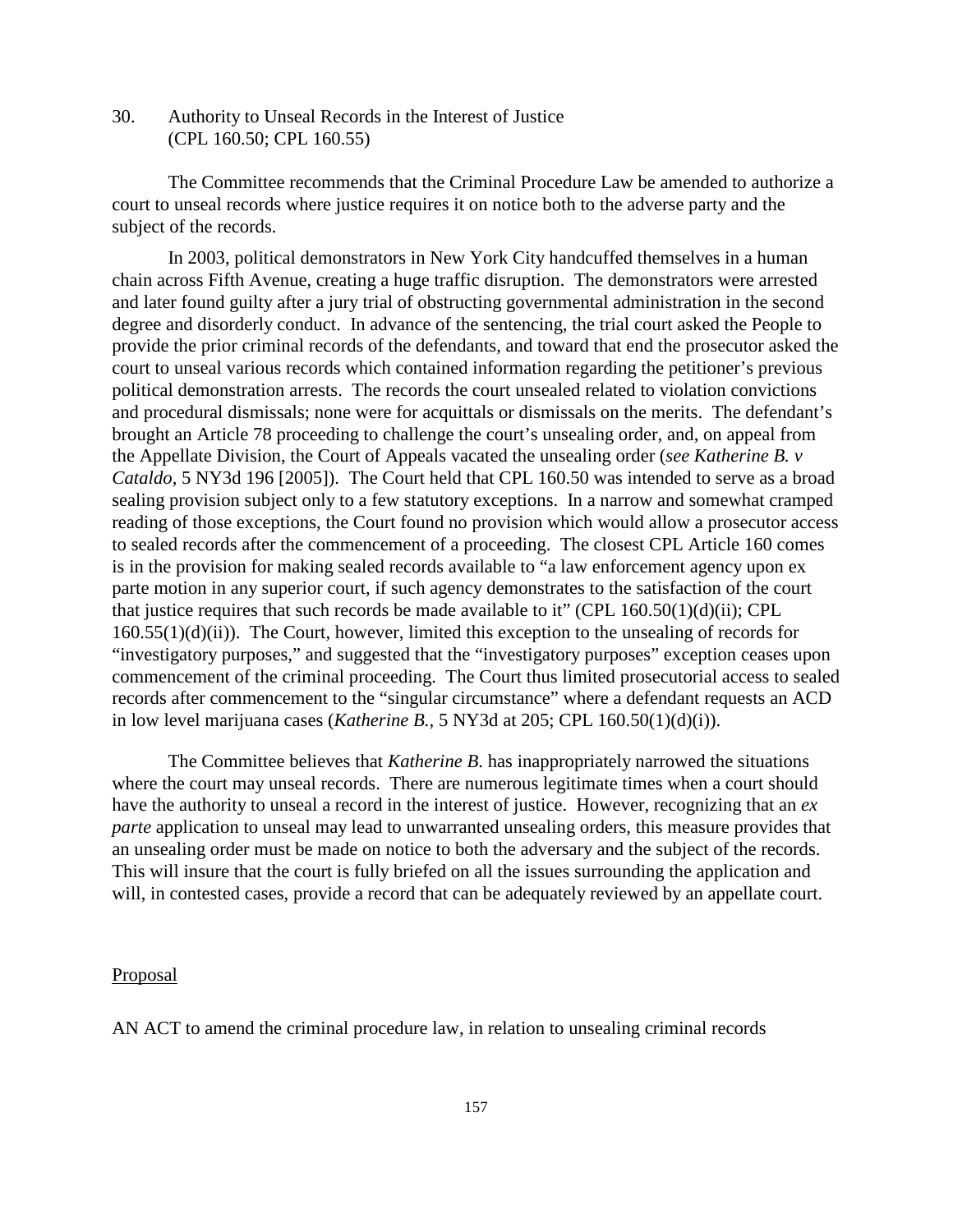The People of the State of New York, represented in Senate and Assembly, do enact as follows:

Section 1. Paragraph (d) of subdivision 1 of section 160.50 of the criminal procedure law, as amended by chapter 169 of the laws of 1994, is amended by adding a new subparagraph (vii) to read as follows:

(vii) a party in a criminal proceeding if, on notice to the adverse party and the subject of the records, the moving party demonstrates to the satisfaction of the court that justice requires that the records be made available to it in connection with the criminal proceeding; and

§ 2. Paragraph (d) of subdivision 1 of section 160.55 of the criminal procedure law, as amended by chapter 169 of the laws of 1994, is amended by adding a new subparagraph (vi) to read as follows:

(vi) a party in a criminal proceeding if, on notice to the adverse party and the subject of the records, the moving party demonstrates to the satisfaction of the court that justice requires that the records be made available to it in connection with the criminal proceeding; and

§3. This act shall take effect on the first day of November next succeeding the date on which it shall have become a law.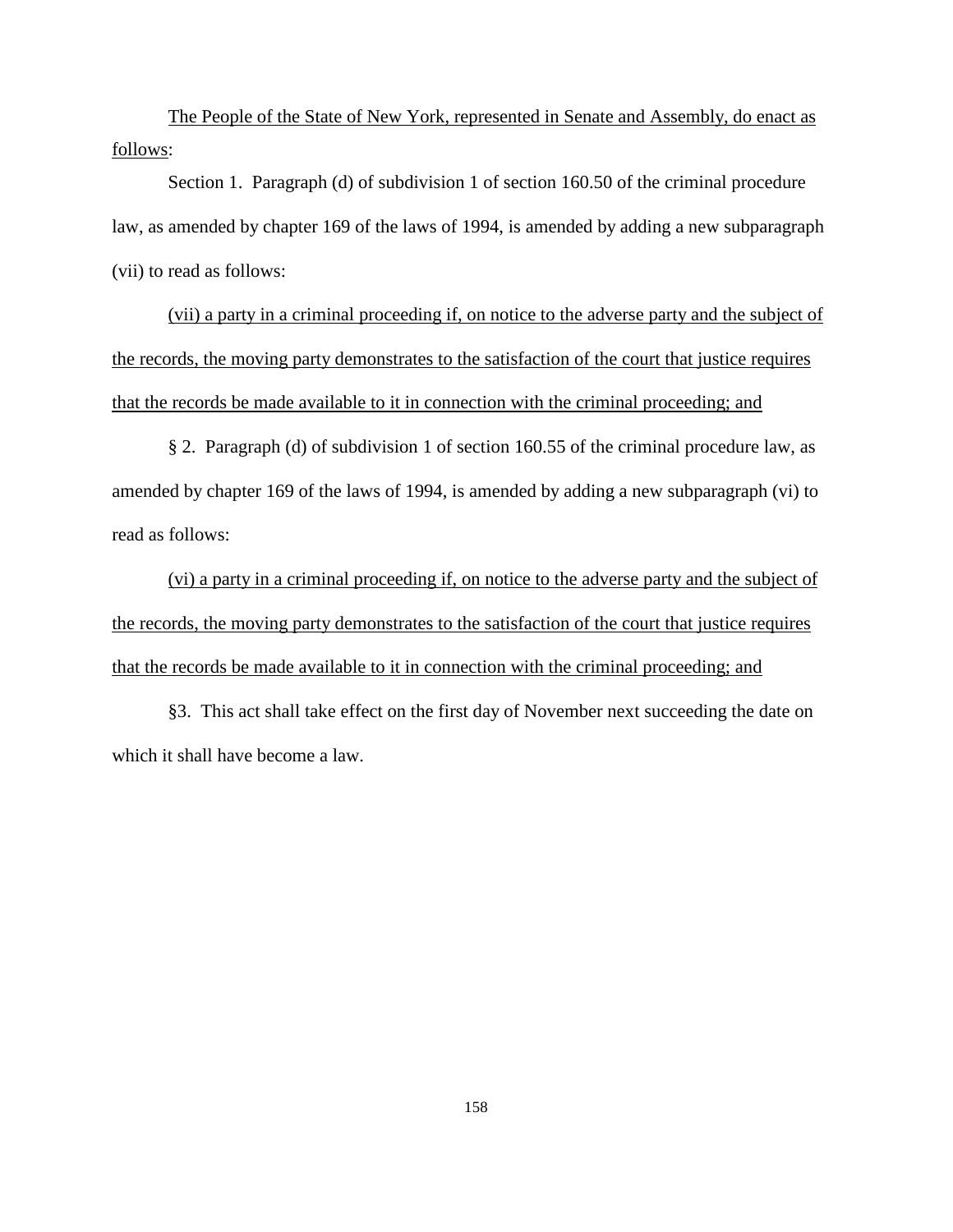31. Amending the Drug Law Reform Act [DLRA] (Penal Law § 70.30(1)(e))

The Committee recommends that defendants who are sentenced to more than one indeterminate or determinate sentence, at least one of which is a Class A drug felony, be eligible for merging of the sentences under Penal Law § 70.30.

The 2004 Drug Law Reform Act (L. 2004, ch. 738) is most notable for replacing life sentences for Class A felonies with determinate sentences. As with any major legislative reform, however, consequences often arise that may be unintended as the new statute is applied to defendants in real-world situations. The Committee has identified an issue that calls for corrective legislation.

The measure involves the technical rules in calculating sentences for defendants who have been sentenced to consecutive terms. Under current rules for calculating multiple sentences, consecutive terms are often merged by operation of law under Penal Law §  $70.30(1)(e)$ . The aggregate maximum terms for consecutive crimes are added together and then, based on the seriousness of the crimes, if the aggregate maximum exceeds a certain level, the law automatically adjusts the maximum term to that level. This provision, however, is not triggered when one of the crimes is for a Class A felony. The reason for this exclusion is presumably because A felonies have always carried mandatory life sentences, and therefore no merger of sentences was deemed either necessary or warranted. Class A drug felonies, however, no longer carry a mandatory life term. Unfortunately, the DLRA did not address Penal Law  $\S$  70.30(1)(e) when it abolished life sentences for Class A drug felonies. Thus, as it stands now, a person who has committed several violent crimes may be treated more harshly than one who has committed a similar number of drug felonies, at least one of which is a Class A felony. This measure removes that impediment.

#### Proposal

AN ACT to amend the penal law, in relation to a change in calculating sentences that involve a Class A drug offenses

## The People of the State of New York, represented in Senate and Assembly, do enact as

### follows:

Section 1. Subparagraph (i) of paragraph (e) of subdivision 1 of section 70.30 of the

penal law, as amended by chapter 3 of the laws of 1995, is amended to read as follows:

(i) Except as provided in subparagraph (ii), (iii), (iv), (v), (vi) or (vii) of this paragraph,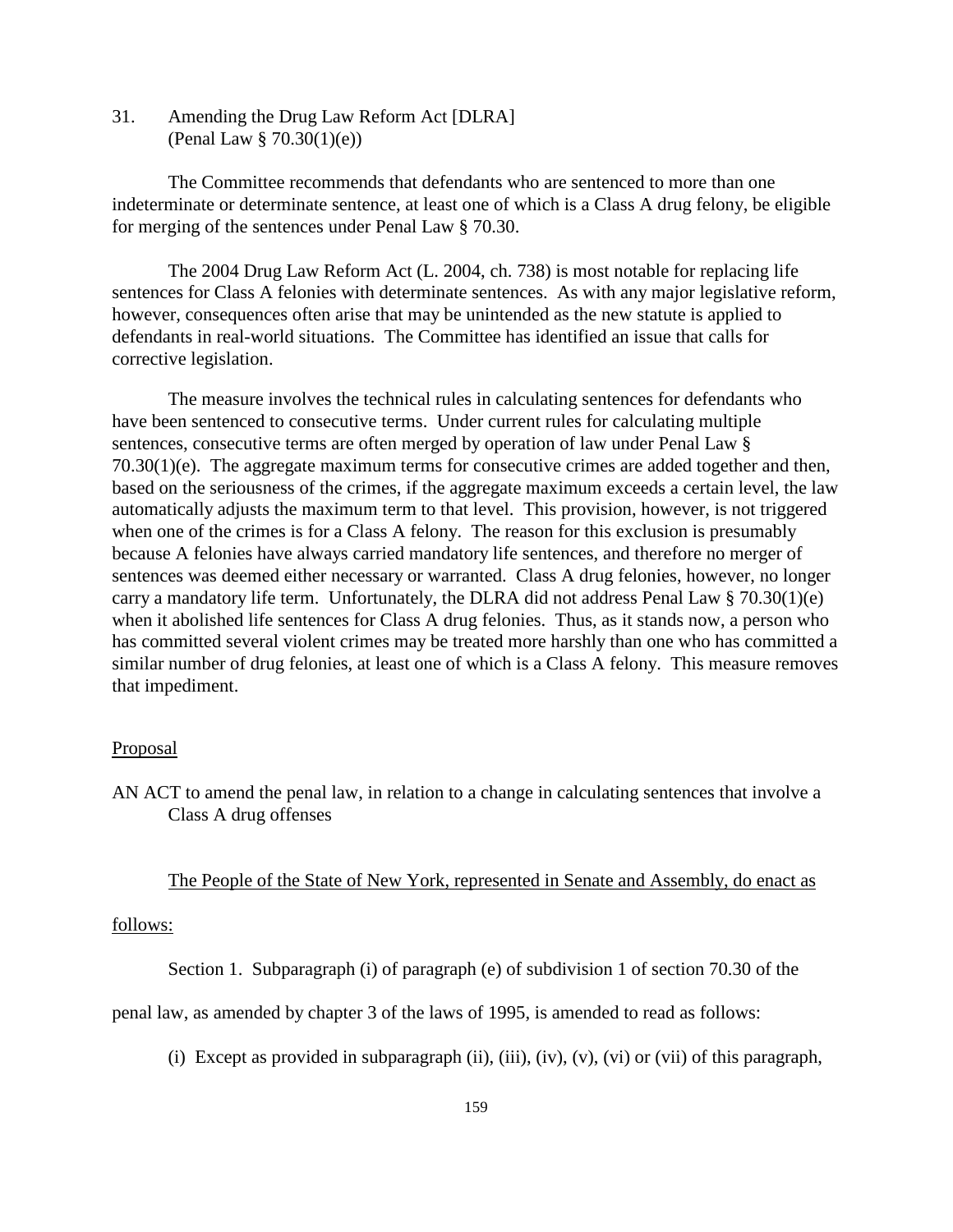the aggregate maximum term of consecutive sentences, all of which are indeterminate sentences or all of which are determinate sentences, imposed for two or more crimes, other than two or more crimes that include a Class A felony having a maximum term of life imprisonment, committed prior to the time the person was imprisoned under any of such sentences shall, if it exceeds twenty years, be deemed to be twenty years, unless one of the sentences was imposed for a class B felony, in which case the aggregate maximum term shall, if it exceeds thirty years, be deemed to be thirty years. Where the aggregate maximum term of two or more indeterminate consecutive sentences is reduced by calculation made pursuant to this paragraph, the aggregate minimum period of imprisonment, if it exceeds one-half of the aggregate maximum term as so reduced, shall be deemed to be one-half of the aggregate maximum term as so reduced;

 § 2. Subparagraph (ii) of paragraph (e) of subdivision 1 of section 70.30 of the penal law, as amended by chapter 3 of the laws of 1995, is amended to read as follows:

(ii) Where the aggregate maximum term of two or more consecutive sentences, one or more of which is a determinate sentence and one or more of which is an indeterminate sentence, imposed for two or more crimes, other than two or more crimes that include a Class A felony having a maximum term of life imprisonment, committed prior to the time the person was imprisoned under any of such sentences, exceeds twenty years, and none of the sentences was imposed for a class B felony, the following rules shall apply:

(A) if the aggregate maximum term of the determinate sentence or sentences exceeds twenty years, the defendant shall be deemed to be serving a determinate sentence of twenty years.

(B) if the aggregate maximum term of the determinate sentence or sentences is less than twenty years, the defendant shall be deemed to be serving an indeterminate sentence the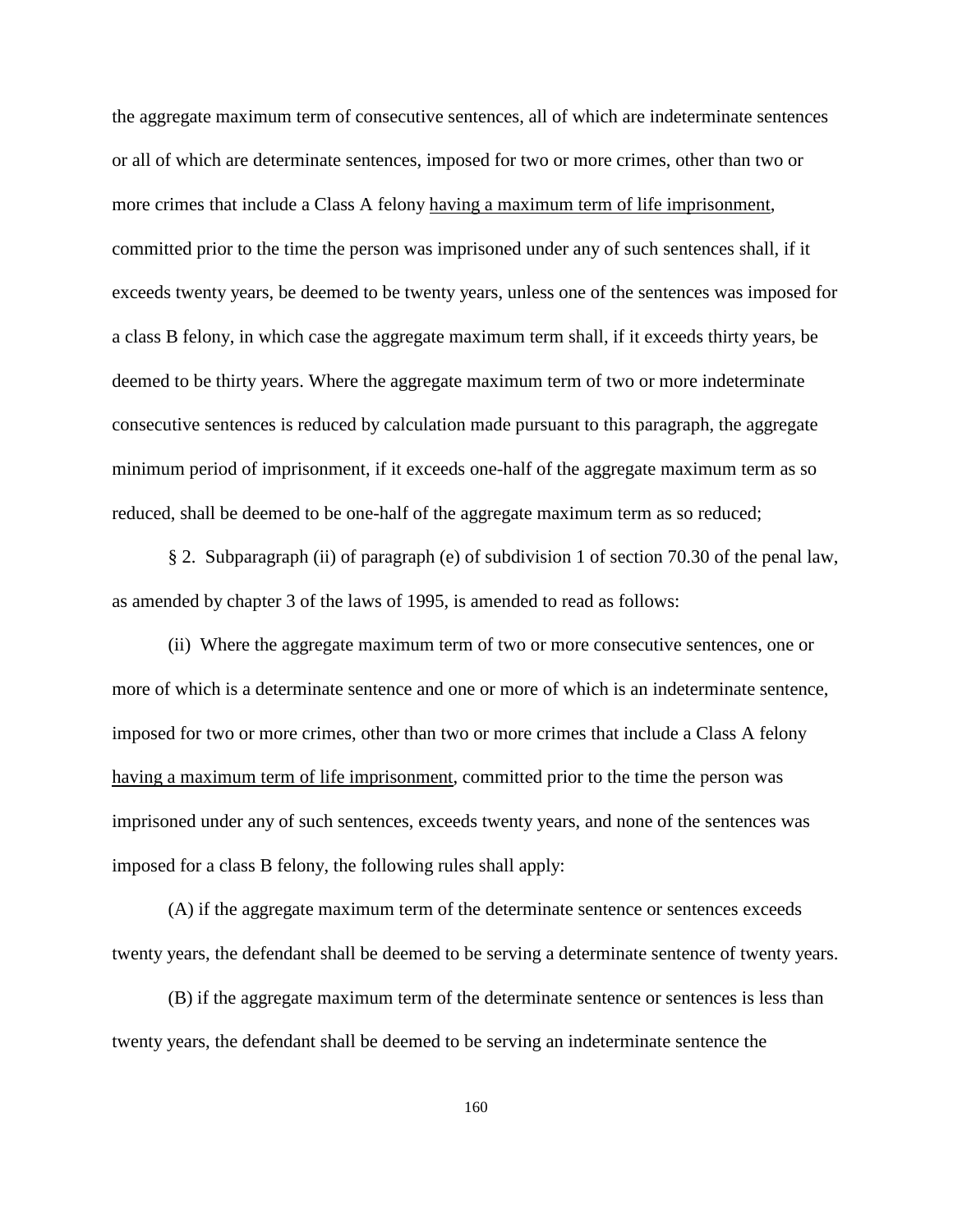maximum term of which shall be deemed to be twenty years. In such instances, the minimum sentence shall be deemed to be ten years or six-sevenths of the term or aggregate maximum term of the determinate sentence or sentences, whichever is greater.

 § 3. Subparagraph (iii) of paragraph (e) of subdivision 1 of section 70.30 of the penal law, as amended by chapter 3 of the laws of 1995, is amended to read as follows:

(iii) Where the aggregate maximum term of two or more consecutive sentences, one or more of which is a determinate sentence and one or more of which is an indeterminate sentence, imposed for two or more crimes, other than two or more crimes that include a Class A felony having a maximum term of life imprisonment, committed prior to the time the person was imprisoned under any of such sentences, exceeds thirty years, and one of the sentences was imposed for a class B felony, the following rules shall apply:

(A) if the aggregate maximum term of the determinate sentence or sentences exceeds thirty years, the defendant shall be deemed to be serving a determinate sentence of thirty years;

(B) if the aggregate maximum term of the determinate sentence or sentences is less than thirty years, the defendant shall be deemed to be serving an indeterminate sentence the maximum term of which shall be deemed to be thirty years. In such instances, the minimum sentence shall be deemed to be fifteen years or six-sevenths of the term or aggregate maximum term of the determinate sentence or sentences, whichever is greater.

§ 4. This act shall take effect on the first of November next succeeding the date on which it shall have become a law, and shall apply to all sentences imposed on or after that date.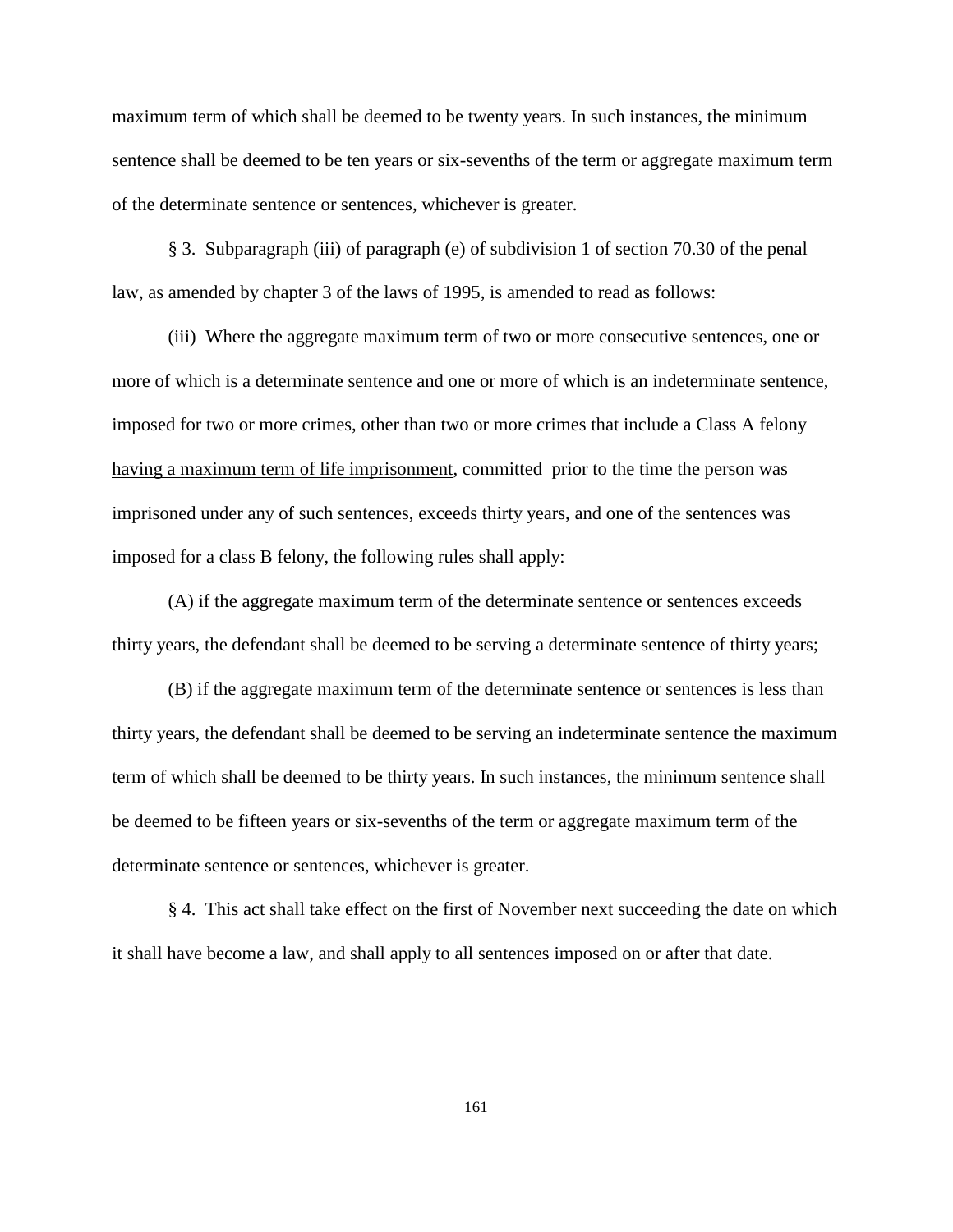## **IV. Pending and Future Matters**

Among the measures the Committee will be considering this year is a proposal to amend the Criminal Procedure Law to specifically authorize courts to issue warrants in connection with GPS tracking devices. In *People v Weaver* (12 NY3d 433 [2009]), the Court of Appeals held that the New York State Constitution requires law enforcement agencies to secure a warrant in order to place a GPS tracking device on a suspect's automobile. Although currently there may be some inherent authority for a court to issue a warrant for that purpose, there is no provision in the Criminal Procedure Law to expressly authorize a court to issue such a warrant.

The Committee will also consider revising the CPL bail statutes to make it more practical to post real property as security for bail. The current procedure to post a secured surety bond using real property for collateral is cumbersome. It requires determination of the "property assessment evaluation," proof of paid taxes, a statement of the balance of mortgage and adequate identification. Affidavits must be filed and the clerk must conduct a property lien search. In many courts, if there exists a lien other than a mortgage, the surety must satisfy that lien prior to the bond being accepted. One consequence of this procedural complexity is that many defendants are forced to resort to using a bail bondsman instead of dealing directly with the court. The Committee will evaluate whether a simpler process could be instituted.

The Committee is also currently reviewing the loitering statutes to determine whether to propose that those sections that have been declared unconstitutional by the Court of Appeals be repealed. In 1983, the Court held that PL § 240.35(3) [loitering for the purpose of engaging in certain sex acts], was unconstitutional because it violated the right to engage in consensual sodomy (see *People v Uplinger*, 58 NY2d 936 [1983]). Subsequently the court struck down PL § 240.35(7) [loitering in a transportation facility without being able to give a satisfactory explanation] because it violated a "citizen's right not to answer questions posed by law enforcement officers" (*People v Bright*, 71 NY2d 376 [1988]). Although these statutes are therefore unenforceable, the legislature has never repealed them. And because they remain codified in the loitering statute, some law enforcement agencies have continued to arrest people and charge them with violating them. The Committee will study the arrest practices in several jurisdictions and evaluate whether it is appropriate to propose that the statutes be formally repealed.

Finally, as in past years, the Committee will be carefully reviewing the numerous ideas and suggestions that have been offered by judges and nonjudicial personnel from around the State to streamline and improve the fairness of criminal court operations and procedures.